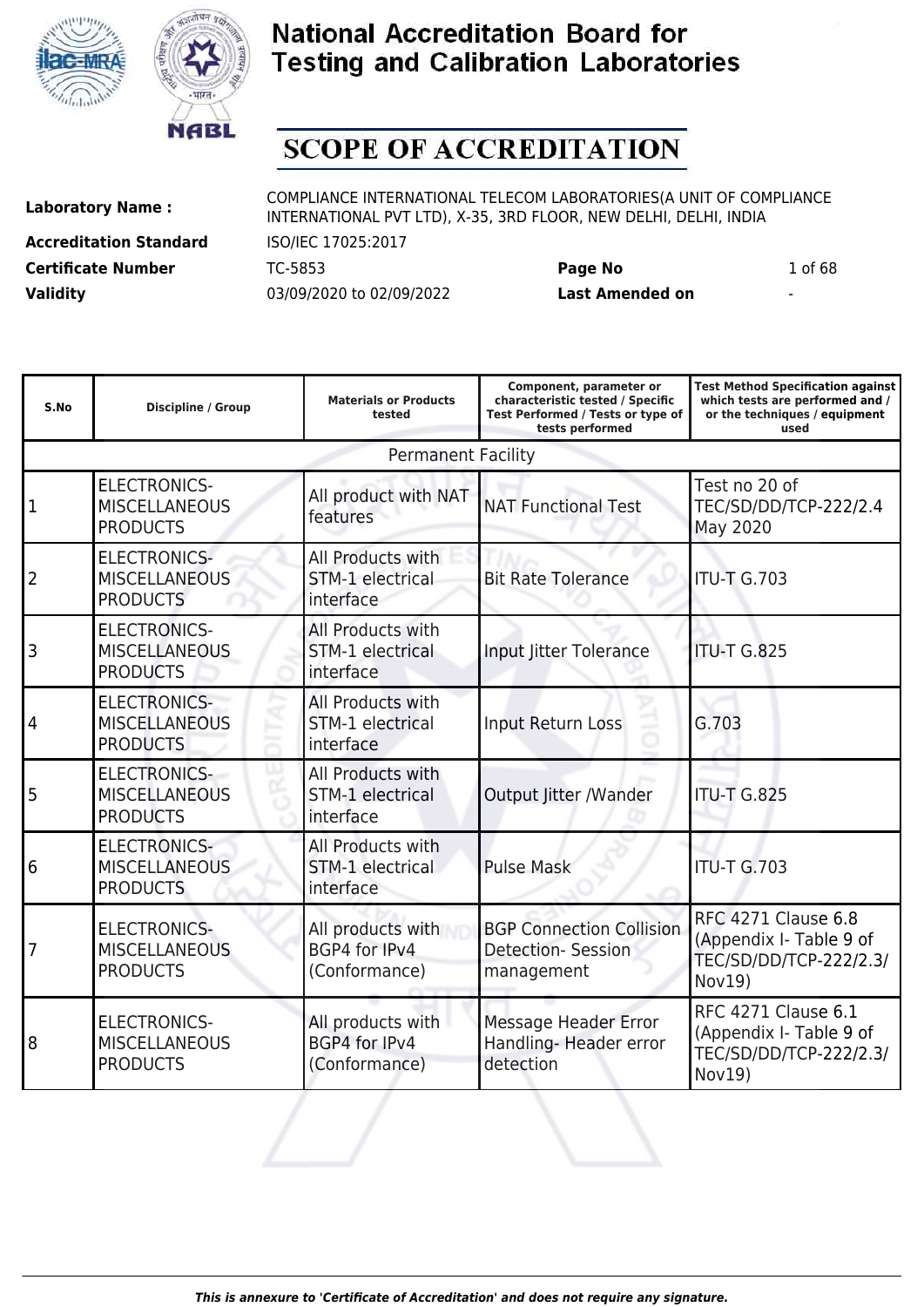



# **SCOPE OF ACCREDITATION**

ı

**Accreditation Standard** ISO/IEC 17025:2017 **Certificate Number** TC-5853 **Page No** 2 of 68 **Validity** 03/09/2020 to 02/09/2022 **Last Amended on** -

**Laboratory Name :** COMPLIANCE INTERNATIONAL TELECOM LABORATORIES(A UNIT OF COMPLIANCE INTERNATIONAL PVT LTD), X-35, 3RD FLOOR, NEW DELHI, DELHI, INDIA

ı

**Test Method Specification against**

| S.No | <b>Discipline / Group</b>                                      | <b>Materials or Products</b><br>tested                     | characteristic tested / Specific<br>Test Performed / Tests or type of<br>tests performed | which tests are performed and /<br>or the techniques / equipment<br>used                         |
|------|----------------------------------------------------------------|------------------------------------------------------------|------------------------------------------------------------------------------------------|--------------------------------------------------------------------------------------------------|
| 9    | <b>ELECTRONICS-</b><br><b>MISCELLANEOUS</b><br><b>PRODUCTS</b> | All products with<br>BGP4 for IPv4<br>(Conformance)        | <b>Message Header Error</b><br>Handling-Message<br><b>Header Rules</b>                   | <b>RFC 4271 Clause 6.1</b><br>(Appendix I- Table 9 of<br>TEC/SD/DD/TCP-222/2.3/<br>Nov19)        |
| 10   | <b>ELECTRONICS-</b><br><b>MISCELLANEOUS</b><br><b>PRODUCTS</b> | All products with<br>BGP4 for IPv4<br>(Conformance)        | <b>UPDATE Message Error</b><br>Handling- Update error<br>detection                       | <b>RFC 4271 Clause 6.3</b><br>(Appendix I- Table 9 of<br>TEC/SD/DD/TCP-222/2.3/<br>Nov19)        |
| 11   | <b>ELECTRONICS-</b><br><b>MISCELLANEOUS</b><br><b>PRODUCTS</b> | All products with<br><b>BGP4 for IPv4</b><br>(Conformance) | <b>Update-Send Process</b><br><b>Managing BGP</b><br>information                         | <b>RFC 4271 Clause 9.2</b><br>(Appendix I- Table 9 of<br>TEC/SD/DD/TCP-222/2.3/<br><b>Nov19)</b> |
| 12   | <b>ELECTRONICS-</b><br><b>MISCELLANEOUS</b><br><b>PRODUCTS</b> | All products with<br>BGP4 for IPv6<br>(Conformance)        | Constructing the Next<br>Hop field- BGP packet<br>forwarding                             | RFC 2545 Clause 3<br>(Appendix I- Table 8 of<br>TEC/SD/DD/TCP-222/2.3/<br>Nov19)                 |
| 13   | <b>ELECTRONICS-</b><br><b>MISCELLANEOUS</b><br><b>PRODUCTS</b> | All products with<br>BGP4 for IPv6<br>(Conformance)        | Constructing the Next<br>Hop field BGP packet<br>forwarding                              | RFC 2545 Clause 3<br>(Appendix I- Table 8 of<br>TEC/SD/DD/TCP-222/2.3/<br>Nov19)                 |
| 14   | <b>ELECTRONICS-</b><br><b>MISCELLANEOUS</b><br><b>PRODUCTS</b> | All products with<br><b>DTMF Parameters</b><br>Set-A       | Payload Format                                                                           | <b>RFC 4733 Clause 2.3</b><br>Annex P8 of<br>(TEC/SD/DD/TCP-<br>222/2.4/May 2020                 |
| 15   | <b>ELECTRONICS-</b><br><b>MISCELLANEOUS</b><br><b>PRODUCTS</b> | All products with<br><b>DTMF Parameters</b><br>Set-A       | Use of RTP header fields                                                                 | RFC 4733 Clause 2.2 of<br>Annex P8 of<br>TEC/SD/DD/TCP-222/2.4<br>May 2020                       |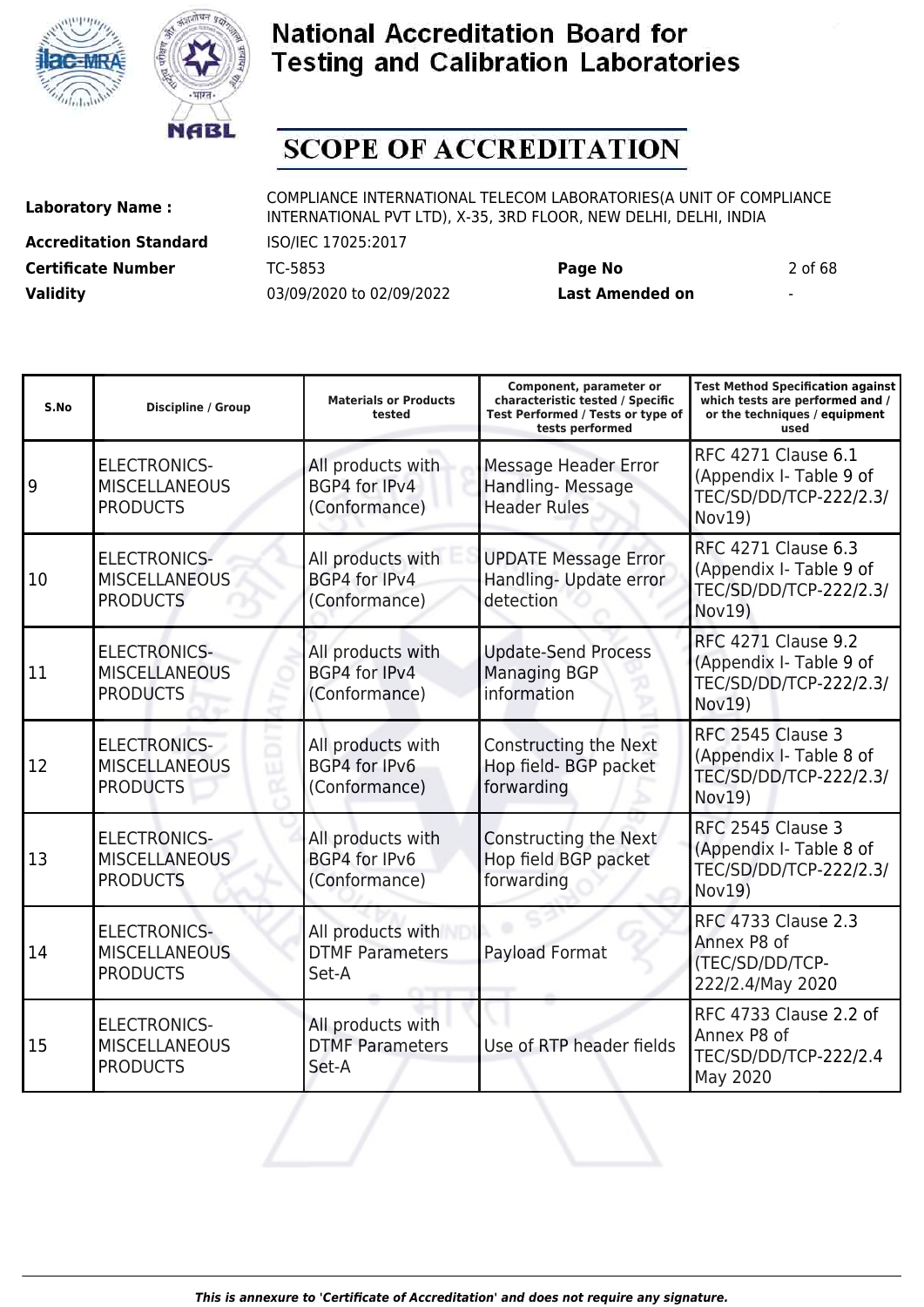



# **SCOPE OF ACCREDITATION**

I

**Accreditation Standard** ISO/IEC 17025:2017 **Certificate Number** TC-5853 **Page No** 3 of 68 **Validity** 03/09/2020 to 02/09/2022 **Last Amended on** -

**Laboratory Name :** COMPLIANCE INTERNATIONAL TELECOM LABORATORIES(A UNIT OF COMPLIANCE INTERNATIONAL PVT LTD), X-35, 3RD FLOOR, NEW DELHI, DELHI, INDIA

**Component, parameter or**

**Test Method Specification against**

| S.No | <b>Discipline / Group</b>                                      | <b>Materials or Products</b><br>tested                                 | characteristic tested / Specific<br>Test Performed / Tests or type of<br>tests performed | which tests are performed and /<br>or the techniques / equipment<br>used          |
|------|----------------------------------------------------------------|------------------------------------------------------------------------|------------------------------------------------------------------------------------------|-----------------------------------------------------------------------------------|
| 16   | <b>ELECTRONICS-</b><br><b>MISCELLANEOUS</b><br><b>PRODUCTS</b> | All products with<br><b>DTMF Parameters</b><br>Set-A-<br>(Conformence) | RTP payload format for<br>named telephones<br>events                                     | RFC 4733 Clause 2<br>Annex P8 of<br>TEC/SD/DD/TCP-222/2.4<br>May 2020             |
| 17   | <b>ELECTRONICS-</b><br><b>MISCELLANEOUS</b><br><b>PRODUCTS</b> | All products with<br><b>DTMF Parameters</b><br>Set-C (Conformance)     | <b>DTMF: Duration</b><br>negotiation                                                     | RFC 4733 Clause 2.3.5<br>Annex P8 of<br>(TEC/SD/DD/TCP-222/2.3/<br>Nov 19)        |
| 18   | <b>ELECTRONICS-</b><br><b>MISCELLANEOUS</b><br><b>PRODUCTS</b> | All products with<br><b>DTMF Parameters</b><br>Set-C (Conformance)     | DTMF: Negotiation of<br>Payload                                                          | RFC 4733 Clause 2.5.1.1<br>Annex P8 of<br>(TEC/SD/DD/TCP-222/2.3/<br>Nov 19)      |
| 19   | <b>ELECTRONICS-</b><br><b>MISCELLANEOUS</b><br><b>PRODUCTS</b> | All products with<br><b>DTMF Parameters</b><br>Set-C (Conformance)     | <b>DTMF: Transmission of</b><br><b>Event Packet</b>                                      | RFC 4733 Clause 2.5.1.2<br>Annex P8 of<br>(TEC/SD/DD/TCP-222/2.3/<br>Nov 19)      |
| 20   | <b>ELECTRONICS-</b><br><b>MISCELLANEOUS</b><br><b>PRODUCTS</b> | All products with<br><b>DTMF Parameters</b><br>Set-C (Conformance)     | DTMF: Verification of<br>sequence no. and time<br>stamp                                  | RFC 4733 Clause 2.2.1<br>Annex P8 of<br>(TEC/SD/DD/TCP-222/2.3/<br>Nov 19)        |
| 21   | <b>ELECTRONICS-</b><br><b>MISCELLANEOUS</b><br><b>PRODUCTS</b> | All products with<br>Dual IP layer<br>operation<br>(Conformance)       | Dual IP layer operation:<br><b>Address Configuration</b>                                 | <b>RFC 4213 Clause 2.1</b><br>(Annexure P6 of<br>TEC/SD/DD/TCP-222/2.3/<br>Nov19) |
| 22   | <b>ELECTRONICS-</b><br><b>MISCELLANEOUS</b><br><b>PRODUCTS</b> | All products with<br>Dual IP layer<br>operation<br>(Conformance)       | Dual IP layer operation:<br><b>DNS</b>                                                   | <b>RFC 4213 Clause 2.2</b><br>(Annexure P6 of<br>TEC/SD/DD/TCP-222/2.3/<br>Nov19) |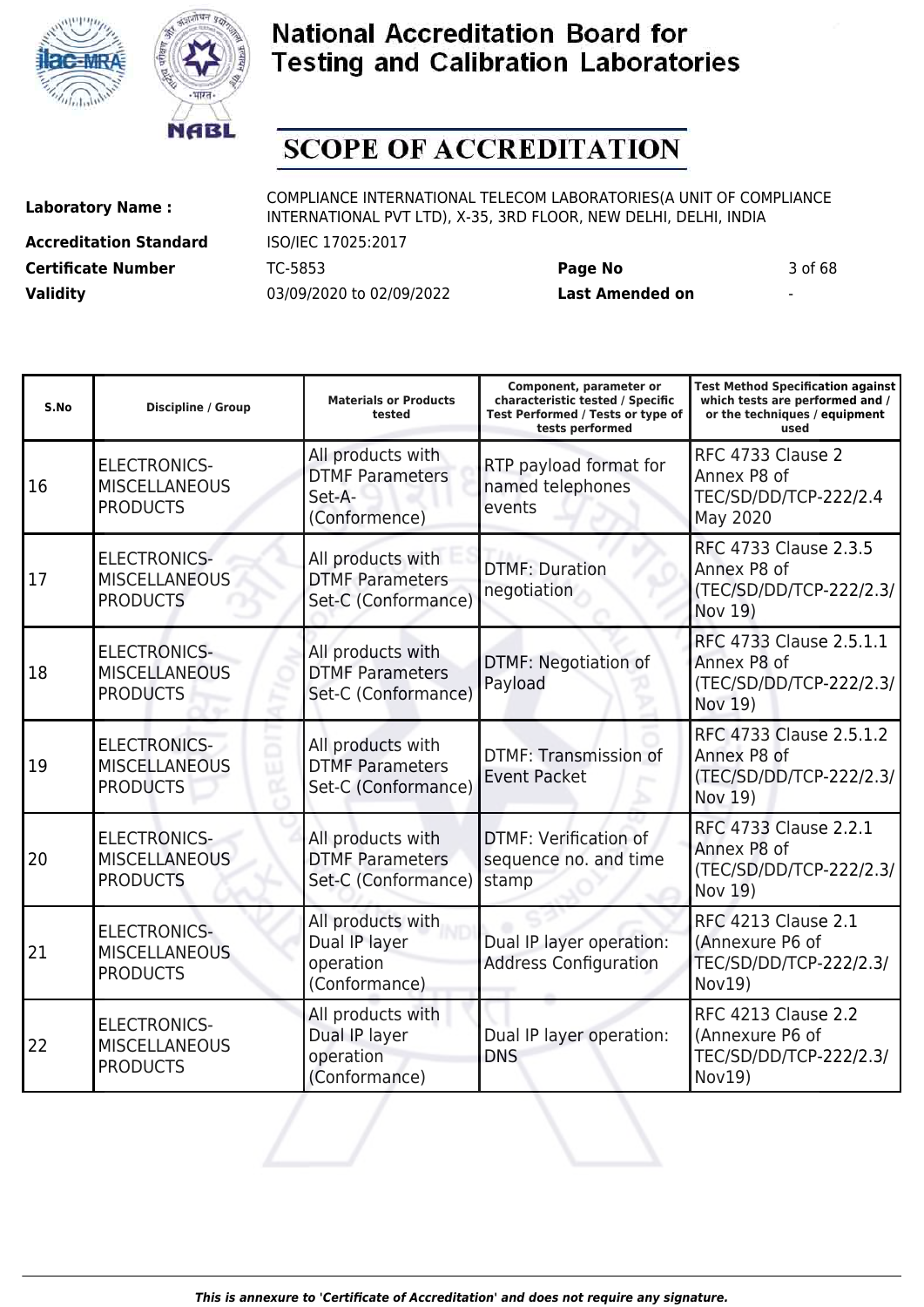



# **SCOPE OF ACCREDITATION**

**Accreditation Standard** ISO/IEC 17025:2017 **Certificate Number** TC-5853 **Page No** 4 of 68 **Validity** 03/09/2020 to 02/09/2022 **Last Amended on** -

**Laboratory Name :** COMPLIANCE INTERNATIONAL TELECOM LABORATORIES(A UNIT OF COMPLIANCE INTERNATIONAL PVT LTD), X-35, 3RD FLOOR, NEW DELHI, DELHI, INDIA

| S.No | <b>Discipline / Group</b>                                      | <b>Materials or Products</b><br>tested                           | Component, parameter or<br>characteristic tested / Specific<br>Test Performed / Tests or type of<br>tests performed | <b>Test Method Specification against</b><br>which tests are performed and /<br>or the techniques / equipment<br>used |
|------|----------------------------------------------------------------|------------------------------------------------------------------|---------------------------------------------------------------------------------------------------------------------|----------------------------------------------------------------------------------------------------------------------|
| 23   | <b>ELECTRONICS-</b><br><b>MISCELLANEOUS</b><br><b>PRODUCTS</b> | All products with<br>Dual IP layer<br>operation<br>(Conformance) | Dual IP layer operation:<br>Tunneling                                                                               | RFC 4213 Clause 3<br>(Annexure P6 of<br>TEC/SD/DD/TCP-222/2.3/<br>Nov19)                                             |
| 24   | <b>ELECTRONICS-</b><br><b>MISCELLANEOUS</b><br><b>PRODUCTS</b> | All Products with IP<br>protocol interface<br>(Functional)       | DTMF DHCP ICMPV4 ARP<br><b>SCTP RTCP</b>                                                                            | RFC 4733 RFC 2131 RFC<br>792 RFC 826 RFC<br>2960/RFC 4960 RFC<br>3551                                                |
| 25   | <b>ELECTRONICS-</b><br><b>MISCELLANEOUS</b><br><b>PRODUCTS</b> | All products with<br><b>IPSec Feature</b>                        | <b>IPSec Functional Test</b>                                                                                        | Test No 19 of<br>TEC/SD/DD/TCP-222/2.4<br>May 2020                                                                   |
| 26   | <b>ELECTRONICS-</b><br><b>MISCELLANEOUS</b><br><b>PRODUCTS</b> | All products with<br><b>IPV4 Parameters</b><br>(Conformance)     | Addressing                                                                                                          | <b>RFC 791 Clause 3.2</b><br>(Annexure P6 of<br>TEC/SD/DD/TCP-222/2.3/<br>Nov19)                                     |
| 27   | <b>ELECTRONICS-</b><br><b>MISCELLANEOUS</b><br><b>PRODUCTS</b> | All products with<br><b>IPV4 Parameters</b><br>(Conformance)     | <b>Internet Header Format</b>                                                                                       | <b>RFC 791 Clause 3.1</b><br>(Annexure P6 of<br>TEC/SD/DD/TCP-222/2.3/<br>Nov19)                                     |
| 28   | <b>ELECTRONICS-</b><br><b>MISCELLANEOUS</b><br><b>PRODUCTS</b> | All products with<br><b>IPV4 Parameters</b><br>(Conformance)     | Model of operation                                                                                                  | <b>RFC 791 Clause 2.2</b><br>(Annexure P6 of<br>TEC/SD/DD/TCP-222/2.3/<br>Nov19)                                     |
| 29   | <b>ELECTRONICS-</b><br><b>MISCELLANEOUS</b><br><b>PRODUCTS</b> | All products with<br><b>IPV6 Complete Suite</b><br>(Conformance) | Becoming an Advertising<br>Interface Router<br>specification                                                        | RFC4861 Clause 6.2.2<br>(Appendix I- Table 4 of<br>TEC/SD/DD/TCP-222/2.3/<br>Nov19)                                  |
| 30   | <b>ELECTRONICS-</b><br><b>MISCELLANEOUS</b><br><b>PRODUCTS</b> | All products with<br><b>IPV6 Complete Suite</b><br>(Conformance) | <b>Duplicate Address</b><br><b>Detection-Exclude</b><br>unicast in DAD                                              | RFC4862 Clause 5.4<br>(Appendix I- Table 5 of<br>TEC/SD/DD/TCP-222/2.3/<br>Nov19)                                    |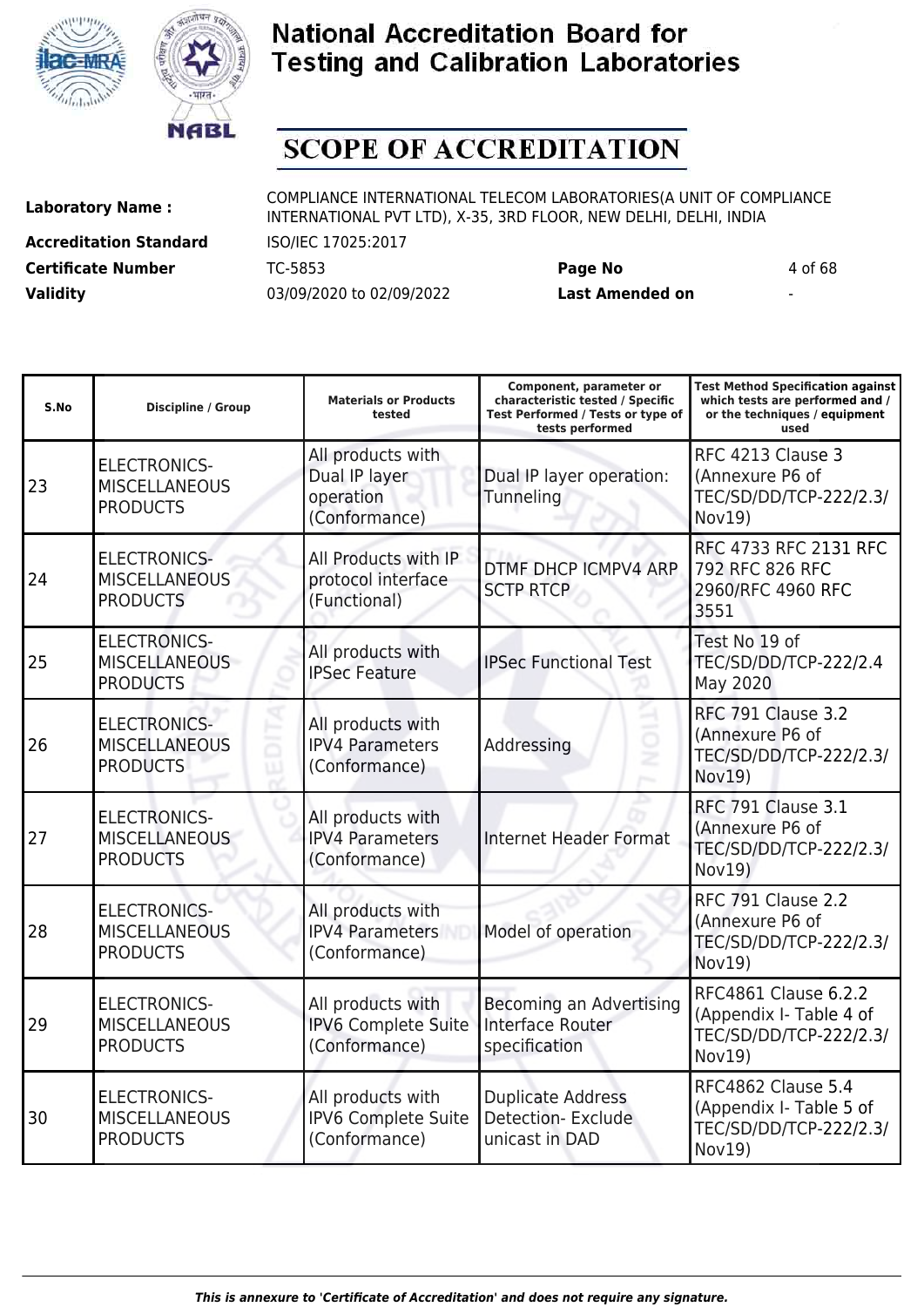



# **SCOPE OF ACCREDITATION**

ı

**Accreditation Standard** ISO/IEC 17025:2017 **Certificate Number** TC-5853 **Page No** 5 of 68 **Validity** 03/09/2020 to 02/09/2022 **Last Amended on** -

**Laboratory Name :** COMPLIANCE INTERNATIONAL TELECOM LABORATORIES(A UNIT OF COMPLIANCE INTERNATIONAL PVT LTD), X-35, 3RD FLOOR, NEW DELHI, DELHI, INDIA

**Component, parameter or**

**Test Method Specification against**

| S.No | <b>Discipline / Group</b>                                      | <b>Materials or Products</b><br>tested                           | characteristic tested / Specific<br>Test Performed / Tests or type of<br>tests performed | which tests are performed and /<br>or the techniques / equipment<br>used                         |
|------|----------------------------------------------------------------|------------------------------------------------------------------|------------------------------------------------------------------------------------------|--------------------------------------------------------------------------------------------------|
| 31   | <b>ELECTRONICS-</b><br><b>MISCELLANEOUS</b><br><b>PRODUCTS</b> | All products with<br>IPV6 Complete Suite<br>(Conformance)        | <b>Extension Header Order-</b><br>Ipv6 extension header<br>processing                    | RFC2460/8200 Clause<br>4.1 (Appendix I- Table 3<br>0f<br>TEC/SD/DD/TCP-222/2.3/<br>Nov19)        |
| 32   | <b>ELECTRONICS-</b><br><b>MISCELLANEOUS</b><br><b>PRODUCTS</b> | All products with<br>IPV6 Complete Suite<br>(Conformance)        | <b>Message Processing</b><br>Rules- ICMPv6 packet<br>management                          | <b>RFC 4443 Clause 2.4</b><br>(Appendix I- Table 7 of<br>TEC/SD/DD/TCP-222/2.3/<br>Nov19)        |
| 33   | <b>ELECTRONICS-</b><br><b>MISCELLANEOUS</b><br><b>PRODUCTS</b> | All products with<br><b>IPV6 Complete Suite</b><br>(Conformance) | <b>Message Processing</b><br>Rules- ICMPv6 packet<br>processing                          | <b>RFC 4443 Clause 2.4</b><br>(Appendix I- Table 7 of<br>TEC/SD/DD/TCP-222/2.3/<br>Nov19)        |
| 34   | <b>ELECTRONICS-</b><br><b>MISCELLANEOUS</b><br><b>PRODUCTS</b> | All products with<br><b>IPV6 Complete Suite</b><br>(Conformance) | <b>Message Source Address</b><br><b>Determination -Address</b><br>management             | <b>RFC 4443 Clause 2.2</b><br>(Appendix I- Table 7 of<br>TEC/SD/DD/TCP-222/2.3/<br><b>Nov19)</b> |
| 35   | <b>ELECTRONICS-</b><br><b>MISCELLANEOUS</b><br><b>PRODUCTS</b> | All products with<br><b>IPV6 Complete Suite</b><br>(Conformance) | <b>Message Source Address</b><br><b>Determination-Source</b><br>address management       | <b>RFC 4443 Clause 2.2</b><br>(Appendix I- Table 7 of<br>TEC/SD/DD/TCP-222/2.3/<br>Nov19)        |
| 36   | <b>ELECTRONICS-</b><br><b>MISCELLANEOUS</b><br><b>PRODUCTS</b> | All products with<br>IPV6 Complete Suite<br>(Conformance)        | Options- Ipv6 extension<br>header processing                                             | RFC2460/8200 Clause<br>4.2 (Appendix I- Table 3<br>0f<br>TEC/SD/DD/TCP-222/2.3/<br>Nov19)        |
| 37   | <b>ELECTRONICS-</b><br><b>MISCELLANEOUS</b><br><b>PRODUCTS</b> | All products with<br>IPV6 Complete Suite<br>(Conformance)        | Options- Ipv6 extension<br>header processing action                                      | RFC2460/8200 Clause<br>4.2 (Appendix I- Table 3<br>οf<br>TEC/SD/DD/TCP-222/2.3/<br>Nov19)        |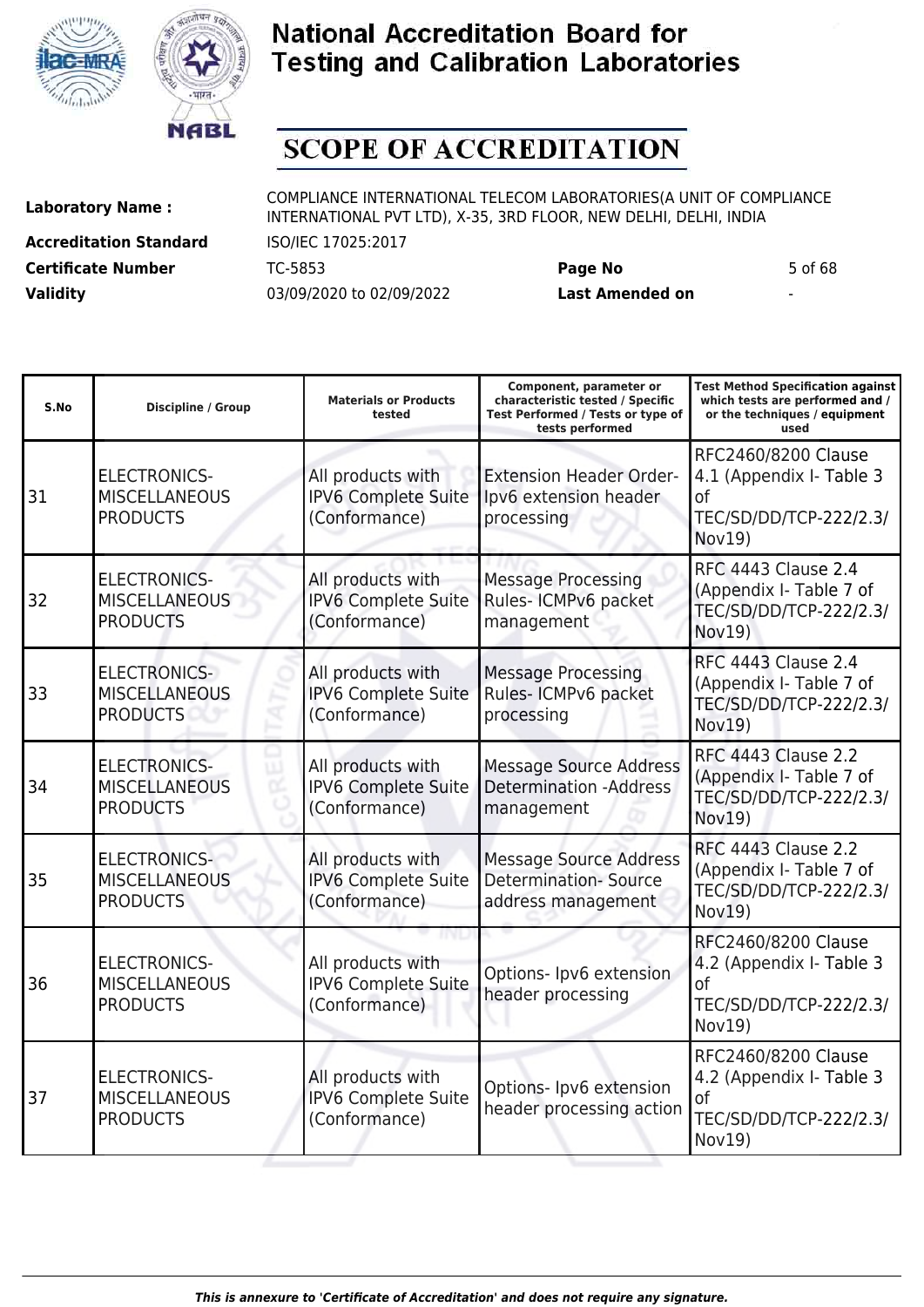



# **SCOPE OF ACCREDITATION**

**Accreditation Standard** ISO/IEC 17025:2017 **Certificate Number** TC-5853 **Page No** 6 of 68 **Validity** 03/09/2020 to 02/09/2022 **Last Amended on** -

**Laboratory Name :** COMPLIANCE INTERNATIONAL TELECOM LABORATORIES(A UNIT OF COMPLIANCE INTERNATIONAL PVT LTD), X-35, 3RD FLOOR, NEW DELHI, DELHI, INDIA

| S.No | <b>Discipline / Group</b>                                      | <b>Materials or Products</b><br>tested                    | Component, parameter or<br>characteristic tested / Specific<br>Test Performed / Tests or type of<br>tests performed | <b>Test Method Specification against</b><br>which tests are performed and /<br>or the techniques / equipment<br>used |
|------|----------------------------------------------------------------|-----------------------------------------------------------|---------------------------------------------------------------------------------------------------------------------|----------------------------------------------------------------------------------------------------------------------|
| 38   | <b>ELECTRONICS-</b><br><b>MISCELLANEOUS</b><br><b>PRODUCTS</b> | All products with<br>IPV6 Complete Suite<br>(Conformance) | Options- Ipv6 extension<br>header processing order                                                                  | RFC2460/8200 Clause<br>4.2 (Appendix I- Table 3<br>οf<br>TEC/SD/DD/TCP-222/2.3/<br>Nov19)                            |
| 39   | <b>ELECTRONICS-</b><br><b>MISCELLANEOUS</b><br><b>PRODUCTS</b> | All products with<br>IPV6 Complete Suite<br>(Conformance) | <b>Protocol Requirements--</b><br>Packet fragmentation                                                              | RFC 1981 Clause 4<br>(Appendix I- Table 6 of<br>TEC/SD/DD/TCP-222/2.3/<br>Nov19)                                     |
| 40   | <b>ELECTRONICS-</b><br><b>MISCELLANEOUS</b><br><b>PRODUCTS</b> | All products with<br>IPV6 Complete Suite<br>(Conformance) | Routing Header-Ipv6<br>extension header<br>processing action                                                        | RFC2460/8200 Clause<br>4.4 (Appendix I- Table 3<br>οf<br>TEC/SD/DD/TCP-222/2.3/<br><b>Nov19)</b>                     |
| 41   | <b>ELECTRONICS-</b><br><b>MISCELLANEOUS</b><br><b>PRODUCTS</b> | All products with<br>IPV6 Complete Suite<br>(Conformance) | Sending Neighbor<br><b>Solicitation Messages -</b><br>Duplicate address<br>detection                                | <b>RFC4862 Clause 5.4.2</b><br>(Appendix I- Table 5 of<br>TEC/SD/DD/TCP-222/2.3/<br>Nov19)                           |
| 42   | <b>ELECTRONICS-</b><br><b>MISCELLANEOUS</b><br><b>PRODUCTS</b> | All products with<br>IPV6 Complete Suite<br>(Conformance) | <b>Validation of Neighbor</b><br>Advertisements- Peer<br>validation                                                 | <b>RFC4861 Clause 7.1.2</b><br>(Appendix I- Table 4 of<br>TEC/SD/DD/TCP-222/2.3/<br><b>Nov19)</b>                    |
| 43   | <b>ELECTRONICS-</b><br><b>MISCELLANEOUS</b><br><b>PRODUCTS</b> | All products with<br>IPV6 Complete Suite<br>(Conformance) | <b>Validation of Neighbor</b><br><b>Advertisements- Peer</b><br>validation                                          | RFC4862/RFC 4861<br>Clause 5.4/Clause 7.1.2<br>(Appendix I- Table 5 of<br>TEC/SD/DD/TCP-222/2.3/<br>Nov19)           |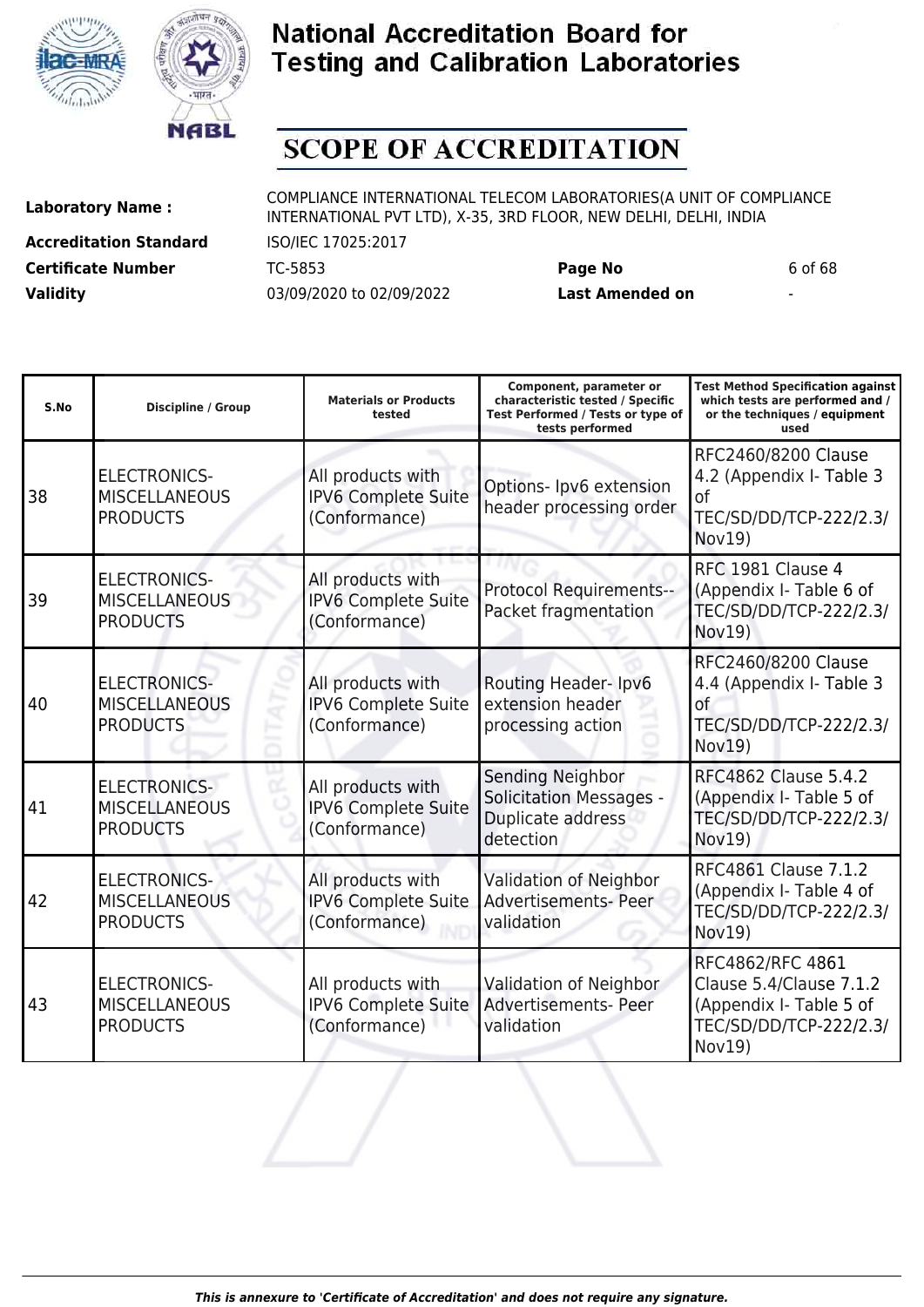



# **SCOPE OF ACCREDITATION**

**Accreditation Standard** ISO/IEC 17025:2017 **Certificate Number** TC-5853 **Page No** 7 of 68 **Validity** 03/09/2020 to 02/09/2022 **Last Amended on** -

| S.No | <b>Discipline / Group</b>                                      | <b>Materials or Products</b><br>tested                                 | Component, parameter or<br>characteristic tested / Specific<br>Test Performed / Tests or type of<br>tests performed | Test Method Specification against<br>which tests are performed and /<br>or the techniques / equipment<br>used     |
|------|----------------------------------------------------------------|------------------------------------------------------------------------|---------------------------------------------------------------------------------------------------------------------|-------------------------------------------------------------------------------------------------------------------|
| 44   | <b>ELECTRONICS-</b><br><b>MISCELLANEOUS</b><br><b>PRODUCTS</b> | All products with<br>IPV6 Complete Suite<br>(Conformance)              | Validation of Neighbor<br><b>Solicitations- Reserved</b><br>field management                                        | RFC4862/RFC 4861<br>Clause 5.4/Clause 7.1.1<br>(Appendix I- Table 5 of<br>TEC/SD/DD/TCP-222/2.3/<br>Nov19)        |
| 45   | <b>ELECTRONICS-</b><br><b>MISCELLANEOUS</b><br><b>PRODUCTS</b> | All products with<br><b>IPV6 Complete Suite</b><br>(Conformance)       | Validation of Neighbor<br><b>Solicitations- Peer</b><br>validation                                                  | RFC4862/RFC 4861<br>Clause 5.4/Clause 7.1.1<br>(Appendix I- Table 5 of<br>TEC/SD/DD/TCP-222/2.3/<br><b>Nov19)</b> |
| 46   | <b>ELECTRONICS-</b><br><b>MISCELLANEOUS</b><br><b>PRODUCTS</b> | All products with<br>IPV6 Complete Suite<br>(Conformance)              | Validation of Neighbor<br><b>Solicitations- Peer</b><br>validation                                                  | RFC4861 Clause 7.1.1<br>(Appendix I- Table 4 of<br>TEC/SD/DD/TCP-222/2.3/<br><b>Nov19)</b>                        |
| 47   | <b>ELECTRONICS-</b><br><b>MISCELLANEOUS</b><br><b>PRODUCTS</b> | All products with<br><b>IPV6 Complete Suite</b><br>(Conformance)       | <b>Validation of Router</b><br>Advertisement<br>Messages-Neighborhood<br>discovery router<br>validation             | RFC4861 Clause 6.1.2<br>(Appendix I- Table 4 of<br>TEC/SD/DD/TCP-222/2.3/<br>Nov19)                               |
| 48   | <b>ELECTRONICS-</b><br><b>MISCELLANEOUS</b><br><b>PRODUCTS</b> | All products with<br><b>IPV6 Complete Suite</b><br>(Conformance)       | <b>Validation of Router</b><br><b>Solicitation Messages-</b><br>Neighborhood Router<br>discovery validation         | RFC4861 Clause 6.1.1<br>(Appendix I- Table 4 of<br>TEC/SD/DD/TCP-222/2.3/<br><b>Nov19)</b>                        |
| 49   | <b>ELECTRONICS-</b><br><b>MISCELLANEOUS</b><br><b>PRODUCTS</b> | All products with<br><b>IPV6 Complete Suite</b><br>(Conformance)       | <b>Message Processing</b><br>Rules- ICMPv6 packet<br>management                                                     | <b>RFC 4443 Clause 2.4</b><br>(Appendix I- Table 7 of<br>TEC/SD/DD/TCP-222/2.3/<br>Nov19)                         |
| 50   | <b>ELECTRONICS-</b><br><b>MISCELLANEOUS</b><br><b>PRODUCTS</b> | All products with<br><b>IPV6 Header</b><br>Parameters<br>(Conformance) | <b>Header: Flow Label</b>                                                                                           | RFC 2460/8200 Clause 3<br>(Annexure P7 of<br>TEC/SD/DD/TCP-222/2.3/<br>Nov19)                                     |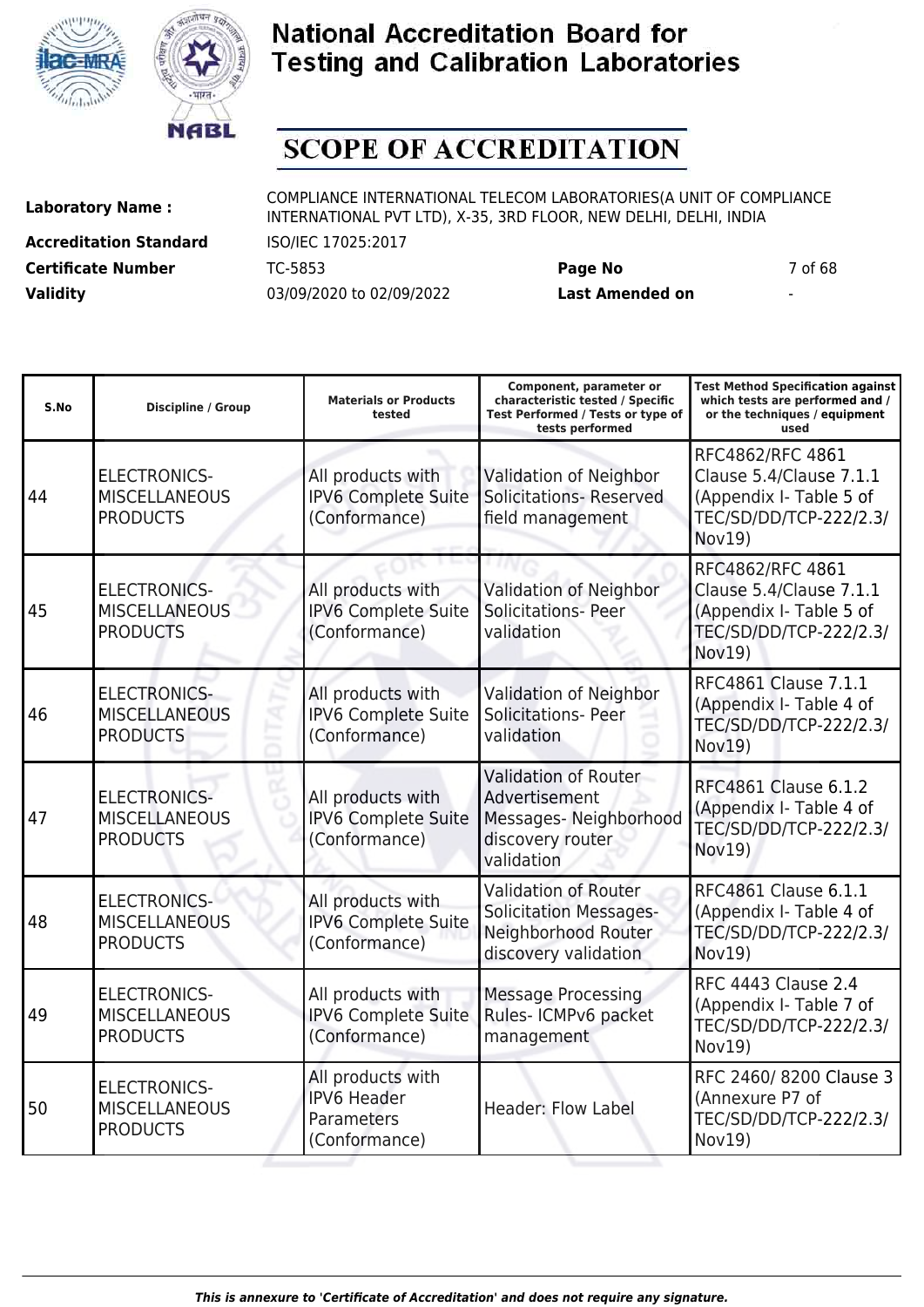



# **SCOPE OF ACCREDITATION**

**Accreditation Standard** ISO/IEC 17025:2017 **Certificate Number** TC-5853 **Page No** 8 of 68 **Validity** 03/09/2020 to 02/09/2022 **Last Amended on** -

**Laboratory Name :** COMPLIANCE INTERNATIONAL TELECOM LABORATORIES(A UNIT OF COMPLIANCE INTERNATIONAL PVT LTD), X-35, 3RD FLOOR, NEW DELHI, DELHI, INDIA

**Test Method Specification against**

| S.No | <b>Discipline / Group</b>                                      | <b>Materials or Products</b><br>tested                                 | characteristic tested / Specific<br>Test Performed / Tests or type of<br>tests performed | which tests are performed and /<br>or the techniques / equipment<br>used          |
|------|----------------------------------------------------------------|------------------------------------------------------------------------|------------------------------------------------------------------------------------------|-----------------------------------------------------------------------------------|
| 51   | <b>ELECTRONICS-</b><br><b>MISCELLANEOUS</b><br><b>PRODUCTS</b> | All products with<br><b>IPV6 Header</b><br>Parameters<br>(Conformance) | Header: Payload Length                                                                   | RFC 2460/8200 Clause 3<br>(Annexure P7 of<br>TEC/SD/DD/TCP-222/2.3/<br>Nov19)     |
| 52   | <b>ELECTRONICS-</b><br><b>MISCELLANEOUS</b><br><b>PRODUCTS</b> | All products with<br><b>IPV6 Header</b><br>Parameters<br>(Conformance) | Header: Source and<br><b>Destination Address</b>                                         | RFC 2460/8200 Clause3<br>(Annexure P7 of<br>TEC/SD/DD/TCP-222/2.3/<br>Nov19)      |
| 53   | <b>ELECTRONICS-</b><br><b>MISCELLANEOUS</b><br><b>PRODUCTS</b> | All products with<br><b>IPV6 Header</b><br>Parameters<br>(Conformance) | <b>Header: Traffic Class</b>                                                             | RFC 2460/8200 Clause 3<br>(Annexure P7 of<br>TEC/SD/DD/TCP-222/2.3/<br>Nov19)     |
| 54   | <b>ELECTRONICS-</b><br><b>MISCELLANEOUS</b><br><b>PRODUCTS</b> | All products with<br><b>IPV6 Header</b><br>Parameters<br>(Conformance) | <b>IPv6 Extension Header</b><br><b>Hop By Hop Options</b>                                | RFC 2460/8200 Clause<br>4.3 (Annexure P7 of<br>TEC/SD/DD/TCP-222/2.3/<br>Nov19)   |
| 55   | <b>ELECTRONICS-</b><br><b>MISCELLANEOUS</b><br><b>PRODUCTS</b> | All products with<br><b>IPV6 Header</b><br>Parameters<br>(Conformance) | <b>IPv6 Extension Header</b><br><b>Options</b>                                           | RFC 2460/8200<br>Clause4.2 (Annexure P7<br>of<br>TEC/SD/DD/TCP-222/2.3/<br>Nov19) |
| 56   | <b>ELECTRONICS-</b><br><b>MISCELLANEOUS</b><br><b>PRODUCTS</b> | All products with<br><b>IPV6 Header</b><br>Parameters<br>(Conformance) | <b>IPv6 Extension Header</b><br>Order                                                    | RFC 2460/8200<br>Clause4.1 (Annexure P7<br>of<br>TEC/SD/DD/TCP-222/2.3/<br>Nov19) |
| 57   | <b>ELECTRONICS-</b><br><b>MISCELLANEOUS</b><br><b>PRODUCTS</b> | All products with<br><b>IPV6 Header</b><br>Parameters<br>(Conformance) | IPv6 Extension Header<br>Routing                                                         | RFC 2460/8200 Clause<br>4.4 (Annexure P7 of<br>TEC/SD/DD/TCP-222/2.3/<br>Nov19)   |
|      |                                                                |                                                                        |                                                                                          |                                                                                   |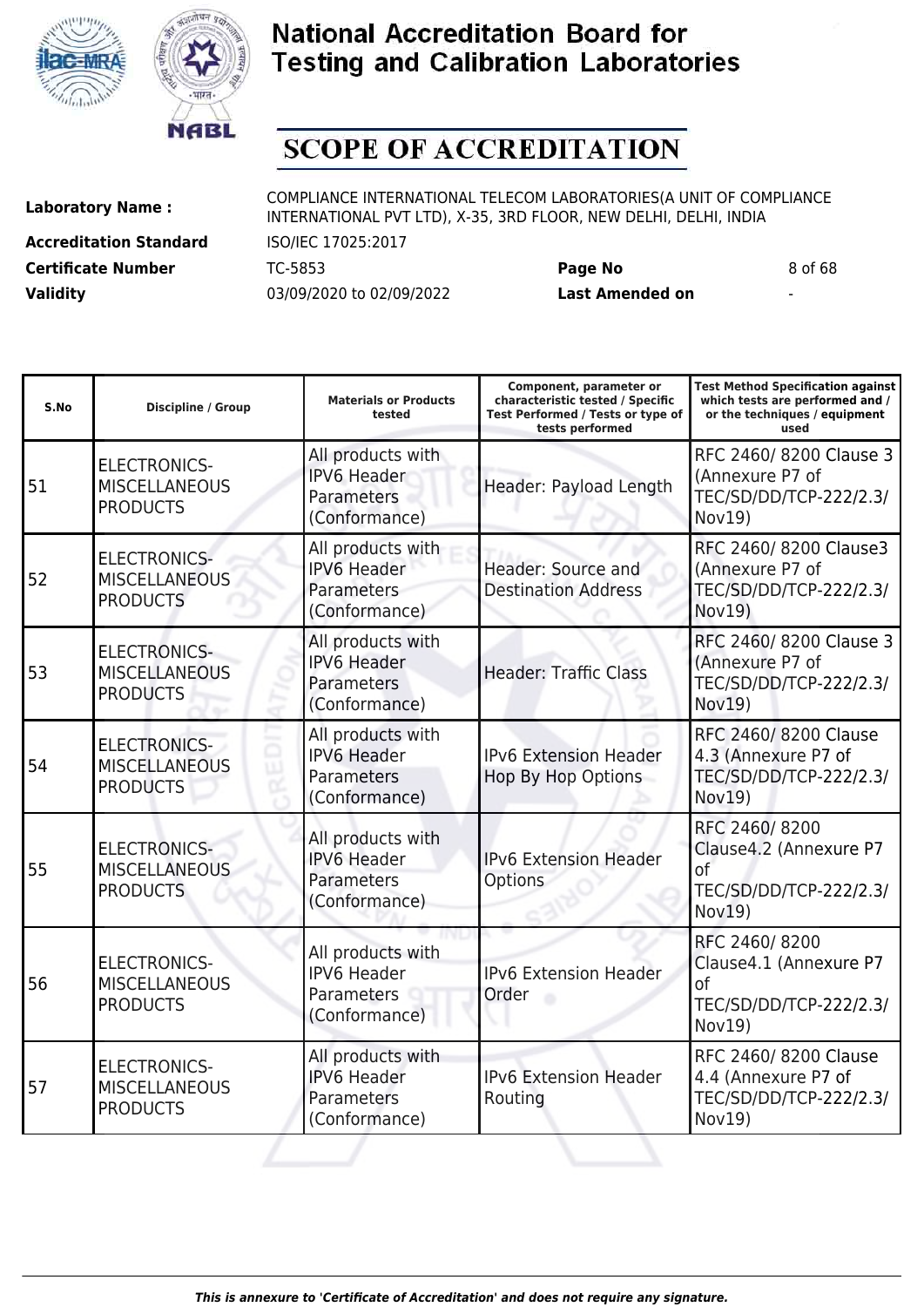



# **SCOPE OF ACCREDITATION**

**Accreditation Standard** ISO/IEC 17025:2017 **Certificate Number** TC-5853 **Page No** 9 of 68 **Validity** 03/09/2020 to 02/09/2022 **Last Amended on** -

**Laboratory Name :** COMPLIANCE INTERNATIONAL TELECOM LABORATORIES(A UNIT OF COMPLIANCE INTERNATIONAL PVT LTD), X-35, 3RD FLOOR, NEW DELHI, DELHI, INDIA

| S.No | <b>Discipline / Group</b>                                      | <b>Materials or Products</b><br>tested                                 | Component, parameter or<br>characteristic tested / Specific<br>Test Performed / Tests or type of<br>tests performed | <b>Test Method Specification against</b><br>which tests are performed and /<br>or the techniques / equipment<br>used |
|------|----------------------------------------------------------------|------------------------------------------------------------------------|---------------------------------------------------------------------------------------------------------------------|----------------------------------------------------------------------------------------------------------------------|
| 58   | <b>ELECTRONICS-</b><br><b>MISCELLANEOUS</b><br><b>PRODUCTS</b> | All products with<br><b>IPV6 Header</b><br>Parameters<br>(Conformance) | Header: Hop Limit                                                                                                   | RFC 2460/8200 Clause 3<br>(Annexure P7 of<br>TEC/SD/DD/TCP-222/2.3/<br>Nov19)                                        |
| 59   | <b>ELECTRONICS-</b><br><b>MISCELLANEOUS</b><br><b>PRODUCTS</b> | All products with<br><b>IPV6 Header</b><br>Parameters<br>(Conformance) | Header: No next header<br>after IPv6 Header                                                                         | RFC 2460/8200 Clause 3<br>(Annexure P7 of<br>TEC/SD/DD/TCP-222/2.3/<br>Nov19)                                        |
| 60   | <b>ELECTRONICS-</b><br><b>MISCELLANEOUS</b><br><b>PRODUCTS</b> | All products with<br><b>IPV6 Header</b><br>Parameters<br>(Conformance) | <b>Header: Version Field</b>                                                                                        | RFC 2460/8200 Clause 3<br>(Annexure P7 of<br>TEC/SD/DD/TCP-222/2.3/<br>Nov19)                                        |
| 61   | <b>ELECTRONICS-</b><br><b>MISCELLANEOUS</b><br><b>PRODUCTS</b> | All products with<br>LDP (Conformance)                                 | Label Request Message-<br>TLV management                                                                            | <b>RFC5036 Clause 2.8.1</b><br>(Appendix I- Table 11 of<br>TEC/SD/DD/TCP-222/2.3/<br>Nov19)                          |
| 62   | <b>ELECTRONICS-</b><br><b>MISCELLANEOUS</b><br><b>PRODUCTS</b> | All products with<br>LDP (Conformance)                                 | LDP Identifiers and Next<br>Hop Addresses-LDP<br>Database update                                                    | <b>RFC5036 Clause 2.7</b><br>(Appendix I- Table 11 of<br>TEC/SD/DD/TCP-222/2.3/<br>Nov19)                            |
| 63   | <b>ELECTRONICS-</b><br><b>MISCELLANEOUS</b><br><b>PRODUCTS</b> | All products with<br>LDP (Conformance)                                 | LDP Identifiers- Unique<br>Label switch router<br>identification.                                                   | <b>RFC5036 Clause 2.2.2</b><br>(Appendix I- Table 11 of<br>TEC/SD/DD/TCP-222/2.3/<br>Nov19)                          |
| 64   | <b>ELECTRONICS-</b><br><b>MISCELLANEOUS</b><br><b>PRODUCTS</b> | All products with<br>LDP (Conformance)                                 | Session Initialization-<br>Session validation                                                                       | RFC5036 Clause<br>2.5.3(1.c)                                                                                         |
| 65   | <b>ELECTRONICS-</b><br><b>MISCELLANEOUS</b><br><b>PRODUCTS</b> | All products with<br>LDP (Conformance)                                 | <b>Transport Connection</b><br>Establishment- Hello<br>advertisement                                                | <b>RFC5036 Clause 2.5.2</b><br>(Appendix I- Table 11 of<br>TEC/SD/DD/TCP-222/2.3/<br>Nov19)                          |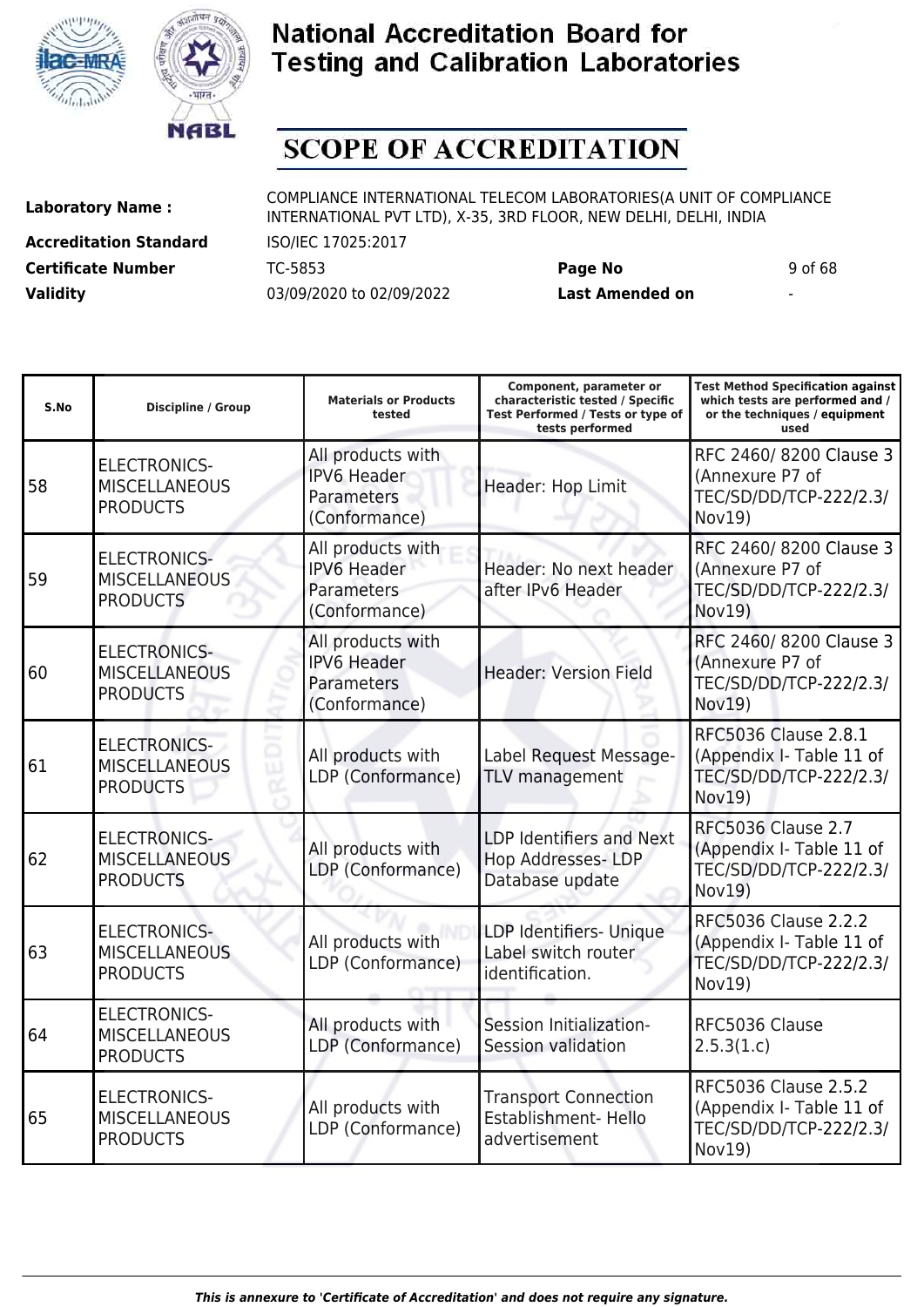



# **SCOPE OF ACCREDITATION**

**Accreditation Standard** ISO/IEC 17025:2017 **Certificate Number** TC-5853 **Page No** 10 of 68 **Validity** 03/09/2020 to 02/09/2022 **Last Amended on** -

| S.No | <b>Discipline / Group</b>                                      | <b>Materials or Products</b><br>tested                   | Component, parameter or<br>characteristic tested / Specific<br>Test Performed / Tests or type of<br>tests performed | <b>Test Method Specification against</b><br>which tests are performed and /<br>or the techniques / equipment<br>used |
|------|----------------------------------------------------------------|----------------------------------------------------------|---------------------------------------------------------------------------------------------------------------------|----------------------------------------------------------------------------------------------------------------------|
| 66   | <b>ELECTRONICS-</b><br><b>MISCELLANEOUS</b><br><b>PRODUCTS</b> | All products with<br><b>MBGP</b><br>(Conformance)        | Error Handling- Attribute<br>error management in<br><b>MBGP</b>                                                     | RFC4760 Clause 7<br>(Appendix I- Table 10 of<br>TEC/SD/DD/TCP-222/2.3/<br>Nov19)                                     |
| 67   | <b>ELECTRONICS-</b><br><b>MISCELLANEOUS</b><br><b>PRODUCTS</b> | All products with<br><b>MBGP</b><br>(Conformance)        | Error Handling- Attribute<br>error management in<br><b>MBGP</b>                                                     | RFC4760 Clause 7<br>(Appendix I- Table 10 of<br>TEC/SD/DD/TCP-222/2.3/<br><b>Nov19)</b>                              |
| 68   | <b>ELECTRONICS-</b><br><b>MISCELLANEOUS</b><br><b>PRODUCTS</b> | All products with<br><b>MBGP</b><br>(Conformance)        | Error Handling- Attribute<br>error management in<br><b>MBGP</b>                                                     | RFC4760 Clause 7<br>(Appendix I- Table 10 of<br>TEC/SD/DD/TCP-222/2.3/<br>Nov19)                                     |
| 69   | <b>ELECTRONICS-</b><br><b>MISCELLANEOUS</b><br><b>PRODUCTS</b> | All products with<br>OSPF <sub>v2</sub><br>(Conformance) | Events causing interface<br>state changes-<br>BackupSeen                                                            | RFC2328 Clause 9.2<br>(Appendix I-Table 1 of<br>TEC/SD/DD/TCP-222/2.3/<br>Nov19)                                     |
| 70   | <b>ELECTRONICS-</b><br><b>MISCELLANEOUS</b><br><b>PRODUCTS</b> | All products with<br>OSPF <sub>v2</sub><br>(Conformance) | <b>Protocol Packet</b><br>Processing-<br>Sending/Receiving<br>protocol packets                                      | <b>RFC2328 Clause 8.1 &amp;</b><br>8.2 (Appendix I- Table 1<br>of<br>TEC/SD/DD/TCP-222/2.3/<br>Nov19                 |
| 71   | <b>ELECTRONICS-</b><br><b>MISCELLANEOUS</b><br><b>PRODUCTS</b> | All products with<br>OSPF <sub>v2</sub><br>(Conformance) | Sending Link State<br>Acknowledgment<br>packets LS Update<br>management                                             | <b>RFC2328 Clause 13.5</b><br>(Appendix I-Table 1 of<br>TEC/SD/DD/TCP-222/2.3/<br>Nov19)                             |
| 72   | <b>ELECTRONICS-</b><br><b>MISCELLANEOUS</b><br><b>PRODUCTS</b> | All products with<br>OSPF <sub>v2</sub><br>(Conformance) | Sending Link State<br>Acknowledgment<br>packets LS Update<br>management                                             | <b>RFC2328 Clause 13.5</b><br>(Appendix I-Table 1 of<br>TEC/SD/DD/TCP-222/2.3/<br>Nov19)                             |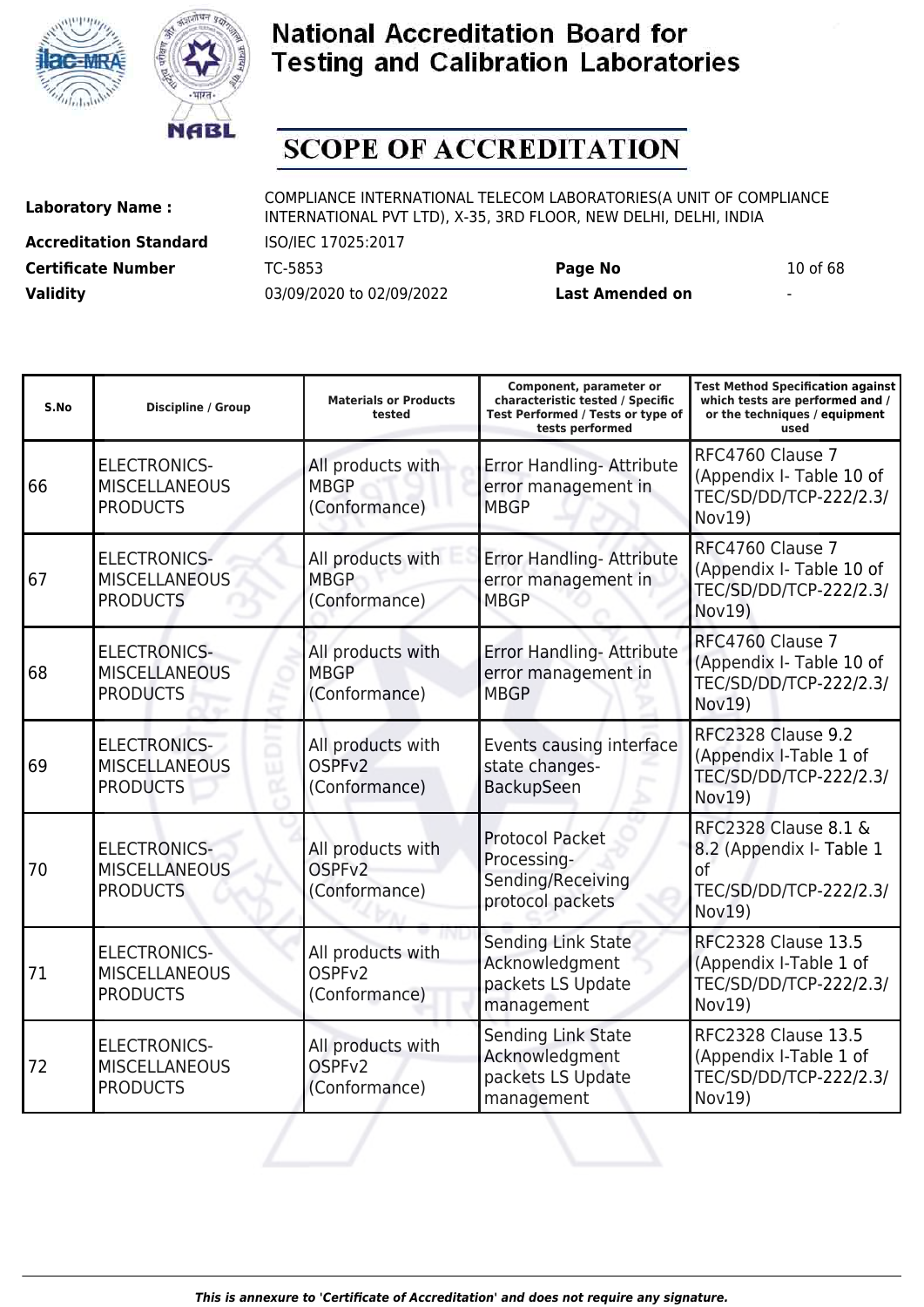



# **SCOPE OF ACCREDITATION**

**Accreditation Standard** ISO/IEC 17025:2017 **Certificate Number** TC-5853 **Page No** 11 of 68 **Validity** 03/09/2020 to 02/09/2022 **Last Amended on** -

| S.No | <b>Discipline / Group</b>                                      | <b>Materials or Products</b><br>tested                   | Component, parameter or<br>characteristic tested / Specific<br>Test Performed / Tests or type of<br>tests performed | <b>Test Method Specification against</b><br>which tests are performed and /<br>or the techniques / equipment<br>used |
|------|----------------------------------------------------------------|----------------------------------------------------------|---------------------------------------------------------------------------------------------------------------------|----------------------------------------------------------------------------------------------------------------------|
| 73   | <b>ELECTRONICS-</b><br><b>MISCELLANEOUS</b><br><b>PRODUCTS</b> | All products with<br>OSPF <sub>V2</sub><br>(Conformance) | The Flooding Procedure-<br>LS Update management                                                                     | RFC2328 Clause 13(5b)<br>(Appendix I- Table 1 of<br>TEC/SD/DD/TCP-222/2.3/<br>Nov19)                                 |
| 74   | <b>ELECTRONICS-</b><br><b>MISCELLANEOUS</b><br><b>PRODUCTS</b> | All products with<br>OSPF <sub>v2</sub><br>(Conformance) | The Flooding Procedure-<br>Required database<br>update identification                                               | RFC2328 Clause 13(5a)<br>(Appendix I- Table 1 of<br>TEC/SD/DD/TCP-222/2.3/<br>Nov19)                                 |
| 75   | <b>ELECTRONICS-</b><br><b>MISCELLANEOUS</b><br><b>PRODUCTS</b> | All products with<br>OSPF <sub>V3</sub><br>(Conformance) | Receiving protocol<br>packets - protocol<br>packet identification                                                   | <b>RFC2740 Clause 3.2.2</b><br>(Appendix I- Table 2 of<br>TEC/SD/DD/TCP-222/2.3/<br>Nov19)                           |
| 76   | <b>ELECTRONICS-</b><br><b>MISCELLANEOUS</b><br><b>PRODUCTS</b> | All products with<br>OSPF <sub>v3</sub><br>(Conformance) | Receiving protocol<br>packets Area<br>management with the<br>ABRs.                                                  | <b>RFC2740 Clause 3.2.2</b><br>(Appendix I- Table 2 of<br>TEC/SD/DD/TCP-222/2.3/<br><b>Nov19)</b>                    |
| 77   | <b>ELECTRONICS-</b><br><b>MISCELLANEOUS</b><br><b>PRODUCTS</b> | All products with<br>OSPF <sub>v3</sub><br>(Conformance) | Router-LSAs protocol<br>packet identification                                                                       | RFC2740 Clause 3.4.3.1<br>(Appendix I- Table 2 of<br>TEC/SD/DD/TCP-222/2.3/<br>Nov19)                                |
| 78   | <b>ELECTRONICS-</b><br><b>MISCELLANEOUS</b><br><b>PRODUCTS</b> | All products with<br>OSPF <sub>v3</sub><br>(Conformance) | The hello packet<br>Parameter<br>synchronization for<br>session establishment                                       | RFC2740 Clause A.3.2<br>(Appendix I- Table 2 of<br>TEC/SD/DD/TCP-222/2.3/<br>Nov19)                                  |
| 79   | <b>ELECTRONICS-</b><br><b>MISCELLANEOUS</b><br><b>PRODUCTS</b> | All products with<br>OSPF <sub>v3</sub><br>(Conformance) | The Neighbor Data<br>Structure- Neighbor's<br>Interface ID                                                          | RFC2740 Clause 3.1.3<br>(Appendix I- Table 2 of<br>TEC/SD/DD/TCP-222/2.3/<br>Nov19)                                  |
| 80   | <b>ELECTRONICS-</b><br><b>MISCELLANEOUS</b><br><b>PRODUCTS</b> | All Products with<br><b>OTU</b> interfaces               | <b>Central Frequency</b>                                                                                            | ITU-T G.959.1/ ITU-T<br>G.693/ITU-T G.695                                                                            |
|      |                                                                |                                                          |                                                                                                                     |                                                                                                                      |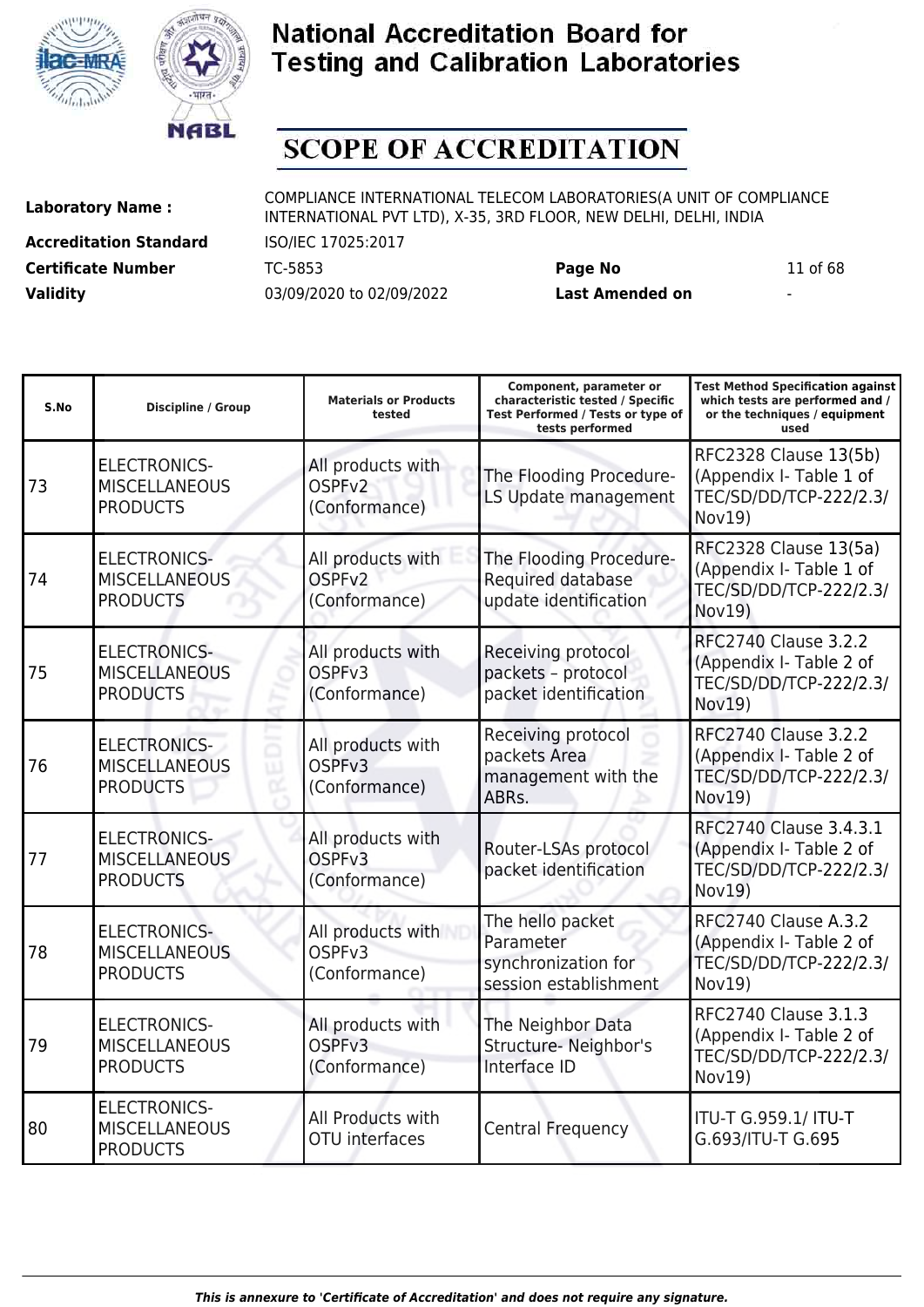



# **SCOPE OF ACCREDITATION**

ı

**Accreditation Standard** ISO/IEC 17025:2017 **Certificate Number** TC-5853 **Page No** 12 of 68 **Validity** 03/09/2020 to 02/09/2022 **Last Amended on** -

**Laboratory Name :** COMPLIANCE INTERNATIONAL TELECOM LABORATORIES(A UNIT OF COMPLIANCE INTERNATIONAL PVT LTD), X-35, 3RD FLOOR, NEW DELHI, DELHI, INDIA

**Component, parameter or**

**Test Method Specification against**

| S.No | <b>Discipline / Group</b>                                      | <b>Materials or Products</b><br>tested     | characteristic tested / Specific<br>Test Performed / Tests or type of<br>tests performed | which tests are performed and /<br>or the techniques / equipment<br>used |
|------|----------------------------------------------------------------|--------------------------------------------|------------------------------------------------------------------------------------------|--------------------------------------------------------------------------|
| 81   | <b>ELECTRONICS-</b><br><b>MISCELLANEOUS</b><br><b>PRODUCTS</b> | All Products with<br><b>OTU</b> interfaces | litter Tolerance                                                                         | <b>ITU-T G.8251</b>                                                      |
| 82   | <b>ELECTRONICS-</b><br><b>MISCELLANEOUS</b><br><b>PRODUCTS</b> | All Products with<br>OTU interfaces        | Mean Total Input power                                                                   | ITU-T G.959.1/ ITU-T<br>G.693/ITU-T G.695                                |
| 83   | <b>ELECTRONICS-</b><br><b>MISCELLANEOUS</b><br><b>PRODUCTS</b> | All Products with<br>OTU interfaces        | Mean total Output Power                                                                  | ITU-T G.959.1/ ITU-T<br>G.693/ ITU-T G.695                               |
| 84   | <b>ELECTRONICS-</b><br><b>MISCELLANEOUS</b><br><b>PRODUCTS</b> | All Products with<br><b>OTU</b> interfaces | <b>Nominal Bit Rate</b>                                                                  | G.709                                                                    |
| 85   | <b>ELECTRONICS-</b><br><b>MISCELLANEOUS</b><br><b>PRODUCTS</b> | All Products with<br>OTU interfaces        | Output Jitter                                                                            | <b>ITU-T G.8251</b>                                                      |
| 86   | <b>ELECTRONICS-</b><br><b>MISCELLANEOUS</b><br><b>PRODUCTS</b> | All Products with<br>OTU interfaces        | <b>Receiver Overload</b>                                                                 | ITU-T G.959.1/ ITU-T<br>G.693/ ITU-T G.695                               |
| 87   | <b>ELECTRONICS-</b><br><b>MISCELLANEOUS</b><br><b>PRODUCTS</b> | All Products with<br><b>OTU</b> interfaces | <b>Receiver Sensitivity</b>                                                              | ITU-T G.959.1/ ITU-T<br>G.693/ ITU-T G.695                               |
| 88   | <b>ELECTRONICS-</b><br><b>MISCELLANEOUS</b><br><b>PRODUCTS</b> | All products with<br>policy function       | <b>Policy Functional Test</b>                                                            | Test No 22 of<br>TEC/SD/DD/TCP-222/2.4<br>May 2020                       |
| 89   | <b>ELECTRONICS-</b><br><b>MISCELLANEOUS</b><br><b>PRODUCTS</b> | All products with<br><b>PPPoE</b>          | <b>PPPoE Functional test</b>                                                             | <b>RFC 2516</b>                                                          |
| 90   | <b>ELECTRONICS-</b><br><b>MISCELLANEOUS</b><br><b>PRODUCTS</b> | All products with<br>Radius                | Radius Functional test                                                                   | <b>RFC 2865</b>                                                          |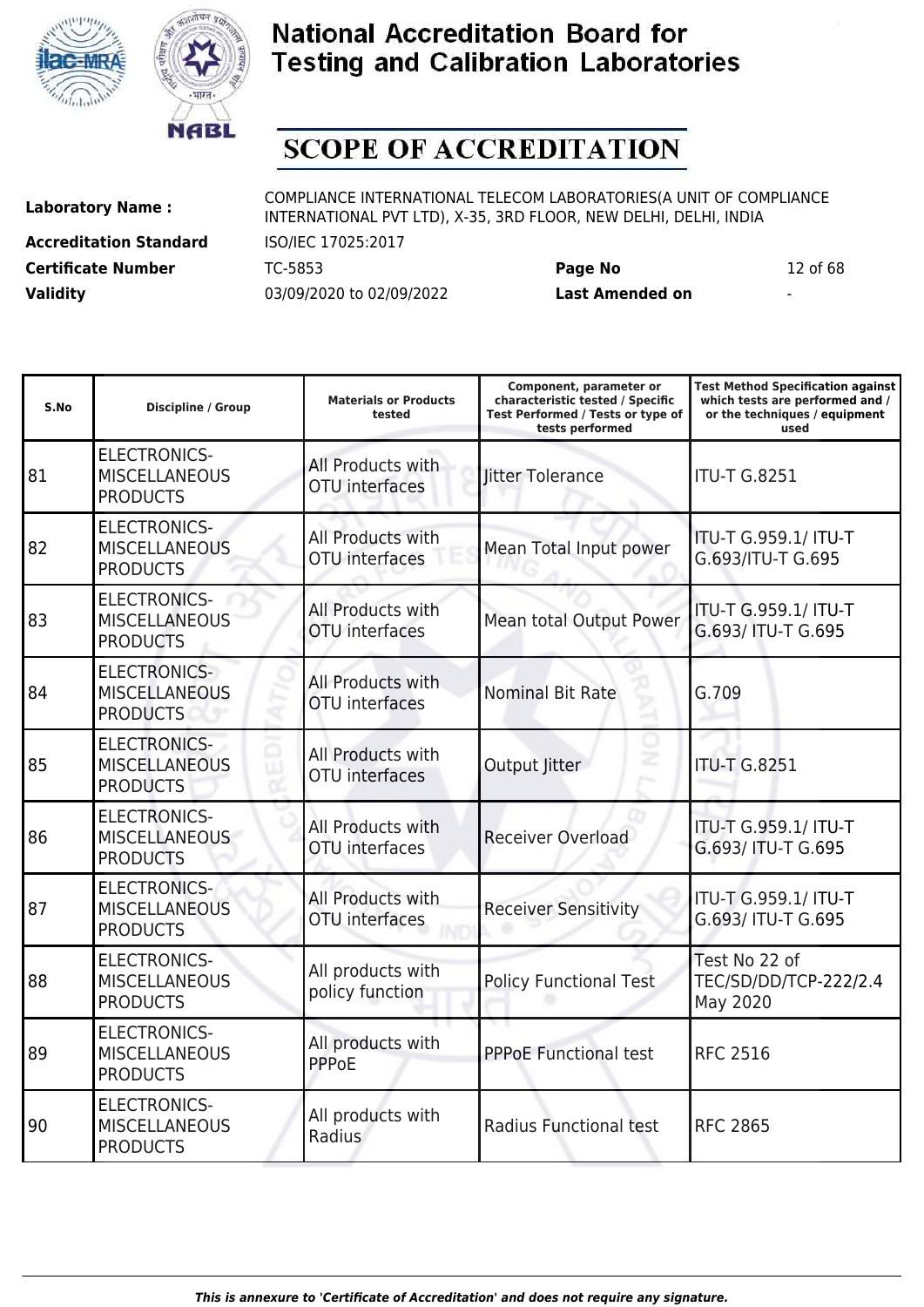



# **SCOPE OF ACCREDITATION**

**Accreditation Standard** ISO/IEC 17025:2017 **Certificate Number** TC-5853 **Page No** 13 of 68 **Validity** 03/09/2020 to 02/09/2022 **Last Amended on** -

**Laboratory Name :** COMPLIANCE INTERNATIONAL TELECOM LABORATORIES(A UNIT OF COMPLIANCE INTERNATIONAL PVT LTD), X-35, 3RD FLOOR, NEW DELHI, DELHI, INDIA

**Component, parameter or**

**Test Method Specification against**

| S.No | <b>Discipline / Group</b>                                      | <b>Materials or Products</b><br>tested                             | characteristic tested / Specific<br>Test Performed / Tests or type of<br>tests performed | which tests are performed and /<br>or the techniques / equipment<br>used        |
|------|----------------------------------------------------------------|--------------------------------------------------------------------|------------------------------------------------------------------------------------------|---------------------------------------------------------------------------------|
| 91   | <b>ELECTRONICS-</b><br><b>MISCELLANEOUS</b><br><b>PRODUCTS</b> | All products with<br><b>RTCP Parameters</b><br>Set-A (Conformance) | RTCP: GSM-EFR                                                                            | RFC 3551 Clause 4.5.9<br>Annex P3 of<br>(TEC/SD/DD/TCP-222/2.3/<br>Nov 19)      |
| 92   | <b>ELECTRONICS-</b><br><b>MISCELLANEOUS</b><br><b>PRODUCTS</b> | All products with<br><b>RTCP Parameters</b><br>Set-A (Conformance) | RTCP: Guidelines 1 for<br>sample based audio<br>encodings                                | <b>RFC 3551 Clause 4.3</b><br>Annex P3 of<br>(TEC/SD/DD/TCP-222/2.3/<br>Nov 19) |
| 93   | <b>ELECTRONICS-</b><br><b>MISCELLANEOUS</b><br><b>PRODUCTS</b> | All products with<br><b>RTCP Parameters</b><br>Set-A (Conformance) | RTCP: Guidelines 2 for<br>sample based audio<br>encodings                                | <b>RFC 3551 Clause 4.4</b><br>Annex P3 of<br>(TEC/SD/DD/TCP-222/2.3/<br>Nov 19) |
| 94   | <b>ELECTRONICS-</b><br><b>MISCELLANEOUS</b><br><b>PRODUCTS</b> | All products with<br><b>RTCP Parameters</b><br>Set-A (Conformance) | <b>RTCP: Port Assignment</b>                                                             | RFC 3551 Clause 8<br>Annex P3 of<br>(TEC/SD/DD/TCP-222/2.3/<br>Nov 19)          |
| 95   | <b>ELECTRONICS-</b><br><b>MISCELLANEOUS</b><br><b>PRODUCTS</b> | All products with<br><b>RTCP Parameters</b><br>Set-A (Conformance) | RTCP: Registering<br><b>Additional Encodings</b>                                         | RFC 3551 Clause 3<br>Annex P3 of<br>(TEC/SD/DD/TCP-222/2.3/<br>Nov 19)          |
| 96   | <b>ELECTRONICS-</b><br><b>MISCELLANEOUS</b><br><b>PRODUCTS</b> | All products with<br><b>RTP Parameters Set-</b><br>A (Conformance) | RTP: Payload Type                                                                        | <b>RFC 3550 Clause 5.1</b><br>Annex P2 of<br>(TEC/SD/DD/TCP-222/2.3/<br>Nov 19) |
| 97   | <b>ELECTRONICS-</b><br><b>MISCELLANEOUS</b><br><b>PRODUCTS</b> | All products with<br><b>RTP Parameters Set-</b><br>A (Conformance) | RTP: Sender report RTCP<br>packet version                                                | RFC 3550 Clause 6.4.1<br>Annex P2 of<br>(TEC/SD/DD/TCP-222/2.3/<br>Nov 19)      |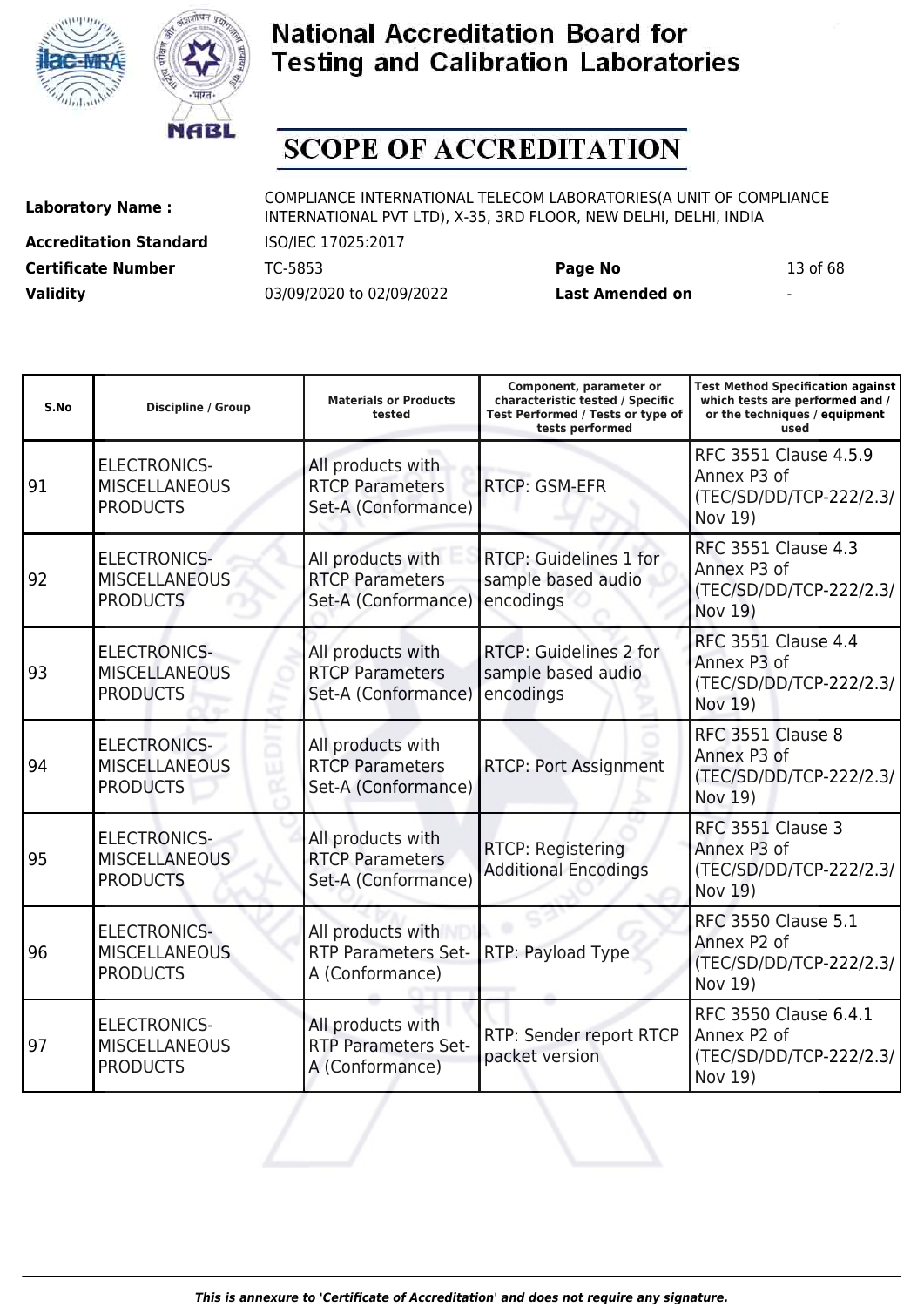



# **SCOPE OF ACCREDITATION**

**Accreditation Standard** ISO/IEC 17025:2017 **Certificate Number** TC-5853 **Page No** 14 of 68 **Validity** 03/09/2020 to 02/09/2022 **Last Amended on** -

**Laboratory Name :** COMPLIANCE INTERNATIONAL TELECOM LABORATORIES(A UNIT OF COMPLIANCE INTERNATIONAL PVT LTD), X-35, 3RD FLOOR, NEW DELHI, DELHI, INDIA

**Test Method Specification against**

| S.No | <b>Discipline / Group</b>                                      | <b>Materials or Products</b><br>tested                             | characteristic tested / Specific<br>Test Performed / Tests or type of<br>tests performed   | which tests are performed and /<br>or the techniques / equipment<br>used                          |
|------|----------------------------------------------------------------|--------------------------------------------------------------------|--------------------------------------------------------------------------------------------|---------------------------------------------------------------------------------------------------|
| 98   | <b>ELECTRONICS-</b><br><b>MISCELLANEOUS</b><br><b>PRODUCTS</b> | All products with<br><b>RTP Parameters Set-</b><br>A (Conformance) | RTP: Sequence number                                                                       | <b>RFC 3550 Clause 5.1</b><br>Annex P2 of<br>(TEC/SD/DD/TCP-222/2.3/<br>Nov 19)                   |
| 99   | <b>ELECTRONICS-</b><br><b>MISCELLANEOUS</b><br><b>PRODUCTS</b> | All products with<br><b>RTP Parameters Set-</b><br>A (Conformance) | <b>RTP: SSRC Identification</b>                                                            | <b>RFC 3550 Clause 5.1</b><br>Annex P2 of<br>(TEC/SD/DD/TCP-222/2.3/<br><b>Nov 19)</b>            |
| 100  | <b>ELECTRONICS-</b><br><b>MISCELLANEOUS</b><br><b>PRODUCTS</b> | All products with<br><b>RTP Parameters Set-</b><br>A (Conformance) | RTP: Version and Port                                                                      | <b>RFC 3550 Clause 5.1</b><br>Annex P2 of<br>(TEC/SD/DD/TCP-222/2.3/<br>Nov 19)                   |
| 101  | <b>ELECTRONICS-</b><br><b>MISCELLANEOUS</b><br><b>PRODUCTS</b> | All products with SIP<br>Parameters Set-A<br>(Conformance)         | <b>Generating SIP request</b><br>(To, R-URI, From, Call-ID,<br>CSeq, Max-Forwards,<br>Via) | RFC 3261 Clause 8.1.1,<br>8.1.1.2 to 8.1.1.7 Annex<br>P1 of<br>(TEC/SD/DD/TCP-222/2.3/<br>Nov 19) |
| 102  | <b>ELECTRONICS-</b><br><b>MISCELLANEOUS</b><br><b>PRODUCTS</b> | All products with SIP<br>Parameters Set-A<br>(Conformance)         | SIP Creating the initial<br>invite                                                         | RFC 3261 Clause 13.2.1<br>Annex P1 of<br>(TEC/SD/DD/TCP-222/2.3/<br>Nov 19)                       |
| 103  | <b>ELECTRONICS-</b><br><b>MISCELLANEOUS</b><br><b>PRODUCTS</b> | All products with SIP<br>Parameters Set-A<br>(Conformance)         | SIP Dialog and<br>Transaction                                                              | RFC 3261 Clause 12,<br>12.1.1, 12.1.2 Annex P1<br>of<br>(TEC/SD/DD/TCP-222/2.3/<br>Nov 19)        |
| 104  | <b>ELECTRONICS-</b><br><b>MISCELLANEOUS</b><br><b>PRODUCTS</b> | All products with SIP<br>Parameters Set-A<br>(Conformance)         | SIP Header: Message<br><b>Body Type</b>                                                    | RFC 3261 Clause 7.4.1<br>Annex P1 of<br>(TEC/SD/DD/TCP-222/2.3/<br>Nov 19)                        |
|      |                                                                |                                                                    |                                                                                            |                                                                                                   |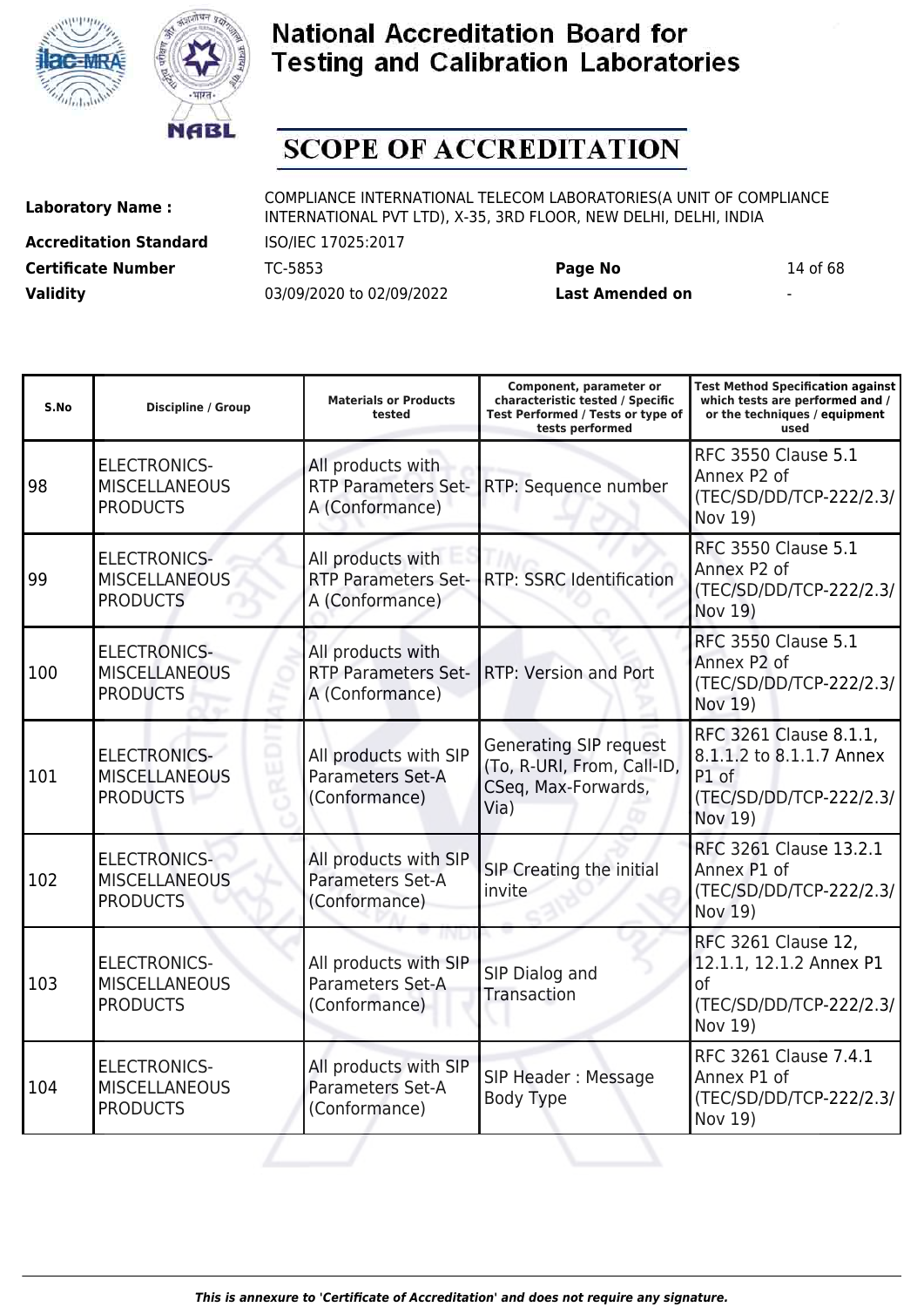



# **SCOPE OF ACCREDITATION**

**Accreditation Standard** ISO/IEC 17025:2017 **Certificate Number** TC-5853 **Page No** 15 of 68 **Validity** 03/09/2020 to 02/09/2022 **Last Amended on** -

**Laboratory Name :** COMPLIANCE INTERNATIONAL TELECOM LABORATORIES(A UNIT OF COMPLIANCE INTERNATIONAL PVT LTD), X-35, 3RD FLOOR, NEW DELHI, DELHI, INDIA

| S.No | <b>Discipline / Group</b>                                      | <b>Materials or Products</b><br>tested                      | Component, parameter or<br>characteristic tested / Specific<br>Test Performed / Tests or type of<br>tests performed | <b>Test Method Specification against</b><br>which tests are performed and /<br>or the techniques / equipment<br>used |
|------|----------------------------------------------------------------|-------------------------------------------------------------|---------------------------------------------------------------------------------------------------------------------|----------------------------------------------------------------------------------------------------------------------|
| 105  | <b>ELECTRONICS-</b><br><b>MISCELLANEOUS</b><br><b>PRODUCTS</b> | All products with SIP<br>Parameters Set-A<br>(Conformance)  | SIP Terminating a<br>Session with a BYE<br>request.                                                                 | <b>RFC 3261 Clause 15</b><br>Annex P1 of<br>(TEC/SD/DD/TCP-222/2.3/<br>Nov 19)                                       |
| 106  | <b>ELECTRONICS-</b><br><b>MISCELLANEOUS</b><br><b>PRODUCTS</b> | All products with SIP<br>Parameters Set-A<br>(Conformance)  | <b>User Authentication</b>                                                                                          | <b>RFC 3261 Clause 21</b><br>Annex P1 of<br>(TEC/SD/DD/TCP-222/2.3/<br>Nov 19)                                       |
| 107  | <b>ELECTRONICS-</b><br><b>MISCELLANEOUS</b><br><b>PRODUCTS</b> | All products with<br><b>TCP Parameters</b><br>(Conformance) | <b>Header Format and</b><br><b>Sequence Numbers</b>                                                                 | RFC 793 Annex P4 of<br>(TEC/SD/DD/TCP-222/2.3/<br>Nov 19): 2019 Clause<br>3.1, 3.3 Clause 1.4, 2.3,<br>3.1           |
| 108  | <b>ELECTRONICS-</b><br><b>MISCELLANEOUS</b><br><b>PRODUCTS</b> | All products with<br><b>UDP Parameters</b><br>(Conformance) | Sequence numbers                                                                                                    | RFC 768 Annex P5 of<br>(TEC/SD/DD/TCP-222/2.3/<br>Nov 19)                                                            |
| 109  | <b>ELECTRONICS-</b><br><b>MISCELLANEOUS</b><br><b>PRODUCTS</b> | All products with<br><b>UDP Parameters</b><br>(Conformance) | <b>UDP Format</b>                                                                                                   | RFC 768 Annex P5 of<br>(TEC/SD/DD/TCP-222/2.3/<br>Nov 19)                                                            |
| 110  | <b>ELECTRONICS-</b><br><b>MISCELLANEOUS</b><br><b>PRODUCTS</b> | All products with<br><b>UDP Parameters</b><br>(Conformance) | <b>User Terminology</b>                                                                                             | RFC 768 Annex P5 of<br>(TEC/SD/DD/TCP-222/2.3/<br>Nov 19)                                                            |
| 111  | <b>ELECTRONICS-</b><br><b>MISCELLANEOUS</b><br><b>PRODUCTS</b> | <b>Condenser Click</b>                                      | Condenser Click/Bell<br>Capacitance                                                                                 | <b>ETSI EN 300 001</b>                                                                                               |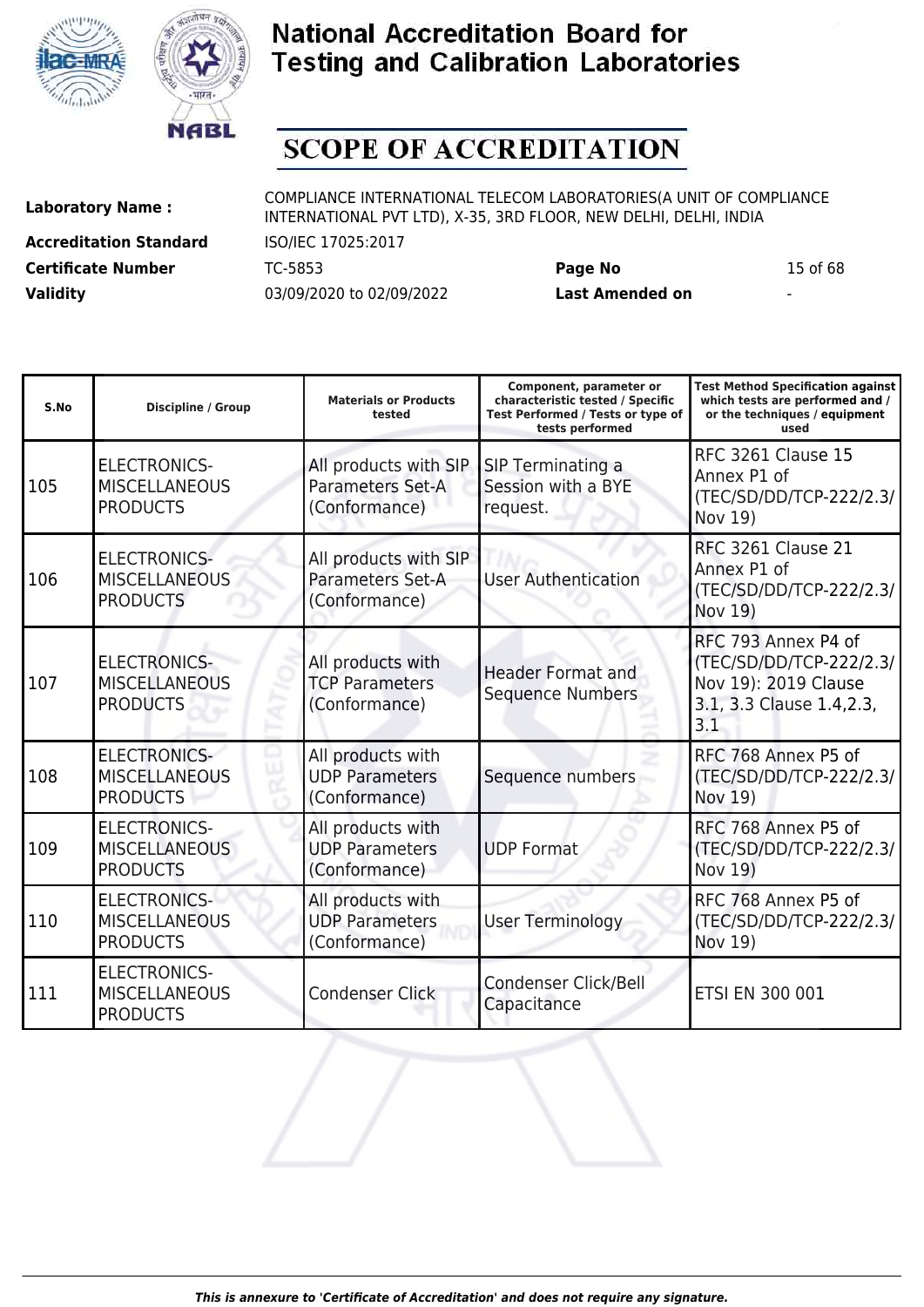



# **SCOPE OF ACCREDITATION**

**Accreditation Standard** ISO/IEC 17025:2017 **Certificate Number** TC-5853 **Page No** 16 of 68 **Validity** 03/09/2020 to 02/09/2022 **Last Amended on** -

| S.No | <b>Discipline / Group</b>                                      | <b>Materials or Products</b><br>tested              | Component, parameter or<br>characteristic tested / Specific<br>Test Performed / Tests or type of<br>tests performed                                                                       | <b>Test Method Specification against</b><br>which tests are performed and /<br>or the techniques / equipment<br>used |
|------|----------------------------------------------------------------|-----------------------------------------------------|-------------------------------------------------------------------------------------------------------------------------------------------------------------------------------------------|----------------------------------------------------------------------------------------------------------------------|
| 112  | <b>ELECTRONICS-</b><br><b>MISCELLANEOUS</b><br><b>PRODUCTS</b> | <b>Digital Switch</b>                               | <b>General Functions /</b><br><b>Features of Digital</b><br>Switch 1. PSTN<br>Connectivity &<br>compatibility 2.<br>Voice/Data functions 3.<br>Performance Reporting<br>4. O & M features | TEC/IR/NGS/2MB-001/03<br><b>DEC.14</b>                                                                               |
| 113  | <b>ELECTRONICS-</b><br><b>MISCELLANEOUS</b><br><b>PRODUCTS</b> | DWDM product                                        | <b>Channel Spacing</b>                                                                                                                                                                    | <b>ITU-T G.694.1</b>                                                                                                 |
| 114  | <b>ELECTRONICS-</b><br><b>MISCELLANEOUS</b><br><b>PRODUCTS</b> | <b>Functions and</b><br>Features of PON<br>Products | 1) Maximum bandwidth<br>limiting 2) Minimum<br>quaranteed bandwidth 3) 7.5, IEEE 802.3ah,<br>Minimum two classes of<br>classification                                                     | ITU-T-REC-<br>G.984.3-200803 Section<br>G.987.2, G.9807.1,<br>G.694.1, G.989.2                                       |
| 115  | <b>ELECTRONICS-</b><br><b>MISCELLANEOUS</b><br><b>PRODUCTS</b> | Functions and<br>Features of PON<br><b>Products</b> | 1)Port id based VLAN<br>shall be supported at<br>OLT 2) VLAN stacking<br>towards the network at<br>OLT shall be supported                                                                 | G.984.1/ IEEE 802.1Q<br>(testing procedure)-,<br>IEEE 802.3ah, G.987.2,<br>G.9807.1, G.694.1,<br>G.989.2             |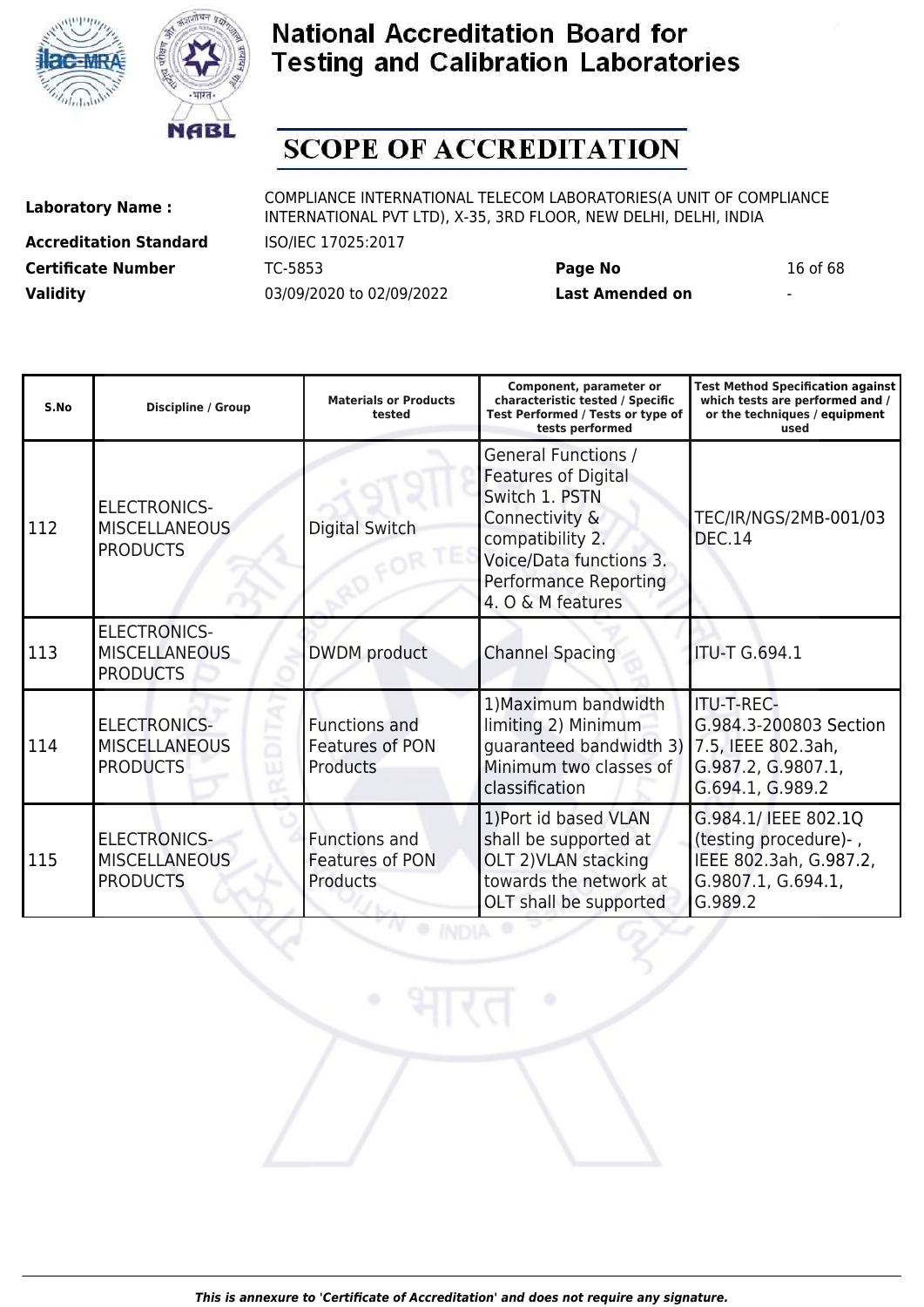



# **SCOPE OF ACCREDITATION**

**Accreditation Standard** ISO/IEC 17025:2017 **Certificate Number** TC-5853 **Page No** 17 of 68 **Validity** 03/09/2020 to 02/09/2022 **Last Amended on** -

| S.No | <b>Discipline / Group</b>                                      | <b>Materials or Products</b><br>tested                            | Component, parameter or<br>characteristic tested / Specific<br>Test Performed / Tests or type of<br>tests performed                                                                                                                                                                              | <b>Test Method Specification against</b><br>which tests are performed and /<br>or the techniques / equipment<br>used |
|------|----------------------------------------------------------------|-------------------------------------------------------------------|--------------------------------------------------------------------------------------------------------------------------------------------------------------------------------------------------------------------------------------------------------------------------------------------------|----------------------------------------------------------------------------------------------------------------------|
| 116  | <b>ELECTRONICS-</b><br><b>MISCELLANEOUS</b><br><b>PRODUCTS</b> | Functions and<br><b>Features of PON</b><br>Products               | 1) Switch fabric in OLT<br>shall be able to handle<br>full wired speed<br>throughputs. 2) MAC<br>learning shall be<br>supported at OLT 3) The<br>operator shall be able to<br>enable/disable MAC<br>address learning function G.989.2<br>and configure the MAC<br>address learning aging<br>time | G.984.1/ IEEE<br>802.1Q(testing<br>procedure), IEEE<br>802.3ah, G.987.2,<br>G.9807.1, G.694.1,                       |
| 117  | <b>ELECTRONICS-</b><br><b>MISCELLANEOUS</b><br><b>PRODUCTS</b> | Functions and<br><b>Features of PON</b><br><b>Products</b>        | DOS prevention, SSH<br>v1/2 for CLI                                                                                                                                                                                                                                                              | ITU-T G.984.3 section<br>V.2, SSH v2- RFC 4251                                                                       |
| 118  | <b>ELECTRONICS-</b><br><b>MISCELLANEOUS</b><br><b>PRODUCTS</b> | <b>Functions and</b><br>Features of PON<br>Products               | <b>MAC</b> address limitation<br>per-ONT                                                                                                                                                                                                                                                         | <b>IEEE 802.3</b>                                                                                                    |
| 119  | <b>ELECTRONICS-</b><br><b>MISCELLANEOUS</b><br><b>PRODUCTS</b> | <b>Functions and</b><br><b>Features of PON</b><br><b>Products</b> | Support of 802.1x<br>authenticator<br>functionality (MAC<br>based)                                                                                                                                                                                                                               | <b>IEEE 802.1x</b>                                                                                                   |
| 120  | <b>ELECTRONICS-</b><br><b>MISCELLANEOUS</b><br><b>PRODUCTS</b> | <b>Functions and</b><br>Features of PON<br>Products               | User name and<br>password-based<br>authentication                                                                                                                                                                                                                                                | ITU-T G.984.3 section<br>9.2.2 ITU-T G.984.3<br>section 12, IEEE 802.3ah,<br>G.987.2, G.9807.1,<br>G.694.1, G.989.2  |
| 121  | <b>ELECTRONICS-</b><br><b>MISCELLANEOUS</b><br><b>PRODUCTS</b> | <b>Group Audio</b><br>Terminal                                    | Functions / Features of<br>Group Audio Terminal -<br>PSTN Connectivity -<br>Availability of Service                                                                                                                                                                                              | TEC/IR/TX/PST-01/02.MA<br>R 2015                                                                                     |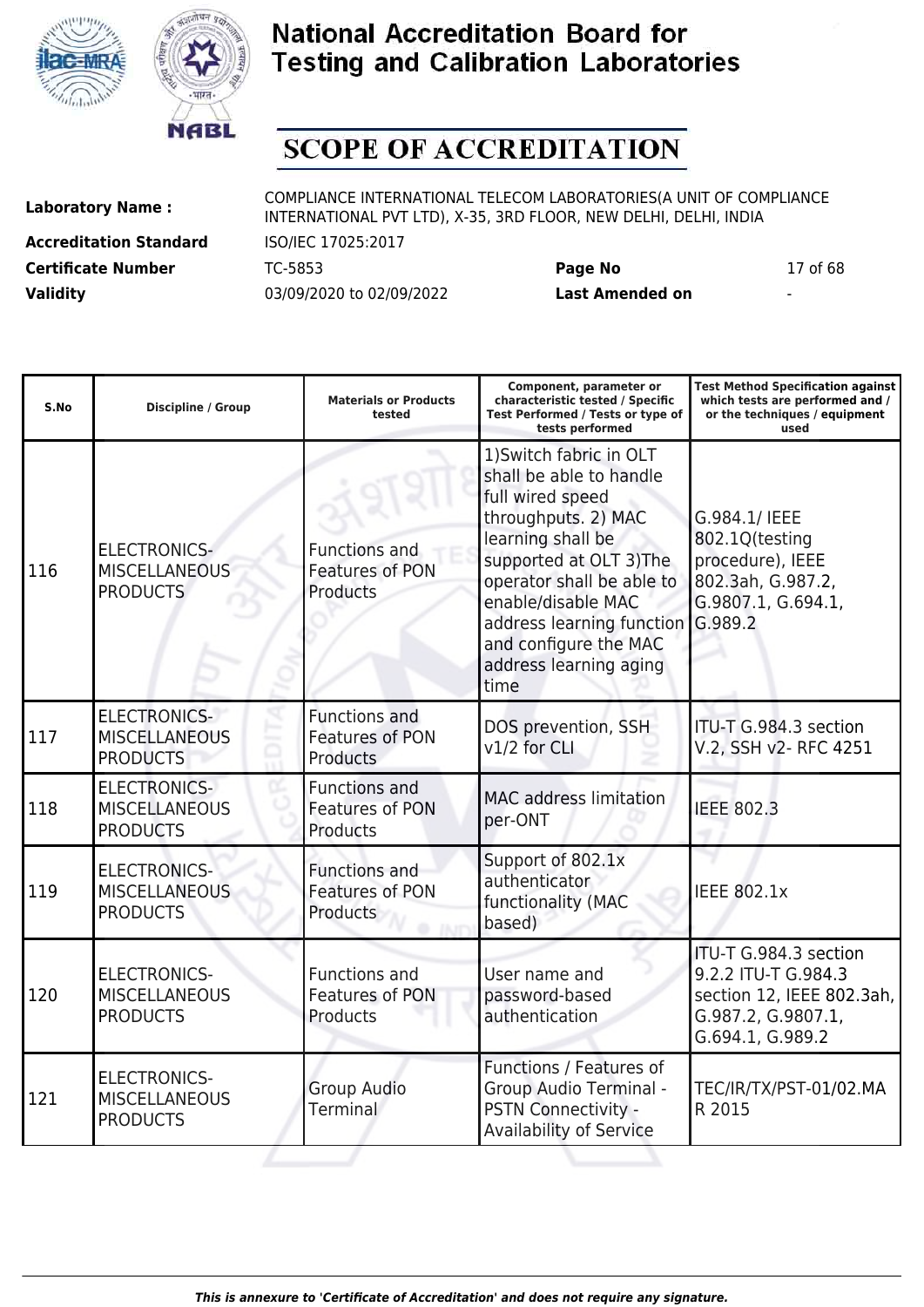



# **SCOPE OF ACCREDITATION**

**Accreditation Standard** ISO/IEC 17025:2017 **Certificate Number** TC-5853 **Page No** 18 of 68 **Validity** 03/09/2020 to 02/09/2022 **Last Amended on** -

**Laboratory Name :** COMPLIANCE INTERNATIONAL TELECOM LABORATORIES(A UNIT OF COMPLIANCE INTERNATIONAL PVT LTD), X-35, 3RD FLOOR, NEW DELHI, DELHI, INDIA

| S.No | <b>Discipline / Group</b>                                      | <b>Materials or Products</b><br>tested    | Component, parameter or<br>characteristic tested / Specific<br>Test Performed / Tests or type of<br>tests performed                                                                                                 | <b>Test Method Specification against</b><br>which tests are performed and /<br>or the techniques / equipment<br>used |
|------|----------------------------------------------------------------|-------------------------------------------|---------------------------------------------------------------------------------------------------------------------------------------------------------------------------------------------------------------------|----------------------------------------------------------------------------------------------------------------------|
| 122  | <b>ELECTRONICS-</b><br><b>MISCELLANEOUS</b><br><b>PRODUCTS</b> | <b>IoT Gateway</b>                        | Each individual gateway<br>shall have a unique<br>"Media Access Control<br>Address" (MAC address)<br>mentioned in the label<br>attached to it, by which<br>it shall be uniquely<br>identified within the<br>network | As per TEC ER of IoT<br>Gateway                                                                                      |
| 123  | <b>ELECTRONICS-</b><br><b>MISCELLANEOUS</b><br><b>PRODUCTS</b> | Media Gateway                             | Functions / Features of<br>Media Gateway - PSTN<br>Connectivity - Voice/Data<br>functions - Compatibility<br>with other networks -<br>Performance Reporting -<br>Operation &<br>Maintenance                         | TEC/IR/SW/TMG-101/06/N<br><b>OV-18</b>                                                                               |
| 124  | <b>ELECTRONICS-</b><br><b>MISCELLANEOUS</b><br><b>PRODUCTS</b> | Multi Point<br><b>Conferencing Server</b> | Functions & Features of<br>Multi point Conferencing<br>Server with ISDN BRI<br>protocols                                                                                                                            | TEC/IR/SW/ICP-102/04/M<br>AR-19                                                                                      |
| 125  | <b>ELECTRONICS-</b><br><b>MISCELLANEOUS</b><br><b>PRODUCTS</b> | Multi Point<br><b>Conferencing Server</b> | <b>Functions &amp; Features of</b><br>Multi point Conferencing<br>Server with ISDN PRI<br>protocol                                                                                                                  | TEC/IR/SW/ICP-102/04/M<br>AR-19                                                                                      |

**DZIP**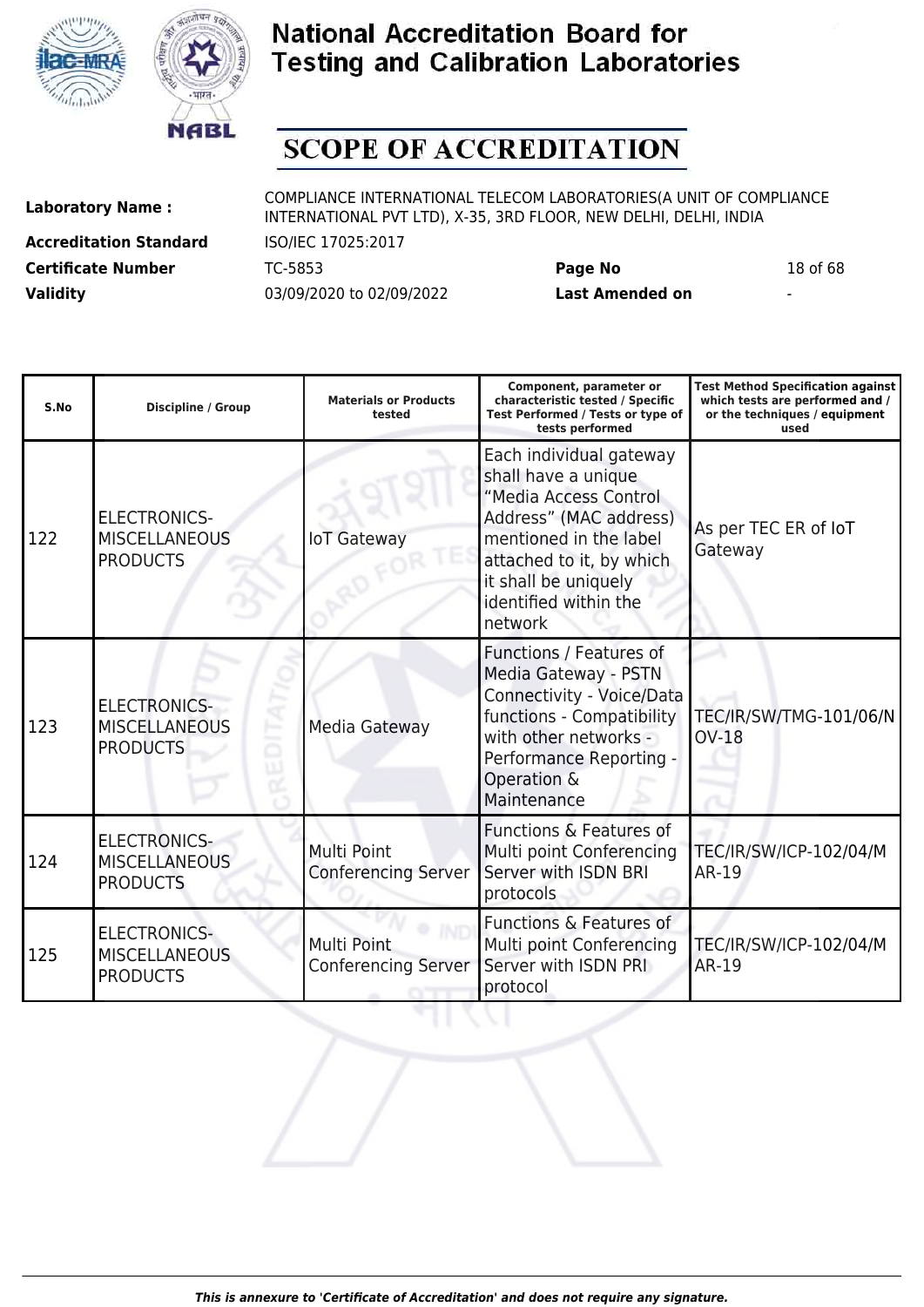



# **SCOPE OF ACCREDITATION**

**Accreditation Standard** ISO/IEC 17025:2017 **Certificate Number** TC-5853 **Page No** 19 of 68 **Validity** 03/09/2020 to 02/09/2022 **Last Amended on** -

| S.No | Discipline / Group                                             | <b>Materials or Products</b><br>tested                                                     | Component, parameter or<br>characteristic tested / Specific<br>Test Performed / Tests or type of<br>tests performed                                                                                                                                                                                                                              | <b>Test Method Specification against</b><br>which tests are performed and /<br>or the techniques / equipment<br>used |
|------|----------------------------------------------------------------|--------------------------------------------------------------------------------------------|--------------------------------------------------------------------------------------------------------------------------------------------------------------------------------------------------------------------------------------------------------------------------------------------------------------------------------------------------|----------------------------------------------------------------------------------------------------------------------|
| 126  | <b>ELECTRONICS-</b><br><b>MISCELLANEOUS</b><br><b>PRODUCTS</b> | <b>PABX</b>                                                                                | <b>General Functions /</b><br>Features of PABX 1.<br>Inter/Intra PABX Calls 2.<br>PSTN Connectivity 3.<br>Emergency services 4.<br>Compatibility with<br>existing Networks 5.<br>Fault Localization 6.<br>Operation &<br>Maintenance features 7.<br>Security & logs 8.<br>Performance monitoring<br>9. Other general<br>functions/ features etc. | TEC/IR/SW/PBX-104/04/O<br>$CT-17$<br>TEC/GR/SW/PBX-005/01/<br><b>SEP-16</b>                                          |
| 127  | <b>ELECTRONICS-</b><br><b>MISCELLANEOUS</b><br><b>PRODUCTS</b> | PABX, Group Audio<br><b>Terminal and other</b><br>products with 2 wire<br>analog interface | <b>DTMF Level</b><br>Measurement                                                                                                                                                                                                                                                                                                                 | <b>ITU-T Q.23,</b><br>TEC/IR/SW/PBX-104/04/O<br>$CT-17$ ,<br>TEC/GR/SW/PBX-005/01/<br><b>SEP-16</b>                  |
| 128  | <b>ELECTRONICS-</b><br><b>MISCELLANEOUS</b><br><b>PRODUCTS</b> | PABX, Group Audio<br>Terminal and other<br>products with 2 wire<br>analog interface        | <b>Longitudinal Conversion</b><br>Loss                                                                                                                                                                                                                                                                                                           | <b>ITU-T Q.552,</b><br>TEC/GR/SW/PBX-005/01/<br>SEP-16,<br>TEC/IR/SW/PBX-104/04/O<br>$CT-17$                         |
| 129  | <b>ELECTRONICS-</b><br><b>MISCELLANEOUS</b><br><b>PRODUCTS</b> | PABX, Group Audio<br>Terminal and other<br>products with 2 wire<br>analog interface        | Return Loss (Analog)                                                                                                                                                                                                                                                                                                                             | <b>ITU-T Q.552,</b><br>TEC/IR/SW/PBX-104/04/O<br>$CT-17$ ,<br>TEC/GR/SW/PBX-005/01/<br><b>SEP-16</b>                 |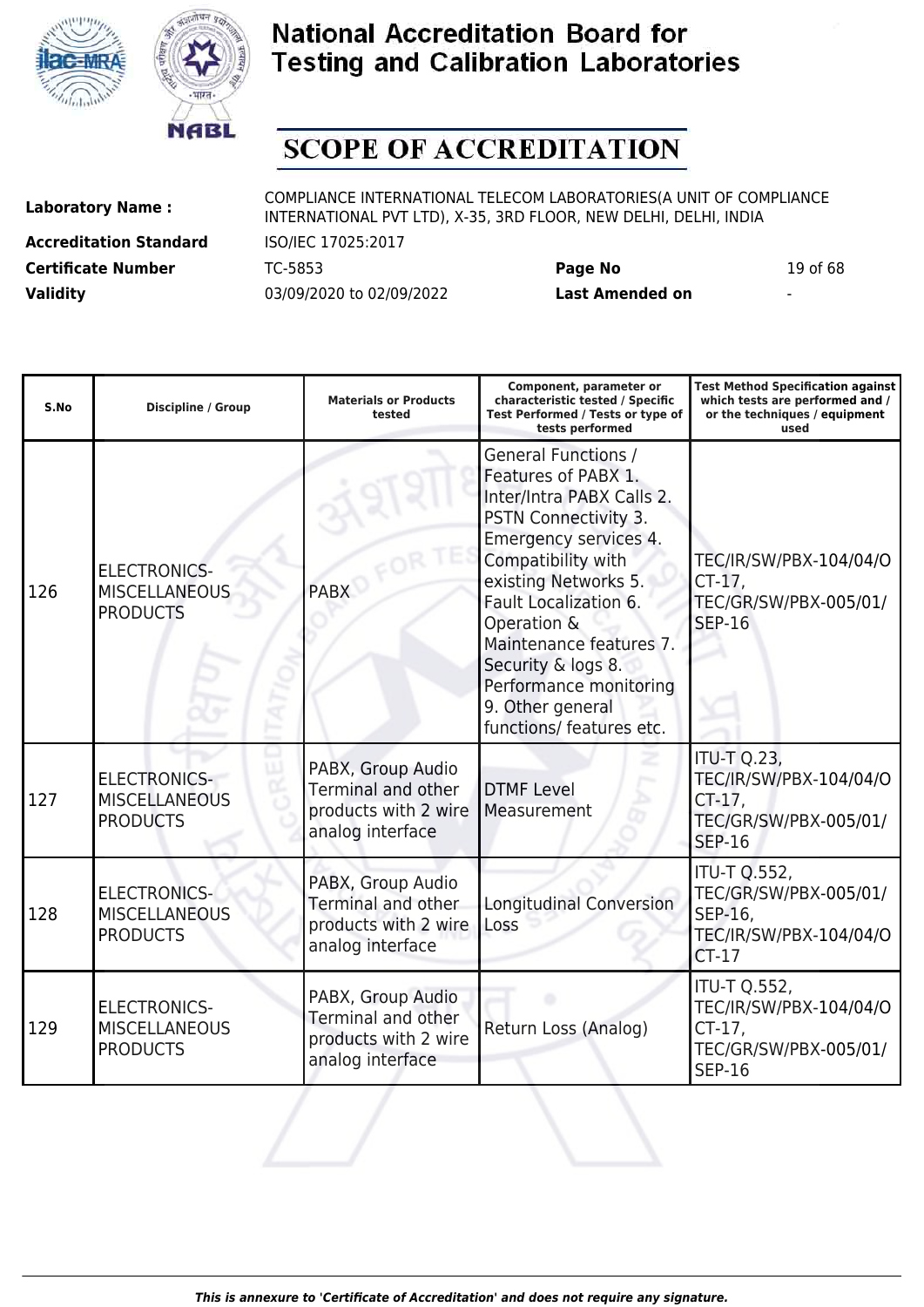



# **SCOPE OF ACCREDITATION**

ı

**Accreditation Standard** ISO/IEC 17025:2017 **Certificate Number** TC-5853 **Page No** 20 of 68 **Validity** 03/09/2020 to 02/09/2022 **Last Amended on** -

**Laboratory Name :** COMPLIANCE INTERNATIONAL TELECOM LABORATORIES(A UNIT OF COMPLIANCE INTERNATIONAL PVT LTD), X-35, 3RD FLOOR, NEW DELHI, DELHI, INDIA

**Test Method Specification against**

| S.No | <b>Discipline / Group</b>                                      | <b>Materials or Products</b><br>tested                                                     | characteristic tested / Specific<br>Test Performed / Tests or type of<br>tests performed | which tests are performed and /<br>or the techniques / equipment<br>used                          |
|------|----------------------------------------------------------------|--------------------------------------------------------------------------------------------|------------------------------------------------------------------------------------------|---------------------------------------------------------------------------------------------------|
| 130  | <b>ELECTRONICS-</b><br><b>MISCELLANEOUS</b><br><b>PRODUCTS</b> | PABX, Group Audio<br><b>Terminal and other</b><br>products with 2 wire<br>analog interface | <b>Cross Talk</b>                                                                        | <b>ITU-T Q.552,</b><br>TEC/GR/SW/PBX-005/01/<br>SEP-16,<br>TEC/IR/SW/PBX-104/04/O<br>$CT-17$      |
| 131  | <b>ELECTRONICS-</b><br><b>MISCELLANEOUS</b><br><b>PRODUCTS</b> | PABX, Group Audio<br>Terminal and other<br>products with 2 wire<br>analog interface        | Dial Speed                                                                               | TEC/IR/SW/PBX-104/04/O<br>$CT-17$ ,<br>TEC/GR/SW/PBX-005/01/<br><b>SEP-16</b>                     |
| 132  | <b>ELECTRONICS-</b><br><b>MISCELLANEOUS</b><br><b>PRODUCTS</b> | PABX, Group Audio<br>Terminal and other<br>products with 2 wire<br>analog interface        | <b>DTMF Frequency</b><br>Measurement                                                     | <b>ITU-T Q.23,</b><br>TEC/IR/SW/PBX-104/04/O<br>CT-17,<br>TEC/GR/SW/PBX-005/01/<br><b>SEP-16</b>  |
| 133  | <b>ELECTRONICS-</b><br><b>MISCELLANEOUS</b><br><b>PRODUCTS</b> | PABX, Group Audio<br>Terminal and other<br>products with 2 wire<br>analog interface        | <b>Idle Channel Noise</b>                                                                | <b>ITU-T Q.552,</b><br>TEC/GR/SW/PBX-005/01/<br>SEP-16,<br>TEC/IR/SW/PBX-104/04/O<br>$CT-17$      |
| 134  | <b>ELECTRONICS-</b><br><b>MISCELLANEOUS</b><br><b>PRODUCTS</b> | PABX, Group Audio<br>Terminal and other<br>products with 2 wire<br>analog interface        | <b>Insulation Resistance</b>                                                             | ETSI EN 300 001,<br>TEC/IR/SW/PBX-104/04/O<br>$CT-17$ ,<br>TEC/GR/SW/PBX-005/01/<br><b>SEP-16</b> |
| 135  | <b>ELECTRONICS-</b><br><b>MISCELLANEOUS</b><br><b>PRODUCTS</b> | PABX, Group Audio<br>Terminal and other<br>products with 2 wire<br>analog interface        | <b>Inter Digital Pause</b>                                                               | TEC/IR/SW/PBX-104/04/O<br>$CT-17$ ,<br>TEC/GR/SW/PBX-005/01/<br><b>SEP-16</b>                     |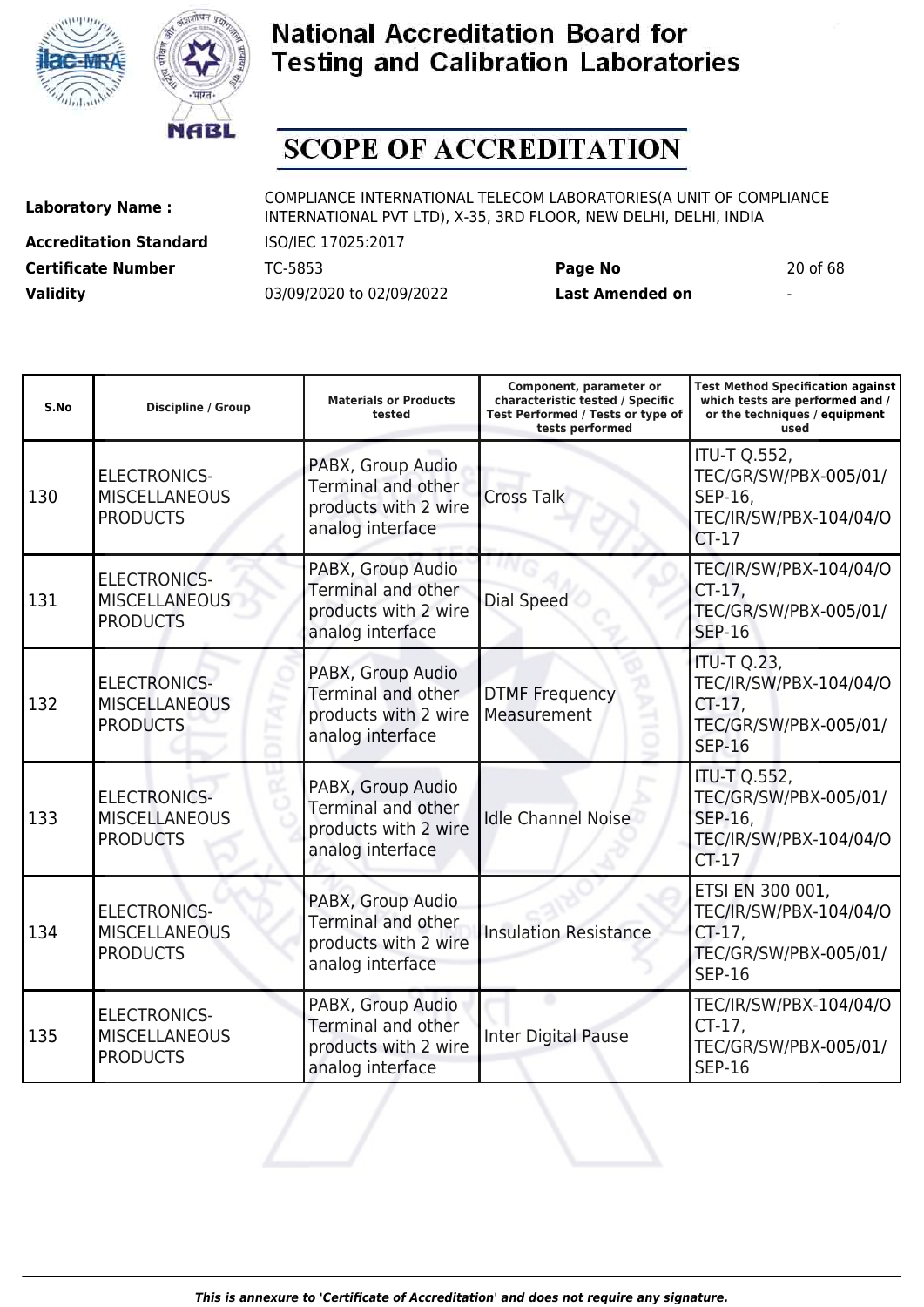



# **SCOPE OF ACCREDITATION**

**Accreditation Standard** ISO/IEC 17025:2017 **Certificate Number** TC-5853 **Page No** 21 of 68 **Validity** 03/09/2020 to 02/09/2022 **Last Amended on** -

**Laboratory Name :** COMPLIANCE INTERNATIONAL TELECOM LABORATORIES(A UNIT OF COMPLIANCE INTERNATIONAL PVT LTD), X-35, 3RD FLOOR, NEW DELHI, DELHI, INDIA

**Component, parameter or**

**Test Method Specification against**

| S.No | <b>Discipline / Group</b>                                      | <b>Materials or Products</b><br>tested                                                     | characteristic tested / Specific<br>Test Performed / Tests or type of<br>tests performed | which tests are performed and /<br>or the techniques / equipment<br>used                  |
|------|----------------------------------------------------------------|--------------------------------------------------------------------------------------------|------------------------------------------------------------------------------------------|-------------------------------------------------------------------------------------------|
| 136  | <b>ELECTRONICS-</b><br><b>MISCELLANEOUS</b><br><b>PRODUCTS</b> | PABX, Group Audio<br><b>Terminal and other</b><br>products with 2 wire<br>analog interface | Loop Current                                                                             | ETSI EN 300 001,<br>TEC/GR/SW/PBX-005/01/<br>SEP-16,<br>TEC/IR/SW/PBX-104/04/O<br>$CT-17$ |
| 137  | <b>ELECTRONICS-</b><br><b>MISCELLANEOUS</b><br><b>PRODUCTS</b> | PABX, Group Audio<br>Terminal and other<br>products with 2 wire<br>analog interface        | <b>Make Break Ratio</b>                                                                  | TEC/IR/SW/PBX-104/04/O<br>$CT-17$ ,<br>TEC/GR/SW/PBX-005/01/<br><b>SEP-16</b>             |
| 138  | <b>ELECTRONICS-</b><br><b>MISCELLANEOUS</b><br><b>PRODUCTS</b> | Product with 2048<br>kbps (E1) interface                                                   | <b>Pulse Shape</b><br>/Characteristics (E1/2048<br>Kbps/ PRI) (for Width)                | <b>ITU-T G.703</b>                                                                        |
| 139  | <b>ELECTRONICS-</b><br><b>MISCELLANEOUS</b><br><b>PRODUCTS</b> | Products with<br>155mbps (STM-1<br>optical) interface                                      | <b>Bit Error Rate (STM-1</b><br>optical)                                                 | ITU-T G.826, ITU-T G.828                                                                  |
| 140  | <b>ELECTRONICS-</b><br><b>MISCELLANEOUS</b><br><b>PRODUCTS</b> | Products with<br>155mbps (STM-1<br>optical) interface                                      | Bit Rate / Clock<br>Frequency with accuracy<br>(STM-1 optical)                           | ITU-T G.957/ ITU-T G.707                                                                  |
| 141  | <b>ELECTRONICS-</b><br><b>MISCELLANEOUS</b><br><b>PRODUCTS</b> | Products with<br>155mbps (STM-1<br>optical) interface                                      | <b>Extinction Ratio (STM-1</b><br>optical)                                               | <b>ITU-T G.957</b>                                                                        |
| 142  | <b>ELECTRONICS-</b><br><b>MISCELLANEOUS</b><br><b>PRODUCTS</b> | Products with<br>155mbps (STM-1<br>optical) interface                                      | Eye Pattern Mask<br>(STM-1Optical)                                                       | ITU-T G.957                                                                               |
| 143  | <b>ELECTRONICS-</b><br><b>MISCELLANEOUS</b><br><b>PRODUCTS</b> | Products with<br>155mbps (STM-1<br>optical) interface                                      | Jitter/Wander Tolerance<br>(STM-1 optical)                                               | ITU-T G.825, ITU-T G.783                                                                  |
| 144  | <b>ELECTRONICS-</b><br><b>MISCELLANEOUS</b><br><b>PRODUCTS</b> | Products with<br>155mbps (STM-1<br>optical) interface                                      | <b>Mean Launch Power</b><br>(STM-1 optical)                                              | <b>ITU-T G.957</b>                                                                        |
|      |                                                                |                                                                                            |                                                                                          |                                                                                           |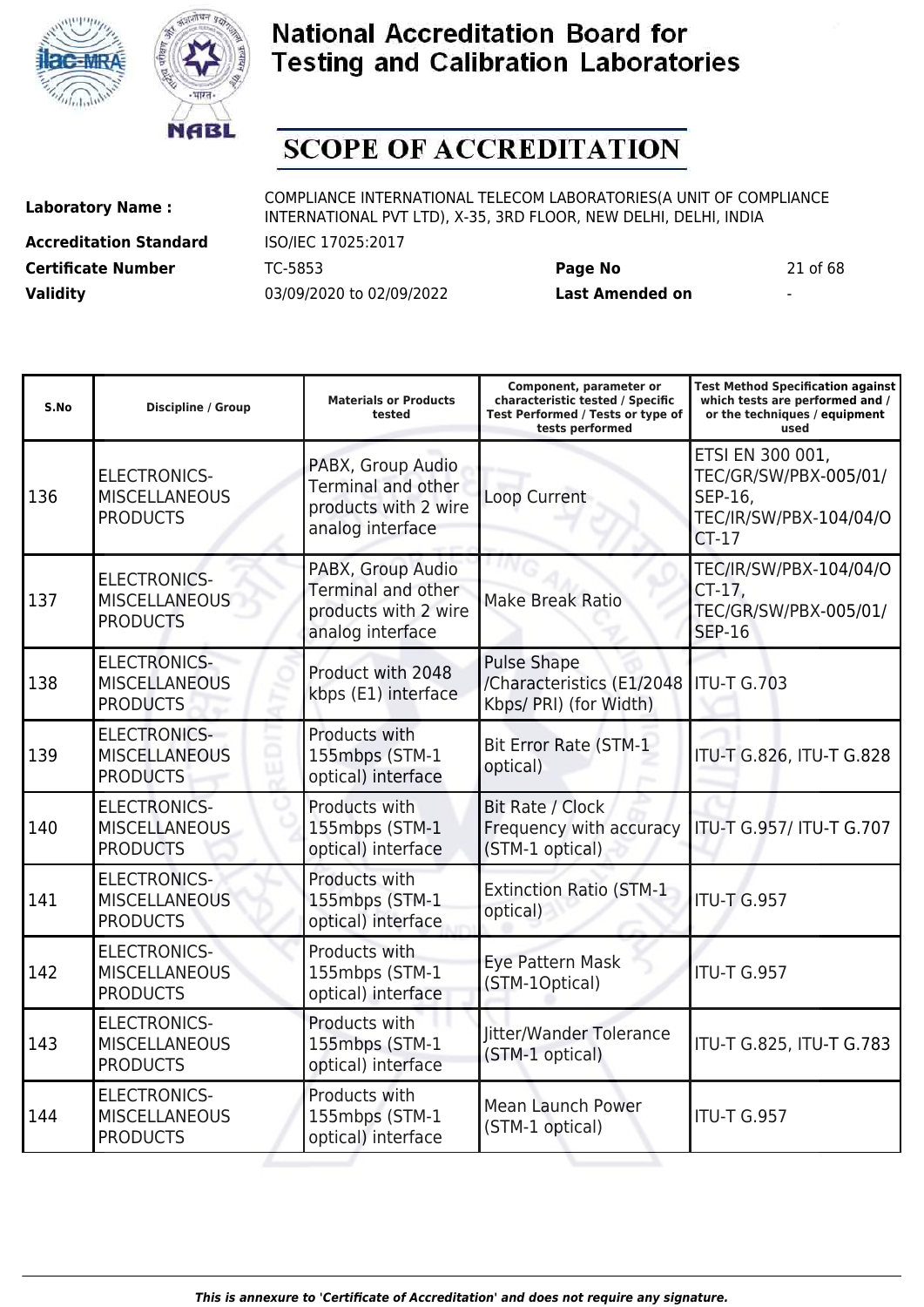



# **SCOPE OF ACCREDITATION**

ı

**Accreditation Standard** ISO/IEC 17025:2017 **Certificate Number** TC-5853 **Page No** 22 of 68 **Validity** 03/09/2020 to 02/09/2022 **Last Amended on** -

**Laboratory Name :** COMPLIANCE INTERNATIONAL TELECOM LABORATORIES(A UNIT OF COMPLIANCE INTERNATIONAL PVT LTD), X-35, 3RD FLOOR, NEW DELHI, DELHI, INDIA

ı

**Test Method Specification against**

| S.No | <b>Discipline / Group</b>                                      | <b>Materials or Products</b><br>tested                | characteristic tested / Specific<br>Test Performed / Tests or type of<br>tests performed | which tests are performed and /<br>or the techniques / equipment<br>used                                                        |
|------|----------------------------------------------------------------|-------------------------------------------------------|------------------------------------------------------------------------------------------|---------------------------------------------------------------------------------------------------------------------------------|
| 145  | <b>ELECTRONICS-</b><br><b>MISCELLANEOUS</b><br><b>PRODUCTS</b> | Products with<br>155mbps (STM-1<br>optical) interface | <b>Operating Wavelength</b><br>(STM-1 optical)                                           | <b>ITU-T G.957</b>                                                                                                              |
| 146  | <b>ELECTRONICS-</b><br><b>MISCELLANEOUS</b><br><b>PRODUCTS</b> | Products with<br>155mbps (STM-1<br>optical) interface | Output Jitter/Wander<br>(STM-1 optical)                                                  | ITU-T G.825, ITU-T G.783                                                                                                        |
| 147  | <b>ELECTRONICS-</b><br><b>MISCELLANEOUS</b><br><b>PRODUCTS</b> | Products with<br>155mbps (STM-1<br>optical) interface | <b>Receiver Reflectance</b><br>(STM-1 optical)                                           | <b>ITU-T G.957</b>                                                                                                              |
| 148  | <b>ELECTRONICS-</b><br><b>MISCELLANEOUS</b><br><b>PRODUCTS</b> | Products with<br>155mbps (STM-1<br>optical) interface | <b>Receiver Sensitivity</b><br>(STM-1 optical)                                           | <b>ITU-T G.957</b>                                                                                                              |
| 149  | <b>ELECTRONICS-</b><br><b>MISCELLANEOUS</b><br><b>PRODUCTS</b> | Products with<br>155mbps (STM-1<br>optical) interface | Side Mode Suppression<br>Ratio (STM-1 optical)                                           | <b>ITU-T G.957</b>                                                                                                              |
| 150  | <b>ELECTRONICS-</b><br><b>MISCELLANEOUS</b><br><b>PRODUCTS</b> | Products with<br>155mbps (STM-1<br>optical) interface | Spectral Width (-20dB)<br>(STM-1 optical)                                                | <b>ITU-T G.957</b>                                                                                                              |
| 151  | <b>ELECTRONICS-</b><br><b>MISCELLANEOUS</b><br><b>PRODUCTS</b> | Products with<br>155mbps (STM-1<br>optical) interface | Spectral Width (RMS)<br>(STM-1 optical)                                                  | <b>ITU-T G.957</b>                                                                                                              |
| 152  | <b>ELECTRONICS-</b><br><b>MISCELLANEOUS</b><br><b>PRODUCTS</b> | Products with 2 wire<br>analog interface              | <b>AC Current</b>                                                                        | ETSI EN 300 001,<br>TEC/IR/SW/PBX-104/04/O<br>$CT-17$ ,<br>TEC/GR/SW/PBX-005/01/<br>SEP-16,<br>TEC/IR/TX/PST-01/02.MA<br>R 2015 |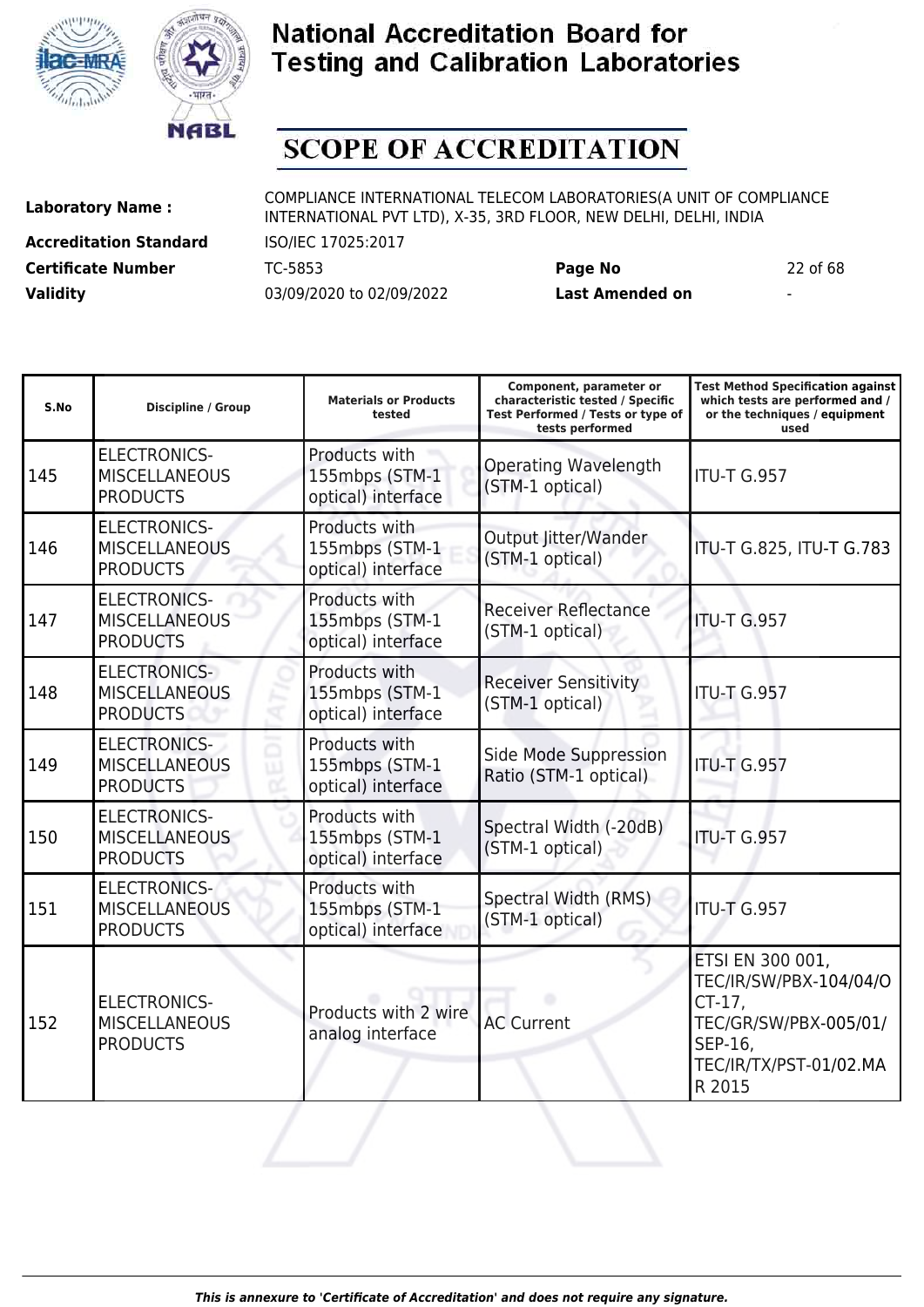



# **SCOPE OF ACCREDITATION**

**Accreditation Standard** ISO/IEC 17025:2017 **Certificate Number** TC-5853 **Page No** 23 of 68 **Validity** 03/09/2020 to 02/09/2022 **Last Amended on** -

| S.No | <b>Discipline / Group</b>                                      | <b>Materials or Products</b><br>tested   | Component, parameter or<br>characteristic tested / Specific<br>Test Performed / Tests or type of<br>tests performed | <b>Test Method Specification against</b><br>which tests are performed and /<br>or the techniques / equipment<br>used                   |
|------|----------------------------------------------------------------|------------------------------------------|---------------------------------------------------------------------------------------------------------------------|----------------------------------------------------------------------------------------------------------------------------------------|
| 153  | <b>ELECTRONICS-</b><br><b>MISCELLANEOUS</b><br><b>PRODUCTS</b> | Products with 2 wire<br>analog interface | <b>AC Voltage</b>                                                                                                   | ETSI EN 300 001,<br>TEC/IR/TX/PST-01/02.MA<br>R 2015,<br>TEC/IR/SW/PBX-104/04/O<br>$CT-17$ ,<br>TEC/GR/SW/PBX-005/01/<br><b>SEP-16</b> |
| 154  | <b>ELECTRONICS-</b><br><b>MISCELLANEOUS</b><br><b>PRODUCTS</b> | Products with 2 wire<br>analog interface | <b>DC Current</b>                                                                                                   | ETSI EN 300 001,<br>TEC/IR/SW/PBX-104/04/O<br>CT-17,<br>TEC/GR/SW/PBX-005/01/<br>SEP-16,<br>TEC/IR/TX/PST-01/02.MA<br>R 2015           |
| 155  | <b>ELECTRONICS-</b><br><b>MISCELLANEOUS</b><br><b>PRODUCTS</b> | Products with 2 wire<br>analog interface | DC Voltage                                                                                                          | ETSI EN 300 001,<br>TEC/IR/TX/PST-01/02.MA<br>R 2015,<br>TEC/IR/SW/PBX-104/04/O<br>$CT-17$ ,<br>TEC/GR/SW/PBX-005/01/<br><b>SEP-16</b> |
| 156  | <b>ELECTRONICS-</b><br><b>MISCELLANEOUS</b><br><b>PRODUCTS</b> | Products with 2 wire<br>analog interface | Flash                                                                                                               | ETSI EN 300 001,<br>TEC/IR/SW/PBX-104/04/O<br>CT-17,<br>TEC/GR/SW/PBX-005/01/<br>SEP-16,<br>TEC/IR/TX/PST-01/02.MA<br>R 2015           |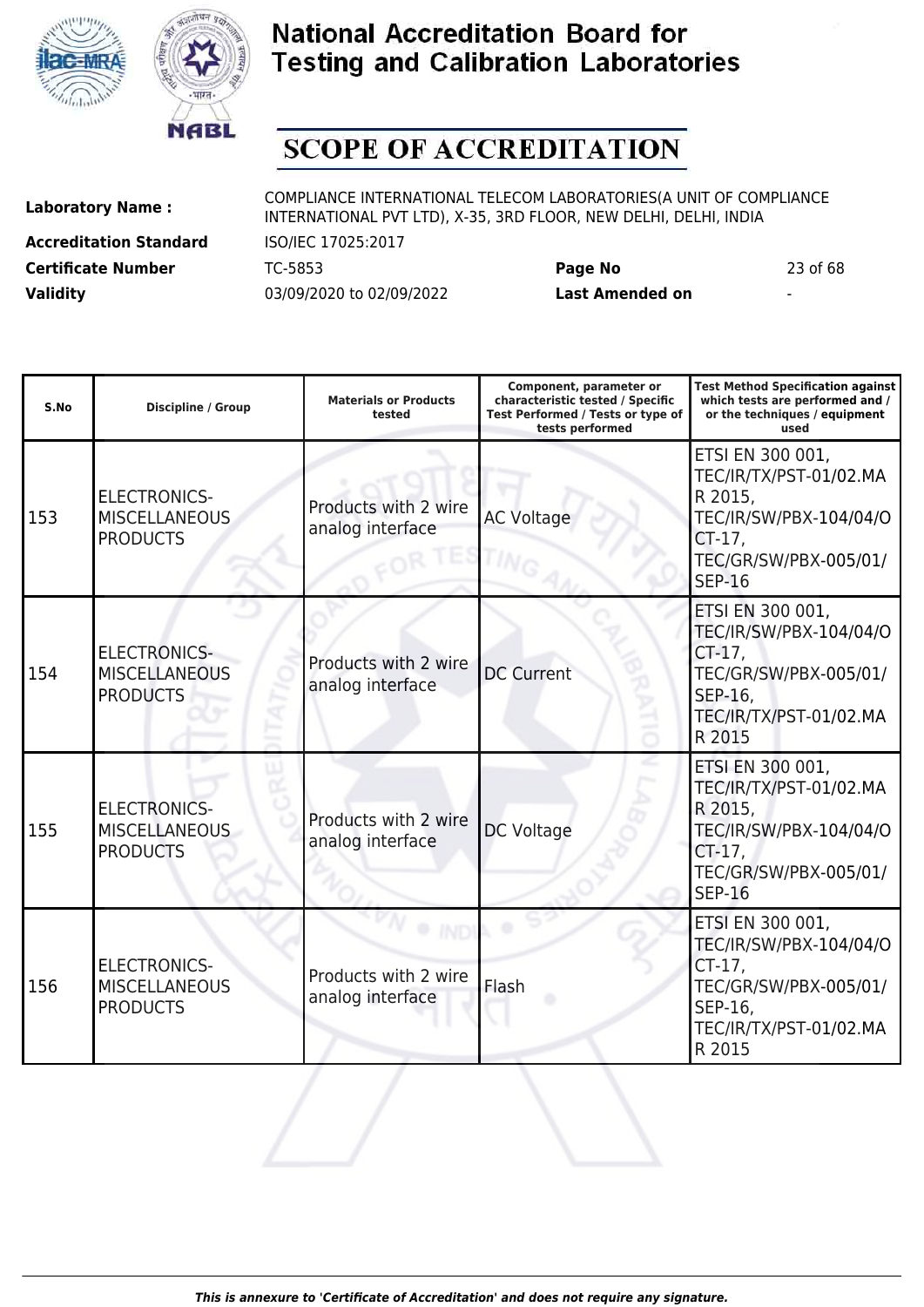



# **SCOPE OF ACCREDITATION**

**Accreditation Standard** ISO/IEC 17025:2017 **Certificate Number** TC-5853 **Page No** 24 of 68 **Validity** 03/09/2020 to 02/09/2022 **Last Amended on** -

**Laboratory Name :** COMPLIANCE INTERNATIONAL TELECOM LABORATORIES(A UNIT OF COMPLIANCE INTERNATIONAL PVT LTD), X-35, 3RD FLOOR, NEW DELHI, DELHI, INDIA

**Test Method Specification against**

| S.No | Discipline / Group                                             | <b>Materials or Products</b><br>tested            | characteristic tested / Specific<br>Test Performed / Tests or type of<br>tests performed | which tests are performed and /<br>or the techniques / equipment<br>used                                                                                         |
|------|----------------------------------------------------------------|---------------------------------------------------|------------------------------------------------------------------------------------------|------------------------------------------------------------------------------------------------------------------------------------------------------------------|
| 157  | <b>ELECTRONICS-</b><br><b>MISCELLANEOUS</b><br><b>PRODUCTS</b> | Products with 2 wire<br>analog interface          | Resistance                                                                               | <b>ETSI EN 300 001/ETSI</b><br><b>TBR-21,</b><br>TEC/IR/TX/PST-01/02.MA<br>R 2015,<br>TEC/IR/SW/PBX-104/04/O<br>CT-17,<br>TEC/GR/SW/PBX-005/01/<br><b>SEP-16</b> |
| 158  | <b>ELECTRONICS-</b><br><b>MISCELLANEOUS</b><br><b>PRODUCTS</b> | Products with 2048<br>kbps (E1/ PRI)<br>interface | Bit Error Rate (E1/2048<br>Kbps)                                                         | ITU-T G.821, ITU-T G.826                                                                                                                                         |
| 159  | <b>ELECTRONICS-</b><br><b>MISCELLANEOUS</b><br><b>PRODUCTS</b> | Products with 2048<br>kbps (E1/ PRI)<br>interface | Bit Slip (E1/2048 Kbps)                                                                  | <b>ITU-T G.822</b>                                                                                                                                               |
| 160  | <b>ELECTRONICS-</b><br><b>MISCELLANEOUS</b><br><b>PRODUCTS</b> | Products with 2048<br>kbps (E1/ PRI)<br>interface | Clock frequency / Bit<br>Rate with accuracy<br>(E1/2048 Kbps)                            | <b>ITU-T G.703</b>                                                                                                                                               |
| 161  | <b>ELECTRONICS-</b><br><b>MISCELLANEOUS</b><br><b>PRODUCTS</b> | Products with 2048<br>kbps (E1/ PRI)<br>interface | Jitter/Wander Tolerance<br>(E1/2048 Kbps)                                                | ITU-T G.823, ITU-T G.732                                                                                                                                         |
| 162  | <b>ELECTRONICS-</b><br><b>MISCELLANEOUS</b><br><b>PRODUCTS</b> | Products with 2048<br>kbps (E1/ PRI)<br>interface | Output Jitter/Wander<br>(E1/2048 Kbps)                                                   | ITU-T G.823, ITU-T G.732                                                                                                                                         |
| 163  | <b>ELECTRONICS-</b><br><b>MISCELLANEOUS</b><br><b>PRODUCTS</b> | Products with 2048<br>kbps (E1/ PRI)<br>interface | <b>Pulse Shape</b><br>/Characteristics (E1/2048<br>Kbps) (for amplitude)                 | <b>ITU-T G.703</b>                                                                                                                                               |
| 164  | <b>ELECTRONICS-</b><br><b>MISCELLANEOUS</b><br><b>PRODUCTS</b> | Products with 2048<br>kbps (E1/ PRI)<br>interface | Return Loss (E1/2048<br>Kbps)                                                            | <b>ITU-T G.703</b>                                                                                                                                               |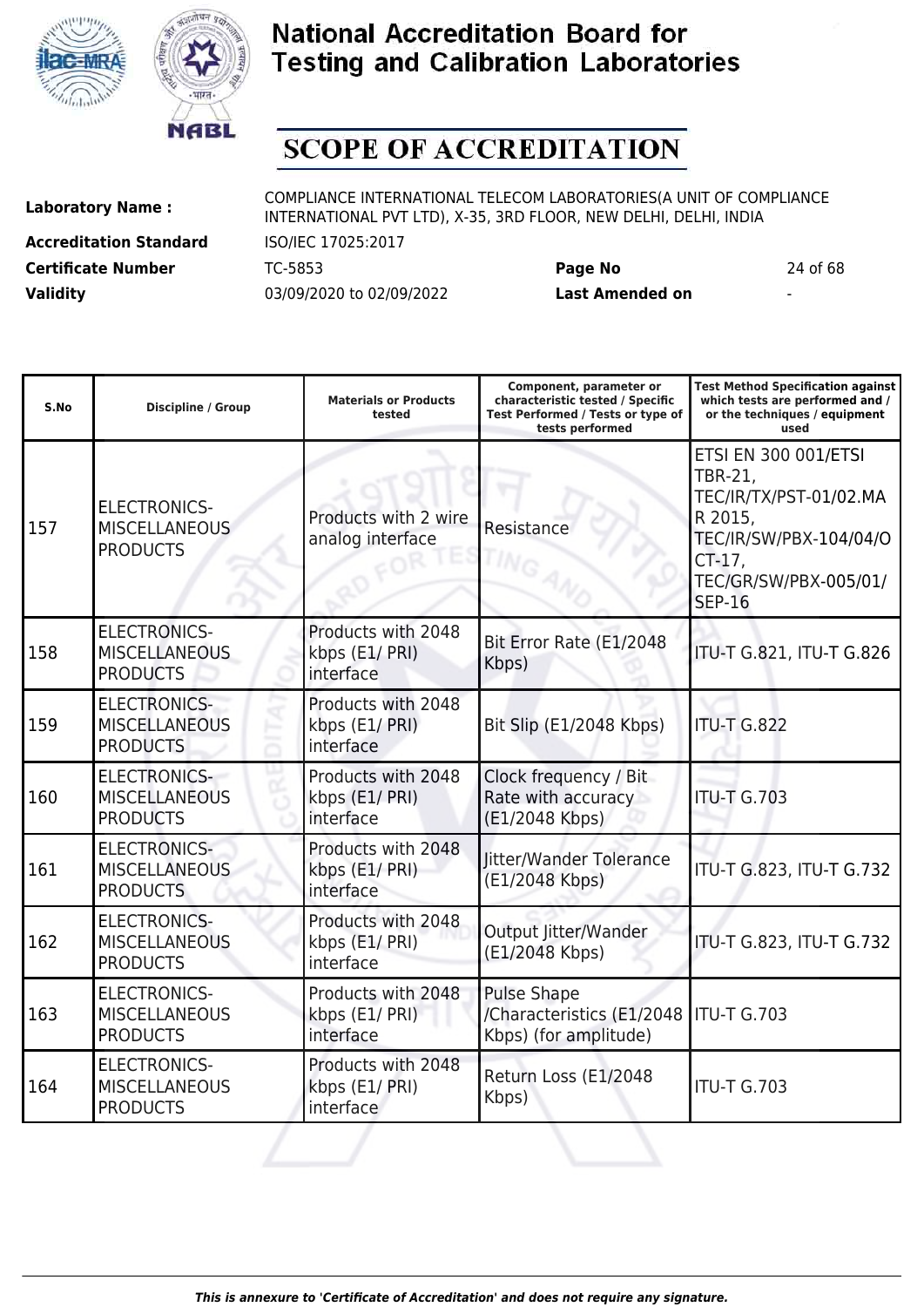



# **SCOPE OF ACCREDITATION**

**Accreditation Standard** ISO/IEC 17025:2017 **Certificate Number** TC-5853 **Page No** 25 of 68 **Validity** 03/09/2020 to 02/09/2022 **Last Amended on** -

**Laboratory Name :** COMPLIANCE INTERNATIONAL TELECOM LABORATORIES(A UNIT OF COMPLIANCE INTERNATIONAL PVT LTD), X-35, 3RD FLOOR, NEW DELHI, DELHI, INDIA

**Component, parameter or**

**Test Method Specification against**

| S.No | <b>Discipline / Group</b>                                      | <b>Materials or Products</b><br>tested                   | characteristic tested / Specific<br>Test Performed / Tests or type of<br>tests performed | which tests are performed and /<br>or the techniques / equipment<br>used |
|------|----------------------------------------------------------------|----------------------------------------------------------|------------------------------------------------------------------------------------------|--------------------------------------------------------------------------|
| 165  | <b>ELECTRONICS-</b><br><b>MISCELLANEOUS</b><br><b>PRODUCTS</b> | Products with 2048<br>kbps (E1/ PRI)<br>interface        | Wander Measurement /<br><b>Time Interval Error</b><br>(E1/2048 Kbps)                     | ITU-T G.823                                                              |
| 166  | <b>ELECTRONICS-</b><br><b>MISCELLANEOUS</b><br><b>PRODUCTS</b> | Products with 2488<br>mbps (STM-16<br>optical) interface | Bit Error Rate (STM-16<br>optical)                                                       | ITU-T G.826, ITU-T G.828                                                 |
| 167  | <b>ELECTRONICS-</b><br><b>MISCELLANEOUS</b><br><b>PRODUCTS</b> | Products with 2488<br>mbps (STM-16<br>optical) interface | <b>Extinction Ratio (STM-16</b><br>optical)                                              | <b>ITU-T G.957</b>                                                       |
| 168  | <b>ELECTRONICS-</b><br><b>MISCELLANEOUS</b><br><b>PRODUCTS</b> | Products with 2488<br>mbps (STM-16<br>optical) interface | Eye Pattern Mask<br>(STM-16 optical)                                                     | <b>ITU-T G.957</b>                                                       |
| 169  | <b>ELECTRONICS-</b><br><b>MISCELLANEOUS</b><br><b>PRODUCTS</b> | Products with 2488<br>mbps (STM-16<br>optical) interface | Jitter/Wander Tolerance<br>(STM-16 optical)                                              | ITU-T G.825, ITU-T G.783                                                 |
| 170  | <b>ELECTRONICS-</b><br><b>MISCELLANEOUS</b><br><b>PRODUCTS</b> | Products with 2488<br>mbps (STM-16<br>optical) interface | <b>Mean Launch Power</b><br>(STM-16 optical)                                             | <b>ITU-T G.957</b>                                                       |
| 171  | <b>ELECTRONICS-</b><br><b>MISCELLANEOUS</b><br><b>PRODUCTS</b> | Products with 2488<br>mbps (STM-16<br>optical) interface | <b>Operating Wavelength</b><br>(STM-16 optical)                                          | <b>ITU-T G.957</b>                                                       |
| 172  | <b>ELECTRONICS-</b><br><b>MISCELLANEOUS</b><br><b>PRODUCTS</b> | Products with 2488<br>mbps (STM-16<br>optical) interface | Output Jitter/Wander<br>(STM-16 optical)                                                 | ITU-T G.825, ITU-T G.783                                                 |
| 173  | <b>ELECTRONICS-</b><br><b>MISCELLANEOUS</b><br><b>PRODUCTS</b> | Products with 2488<br>mbps (STM-16<br>optical) interface | <b>Receiver Reflectance</b><br>(STM-16 optical)                                          | ITU-T G.957                                                              |
| 174  | <b>ELECTRONICS-</b><br><b>MISCELLANEOUS</b><br><b>PRODUCTS</b> | Products with 2488<br>mbps (STM-16<br>optical) interface | <b>Receiver Sensitivity</b><br>(STM-16 optical)                                          | ITU-T G.957                                                              |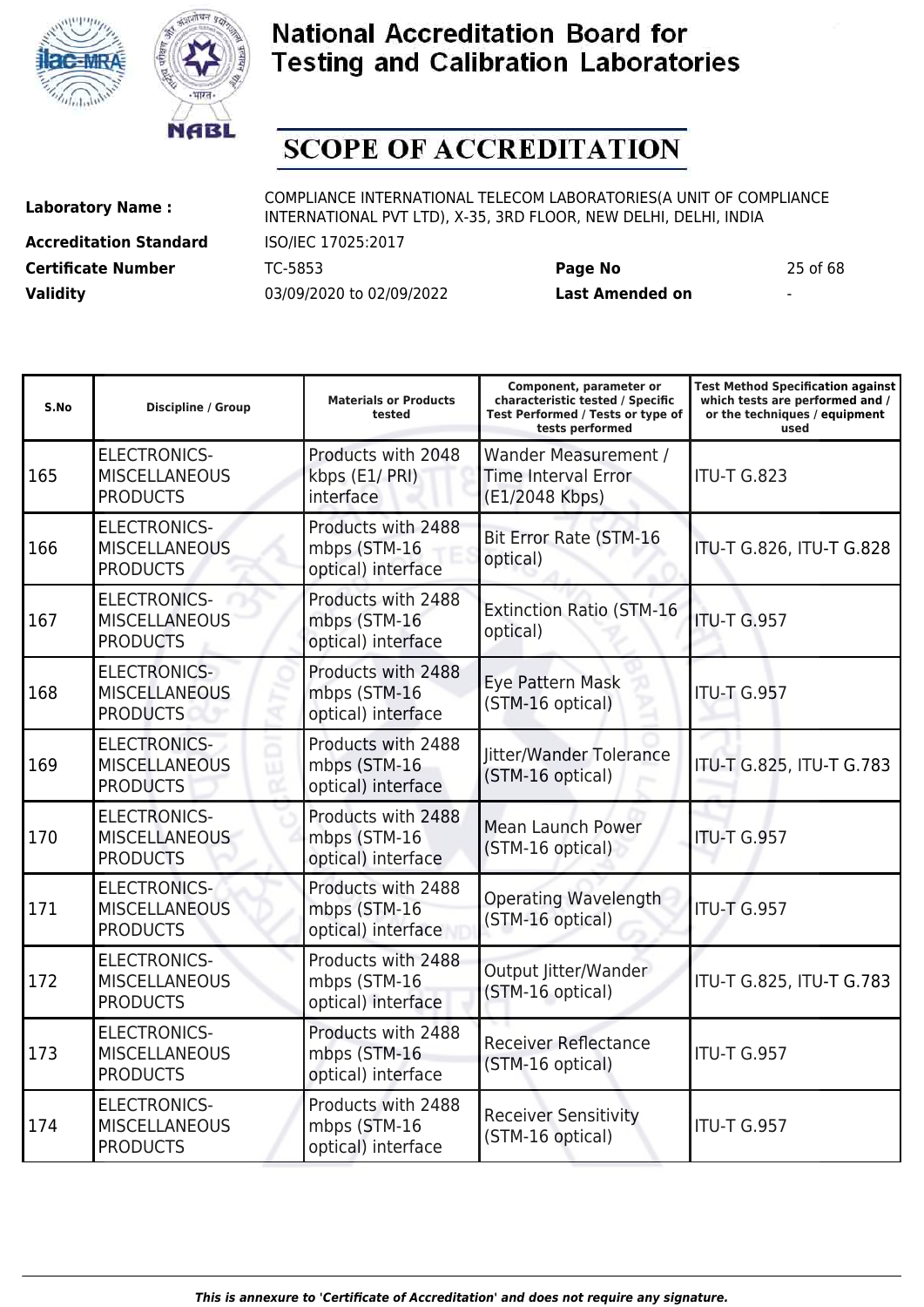



# **SCOPE OF ACCREDITATION**

**Accreditation Standard** ISO/IEC 17025:2017 **Certificate Number** TC-5853 **Page No** 26 of 68 **Validity** 03/09/2020 to 02/09/2022 **Last Amended on** -

**Laboratory Name :** COMPLIANCE INTERNATIONAL TELECOM LABORATORIES(A UNIT OF COMPLIANCE INTERNATIONAL PVT LTD), X-35, 3RD FLOOR, NEW DELHI, DELHI, INDIA

| S.No | <b>Discipline / Group</b>                                      | <b>Materials or Products</b><br>tested                   | Component, parameter or<br>characteristic tested / Specific<br>Test Performed / Tests or type of<br>tests performed | <b>Test Method Specification against</b><br>which tests are performed and /<br>or the techniques / equipment<br>used |
|------|----------------------------------------------------------------|----------------------------------------------------------|---------------------------------------------------------------------------------------------------------------------|----------------------------------------------------------------------------------------------------------------------|
| 175  | <b>ELECTRONICS-</b><br><b>MISCELLANEOUS</b><br><b>PRODUCTS</b> | Products with 2488<br>mbps (STM-16<br>optical) interface | Side Mode Suppression<br>Ratio (STM-16 optical)                                                                     | <b>ITU-T G.957</b>                                                                                                   |
| 176  | <b>ELECTRONICS-</b><br><b>MISCELLANEOUS</b><br><b>PRODUCTS</b> | Products with 2488<br>mbps (STM-16<br>optical) interface | Spectral Width (-20dB)<br>(STM-16 optical)                                                                          | <b>ITU-T G.957</b>                                                                                                   |
| 177  | <b>ELECTRONICS-</b><br><b>MISCELLANEOUS</b><br><b>PRODUCTS</b> | Products with 2488<br>mbps (STM-16<br>optical) interface | Spectral Width (RMS)<br>(STM-16 optical)                                                                            | ITU-T G.957                                                                                                          |
| 178  | <b>ELECTRONICS-</b><br><b>MISCELLANEOUS</b><br><b>PRODUCTS</b> | Products with<br>2488mbps (STM-16<br>optical) interface  | Bit Rate / Clock<br>Frequency with accuracy<br>(STM-16 optical)                                                     | ITU-T G.957/ ITU-T G.707                                                                                             |
| 179  | <b>ELECTRONICS-</b><br><b>MISCELLANEOUS</b><br><b>PRODUCTS</b> | Products with<br>34,368 kbps (E3)<br>interface           | Bit Error Rate (E3/34368<br>Kbps)                                                                                   | ITU-T G.821, ITU-T G.826                                                                                             |
| 180  | <b>ELECTRONICS-</b><br><b>MISCELLANEOUS</b><br><b>PRODUCTS</b> | Products with<br>34,368 kbps (E3)<br>interface           | Clock frequency / Bit<br>Rate with accuracy<br>(E3/34368 Kbps)                                                      | <b>ITU-T G.703</b>                                                                                                   |
| 181  | <b>ELECTRONICS-</b><br><b>MISCELLANEOUS</b><br><b>PRODUCTS</b> | Products with<br>34,368 kbps (E3)<br>interface           | litter/Wander Tolerance<br>(E3/34368 Kbps)                                                                          | ITU-T G.823, ITU-T G.751                                                                                             |
| 182  | <b>ELECTRONICS-</b><br><b>MISCELLANEOUS</b><br><b>PRODUCTS</b> | Products with<br>34,368 kbps (E3)<br>interface           | Output Jitter/Wander<br>(E3/34368 Kbps)                                                                             | ITU-T G.823, ITU-T G.732,<br><b>ITU-T G.751</b>                                                                      |
| 183  | <b>ELECTRONICS-</b><br><b>MISCELLANEOUS</b><br><b>PRODUCTS</b> | Products with<br>34,368 kbps (E3)<br>interface           | Pulse Shape /<br>Characteristics<br>(E3/34368 Kbps) (for<br>amplitude)                                              | <b>ITU-T G.703</b>                                                                                                   |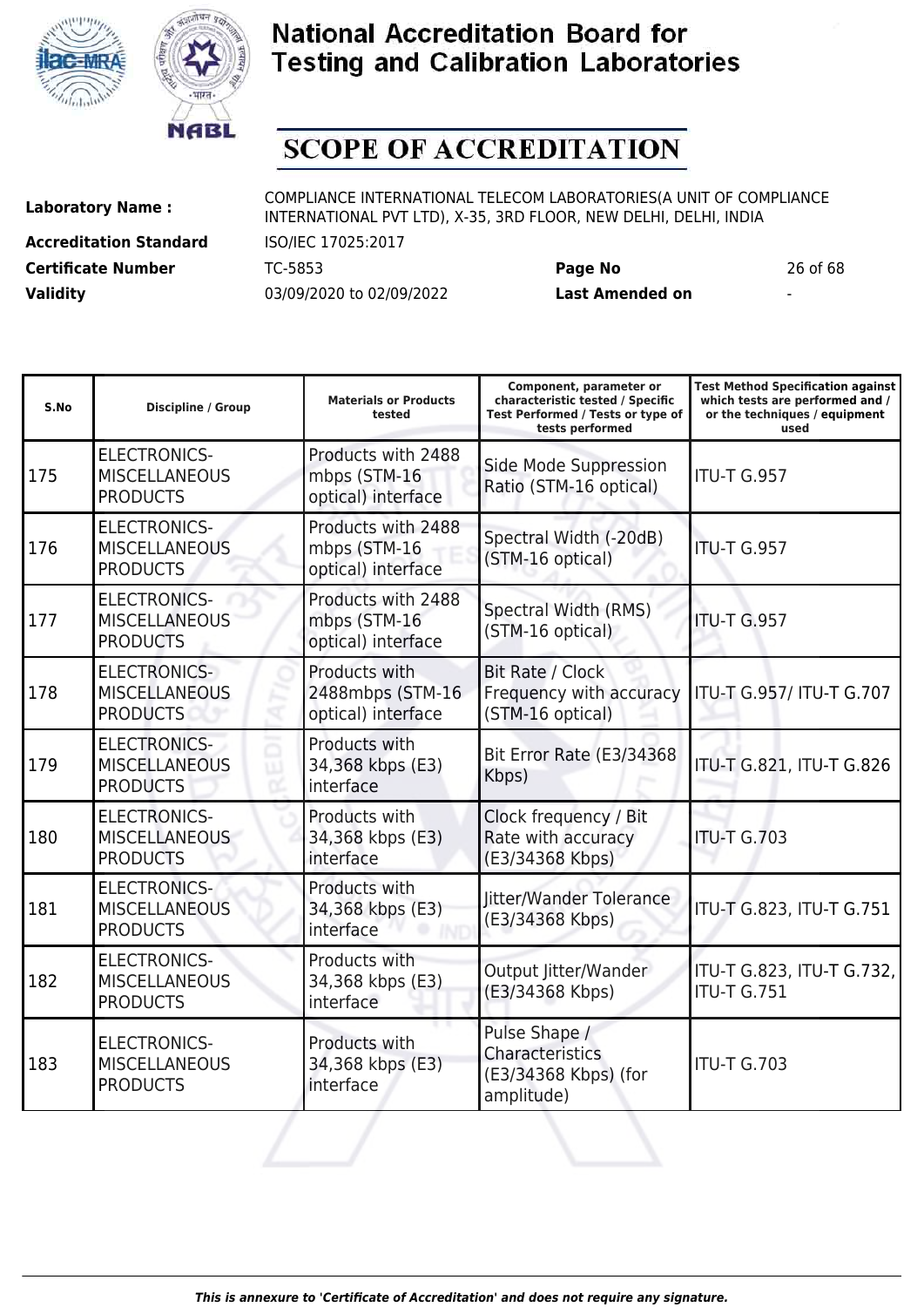



# **SCOPE OF ACCREDITATION**

**Accreditation Standard** ISO/IEC 17025:2017 **Certificate Number** TC-5853 **Page No** 27 of 68 **Validity** 03/09/2020 to 02/09/2022 **Last Amended on** -

**Laboratory Name :** COMPLIANCE INTERNATIONAL TELECOM LABORATORIES(A UNIT OF COMPLIANCE INTERNATIONAL PVT LTD), X-35, 3RD FLOOR, NEW DELHI, DELHI, INDIA

**Test Method Specification against**

| S.No | Discipline / Group                                             | <b>Materials or Products</b><br>tested                 | characteristic tested / Specific<br>Test Performed / Tests or type of<br>tests performed                        | which tests are performed and /<br>or the techniques / equipment<br>used |
|------|----------------------------------------------------------------|--------------------------------------------------------|-----------------------------------------------------------------------------------------------------------------|--------------------------------------------------------------------------|
| 184  | <b>ELECTRONICS-</b><br><b>MISCELLANEOUS</b><br><b>PRODUCTS</b> | Products with<br>34,368 kbps (E3)<br>interface         | Pulse Shape /<br>Characteristics<br>(E3/34368 Kbps) (for<br>width)                                              | <b>ITU-T G.703</b>                                                       |
| 185  | <b>ELECTRONICS-</b><br><b>MISCELLANEOUS</b><br><b>PRODUCTS</b> | Products with<br>34,368 kbps (E3)<br>interface         | Return Loss (E3/34368<br>Kbps)                                                                                  | <b>ITU-T G.703</b>                                                       |
| 186  | <b>ELECTRONICS-</b><br><b>MISCELLANEOUS</b><br><b>PRODUCTS</b> | Products with 45<br>Mbps (DS3) interface               | Clock frequency /<br>Nominal Bit Rate with<br>accuracy (DS3/45 Mbps)                                            | <b>ITU-T G.703</b>                                                       |
| 187  | <b>ELECTRONICS-</b><br><b>MISCELLANEOUS</b><br><b>PRODUCTS</b> | Products with 45<br>Mbps (DS3) interface               | <b>DC Power</b>                                                                                                 | <b>ITU-T G.703</b>                                                       |
| 188  | <b>ELECTRONICS-</b><br><b>MISCELLANEOUS</b><br><b>PRODUCTS</b> | Products with 45<br>Mbps (DS3) interface (DS3/45 Mbps) | Jitter/Wander Tolerance                                                                                         | <b>ITU-T G.824</b>                                                       |
| 189  | <b>ELECTRONICS-</b><br><b>MISCELLANEOUS</b><br><b>PRODUCTS</b> | Products with 45<br>Mbps (DS3) interface (DS3/45 Mbps) | Output Jitter/Wander                                                                                            | <b>ITU-T G.824</b>                                                       |
| 190  | <b>ELECTRONICS-</b><br><b>MISCELLANEOUS</b><br><b>PRODUCTS</b> | Products with 45<br>Mbps (DS3) interface               | <b>Pulse Shape</b><br>/Characteristics (DS3/45<br>Mbps) (for amplitude) -<br>Width - Amplitude - Mask<br>- Time | <b>ITU-T G.703</b>                                                       |
| 191  | <b>ELECTRONICS-</b><br><b>MISCELLANEOUS</b><br><b>PRODUCTS</b> | Products with 45<br>Mbps (DS3) interface               | <b>Pulse Shape</b><br>/Characteristics (DS3/45<br>Mbps) (for width) - Width<br>- Amplitude - Mask -<br>Time     | <b>ITU-T G.703</b>                                                       |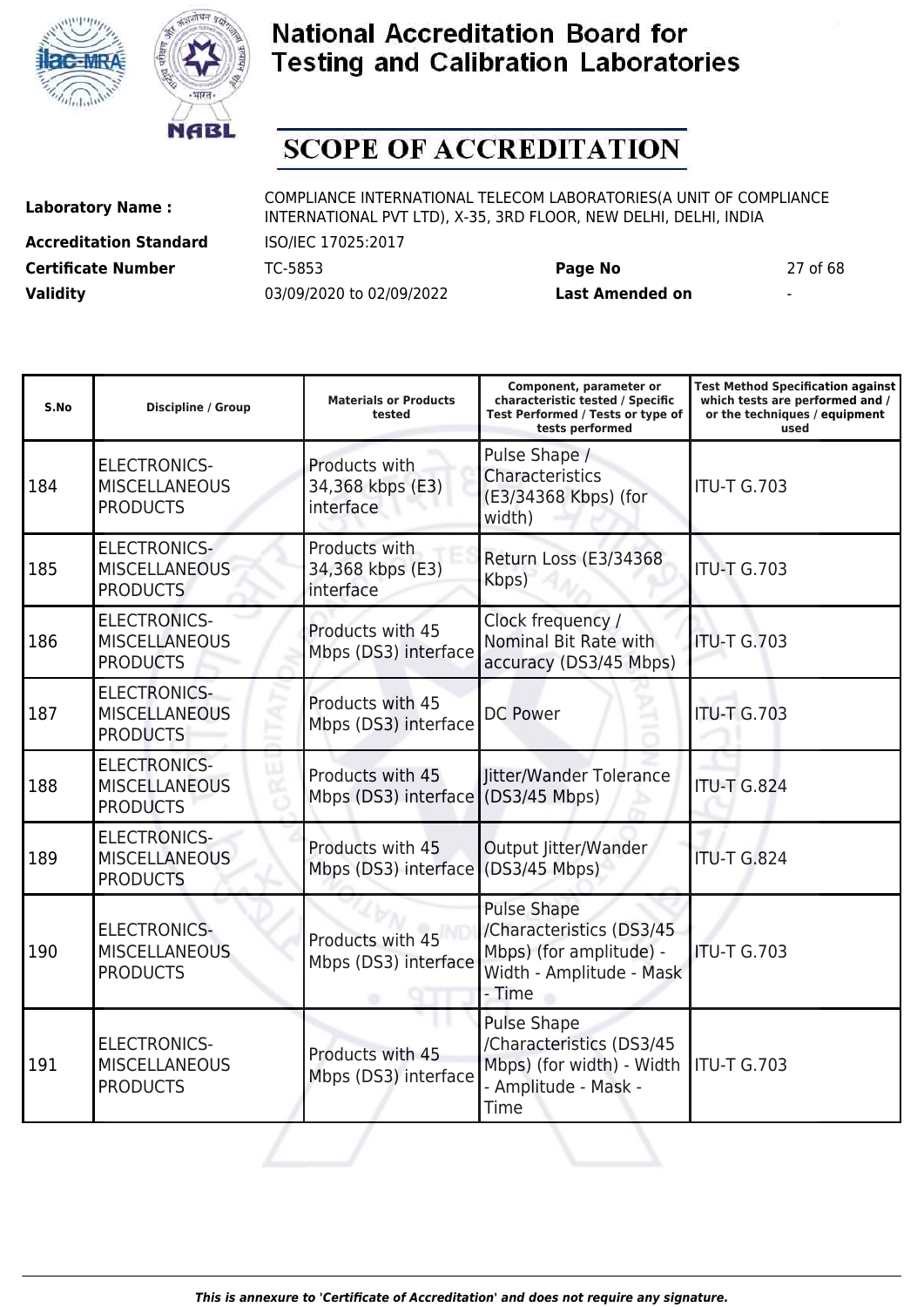



# **SCOPE OF ACCREDITATION**

ı

**Accreditation Standard** ISO/IEC 17025:2017 **Certificate Number** TC-5853 **Page No** 28 of 68 **Validity** 03/09/2020 to 02/09/2022 **Last Amended on** -

**Laboratory Name :** COMPLIANCE INTERNATIONAL TELECOM LABORATORIES(A UNIT OF COMPLIANCE INTERNATIONAL PVT LTD), X-35, 3RD FLOOR, NEW DELHI, DELHI, INDIA

**Component, parameter or**

**Test Method Specification against**

| S.No | <b>Discipline / Group</b>                                      | <b>Materials or Products</b><br>tested                | characteristic tested / Specific<br>Test Performed / Tests or type of<br>tests performed | which tests are performed and /<br>or the techniques / equipment<br>used |
|------|----------------------------------------------------------------|-------------------------------------------------------|------------------------------------------------------------------------------------------|--------------------------------------------------------------------------|
| 192  | <b>ELECTRONICS-</b><br><b>MISCELLANEOUS</b><br><b>PRODUCTS</b> | Products with<br>622mbps (STM-4<br>optical) interface | <b>Receiver Sensitivity</b><br>(STM-4 optical)                                           | <b>ITU-T G.957</b>                                                       |
| 193  | <b>ELECTRONICS-</b><br><b>MISCELLANEOUS</b><br><b>PRODUCTS</b> | Products with<br>622mbps (STM-4<br>optical) interface | Side Mode Suppression<br>Ratio (STM-4 optical)                                           | <b>ITU-T G.957</b>                                                       |
| 194  | <b>ELECTRONICS-</b><br><b>MISCELLANEOUS</b><br><b>PRODUCTS</b> | Products with<br>622mbps (STM-4<br>optical) interface | <b>Bit Error Rate (STM-4</b><br>optical)                                                 | ITU-T G.826, ITU-T G.828                                                 |
| 195  | <b>ELECTRONICS-</b><br><b>MISCELLANEOUS</b><br><b>PRODUCTS</b> | Products with<br>622mbps (STM-4<br>optical) interface | Bit Rate / Clock<br>Frequency with accuracy<br>(STM-4 optical)                           | ITU-T G.957/ ITU-T G.707                                                 |
| 196  | <b>ELECTRONICS-</b><br><b>MISCELLANEOUS</b><br><b>PRODUCTS</b> | Products with<br>622mbps (STM-4<br>optical) interface | <b>Extinction Ratio (STM-4</b><br>optical)                                               | <b>ITU-T G.957</b>                                                       |
| 197  | <b>ELECTRONICS-</b><br><b>MISCELLANEOUS</b><br><b>PRODUCTS</b> | Products with<br>622mbps (STM-4<br>optical) interface | Eye Pattern Mask (STM-4<br>optical)                                                      | <b>ITU-T G.957</b>                                                       |
| 198  | <b>ELECTRONICS-</b><br><b>MISCELLANEOUS</b><br><b>PRODUCTS</b> | Products with<br>622mbps (STM-4<br>optical) interface | Jitter/Wander Tolerance<br>(STM-4 optical)                                               | ITU-T G.825, ITU-T G.783                                                 |
| 199  | <b>ELECTRONICS-</b><br><b>MISCELLANEOUS</b><br><b>PRODUCTS</b> | Products with<br>622mbps (STM-4<br>optical) interface | Mean Launch Power<br>(STM-4 optical)                                                     | <b>ITU-T G.957</b>                                                       |
| 200  | <b>ELECTRONICS-</b><br><b>MISCELLANEOUS</b><br><b>PRODUCTS</b> | Products with<br>622mbps (STM-4<br>optical) interface | <b>Operating Wavelength</b><br>(STM-4 optical)                                           | <b>ITU-T G.957</b>                                                       |
| 201  | <b>ELECTRONICS-</b><br><b>MISCELLANEOUS</b><br><b>PRODUCTS</b> | Products with<br>622mbps (STM-4<br>optical) interface | Output Jitter/Wander<br>(STM-4 optical)                                                  | ITU-T G.825, ITU-T G.783                                                 |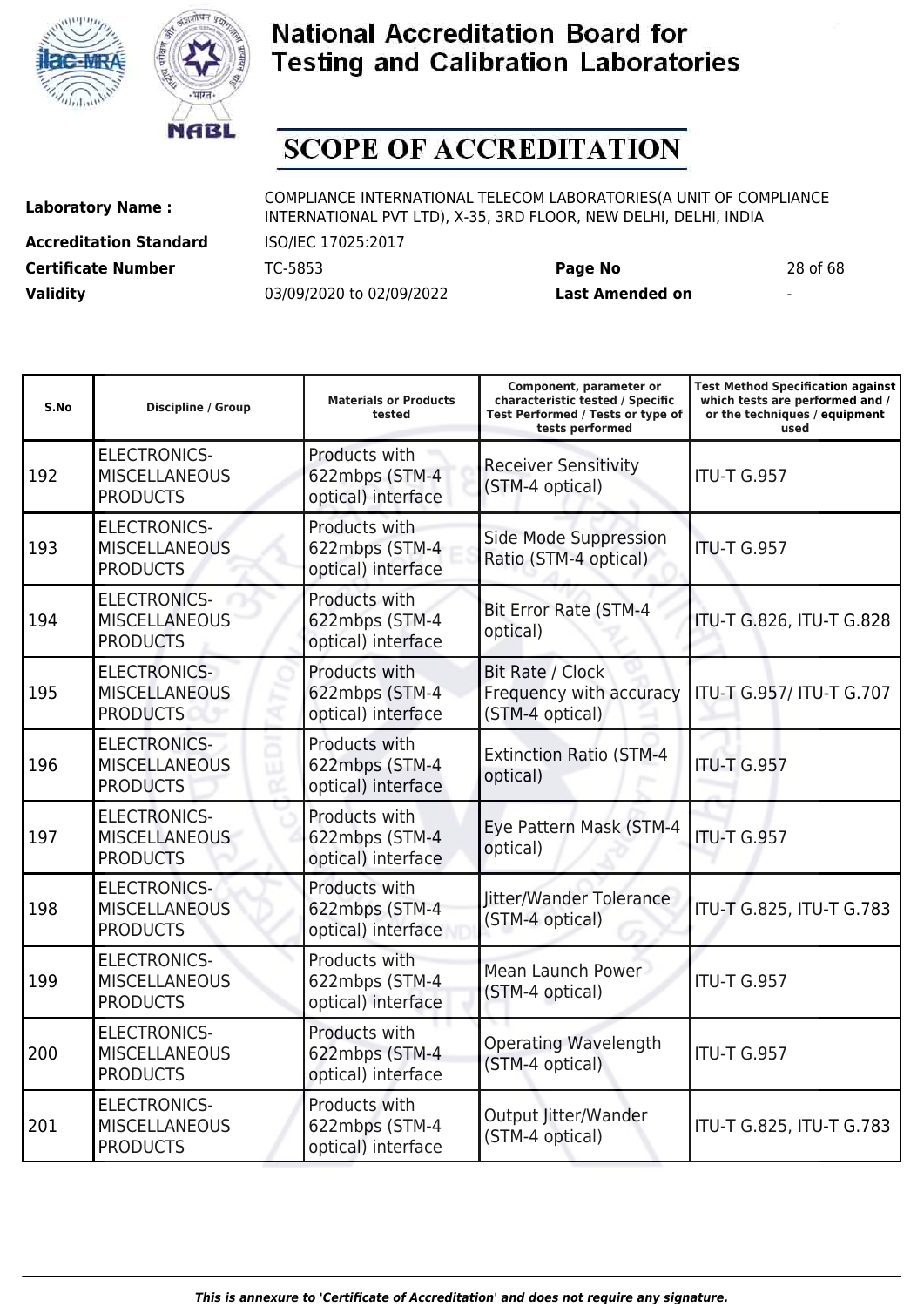



# **SCOPE OF ACCREDITATION**

**Accreditation Standard** ISO/IEC 17025:2017 **Certificate Number** TC-5853 **Page No** 29 of 68 **Validity** 03/09/2020 to 02/09/2022 **Last Amended on** -

| S.No | Discipline / Group                                             | <b>Materials or Products</b><br>tested                | Component, parameter or<br>characteristic tested / Specific<br>Test Performed / Tests or type of<br>tests performed | <b>Test Method Specification against</b><br>which tests are performed and /<br>or the techniques / equipment<br>used |
|------|----------------------------------------------------------------|-------------------------------------------------------|---------------------------------------------------------------------------------------------------------------------|----------------------------------------------------------------------------------------------------------------------|
| 202  | <b>ELECTRONICS-</b><br><b>MISCELLANEOUS</b><br><b>PRODUCTS</b> | Products with<br>622mbps (STM-4<br>optical) interface | <b>Receiver Reflectance</b><br>(STM-4 optical)                                                                      | <b>ITU-T G.957</b>                                                                                                   |
| 203  | <b>ELECTRONICS-</b><br><b>MISCELLANEOUS</b><br><b>PRODUCTS</b> | Products with<br>622mbps (STM-4<br>optical) interface | Spectral Width (-20dB)<br>(STM-4 optical)                                                                           | <b>ITU-T G.957</b>                                                                                                   |
| 204  | <b>ELECTRONICS-</b><br><b>MISCELLANEOUS</b><br><b>PRODUCTS</b> | Products with<br>622mbps (STM-4<br>optical) interface | Spectral Width (RMS)<br>(STM-4 optical)                                                                             | <b>ITU-T G.957</b>                                                                                                   |
| 205  | <b>ELECTRONICS-</b><br><b>MISCELLANEOUS</b><br><b>PRODUCTS</b> | Products with 8Mbps<br>(E2) interface                 | Input Jitter tolerance                                                                                              | <b>ITU-T G.823</b>                                                                                                   |
| 206  | <b>ELECTRONICS-</b><br><b>MISCELLANEOUS</b><br><b>PRODUCTS</b> | Products with 8Mbps<br>(E2) interface                 | Input return loss                                                                                                   | <b>ITU-T G.703</b>                                                                                                   |
| 207  | <b>ELECTRONICS-</b><br><b>MISCELLANEOUS</b><br><b>PRODUCTS</b> | Products with 8Mbps<br>(E2) interface                 | Nominal Bit rate with<br>tolerance                                                                                  | <b>ITU-T G.703</b>                                                                                                   |
| 208  | <b>ELECTRONICS-</b><br><b>MISCELLANEOUS</b><br><b>PRODUCTS</b> | Products with 8Mbps<br>(E2) interface                 | <b>Output Jitter</b>                                                                                                | <b>ITU-T G.823</b>                                                                                                   |
| 209  | <b>ELECTRONICS-</b><br><b>MISCELLANEOUS</b><br><b>PRODUCTS</b> | Products with 8Mbps<br>(E2) interface                 | <b>Pulse Mask</b>                                                                                                   | <b>ITU-T G.703</b>                                                                                                   |
| 210  | <b>ELECTRONICS-</b><br><b>MISCELLANEOUS</b><br><b>PRODUCTS</b> | Products with digital<br>and analog<br>interfaces     | <b>Group Delay</b>                                                                                                  | <b>ITU-T Q.552,</b><br>TEC/IR/NGS/2MB-001/03<br>DEC.14,<br>TEC/IR/SW/PBX-104/04/O<br>$CT-17$                         |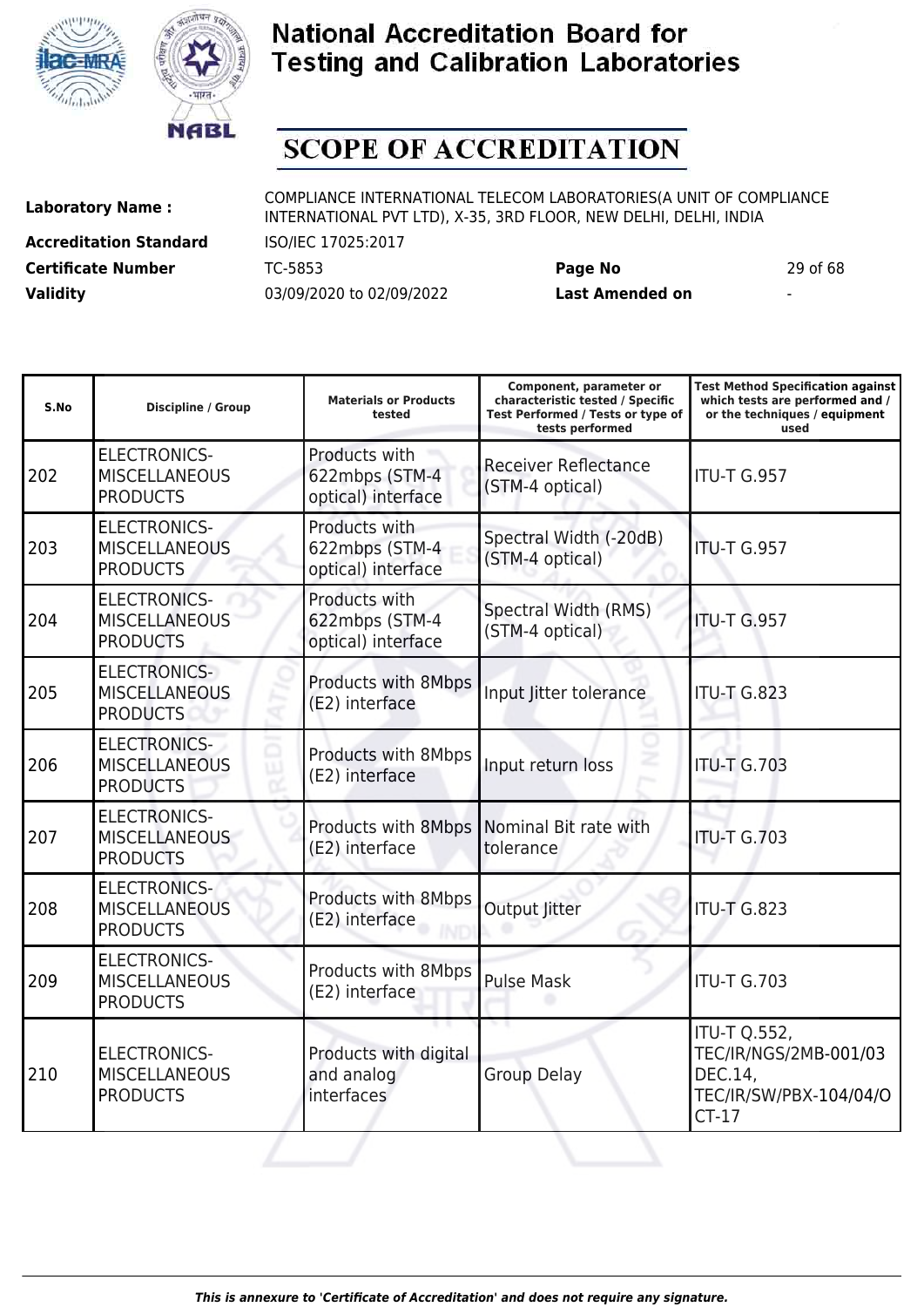



# **SCOPE OF ACCREDITATION**

I

**Accreditation Standard** ISO/IEC 17025:2017 **Certificate Number** TC-5853 **Page No** 30 of 68 **Validity** 03/09/2020 to 02/09/2022 **Last Amended on** -

**Laboratory Name :** COMPLIANCE INTERNATIONAL TELECOM LABORATORIES(A UNIT OF COMPLIANCE INTERNATIONAL PVT LTD), X-35, 3RD FLOOR, NEW DELHI, DELHI, INDIA

**Component, parameter or**

**Test Method Specification against**

| S.No | <b>Discipline / Group</b>                                      | <b>Materials or Products</b><br>tested                    | characteristic tested / Specific<br>Test Performed / Tests or type of<br>tests performed | which tests are performed and /<br>or the techniques / equipment<br>used                             |
|------|----------------------------------------------------------------|-----------------------------------------------------------|------------------------------------------------------------------------------------------|------------------------------------------------------------------------------------------------------|
| 211  | <b>ELECTRONICS-</b><br><b>MISCELLANEOUS</b><br><b>PRODUCTS</b> | Products with digital<br>and analog<br>interfaces         | <b>Total Distortion</b>                                                                  | <b>ITU-T Q.552,</b><br>TEC/IR/SW/PBX-104/04/O<br>CT-17,<br>TEC/IR/NGS/2MB-001/03<br><b>DEC.14</b>    |
| 212  | <b>ELECTRONICS-</b><br><b>MISCELLANEOUS</b><br><b>PRODUCTS</b> | Products with digital<br>and analog<br>interfaces         | <b>Transmission Loss</b>                                                                 | <b>ITU-T Q.552,</b><br>TEC/IR/NGS/2MB-001/03<br>DEC.14,<br>TEC/IR/SW/PBX-104/04/O<br>$CT-17$         |
| 213  | <b>ELECTRONICS-</b><br><b>MISCELLANEOUS</b><br><b>PRODUCTS</b> | Products with digital<br>and analog<br>interfaces         | <b>Weighted Noise</b><br>ż                                                               | <b>ITU-T Q.552,</b><br>TEC/IR/SW/PBX-104/04/O<br>$CT-17$ ,<br>TEC/IR/NGS/2MB-001/03<br><b>DEC.14</b> |
| 214  | <b>ELECTRONICS-</b><br><b>MISCELLANEOUS</b><br><b>PRODUCTS</b> | Products with<br><b>Ethernet Electrical</b><br>interfaces | Latency                                                                                  | IEEE 802.3/RFC 2544                                                                                  |
| 215  | <b>ELECTRONICS-</b><br><b>MISCELLANEOUS</b><br><b>PRODUCTS</b> | Products with<br><b>Ethernet Electrical</b><br>interfaces | <b>Auto Negotiation</b>                                                                  | <b>IEEE 802.3</b>                                                                                    |
| 216  | <b>ELECTRONICS-</b><br><b>MISCELLANEOUS</b><br><b>PRODUCTS</b> | Products with<br><b>Ethernet Electrical</b><br>interfaces | Duplex (Full or half)                                                                    | <b>IEEE 802.3</b>                                                                                    |
| 217  | <b>ELECTRONICS-</b><br><b>MISCELLANEOUS</b><br><b>PRODUCTS</b> | Products with<br><b>Ethernet Electrical</b><br>interfaces | <b>Frame Loss</b>                                                                        | IEEE 802.3/RFC 2544                                                                                  |
| 218  | <b>ELECTRONICS-</b><br><b>MISCELLANEOUS</b><br><b>PRODUCTS</b> | products with<br><b>Ethernet Electrical</b><br>interfaces | Link speed test                                                                          | <b>IEEE 802.3</b>                                                                                    |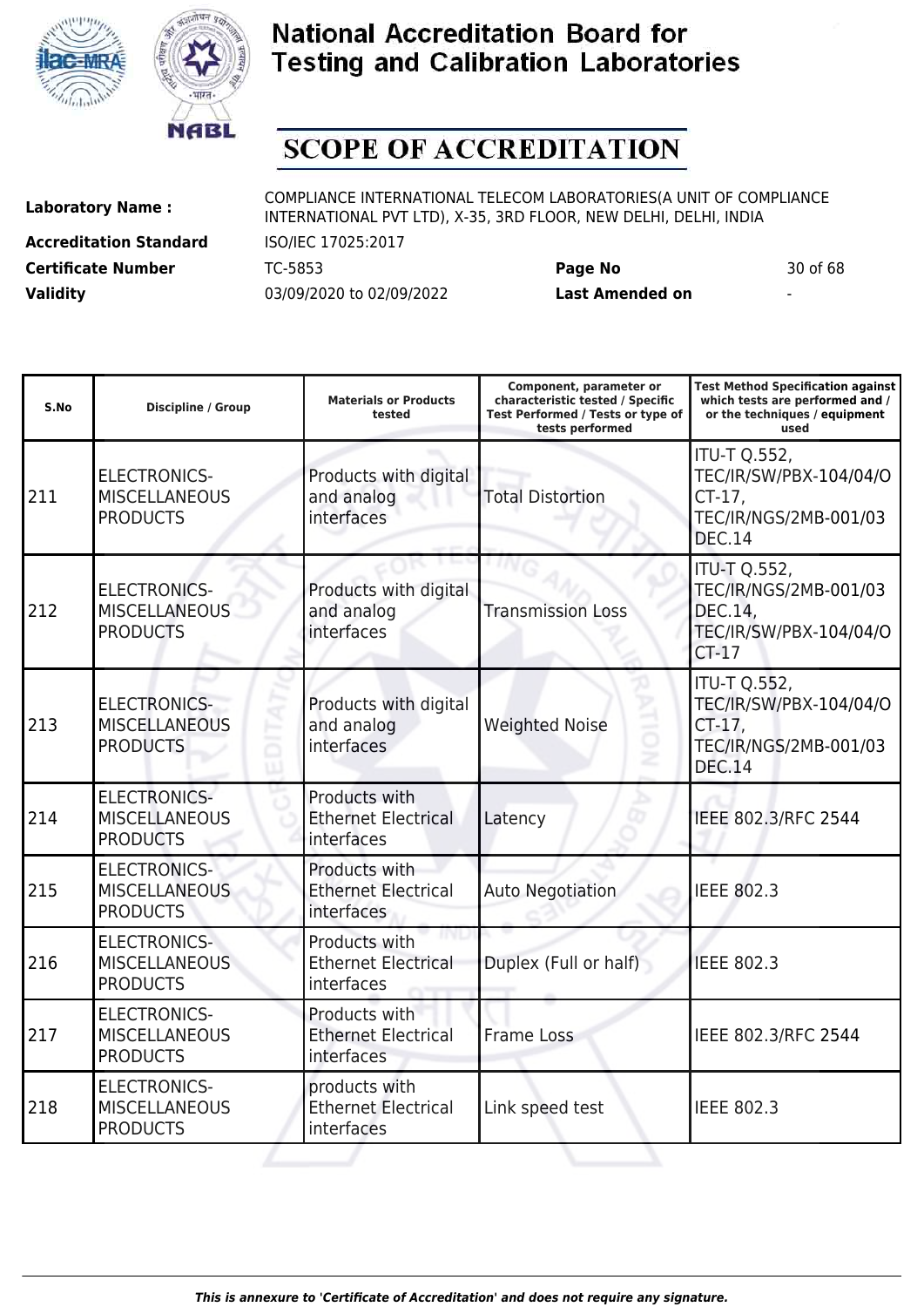



# **SCOPE OF ACCREDITATION**

**Accreditation Standard** ISO/IEC 17025:2017 **Certificate Number** TC-5853 **Page No** 31 of 68 **Validity** 03/09/2020 to 02/09/2022 **Last Amended on** -

| S.No | <b>Discipline / Group</b>                                      | <b>Materials or Products</b><br>tested                          | Component, parameter or<br>characteristic tested / Specific<br>Test Performed / Tests or type of<br>tests performed                                     | <b>Test Method Specification against</b><br>which tests are performed and /<br>or the techniques / equipment<br>used                                                                                                                                                                                                               |
|------|----------------------------------------------------------------|-----------------------------------------------------------------|---------------------------------------------------------------------------------------------------------------------------------------------------------|------------------------------------------------------------------------------------------------------------------------------------------------------------------------------------------------------------------------------------------------------------------------------------------------------------------------------------|
| 219  | <b>ELECTRONICS-</b><br><b>MISCELLANEOUS</b><br><b>PRODUCTS</b> | Products with<br><b>Ethernet Electrical</b><br>interfaces       | Throughput                                                                                                                                              | IEEE 802.3/RFC 2544,<br>G.984.1, G.987.1,<br>G.9807.1, G.989.2 G.                                                                                                                                                                                                                                                                  |
| 220  | <b>ELECTRONICS-</b><br><b>MISCELLANEOUS</b><br><b>PRODUCTS</b> | Products with G.957<br>interface                                | Multiplexing structure &<br>Mapping (STM-1 optical<br>to STM-16 optical)                                                                                | <b>ITU-T G.707</b>                                                                                                                                                                                                                                                                                                                 |
| 221  | <b>ELECTRONICS-</b><br><b>MISCELLANEOUS</b><br><b>PRODUCTS</b> | Products with G.957<br>optical interface                        | <b>Optical Return Loss</b>                                                                                                                              | <b>ITU-T G.957</b>                                                                                                                                                                                                                                                                                                                 |
| 222  | <b>ELECTRONICS-</b><br><b>MISCELLANEOUS</b><br><b>PRODUCTS</b> | Products with IP<br>protocol interface<br><b>OLL VAN ® IND'</b> | IP Protocols (IPV4, IPV6,<br>TCP, UDP, PPP, PPPoE,<br>HDLC, Static Routing,<br>RIP, OSPF, SIP/SDP,<br>RTP/RTCP, BGP,<br>MEGACO, MGCP (H.248),<br>H.323) | RFC 791, RFC 2460, RFC<br>4861, RFC 4862, RFC<br>4443, RFC 1981, RFC<br>793, RFC 768, RFC 1661,<br>RFC 2516, RFC 4349,<br>RFC 3442, RFC 2453<br>,RFC 2328, RFC 3261,<br><b>RFC 3550, RFC</b><br>4271,4760, 2545,<br>TEC/IR/SW/TMG-101/06/N<br>OV-18,<br>TEC/IR/SW/PBX-104/04/O<br>CT-17,<br>TEC/GR/SW/PBX-005/01/<br><b>SEP-16</b> |
| 223  | <b>ELECTRONICS-</b><br><b>MISCELLANEOUS</b><br><b>PRODUCTS</b> | Products with IP<br>protocol interface                          | SNMPv4 and SNMPV6                                                                                                                                       | SNMPv4-RFC 3410,<br>SNMPv6-RFC 3416                                                                                                                                                                                                                                                                                                |
| 224  | <b>ELECTRONICS-</b><br><b>MISCELLANEOUS</b><br><b>PRODUCTS</b> | Products with ISDN<br><b>BRI</b> interface                      | <b>ISDN BRI Protocol</b>                                                                                                                                | <b>ITU-T Q.931</b>                                                                                                                                                                                                                                                                                                                 |
|      |                                                                |                                                                 |                                                                                                                                                         |                                                                                                                                                                                                                                                                                                                                    |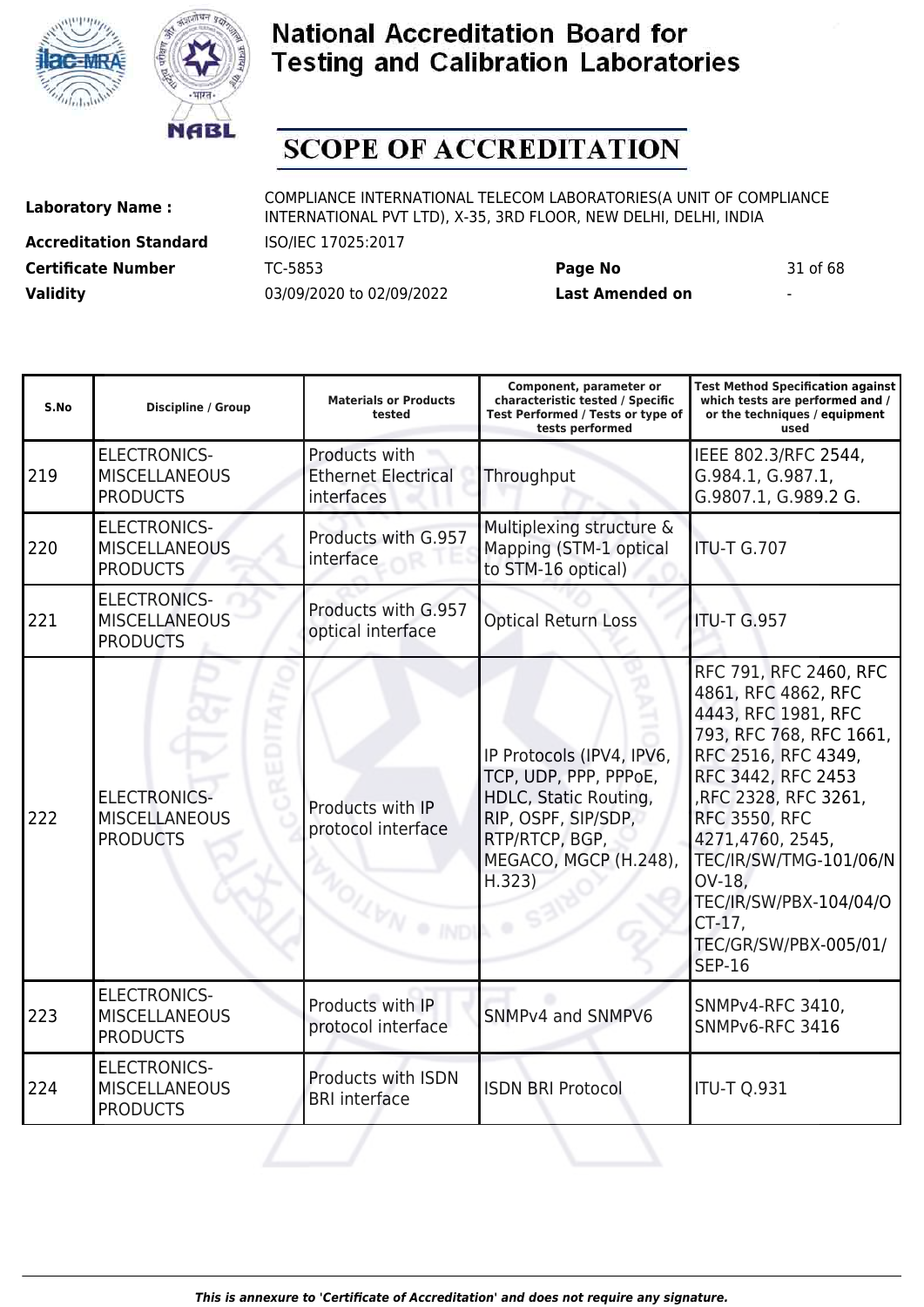



# **SCOPE OF ACCREDITATION**

**Accreditation Standard** ISO/IEC 17025:2017 **Certificate Number** TC-5853 **Page No** 32 of 68 **Validity** 03/09/2020 to 02/09/2022 **Last Amended on** -

**Laboratory Name :** COMPLIANCE INTERNATIONAL TELECOM LABORATORIES(A UNIT OF COMPLIANCE INTERNATIONAL PVT LTD), X-35, 3RD FLOOR, NEW DELHI, DELHI, INDIA

| S.No | <b>Discipline / Group</b>                                      | <b>Materials or Products</b><br>tested                 | Component, parameter or<br>characteristic tested / Specific<br>Test Performed / Tests or type of<br>tests performed | <b>Test Method Specification against</b><br>which tests are performed and /<br>or the techniques / equipment<br>used |
|------|----------------------------------------------------------------|--------------------------------------------------------|---------------------------------------------------------------------------------------------------------------------|----------------------------------------------------------------------------------------------------------------------|
| 225  | <b>ELECTRONICS-</b><br><b>MISCELLANEOUS</b><br><b>PRODUCTS</b> | Products with ISDN<br>PRI interface                    | <b>ISDN PRI protocol</b>                                                                                            | <b>ITU-T Q.931</b>                                                                                                   |
| 226  | <b>ELECTRONICS-</b><br><b>MISCELLANEOUS</b><br><b>PRODUCTS</b> | Products with<br>Layer-2 Protocols                     | Link Layer discovery<br>protocol (LLDP)                                                                             | <b>IEEE 802.1ab</b>                                                                                                  |
| 227  | <b>ELECTRONICS-</b><br><b>MISCELLANEOUS</b><br><b>PRODUCTS</b> | Products with<br>Layer-2 Protocols                     | MAC Learning and Packet<br>Forwarding                                                                               | <b>IEEE 802.1d</b>                                                                                                   |
| 228  | <b>ELECTRONICS-</b><br><b>MISCELLANEOUS</b><br><b>PRODUCTS</b> | Products with<br>Layer-2 Protocols                     | <b>Spanning Tree Protocol</b>                                                                                       | IEEE 802.1d                                                                                                          |
| 229  | <b>ELECTRONICS-</b><br><b>MISCELLANEOUS</b><br><b>PRODUCTS</b> | Products with MFC-<br>R2 Protocol interface            | MFC-R2 Protocol                                                                                                     | TEC/GR/LLT-01                                                                                                        |
| 230  | <b>ELECTRONICS-</b><br><b>MISCELLANEOUS</b><br><b>PRODUCTS</b> | Products with<br><b>Optical Ethernet</b><br>Interfaces | <b>Operating Wavelength</b>                                                                                         | <b>IEEE 802.3</b>                                                                                                    |
| 231  | <b>ELECTRONICS-</b><br><b>MISCELLANEOUS</b><br><b>PRODUCTS</b> | Products with<br><b>Optical Ethernet</b><br>Interfaces | <b>Optical Output Power</b>                                                                                         | <b>IEEE 802.3</b>                                                                                                    |
| 232  | <b>ELECTRONICS-</b><br><b>MISCELLANEOUS</b><br><b>PRODUCTS</b> | Products with<br><b>Optical Ethernet</b><br>Interfaces | <b>Receiver Sensitivity</b>                                                                                         | <b>IEEE 802.3</b>                                                                                                    |
| 233  | <b>ELECTRONICS-</b><br><b>MISCELLANEOUS</b><br><b>PRODUCTS</b> | Products with PON<br>interfaces                        | Line testing                                                                                                        | IEEE 802.3ah, IEEE 802.3                                                                                             |
|      |                                                                |                                                        |                                                                                                                     |                                                                                                                      |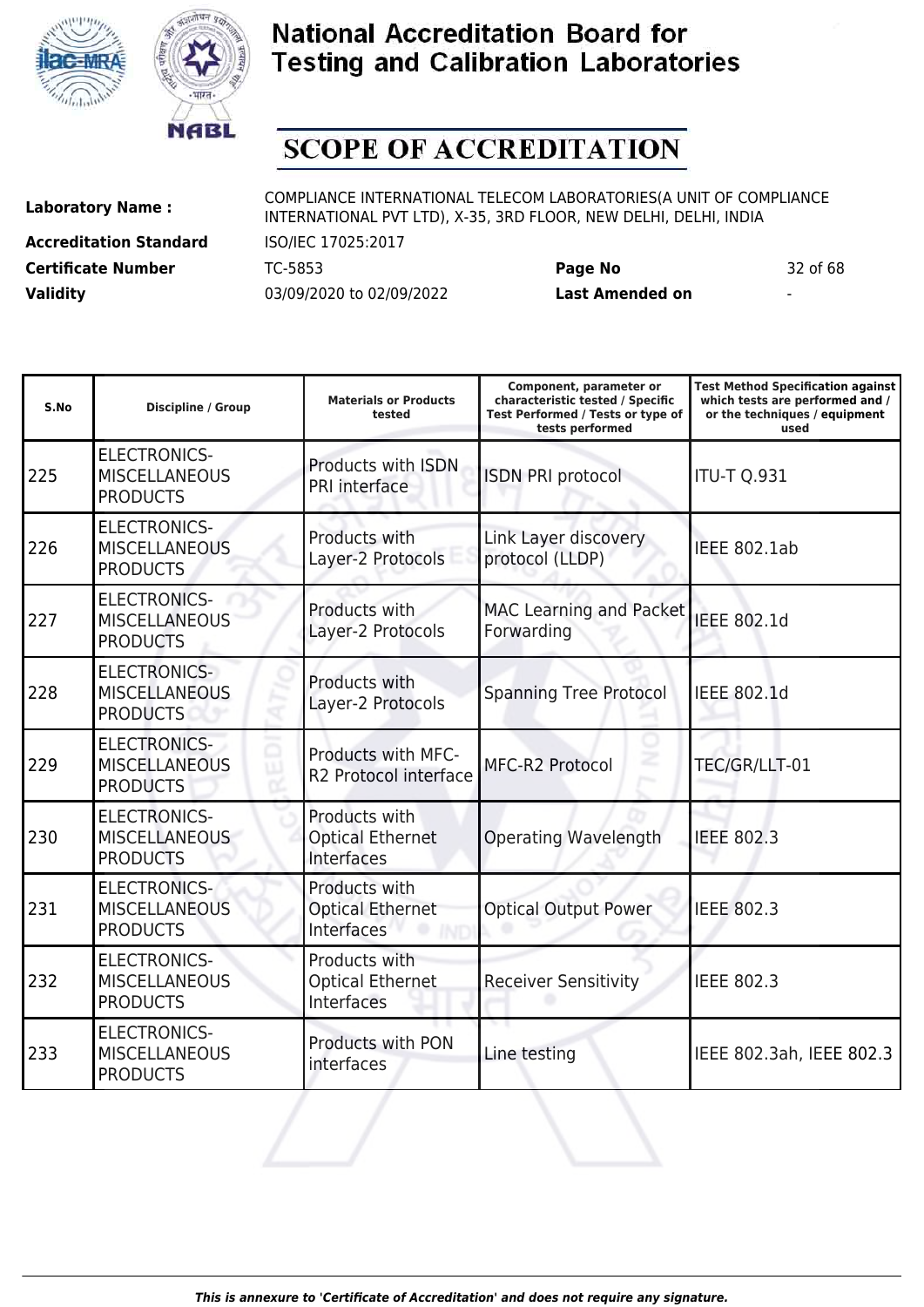



# **SCOPE OF ACCREDITATION**

**Accreditation Standard** ISO/IEC 17025:2017 **Certificate Number** TC-5853 **Page No** 33 of 68 **Validity** 03/09/2020 to 02/09/2022 **Last Amended on** -

**Laboratory Name :** COMPLIANCE INTERNATIONAL TELECOM LABORATORIES(A UNIT OF COMPLIANCE INTERNATIONAL PVT LTD), X-35, 3RD FLOOR, NEW DELHI, DELHI, INDIA

**Component, parameter or**

**Test Method Specification against**

| S.No | <b>Discipline / Group</b>                                      | <b>Materials or Products</b><br>tested              | characteristic tested / Specific<br>Test Performed / Tests or type of<br>tests performed | which tests are performed and /<br>or the techniques / equipment<br>used    |
|------|----------------------------------------------------------------|-----------------------------------------------------|------------------------------------------------------------------------------------------|-----------------------------------------------------------------------------|
| 234  | <b>ELECTRONICS-</b><br><b>MISCELLANEOUS</b><br><b>PRODUCTS</b> | Products with PON<br>interfaces                     | Optical power                                                                            | <b>ITU-T</b><br>G.984.2/G.9807.1/G.989.<br>2/G.987.2/ IEEE<br>802.3/G.694.1 |
| 235  | <b>ELECTRONICS-</b><br><b>MISCELLANEOUS</b><br><b>PRODUCTS</b> | <b>Products with PON</b><br>interfaces              | Protocol                                                                                 | G.984.2/G.987.2/G.9807.<br>1/G.989.2/ G.984.3/<br>G.698.3                   |
| 236  | <b>ELECTRONICS-</b><br><b>MISCELLANEOUS</b><br><b>PRODUCTS</b> | Products with PON<br>interfaces                     | <b>Receiver Sensitivity</b>                                                              | ITU-T<br>G.984.2/G.9807.1/G.989.<br>2/G.987.2/ IEEE<br>802.3/G.694.1        |
| 237  | <b>ELECTRONICS-</b><br><b>MISCELLANEOUS</b><br><b>PRODUCTS</b> | Products with PON<br>interfaces                     | Wavelength                                                                               | ITU-T<br>G.984.2/G.9807.1/G.989.<br>2/G.987.2/ IEEE<br>802.3/G.694.1        |
| 238  | <b>ELECTRONICS-</b><br><b>MISCELLANEOUS</b><br><b>PRODUCTS</b> | Products with PON<br>interfaces                     | Wavelength                                                                               | <b>ITU-T</b><br>G.984.2/G.9807.1/G.989.<br>2/G.987.2/ IEEE<br>802.3/G.694.1 |
| 239  | <b>ELECTRONICS-</b><br><b>MISCELLANEOUS</b><br><b>PRODUCTS</b> | Products with SDH<br>interfaces                     | <b>Receiver Overload</b>                                                                 | ITU-T G.957/ITU-T G.691                                                     |
| 240  | <b>ELECTRONICS-</b><br><b>MISCELLANEOUS</b><br><b>PRODUCTS</b> | Products with SS7<br>signaling interface            | <b>SS7 Signaling Protocols</b><br>1. MTP-2 2. MTP-3 3.<br><b>ISUP</b>                    | ITU-T Q.781, ITU-T<br>Q.782, ITU-T Q.784                                    |
| 241  | <b>ELECTRONICS-</b><br><b>MISCELLANEOUS</b><br><b>PRODUCTS</b> | Products with<br>STM-64 Optical<br>Interface        | Bit Rate / Clock<br>Frequency with accuracy<br>(STM-64 optical)                          | <b>ITU-T G.707</b>                                                          |
| 242  | <b>ELECTRONICS-</b><br><b>MISCELLANEOUS</b><br><b>PRODUCTS</b> | Products with<br><b>STM-64 Optical</b><br>Interface | Jitter/Wander Tolerance<br>(STM-64 optical)                                              | ITU-T G.783, ITU-T G.825                                                    |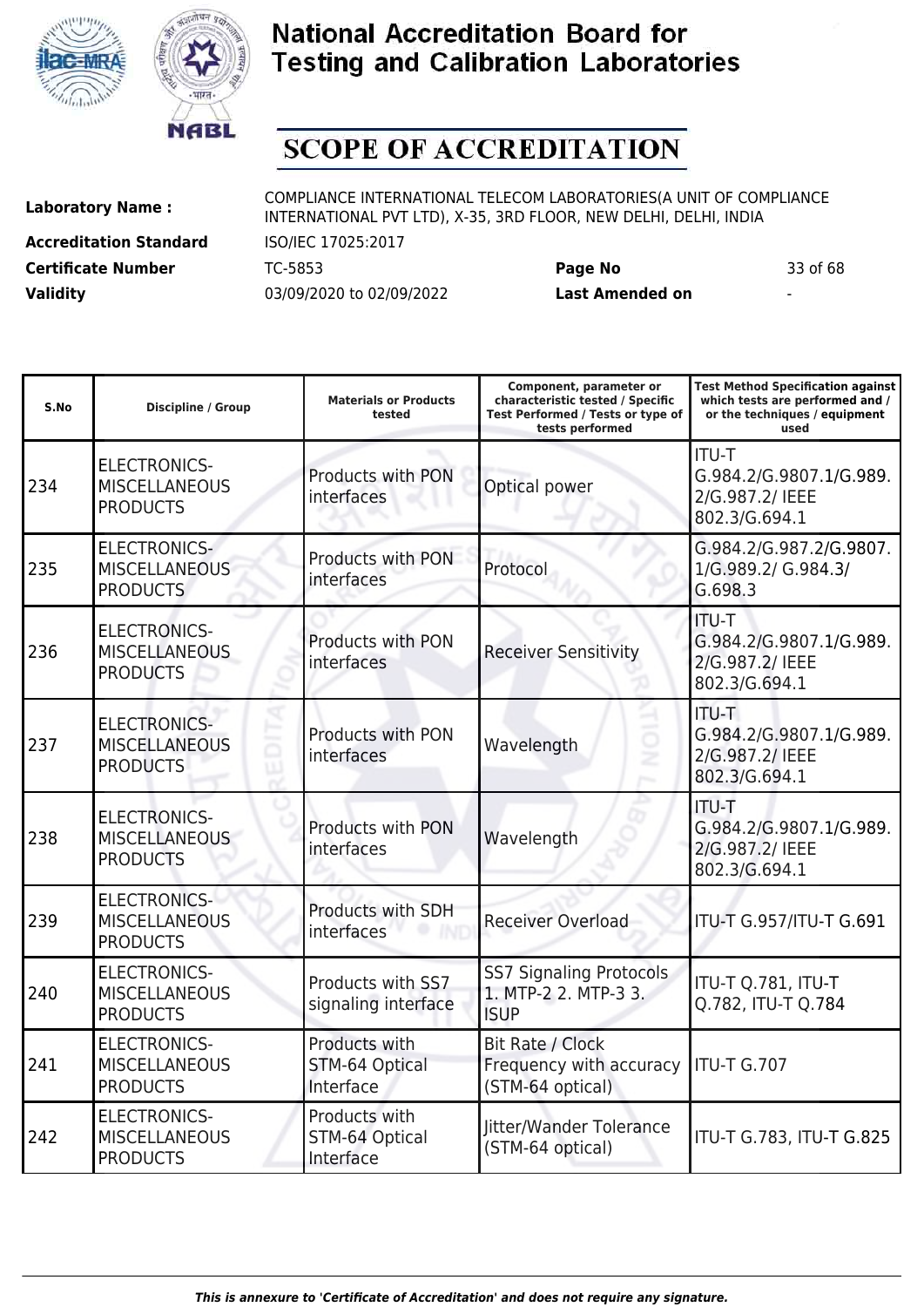



# **SCOPE OF ACCREDITATION**

**Accreditation Standard** ISO/IEC 17025:2017 **Certificate Number** TC-5853 **Page No** 34 of 68 **Validity** 03/09/2020 to 02/09/2022 **Last Amended on** -

| S.No | Discipline / Group                                             | <b>Materials or Products</b><br>tested       | Component, parameter or<br>characteristic tested / Specific<br>Test Performed / Tests or type of<br>tests performed                                                                                            | <b>Test Method Specification against</b><br>which tests are performed and /<br>or the techniques / equipment<br>used |
|------|----------------------------------------------------------------|----------------------------------------------|----------------------------------------------------------------------------------------------------------------------------------------------------------------------------------------------------------------|----------------------------------------------------------------------------------------------------------------------|
| 243  | <b>ELECTRONICS-</b><br><b>MISCELLANEOUS</b><br><b>PRODUCTS</b> | Products with<br>STM-64 Optical<br>Interface | Mean Launch Power<br>(STM-64 optical)                                                                                                                                                                          | <b>ITU-T G.691</b>                                                                                                   |
| 244  | <b>ELECTRONICS-</b><br><b>MISCELLANEOUS</b><br><b>PRODUCTS</b> | Products with<br>STM-64 Optical<br>Interface | <b>Operating Wavelength</b><br>(STM-64 optical)                                                                                                                                                                | <b>ITU-T G.691</b>                                                                                                   |
| 245  | <b>ELECTRONICS-</b><br><b>MISCELLANEOUS</b><br><b>PRODUCTS</b> | Products with<br>STM-64 Optical<br>Interface | Output Jitter/Wander<br>(STM-64 optical)                                                                                                                                                                       | ITU-T G.783, ITU-T G.825                                                                                             |
| 246  | <b>ELECTRONICS-</b><br><b>MISCELLANEOUS</b><br><b>PRODUCTS</b> | Products with<br>STM-64 Optical<br>Interface | <b>Receiver Sensitivity</b><br>(STM-64 optical)                                                                                                                                                                | <b>ITU-T G.691</b>                                                                                                   |
| 247  | <b>ELECTRONICS-</b><br><b>MISCELLANEOUS</b><br><b>PRODUCTS</b> | Router                                       | <b>General Functions /</b><br>Features of Router 1.<br>PSTN Connectivity 2.<br>Data Rates 3. Availability<br>of service 4. O & M 5.<br>Performance reporting                                                   | <b>TEC/IR/I/TCP-001/05 MAR</b><br>14                                                                                 |
| 248  | <b>ELECTRONICS-</b><br><b>MISCELLANEOUS</b><br><b>PRODUCTS</b> | Video Conferencing<br>Equipment              | Functions / Features of<br><b>Video Conferencing</b><br>Equipment with ISDN BRI<br>interface - PSTN<br>Connectivity -<br>Video/Audio - Conference<br>Control - Connection<br>Rate - Availability of<br>Service | TEC/IR/SW/ICP-102/04/M<br><b>AR-19</b>                                                                               |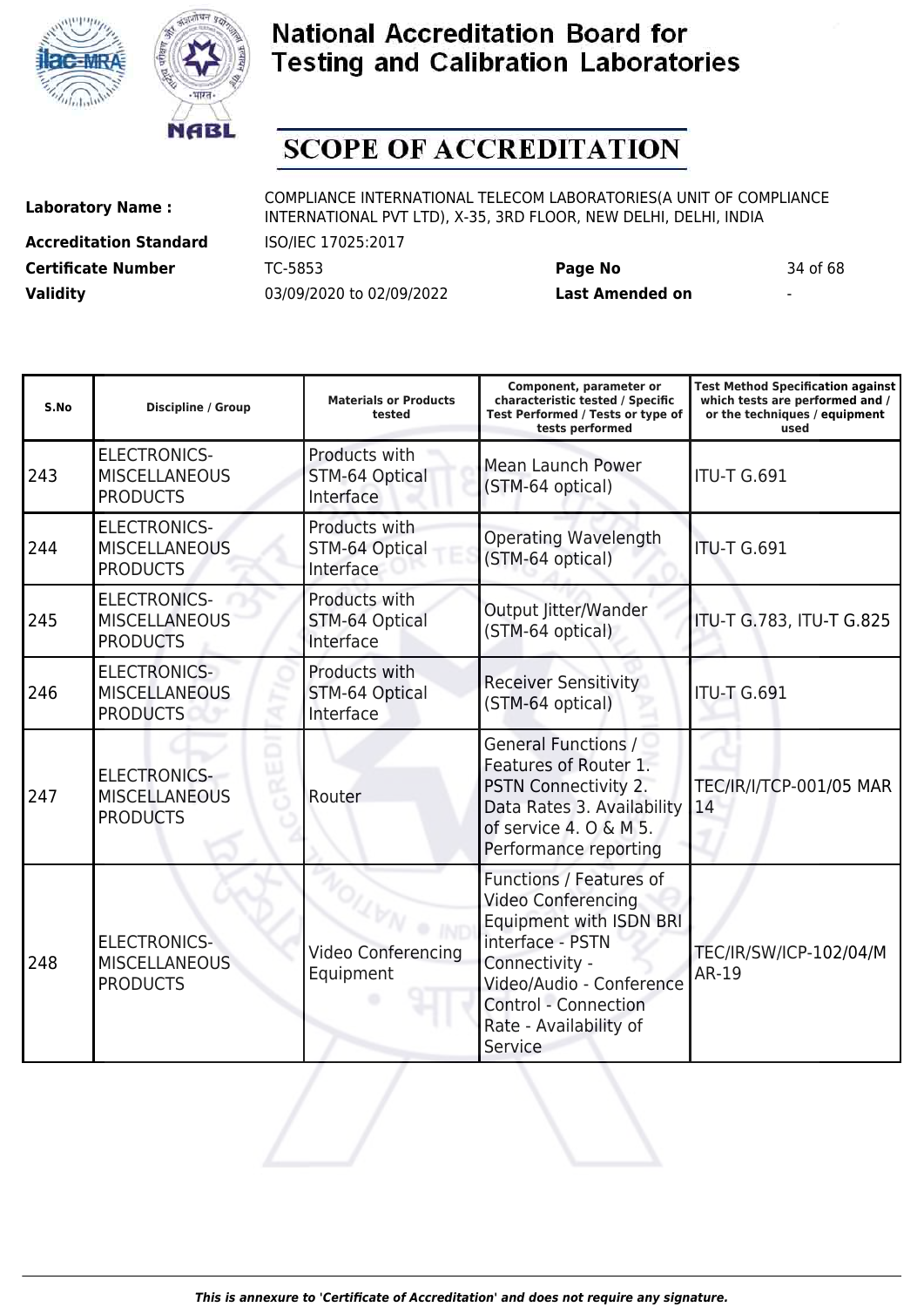



# **SCOPE OF ACCREDITATION**

**Accreditation Standard** ISO/IEC 17025:2017 **Certificate Number** TC-5853 **Page No** 35 of 68 **Validity** 03/09/2020 to 02/09/2022 **Last Amended on** -

**Laboratory Name :** COMPLIANCE INTERNATIONAL TELECOM LABORATORIES(A UNIT OF COMPLIANCE INTERNATIONAL PVT LTD), X-35, 3RD FLOOR, NEW DELHI, DELHI, INDIA

**Component, parameter or**

**Test Method Specification against**

| S.No           | Discipline / Group                                             | <b>Materials or Products</b><br>tested                    | characteristic tested / Specific<br>Test Performed / Tests or type of<br>tests performed | which tests are performed and /<br>or the techniques / equipment<br>used                  |
|----------------|----------------------------------------------------------------|-----------------------------------------------------------|------------------------------------------------------------------------------------------|-------------------------------------------------------------------------------------------|
|                |                                                                | <b>Site Facility</b>                                      |                                                                                          |                                                                                           |
| $\overline{1}$ | <b>ELECTRONICS-</b><br><b>MISCELLANEOUS</b><br><b>PRODUCTS</b> | All product with NAT<br>features                          | <b>NAT Functional Test</b>                                                               | Test no 20 of<br>TEC/SD/DD/TCP-222/2.4<br>May 2020                                        |
| $\overline{2}$ | <b>ELECTRONICS-</b><br><b>MISCELLANEOUS</b><br><b>PRODUCTS</b> | All Products with<br><b>STM-1 electrical</b><br>interface | <b>Bit Rate Tolerance</b>                                                                | <b>ITU-T G.703</b>                                                                        |
| 3              | <b>ELECTRONICS-</b><br><b>MISCELLANEOUS</b><br><b>PRODUCTS</b> | All Products with<br>STM-1 electrical<br>interface        | Input Jitter Tolerance                                                                   | <b>ITU-T G.825</b>                                                                        |
| 4              | <b>ELECTRONICS-</b><br><b>MISCELLANEOUS</b><br><b>PRODUCTS</b> | All Products with<br>STM-1 electrical<br>interface        | Input Return Loss                                                                        | G.703                                                                                     |
| 5              | <b>ELECTRONICS-</b><br><b>MISCELLANEOUS</b><br><b>PRODUCTS</b> | All Products with<br>STM-1 electrical<br>interface        | Output Jitter /Wander                                                                    | <b>ITU-T G.825</b>                                                                        |
| 6              | <b>ELECTRONICS-</b><br><b>MISCELLANEOUS</b><br><b>PRODUCTS</b> | All Products with<br><b>STM-1 electrical</b><br>interface | <b>Pulse Mask</b>                                                                        | <b>ITU-T G.703</b>                                                                        |
| 7              | <b>ELECTRONICS-</b><br><b>MISCELLANEOUS</b><br><b>PRODUCTS</b> | All products with<br>BGP4 for IPv4<br>(Conformance)       | <b>BGP Connection Collision</b><br><b>Detection- Session</b><br>management               | <b>RFC 4271 Clause 6.8</b><br>(Appendix I- Table 9 of<br>TEC/SD/DD/TCP-222/2.3/<br>Nov19) |
| 8              | <b>ELECTRONICS-</b><br><b>MISCELLANEOUS</b><br><b>PRODUCTS</b> | All products with<br>BGP4 for IPv4<br>(Conformance)       | Message Header Error<br>Handling-Header error<br>detection                               | <b>RFC 4271 Clause 6.1</b><br>(Appendix I- Table 9 of<br>TEC/SD/DD/TCP-222/2.3/<br>Nov19) |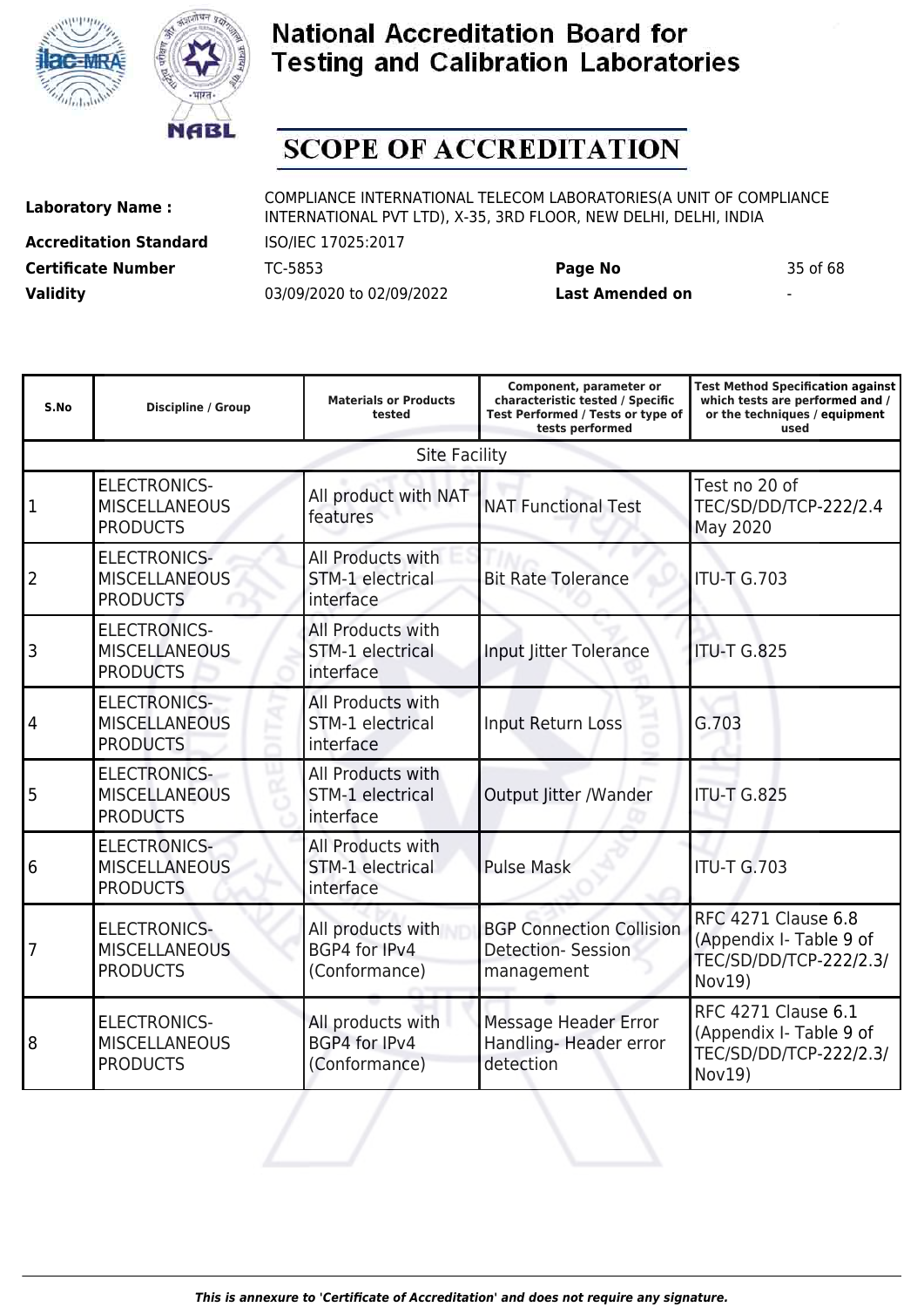



# **SCOPE OF ACCREDITATION**

**Accreditation Standard** ISO/IEC 17025:2017 **Certificate Number** TC-5853 **Page No** 36 of 68 **Validity** 03/09/2020 to 02/09/2022 **Last Amended on** -

**Laboratory Name :** COMPLIANCE INTERNATIONAL TELECOM LABORATORIES(A UNIT OF COMPLIANCE INTERNATIONAL PVT LTD), X-35, 3RD FLOOR, NEW DELHI, DELHI, INDIA

| S.No | <b>Discipline / Group</b>                                      | <b>Materials or Products</b><br>tested                     | Component, parameter or<br>characteristic tested / Specific<br>Test Performed / Tests or type of<br>tests performed | <b>Test Method Specification against</b><br>which tests are performed and /<br>or the techniques / equipment<br>used |
|------|----------------------------------------------------------------|------------------------------------------------------------|---------------------------------------------------------------------------------------------------------------------|----------------------------------------------------------------------------------------------------------------------|
| 9    | <b>ELECTRONICS-</b><br><b>MISCELLANEOUS</b><br><b>PRODUCTS</b> | All products with<br>BGP4 for IPv4<br>(Conformance)        | Message Header Error<br>Handling-Message<br><b>Header Rules</b>                                                     | <b>RFC 4271 Clause 6.1</b><br>(Appendix I- Table 9 of<br>TEC/SD/DD/TCP-222/2.3/<br>Nov19)                            |
| 10   | <b>ELECTRONICS-</b><br><b>MISCELLANEOUS</b><br><b>PRODUCTS</b> | All products with<br><b>BGP4 for IPv4</b><br>(Conformance) | <b>UPDATE Message Error</b><br>Handling- Update error<br>detection                                                  | <b>RFC 4271 Clause 6.3</b><br>(Appendix I- Table 9 of<br>TEC/SD/DD/TCP-222/2.3/<br>Nov19)                            |
| 11   | <b>ELECTRONICS-</b><br><b>MISCELLANEOUS</b><br><b>PRODUCTS</b> | All products with<br>BGP4 for IPv4<br>(Conformance)        | <b>Update-Send Process</b><br><b>Managing BGP</b><br>information                                                    | <b>RFC 4271 Clause 9.2</b><br>(Appendix I- Table 9 of<br>TEC/SD/DD/TCP-222/2.3/<br>Nov19)                            |
| 12   | <b>ELECTRONICS-</b><br><b>MISCELLANEOUS</b><br><b>PRODUCTS</b> | All products with<br>BGP4 for IPv6<br>(Conformance)        | Constructing the Next<br>Hop field- BGP packet<br>forwarding                                                        | RFC 2545 Clause 3<br>(Appendix I- Table 8 of<br>TEC/SD/DD/TCP-222/2.3/<br>Nov19)                                     |
| 13   | <b>ELECTRONICS-</b><br><b>MISCELLANEOUS</b><br><b>PRODUCTS</b> | All products with<br>BGP4 for IPv6<br>(Conformance)        | <b>Constructing the Next</b><br>Hop field BGP packet<br>forwarding                                                  | RFC 2545 Clause 3<br>(Appendix I- Table 8 of<br>TEC/SD/DD/TCP-222/2.3/<br>Nov19)                                     |
| 14   | <b>ELECTRONICS-</b><br><b>MISCELLANEOUS</b><br><b>PRODUCTS</b> | All products with<br><b>DTMF Parameters</b><br>Set-A       | Payload Format                                                                                                      | <b>RFC 4733 Clause 2.3</b><br>Annex P8 of<br>(TEC/SD/DD/TCP-<br>222/2.4/May 2020                                     |
| 15   | <b>ELECTRONICS-</b><br><b>MISCELLANEOUS</b><br><b>PRODUCTS</b> | All products with<br><b>DTMF Parameters</b><br>Set-A       | Use of RTP header fields                                                                                            | RFC 4733 Clause 2.2 of<br>Annex P8 of<br>TEC/SD/DD/TCP-222/2.4<br>May 2020                                           |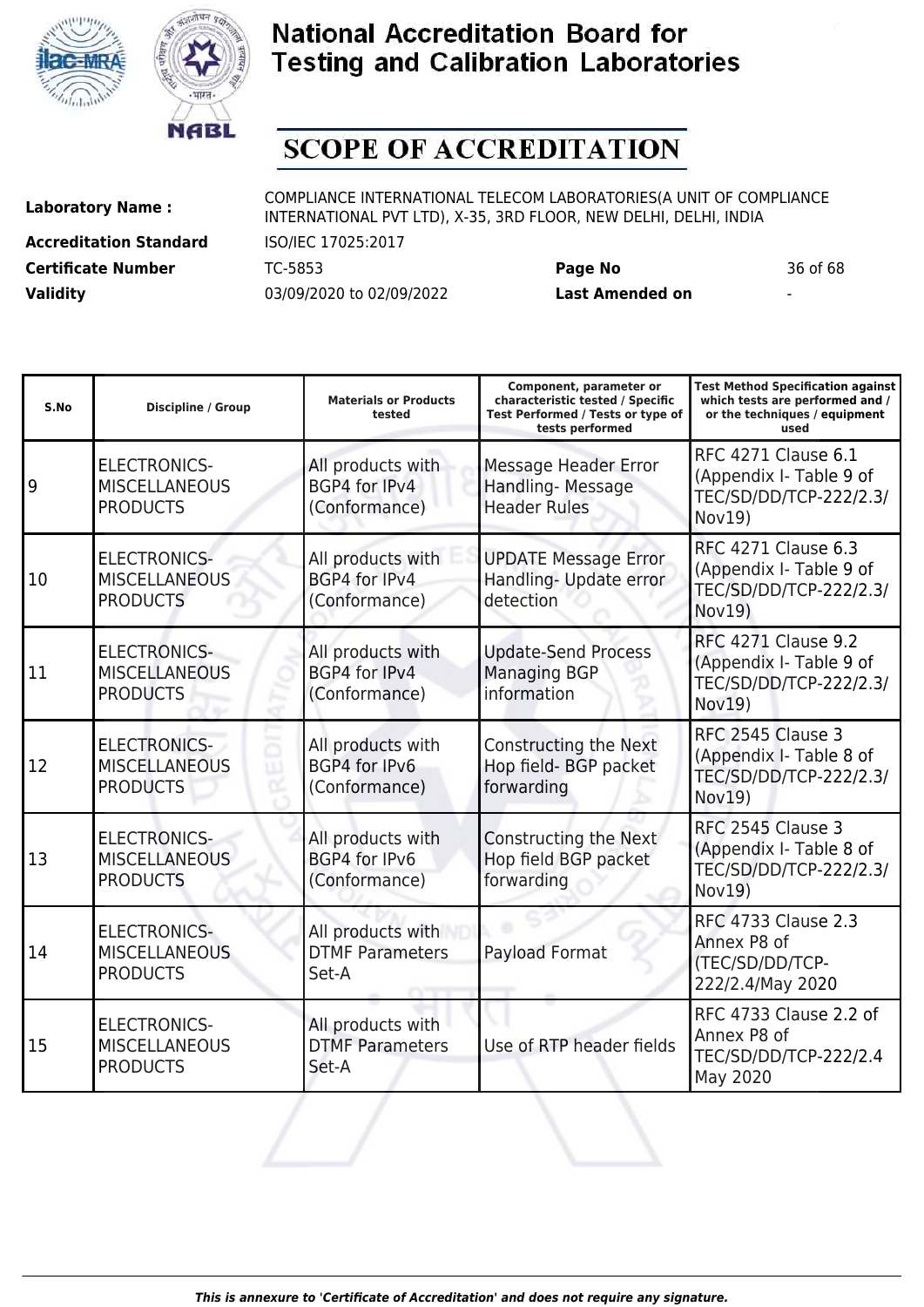



# **SCOPE OF ACCREDITATION**

ı

**Accreditation Standard** ISO/IEC 17025:2017 **Certificate Number** TC-5853 **Page No** 37 of 68 **Validity** 03/09/2020 to 02/09/2022 **Last Amended on** -

**Laboratory Name :** COMPLIANCE INTERNATIONAL TELECOM LABORATORIES(A UNIT OF COMPLIANCE INTERNATIONAL PVT LTD), X-35, 3RD FLOOR, NEW DELHI, DELHI, INDIA

ı

**Test Method Specification against**

| S.No | <b>Discipline / Group</b>                                      | <b>Materials or Products</b><br>tested                                 | characteristic tested / Specific<br>Test Performed / Tests or type of<br>tests performed | which tests are performed and /<br>or the techniques / equipment<br>used          |
|------|----------------------------------------------------------------|------------------------------------------------------------------------|------------------------------------------------------------------------------------------|-----------------------------------------------------------------------------------|
| 16   | <b>ELECTRONICS-</b><br><b>MISCELLANEOUS</b><br><b>PRODUCTS</b> | All products with<br><b>DTMF Parameters</b><br>Set-A-<br>(Conformence) | RTP payload format for<br>named telephones<br>events                                     | RFC 4733 Clause 2<br>Annex P8 of<br>TEC/SD/DD/TCP-222/2.4<br>May 2020             |
| 17   | <b>ELECTRONICS-</b><br><b>MISCELLANEOUS</b><br><b>PRODUCTS</b> | All products with<br><b>DTMF Parameters</b><br>Set-C (Conformance)     | <b>DTMF: Duration</b><br>negotiation                                                     | RFC 4733 Clause 2.3.5<br>Annex P8 of<br>(TEC/SD/DD/TCP-222/2.3/<br>Nov 19)        |
| 18   | <b>ELECTRONICS-</b><br><b>MISCELLANEOUS</b><br><b>PRODUCTS</b> | All products with<br><b>DTMF Parameters</b><br>Set-C (Conformance)     | <b>DTMF: Negotiation of</b><br>Payload                                                   | RFC 4733 Clause 2.5.1.1<br>Annex P8 of<br>(TEC/SD/DD/TCP-222/2.3/<br>Nov 19)      |
| 19   | <b>ELECTRONICS-</b><br><b>MISCELLANEOUS</b><br><b>PRODUCTS</b> | All products with<br><b>DTMF Parameters</b><br>Set-C (Conformance)     | <b>DTMF: Transmission of</b><br><b>Event Packet</b>                                      | RFC 4733 Clause 2.5.1.2<br>Annex P8 of<br>(TEC/SD/DD/TCP-222/2.3/<br>Nov 19)      |
| 20   | <b>ELECTRONICS-</b><br><b>MISCELLANEOUS</b><br><b>PRODUCTS</b> | All products with<br><b>DTMF Parameters</b><br>Set-C (Conformance)     | DTMF: Verification of<br>sequence no. and time<br>stamp                                  | RFC 4733 Clause 2.2.1<br>Annex P8 of<br>(TEC/SD/DD/TCP-222/2.3/<br>Nov 19)        |
| 21   | <b>ELECTRONICS-</b><br><b>MISCELLANEOUS</b><br><b>PRODUCTS</b> | All products with<br>Dual IP layer<br>operation<br>(Conformance)       | Dual IP layer operation:<br><b>Address Configuration</b>                                 | <b>RFC 4213 Clause 2.1</b><br>(Annexure P6 of<br>TEC/SD/DD/TCP-222/2.3/<br>Nov19) |
| 22   | <b>ELECTRONICS-</b><br><b>MISCELLANEOUS</b><br><b>PRODUCTS</b> | All products with<br>Dual IP layer<br>operation<br>(Conformance)       | Dual IP layer operation:<br><b>DNS</b>                                                   | <b>RFC 4213 Clause 2.2</b><br>(Annexure P6 of<br>TEC/SD/DD/TCP-222/2.3/<br>Nov19) |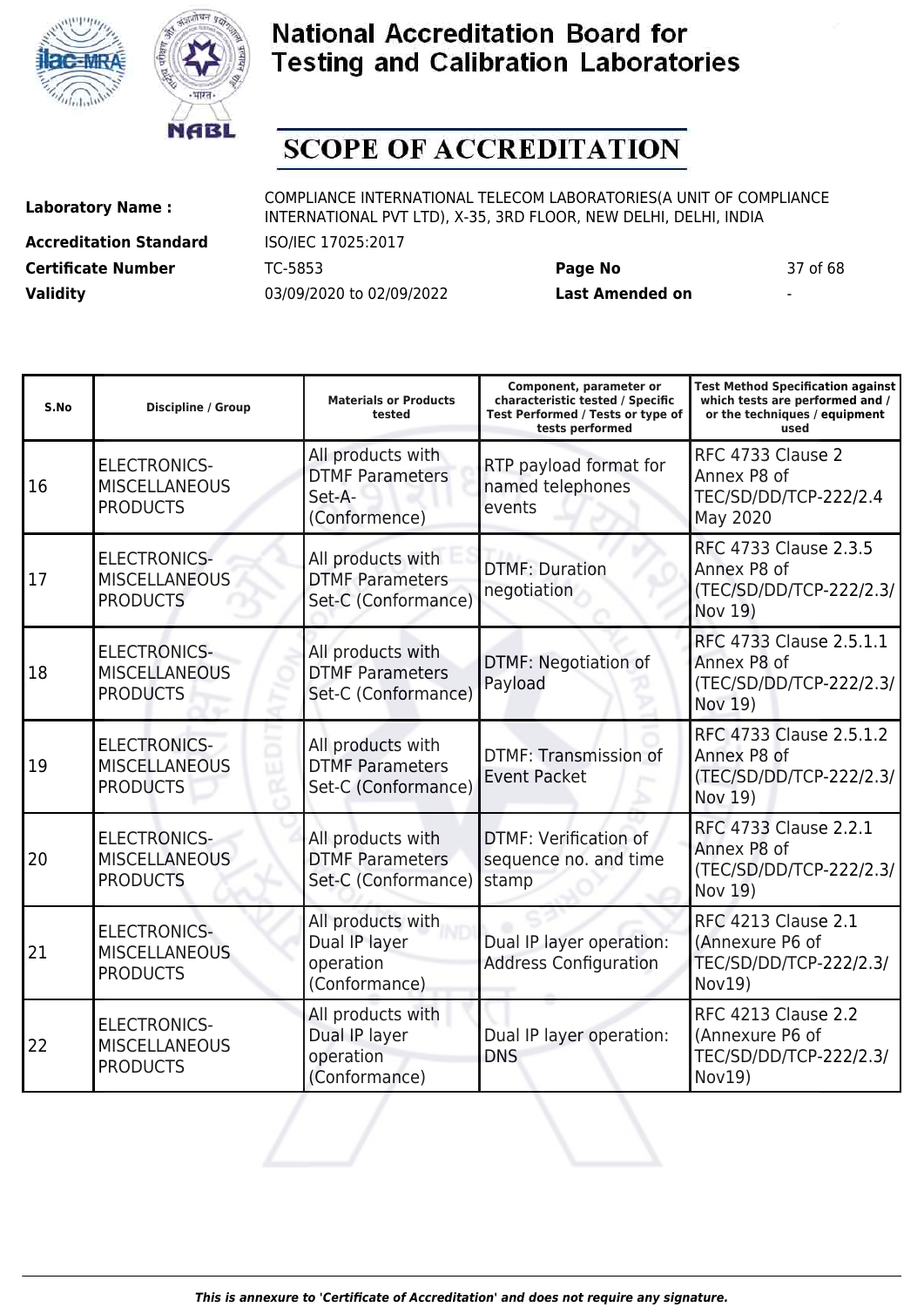



# **SCOPE OF ACCREDITATION**

**Accreditation Standard** ISO/IEC 17025:2017 **Certificate Number** TC-5853 **Page No** 38 of 68 **Validity** 03/09/2020 to 02/09/2022 **Last Amended on** -

**Laboratory Name :** COMPLIANCE INTERNATIONAL TELECOM LABORATORIES(A UNIT OF COMPLIANCE INTERNATIONAL PVT LTD), X-35, 3RD FLOOR, NEW DELHI, DELHI, INDIA

| S.No | <b>Discipline / Group</b>                                      | <b>Materials or Products</b><br>tested                           | Component, parameter or<br>characteristic tested / Specific<br>Test Performed / Tests or type of<br>tests performed | <b>Test Method Specification against</b><br>which tests are performed and /<br>or the techniques / equipment<br>used |
|------|----------------------------------------------------------------|------------------------------------------------------------------|---------------------------------------------------------------------------------------------------------------------|----------------------------------------------------------------------------------------------------------------------|
| 23   | <b>ELECTRONICS-</b><br><b>MISCELLANEOUS</b><br><b>PRODUCTS</b> | All products with<br>Dual IP layer<br>operation<br>(Conformance) | Dual IP layer operation:<br>Tunneling                                                                               | RFC 4213 Clause 3<br>(Annexure P6 of<br>TEC/SD/DD/TCP-222/2.3/<br>Nov19)                                             |
| 24   | <b>ELECTRONICS-</b><br><b>MISCELLANEOUS</b><br><b>PRODUCTS</b> | All Products with IP<br>protocol interface<br>(Functional)       | DTMF DHCP ICMPV4 ARP<br><b>SCTP RTCP</b>                                                                            | RFC 4733 RFC 2131 RFC<br>792 RFC 826 RFC<br>2960/RFC 4960 RFC<br>3551                                                |
| 25   | <b>ELECTRONICS-</b><br><b>MISCELLANEOUS</b><br><b>PRODUCTS</b> | All products with<br><b>IPSec Feature</b>                        | <b>IPSec Functional Test</b>                                                                                        | Test No 19 of<br>TEC/SD/DD/TCP-222/2.4<br>May 2020                                                                   |
| 26   | <b>ELECTRONICS-</b><br><b>MISCELLANEOUS</b><br><b>PRODUCTS</b> | All products with<br><b>IPV4 Parameters</b><br>(Conformance)     | Addressing                                                                                                          | <b>RFC 791 Clause 3.2</b><br>(Annexure P6 of<br>TEC/SD/DD/TCP-222/2.3/<br>Nov19)                                     |
| 27   | <b>ELECTRONICS-</b><br><b>MISCELLANEOUS</b><br><b>PRODUCTS</b> | All products with<br><b>IPV4 Parameters</b><br>(Conformance)     | <b>Internet Header Format</b>                                                                                       | <b>RFC 791 Clause 3.1</b><br>(Annexure P6 of<br>TEC/SD/DD/TCP-222/2.3/<br>Nov19)                                     |
| 28   | <b>ELECTRONICS-</b><br><b>MISCELLANEOUS</b><br><b>PRODUCTS</b> | All products with<br><b>IPV4 Parameters</b><br>(Conformance)     | Model of operation                                                                                                  | <b>RFC 791 Clause 2.2</b><br>(Annexure P6 of<br>TEC/SD/DD/TCP-222/2.3/<br>Nov19)                                     |
| 29   | <b>ELECTRONICS-</b><br><b>MISCELLANEOUS</b><br><b>PRODUCTS</b> | All products with<br><b>IPV6 Complete Suite</b><br>(Conformance) | Becoming an Advertising<br><b>Interface Router</b><br>specification                                                 | RFC4861 Clause 6.2.2<br>(Appendix I- Table 4 of<br>TEC/SD/DD/TCP-222/2.3/<br>Nov19)                                  |
| 30   | <b>ELECTRONICS-</b><br><b>MISCELLANEOUS</b><br><b>PRODUCTS</b> | All products with<br><b>IPV6 Complete Suite</b><br>(Conformance) | <b>Duplicate Address</b><br><b>Detection-Exclude</b><br>unicast in DAD                                              | RFC4862 Clause 5.4<br>(Appendix I- Table 5 of<br>TEC/SD/DD/TCP-222/2.3/<br>Nov19)                                    |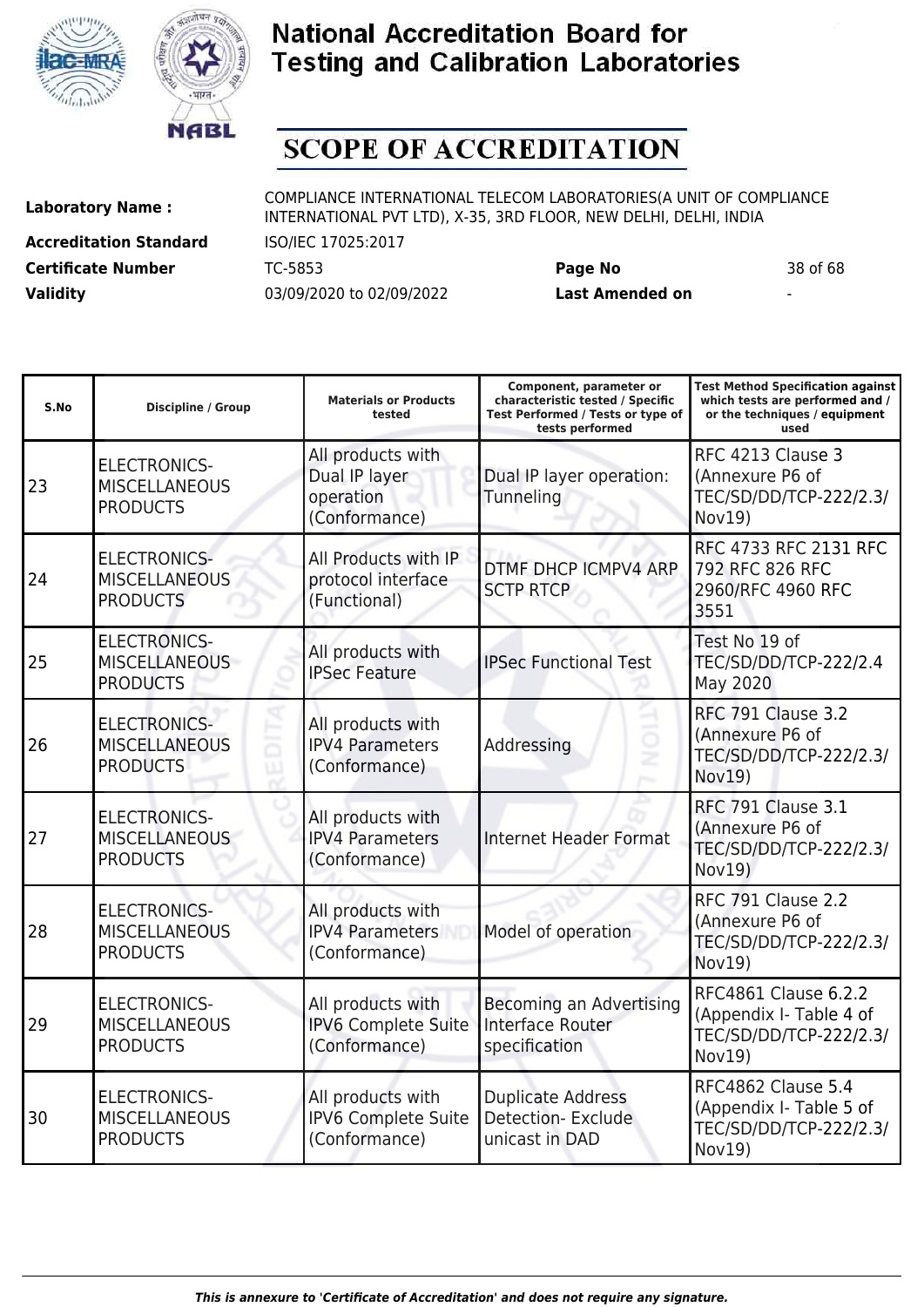



# **SCOPE OF ACCREDITATION**

I

**Accreditation Standard** ISO/IEC 17025:2017 **Certificate Number** TC-5853 **Page No** 39 of 68 **Validity** 03/09/2020 to 02/09/2022 **Last Amended on** -

**Laboratory Name :** COMPLIANCE INTERNATIONAL TELECOM LABORATORIES(A UNIT OF COMPLIANCE INTERNATIONAL PVT LTD), X-35, 3RD FLOOR, NEW DELHI, DELHI, INDIA

**Test Method Specification against**

| S.No | Discipline / Group                                             | <b>Materials or Products</b><br>tested                           | characteristic tested / Specific<br>Test Performed / Tests or type of<br>tests performed | which tests are performed and /<br>or the techniques / equipment<br>used                             |
|------|----------------------------------------------------------------|------------------------------------------------------------------|------------------------------------------------------------------------------------------|------------------------------------------------------------------------------------------------------|
| 31   | <b>ELECTRONICS-</b><br><b>MISCELLANEOUS</b><br><b>PRODUCTS</b> | All products with<br><b>IPV6 Complete Suite</b><br>(Conformance) | <b>Extension Header Order-</b><br>Ipv6 extension header<br>processing                    | RFC2460/8200 Clause<br>4.1 (Appendix I- Table 3<br>0f<br>TEC/SD/DD/TCP-222/2.3/<br>Nov19)            |
| 32   | <b>ELECTRONICS-</b><br><b>MISCELLANEOUS</b><br><b>PRODUCTS</b> | All products with<br><b>IPV6 Complete Suite</b><br>(Conformance) | <b>Message Processing</b><br>Rules- ICMPv6 packet<br>management                          | <b>RFC 4443 Clause 2.4</b><br>(Appendix I- Table 7 of<br>TEC/SD/DD/TCP-222/2.3/<br>Nov19)            |
| 33   | <b>ELECTRONICS-</b><br><b>MISCELLANEOUS</b><br><b>PRODUCTS</b> | All products with<br><b>IPV6 Complete Suite</b><br>(Conformance) | <b>Message Processing</b><br>Rules- ICMPv6 packet<br>processing                          | <b>RFC 4443 Clause 2.4</b><br>(Appendix I- Table 7 of<br>TEC/SD/DD/TCP-222/2.3/<br>Nov19)            |
| 34   | <b>ELECTRONICS-</b><br><b>MISCELLANEOUS</b><br><b>PRODUCTS</b> | All products with<br>IPV6 Complete Suite<br>(Conformance)        | <b>Message Source Address</b><br><b>Determination -Address</b><br>management             | <b>RFC 4443 Clause 2.2</b><br>(Appendix I- Table 7 of<br>TEC/SD/DD/TCP-222/2.3/<br>Nov19)            |
| 35   | <b>ELECTRONICS-</b><br><b>MISCELLANEOUS</b><br><b>PRODUCTS</b> | All products with<br><b>IPV6 Complete Suite</b><br>(Conformance) | <b>Message Source Address</b><br><b>Determination-Source</b><br>address management       | <b>RFC 4443 Clause 2.2</b><br>(Appendix I- Table 7 of<br>TEC/SD/DD/TCP-222/2.3/<br>Nov19)            |
| 36   | <b>ELECTRONICS-</b><br><b>MISCELLANEOUS</b><br><b>PRODUCTS</b> | All products with<br>IPV6 Complete Suite<br>(Conformance)        | Options- Ipv6 extension<br>header processing                                             | RFC2460/8200 Clause<br>4.2 (Appendix I- Table 3<br><sub>of</sub><br>TEC/SD/DD/TCP-222/2.3/<br>Nov19) |
| 37   | <b>ELECTRONICS-</b><br><b>MISCELLANEOUS</b><br><b>PRODUCTS</b> | All products with<br>IPV6 Complete Suite<br>(Conformance)        | Options- Ipv6 extension<br>header processing action                                      | RFC2460/8200 Clause<br>4.2 (Appendix I- Table 3<br><sub>of</sub><br>TEC/SD/DD/TCP-222/2.3/<br>Nov19) |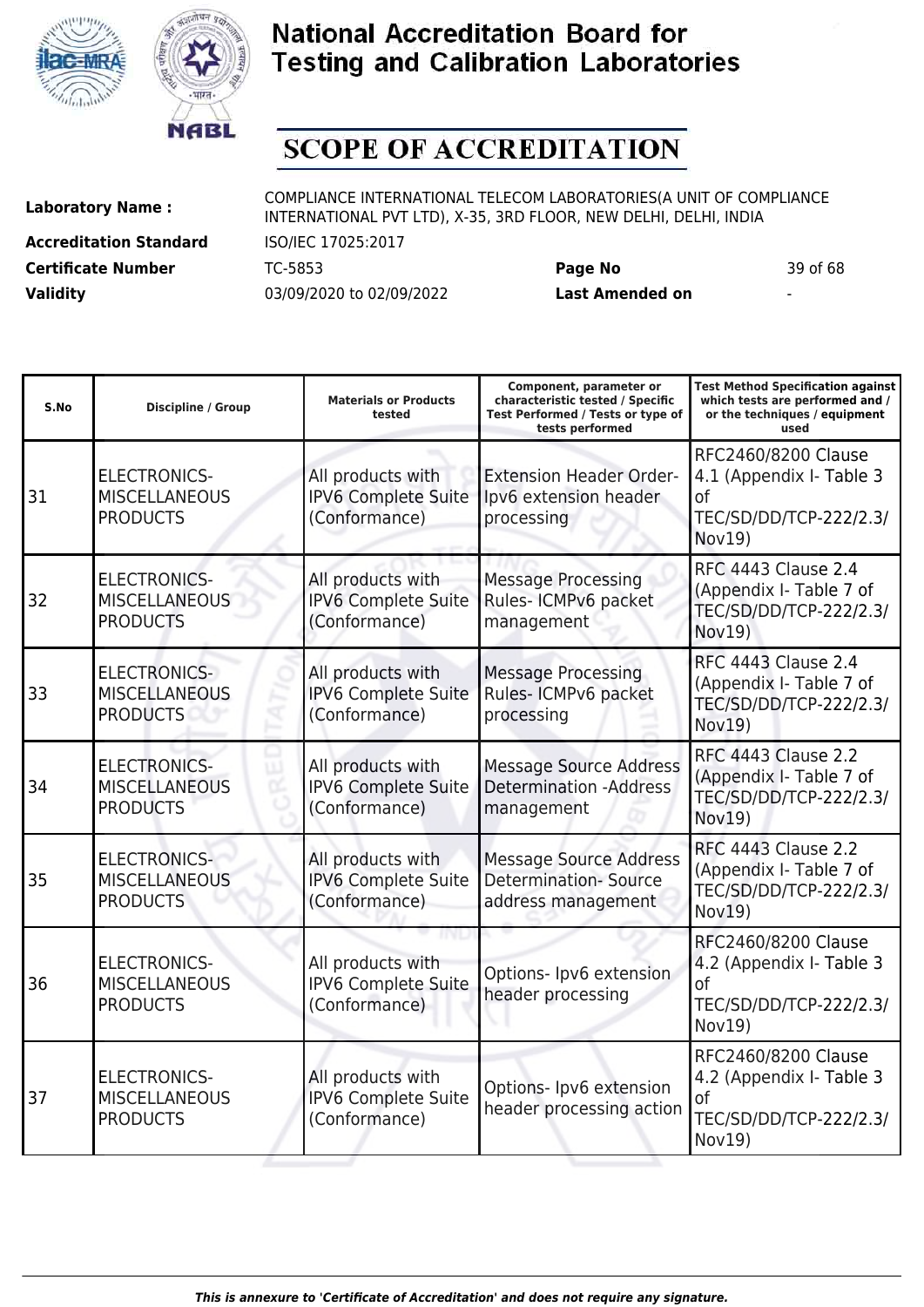



# **SCOPE OF ACCREDITATION**

**Accreditation Standard** ISO/IEC 17025:2017 **Certificate Number** TC-5853 **Page No** 40 of 68 **Validity** 03/09/2020 to 02/09/2022 **Last Amended on** -

**Laboratory Name :** COMPLIANCE INTERNATIONAL TELECOM LABORATORIES(A UNIT OF COMPLIANCE INTERNATIONAL PVT LTD), X-35, 3RD FLOOR, NEW DELHI, DELHI, INDIA

| S.No | <b>Discipline / Group</b>                                      | <b>Materials or Products</b><br>tested                           | Component, parameter or<br>characteristic tested / Specific<br>Test Performed / Tests or type of<br>tests performed | <b>Test Method Specification against</b><br>which tests are performed and /<br>or the techniques / equipment<br>used |
|------|----------------------------------------------------------------|------------------------------------------------------------------|---------------------------------------------------------------------------------------------------------------------|----------------------------------------------------------------------------------------------------------------------|
| 38   | <b>ELECTRONICS-</b><br><b>MISCELLANEOUS</b><br><b>PRODUCTS</b> | All products with<br>IPV6 Complete Suite<br>(Conformance)        | Options- Ipv6 extension<br>header processing order                                                                  | RFC2460/8200 Clause<br>4.2 (Appendix I- Table 3<br>of<br>TEC/SD/DD/TCP-222/2.3/<br>Nov19)                            |
| 39   | <b>ELECTRONICS-</b><br><b>MISCELLANEOUS</b><br><b>PRODUCTS</b> | All products with<br><b>IPV6 Complete Suite</b><br>(Conformance) | <b>Protocol Requirements--</b><br>Packet fragmentation                                                              | RFC 1981 Clause 4<br>(Appendix I- Table 6 of<br>TEC/SD/DD/TCP-222/2.3/<br>Nov19)                                     |
| 40   | <b>ELECTRONICS-</b><br><b>MISCELLANEOUS</b><br><b>PRODUCTS</b> | All products with<br>IPV6 Complete Suite<br>(Conformance)        | Routing Header-Ipv6<br>extension header<br>processing action                                                        | RFC2460/8200 Clause<br>4.4 (Appendix I- Table 3<br>оf<br>TEC/SD/DD/TCP-222/2.3/<br><b>Nov19)</b>                     |
| 41   | <b>ELECTRONICS-</b><br><b>MISCELLANEOUS</b><br><b>PRODUCTS</b> | All products with<br>IPV6 Complete Suite<br>(Conformance)        | Sending Neighbor<br><b>Solicitation Messages -</b><br>Duplicate address<br>detection                                | <b>RFC4862 Clause 5.4.2</b><br>(Appendix I- Table 5 of<br>TEC/SD/DD/TCP-222/2.3/<br>Nov19)                           |
| 42   | <b>ELECTRONICS-</b><br><b>MISCELLANEOUS</b><br><b>PRODUCTS</b> | All products with<br>IPV6 Complete Suite<br>(Conformance)        | Validation of Neighbor<br>Advertisements- Peer<br>validation                                                        | RFC4861 Clause 7.1.2<br>(Appendix I- Table 4 of<br>TEC/SD/DD/TCP-222/2.3/<br>Nov19)                                  |
| 43   | <b>ELECTRONICS-</b><br><b>MISCELLANEOUS</b><br><b>PRODUCTS</b> | All products with<br>IPV6 Complete Suite<br>(Conformance)        | Validation of Neighbor<br><b>Advertisements- Peer</b><br>validation                                                 | RFC4862/RFC 4861<br>Clause 5.4/Clause 7.1.2<br>(Appendix I- Table 5 of<br>TEC/SD/DD/TCP-222/2.3/<br>Nov19)           |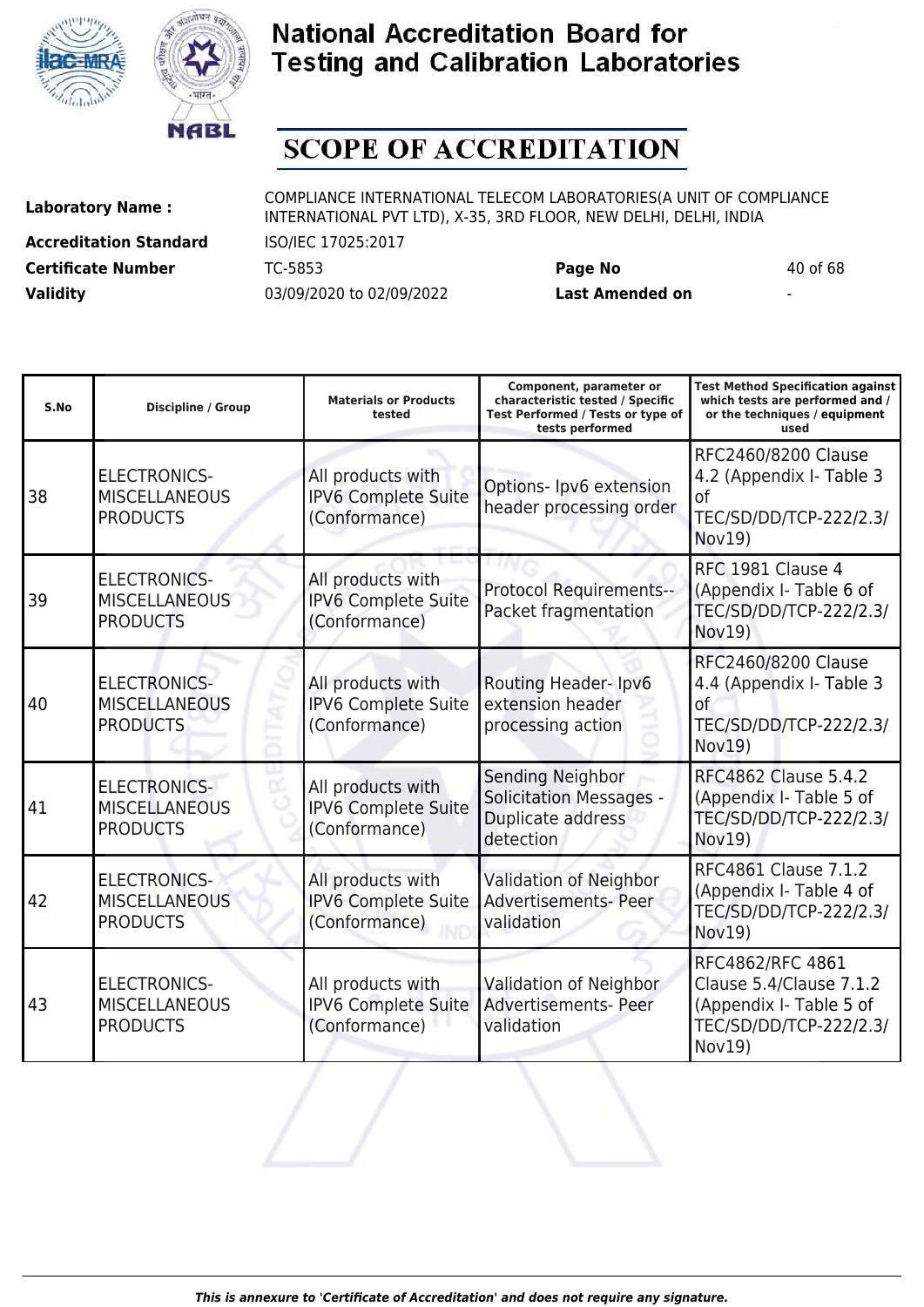



# **SCOPE OF ACCREDITATION**

**Accreditation Standard** ISO/IEC 17025:2017 **Certificate Number** TC-5853 **Page No** 41 of 68 **Validity** 03/09/2020 to 02/09/2022 **Last Amended on** -

**Laboratory Name :** COMPLIANCE INTERNATIONAL TELECOM LABORATORIES(A UNIT OF COMPLIANCE INTERNATIONAL PVT LTD), X-35, 3RD FLOOR, NEW DELHI, DELHI, INDIA

| S.No | <b>Discipline / Group</b>                                      | <b>Materials or Products</b><br>tested                                 | Component, parameter or<br>characteristic tested / Specific<br>Test Performed / Tests or type of<br>tests performed | <b>Test Method Specification against</b><br>which tests are performed and /<br>or the techniques / equipment<br>used |
|------|----------------------------------------------------------------|------------------------------------------------------------------------|---------------------------------------------------------------------------------------------------------------------|----------------------------------------------------------------------------------------------------------------------|
| 44   | <b>ELECTRONICS-</b><br><b>MISCELLANEOUS</b><br><b>PRODUCTS</b> | All products with<br><b>IPV6 Complete Suite</b><br>(Conformance)       | Validation of Neighbor<br><b>Solicitations- Reserved</b><br>field management                                        | RFC4862/RFC 4861<br>Clause 5.4/Clause 7.1.1<br>(Appendix I- Table 5 of<br>TEC/SD/DD/TCP-222/2.3/<br>Nov19)           |
| 45   | <b>ELECTRONICS-</b><br><b>MISCELLANEOUS</b><br><b>PRODUCTS</b> | All products with<br>IPV6 Complete Suite<br>(Conformance)              | Validation of Neighbor<br><b>Solicitations- Peer</b><br>validation                                                  | RFC4862/RFC 4861<br>Clause 5.4/Clause 7.1.1<br>(Appendix I- Table 5 of<br>TEC/SD/DD/TCP-222/2.3/<br>Nov19)           |
| 46   | <b>ELECTRONICS-</b><br><b>MISCELLANEOUS</b><br><b>PRODUCTS</b> | All products with<br>IPV6 Complete Suite<br>(Conformance)              | Validation of Neighbor<br><b>Solicitations- Peer</b><br>validation                                                  | RFC4861 Clause 7.1.1<br>(Appendix I- Table 4 of<br>TEC/SD/DD/TCP-222/2.3/<br>Nov19)                                  |
| 47   | <b>ELECTRONICS-</b><br><b>MISCELLANEOUS</b><br><b>PRODUCTS</b> | All products with<br><b>IPV6 Complete Suite</b><br>(Conformance)       | <b>Validation of Router</b><br>Advertisement<br>Messages-Neighborhood<br>discovery router<br>validation             | RFC4861 Clause 6.1.2<br>(Appendix I- Table 4 of<br>TEC/SD/DD/TCP-222/2.3/<br>Nov19)                                  |
| 48   | <b>ELECTRONICS-</b><br><b>MISCELLANEOUS</b><br><b>PRODUCTS</b> | All products with<br><b>IPV6 Complete Suite</b><br>(Conformance)       | <b>Validation of Router</b><br><b>Solicitation Messages-</b><br>Neighborhood Router<br>discovery validation         | RFC4861 Clause 6.1.1<br>(Appendix I- Table 4 of<br>TEC/SD/DD/TCP-222/2.3/<br>Nov19)                                  |
| 49   | <b>ELECTRONICS-</b><br><b>MISCELLANEOUS</b><br><b>PRODUCTS</b> | All products with<br><b>IPV6 Complete Suite</b><br>(Conformance)       | <b>Message Processing</b><br>Rules- ICMPv6 packet<br>management                                                     | <b>RFC 4443 Clause 2.4</b><br>(Appendix I- Table 7 of<br>TEC/SD/DD/TCP-222/2.3/<br>Nov19)                            |
| 50   | <b>ELECTRONICS-</b><br><b>MISCELLANEOUS</b><br><b>PRODUCTS</b> | All products with<br><b>IPV6 Header</b><br>Parameters<br>(Conformance) | <b>Header: Flow Label</b>                                                                                           | RFC 2460/8200 Clause 3<br>(Annexure P7 of<br>TEC/SD/DD/TCP-222/2.3/<br>Nov19)                                        |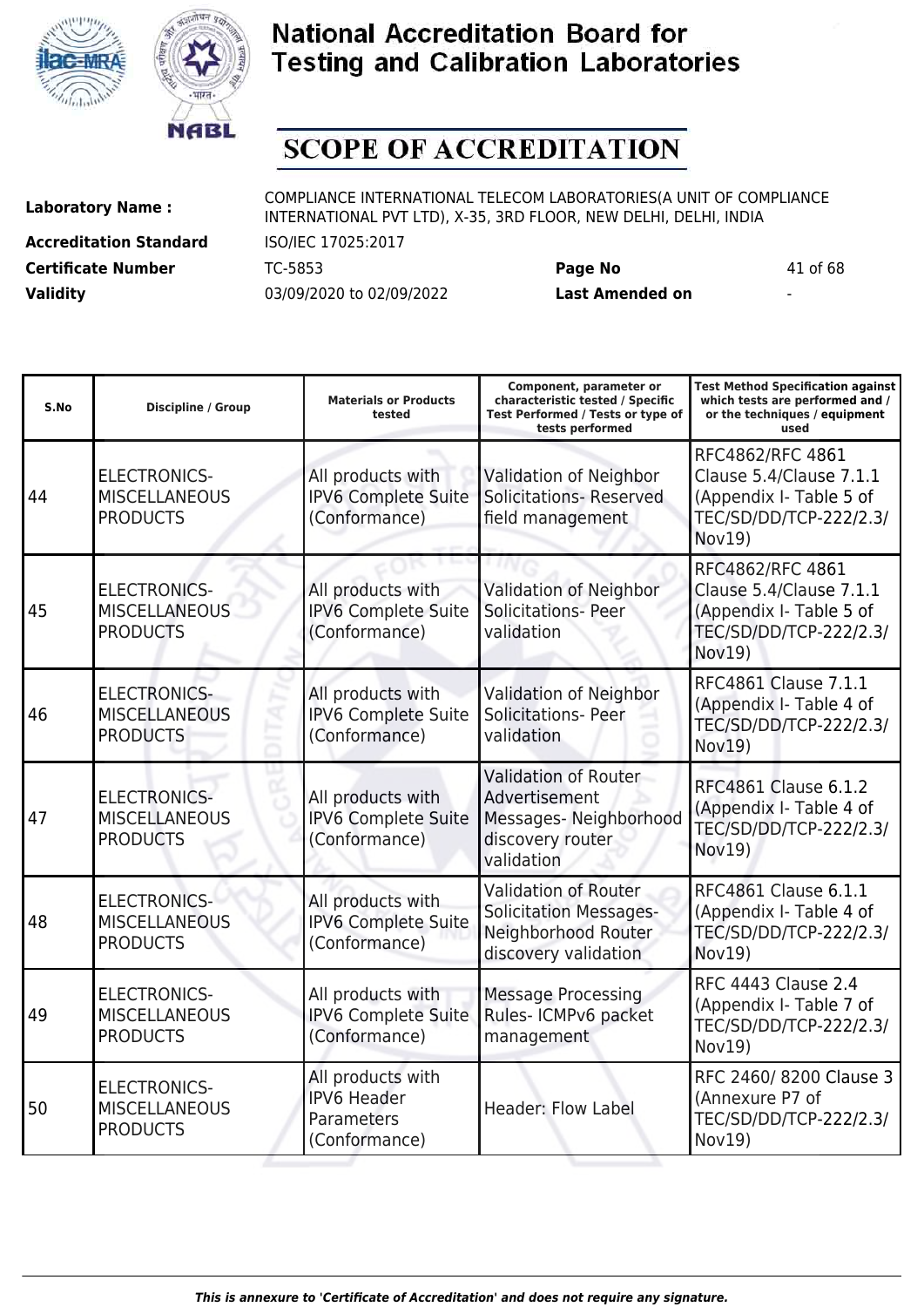



# **SCOPE OF ACCREDITATION**

ı

**Accreditation Standard** ISO/IEC 17025:2017 **Certificate Number** TC-5853 **Page No** 42 of 68 **Validity** 03/09/2020 to 02/09/2022 **Last Amended on** -

**Laboratory Name :** COMPLIANCE INTERNATIONAL TELECOM LABORATORIES(A UNIT OF COMPLIANCE INTERNATIONAL PVT LTD), X-35, 3RD FLOOR, NEW DELHI, DELHI, INDIA

**Test Method Specification against**

| S.No | <b>Discipline / Group</b>                                      | <b>Materials or Products</b><br>tested                                 | characteristic tested / Specific<br>Test Performed / Tests or type of<br>tests performed | which tests are performed and /<br>or the techniques / equipment<br>used          |
|------|----------------------------------------------------------------|------------------------------------------------------------------------|------------------------------------------------------------------------------------------|-----------------------------------------------------------------------------------|
| 51   | <b>ELECTRONICS-</b><br><b>MISCELLANEOUS</b><br><b>PRODUCTS</b> | All products with<br><b>IPV6 Header</b><br>Parameters<br>(Conformance) | Header: Payload Length                                                                   | RFC 2460/8200 Clause 3<br>(Annexure P7 of<br>TEC/SD/DD/TCP-222/2.3/<br>Nov19)     |
| 52   | <b>ELECTRONICS-</b><br><b>MISCELLANEOUS</b><br><b>PRODUCTS</b> | All products with<br><b>IPV6 Header</b><br>Parameters<br>(Conformance) | Header: Source and<br><b>Destination Address</b>                                         | RFC 2460/8200 Clause3<br>(Annexure P7 of<br>TEC/SD/DD/TCP-222/2.3/<br>Nov19)      |
| 53   | <b>ELECTRONICS-</b><br><b>MISCELLANEOUS</b><br><b>PRODUCTS</b> | All products with<br><b>IPV6 Header</b><br>Parameters<br>(Conformance) | <b>Header: Traffic Class</b>                                                             | RFC 2460/8200 Clause 3<br>(Annexure P7 of<br>TEC/SD/DD/TCP-222/2.3/<br>Nov19)     |
| 54   | <b>ELECTRONICS-</b><br><b>MISCELLANEOUS</b><br><b>PRODUCTS</b> | All products with<br><b>IPV6 Header</b><br>Parameters<br>(Conformance) | <b>IPv6 Extension Header</b><br><b>Hop By Hop Options</b>                                | RFC 2460/8200 Clause<br>4.3 (Annexure P7 of<br>TEC/SD/DD/TCP-222/2.3/<br>Nov19)   |
| 55   | <b>ELECTRONICS-</b><br><b>MISCELLANEOUS</b><br><b>PRODUCTS</b> | All products with<br><b>IPV6 Header</b><br>Parameters<br>(Conformance) | <b>IPv6 Extension Header</b><br>Options                                                  | RFC 2460/8200<br>Clause4.2 (Annexure P7<br>of<br>TEC/SD/DD/TCP-222/2.3/<br>Nov19) |
| 56   | <b>ELECTRONICS-</b><br><b>MISCELLANEOUS</b><br><b>PRODUCTS</b> | All products with<br><b>IPV6 Header</b><br>Parameters<br>(Conformance) | <b>IPv6 Extension Header</b><br>Order                                                    | RFC 2460/8200<br>Clause4.1 (Annexure P7<br>0f<br>TEC/SD/DD/TCP-222/2.3/<br>Nov19) |
| 57   | <b>ELECTRONICS-</b><br><b>MISCELLANEOUS</b><br><b>PRODUCTS</b> | All products with<br><b>IPV6 Header</b><br>Parameters<br>(Conformance) | IPv6 Extension Header<br>Routing                                                         | RFC 2460/8200 Clause<br>4.4 (Annexure P7 of<br>TEC/SD/DD/TCP-222/2.3/<br>Nov19)   |
|      |                                                                |                                                                        |                                                                                          |                                                                                   |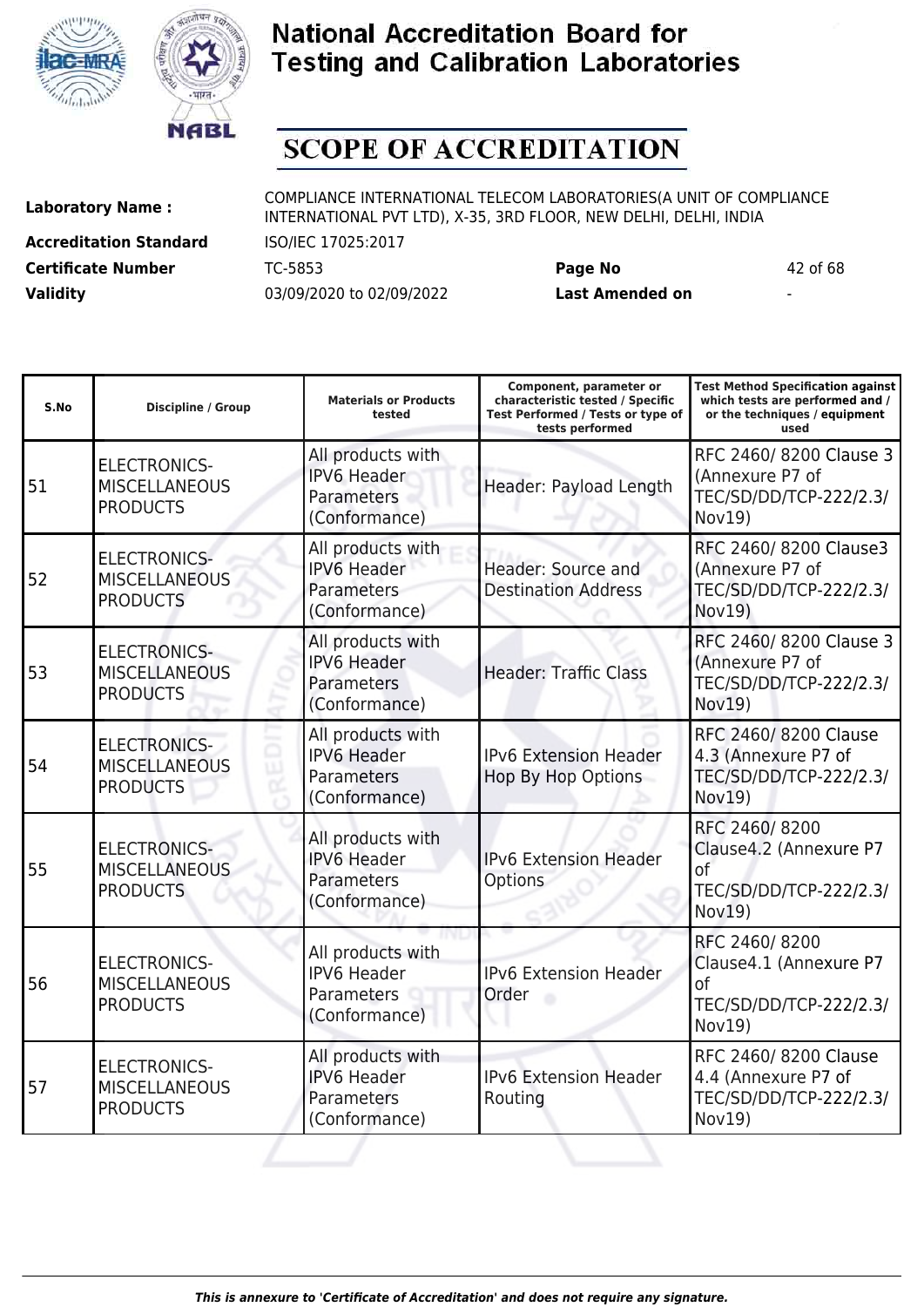



# **SCOPE OF ACCREDITATION**

**Accreditation Standard** ISO/IEC 17025:2017 **Certificate Number** TC-5853 **Page No** 43 of 68 **Validity** 03/09/2020 to 02/09/2022 **Last Amended on** -

**Laboratory Name :** COMPLIANCE INTERNATIONAL TELECOM LABORATORIES(A UNIT OF COMPLIANCE INTERNATIONAL PVT LTD), X-35, 3RD FLOOR, NEW DELHI, DELHI, INDIA

**Test Method Specification against**

| S.No | <b>Discipline / Group</b>                                      | <b>Materials or Products</b><br>tested                                 | characteristic tested / Specific<br>Test Performed / Tests or type of<br>tests performed | which tests are performed and /<br>or the techniques / equipment<br>used                         |
|------|----------------------------------------------------------------|------------------------------------------------------------------------|------------------------------------------------------------------------------------------|--------------------------------------------------------------------------------------------------|
| 58   | <b>ELECTRONICS-</b><br><b>MISCELLANEOUS</b><br><b>PRODUCTS</b> | All products with<br><b>IPV6 Header</b><br>Parameters<br>(Conformance) | Header: Hop Limit                                                                        | RFC 2460/8200 Clause 3<br>(Annexure P7 of<br>TEC/SD/DD/TCP-222/2.3/<br>Nov19)                    |
| 59   | <b>ELECTRONICS-</b><br><b>MISCELLANEOUS</b><br><b>PRODUCTS</b> | All products with<br><b>IPV6 Header</b><br>Parameters<br>(Conformance) | Header: No next header<br>after IPv6 Header                                              | RFC 2460/8200 Clause 3<br>(Annexure P7 of<br>TEC/SD/DD/TCP-222/2.3/<br>Nov19)                    |
| 60   | <b>ELECTRONICS-</b><br><b>MISCELLANEOUS</b><br><b>PRODUCTS</b> | All products with<br><b>IPV6 Header</b><br>Parameters<br>(Conformance) | <b>Header: Version Field</b>                                                             | RFC 2460/8200 Clause 3<br>(Annexure P7 of<br>TEC/SD/DD/TCP-222/2.3/<br>Nov19)                    |
| 61   | <b>ELECTRONICS-</b><br><b>MISCELLANEOUS</b><br><b>PRODUCTS</b> | All products with<br>LDP (Conformance)                                 | Label Request Message-<br>TLV management                                                 | RFC5036 Clause 2.8.1<br>(Appendix I- Table 11 of<br>TEC/SD/DD/TCP-222/2.3/<br>Nov19)             |
| 62   | <b>ELECTRONICS-</b><br><b>MISCELLANEOUS</b><br><b>PRODUCTS</b> | All products with<br>LDP (Conformance)                                 | <b>LDP Identifiers and Next</b><br>Hop Addresses- LDP<br>Database update                 | <b>RFC5036 Clause 2.7</b><br>(Appendix I- Table 11 of<br>TEC/SD/DD/TCP-222/2.3/<br><b>Nov19)</b> |
| 63   | <b>ELECTRONICS-</b><br><b>MISCELLANEOUS</b><br><b>PRODUCTS</b> | All products with<br>LDP (Conformance)                                 | LDP Identifiers- Unique<br>Label switch router<br>identification.                        | RFC5036 Clause 2.2.2<br>(Appendix I- Table 11 of<br>TEC/SD/DD/TCP-222/2.3/<br>Nov19)             |
| 64   | <b>ELECTRONICS-</b><br><b>MISCELLANEOUS</b><br><b>PRODUCTS</b> | All products with<br>LDP (Conformance)                                 | Session Initialization-<br>Session validation                                            | RFC5036 Clause<br>2.5.3(1.c)                                                                     |
| 65   | <b>ELECTRONICS-</b><br><b>MISCELLANEOUS</b><br><b>PRODUCTS</b> | All products with<br>LDP (Conformance)                                 | <b>Transport Connection</b><br>Establishment- Hello<br>advertisement                     | <b>RFC5036 Clause 2.5.2</b><br>(Appendix I- Table 11 of<br>TEC/SD/DD/TCP-222/2.3/<br>Nov19)      |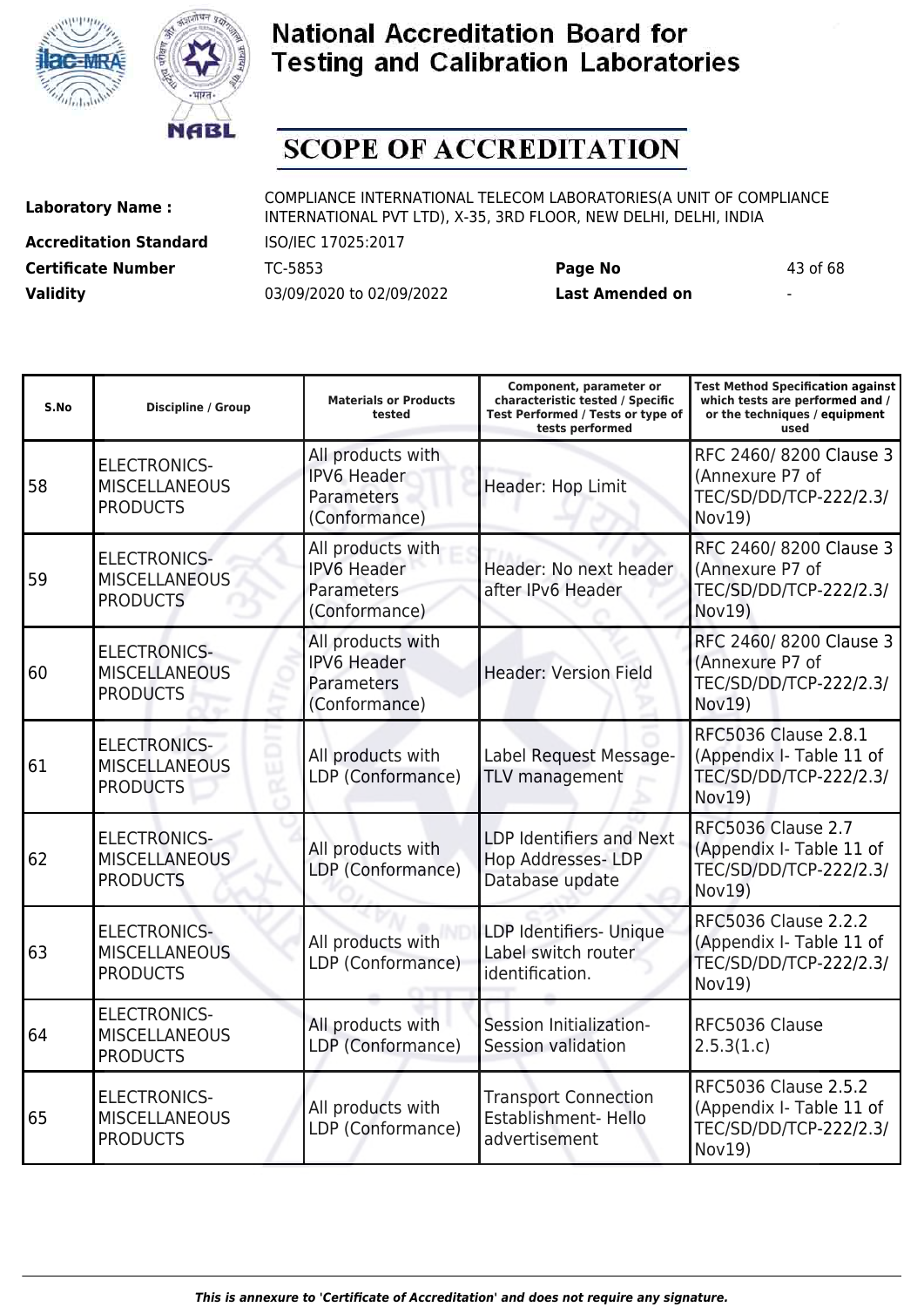



# **SCOPE OF ACCREDITATION**

**Accreditation Standard** ISO/IEC 17025:2017 **Certificate Number** TC-5853 **Page No** 44 of 68 **Validity** 03/09/2020 to 02/09/2022 **Last Amended on** -

**Laboratory Name :** COMPLIANCE INTERNATIONAL TELECOM LABORATORIES(A UNIT OF COMPLIANCE INTERNATIONAL PVT LTD), X-35, 3RD FLOOR, NEW DELHI, DELHI, INDIA

| S.No | <b>Discipline / Group</b>                                      | <b>Materials or Products</b><br>tested                   | Component, parameter or<br>characteristic tested / Specific<br>Test Performed / Tests or type of<br>tests performed | <b>Test Method Specification against</b><br>which tests are performed and /<br>or the techniques / equipment<br>used |
|------|----------------------------------------------------------------|----------------------------------------------------------|---------------------------------------------------------------------------------------------------------------------|----------------------------------------------------------------------------------------------------------------------|
| 66   | <b>ELECTRONICS-</b><br><b>MISCELLANEOUS</b><br><b>PRODUCTS</b> | All products with<br><b>MBGP</b><br>(Conformance)        | Error Handling- Attribute<br>error management in<br><b>MBGP</b>                                                     | RFC4760 Clause 7<br>(Appendix I- Table 10 of<br>TEC/SD/DD/TCP-222/2.3/<br>Nov19)                                     |
| 67   | <b>ELECTRONICS-</b><br><b>MISCELLANEOUS</b><br><b>PRODUCTS</b> | All products with<br><b>MBGP</b><br>(Conformance)        | Error Handling- Attribute<br>error management in<br><b>MBGP</b>                                                     | RFC4760 Clause 7<br>(Appendix I- Table 10 of<br>TEC/SD/DD/TCP-222/2.3/<br>Nov19)                                     |
| 68   | <b>ELECTRONICS-</b><br><b>MISCELLANEOUS</b><br><b>PRODUCTS</b> | All products with<br><b>MBGP</b><br>(Conformance)        | Error Handling- Attribute<br>error management in<br><b>MBGP</b>                                                     | RFC4760 Clause 7<br>(Appendix I- Table 10 of<br>TEC/SD/DD/TCP-222/2.3/<br>Nov19)                                     |
| 69   | <b>ELECTRONICS-</b><br><b>MISCELLANEOUS</b><br><b>PRODUCTS</b> | All products with<br>OSPF <sub>v2</sub><br>(Conformance) | Events causing interface<br>state changes-<br>BackupSeen                                                            | <b>RFC2328 Clause 9.2</b><br>(Appendix I-Table 1 of<br>TEC/SD/DD/TCP-222/2.3/<br>Nov19)                              |
| 70   | <b>ELECTRONICS-</b><br><b>MISCELLANEOUS</b><br><b>PRODUCTS</b> | All products with<br>OSPF <sub>V2</sub><br>(Conformance) | <b>Protocol Packet</b><br>Processing-<br>Sending/Receiving<br>protocol packets                                      | <b>RFC2328 Clause 8.1 &amp;</b><br>8.2 (Appendix I- Table 1<br>of<br>TEC/SD/DD/TCP-222/2.3/<br><b>Nov19)</b>         |
| 71   | <b>ELECTRONICS-</b><br><b>MISCELLANEOUS</b><br><b>PRODUCTS</b> | All products with<br>OSPF <sub>v2</sub><br>(Conformance) | Sending Link State<br>Acknowledgment<br>packets LS Update<br>management                                             | <b>RFC2328 Clause 13.5</b><br>(Appendix I-Table 1 of<br>TEC/SD/DD/TCP-222/2.3/<br>Nov19)                             |
| 72   | <b>ELECTRONICS-</b><br><b>MISCELLANEOUS</b><br><b>PRODUCTS</b> | All products with<br>OSPF <sub>v2</sub><br>(Conformance) | Sending Link State<br>Acknowledgment<br>packets LS Update<br>management                                             | <b>RFC2328 Clause 13.5</b><br>(Appendix I-Table 1 of<br>TEC/SD/DD/TCP-222/2.3/<br>Nov19)                             |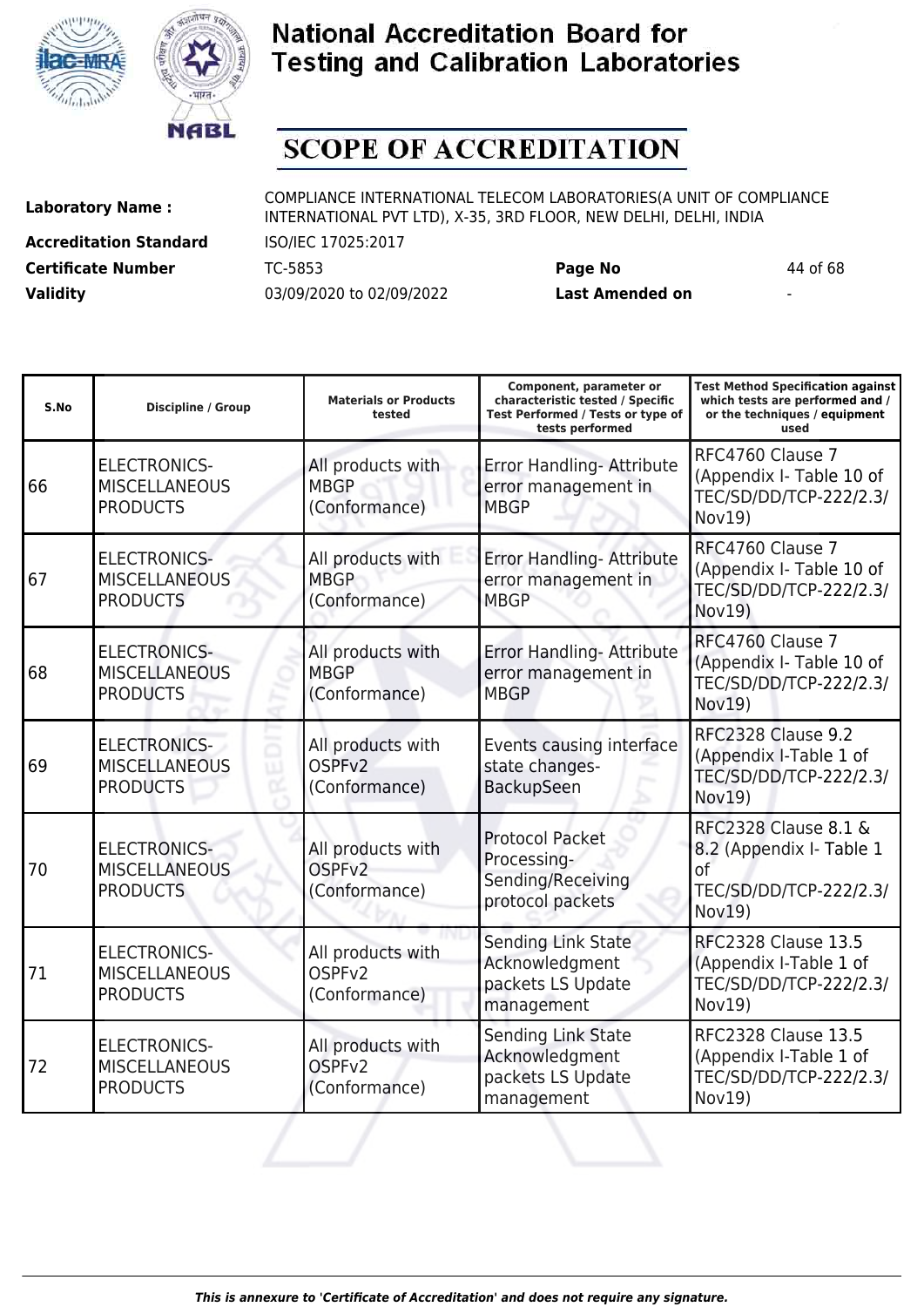



# **SCOPE OF ACCREDITATION**

**Accreditation Standard** ISO/IEC 17025:2017 **Certificate Number** TC-5853 **Page No** 45 of 68 **Validity** 03/09/2020 to 02/09/2022 **Last Amended on** -

| S.No | <b>Discipline / Group</b>                                      | <b>Materials or Products</b><br>tested                   | Component, parameter or<br>characteristic tested / Specific<br>Test Performed / Tests or type of<br>tests performed | <b>Test Method Specification against</b><br>which tests are performed and /<br>or the techniques / equipment<br>used |
|------|----------------------------------------------------------------|----------------------------------------------------------|---------------------------------------------------------------------------------------------------------------------|----------------------------------------------------------------------------------------------------------------------|
| 73   | <b>ELECTRONICS-</b><br><b>MISCELLANEOUS</b><br><b>PRODUCTS</b> | All products with<br>OSPF <sub>v2</sub><br>(Conformance) | The Flooding Procedure-<br>LS Update management                                                                     | RFC2328 Clause 13(5b)<br>(Appendix I- Table 1 of<br>TEC/SD/DD/TCP-222/2.3/<br>Nov19)                                 |
| 74   | <b>ELECTRONICS-</b><br><b>MISCELLANEOUS</b><br><b>PRODUCTS</b> | All products with<br>OSPF <sub>v2</sub><br>(Conformance) | The Flooding Procedure-<br>Required database<br>update identification                                               | RFC2328 Clause 13(5a)<br>(Appendix I- Table 1 of<br>TEC/SD/DD/TCP-222/2.3/<br>Nov19)                                 |
| 75   | <b>ELECTRONICS-</b><br><b>MISCELLANEOUS</b><br><b>PRODUCTS</b> | All products with<br>OSPF <sub>v3</sub><br>(Conformance) | Receiving protocol<br>packets - protocol<br>packet identification                                                   | <b>RFC2740 Clause 3.2.2</b><br>(Appendix I- Table 2 of<br>TEC/SD/DD/TCP-222/2.3/<br>Nov19)                           |
| 76   | <b>ELECTRONICS-</b><br><b>MISCELLANEOUS</b><br><b>PRODUCTS</b> | All products with<br>OSPF <sub>v3</sub><br>(Conformance) | Receiving protocol<br>packets Area<br>management with the<br>ABRs.                                                  | <b>RFC2740 Clause 3.2.2</b><br>(Appendix I- Table 2 of<br>TEC/SD/DD/TCP-222/2.3/<br>Nov19)                           |
| 77   | <b>ELECTRONICS-</b><br><b>MISCELLANEOUS</b><br><b>PRODUCTS</b> | All products with<br>OSPF <sub>v3</sub><br>(Conformance) | Router-LSAs protocol<br>packet identification                                                                       | RFC2740 Clause 3.4.3.1<br>(Appendix I- Table 2 of<br>TEC/SD/DD/TCP-222/2.3/<br>Nov19)                                |
| 78   | <b>ELECTRONICS-</b><br><b>MISCELLANEOUS</b><br><b>PRODUCTS</b> | All products with<br>OSPF <sub>v3</sub><br>(Conformance) | The hello packet<br>Parameter<br>synchronization for<br>session establishment                                       | RFC2740 Clause A.3.2<br>(Appendix I- Table 2 of<br>TEC/SD/DD/TCP-222/2.3/<br>Nov19)                                  |
| 79   | <b>ELECTRONICS-</b><br><b>MISCELLANEOUS</b><br><b>PRODUCTS</b> | All products with<br>OSPF <sub>v3</sub><br>(Conformance) | The Neighbor Data<br>Structure- Neighbor's<br>Interface ID                                                          | <b>RFC2740 Clause 3.1.3</b><br>(Appendix I- Table 2 of<br>TEC/SD/DD/TCP-222/2.3/<br>Nov19)                           |
| 80   | <b>ELECTRONICS-</b><br><b>MISCELLANEOUS</b><br><b>PRODUCTS</b> | All Products with<br><b>OTU</b> interfaces               | Central Frequency                                                                                                   | ITU-T G.959.1/ ITU-T<br>G.693/ITU-T G.695                                                                            |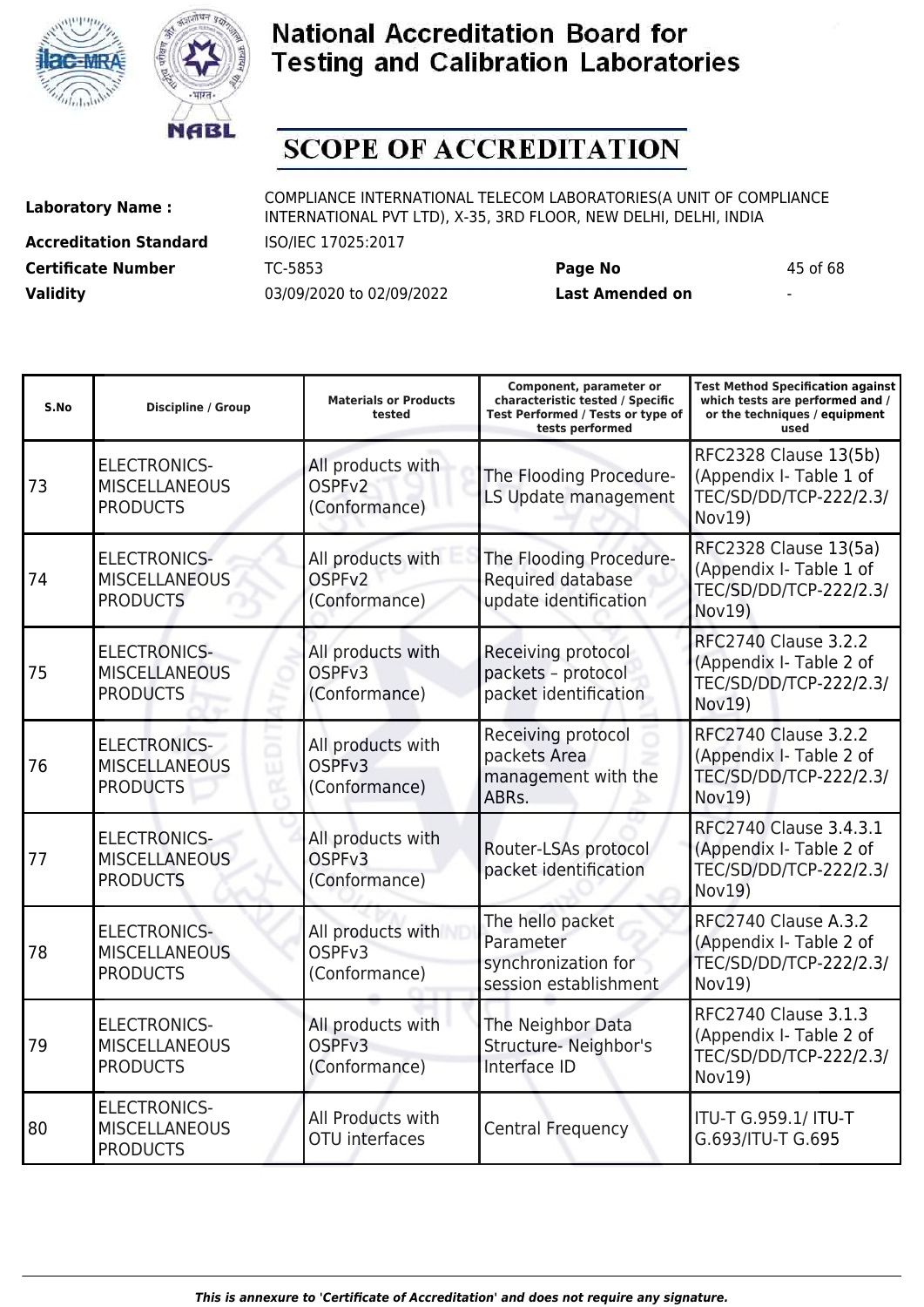



# **SCOPE OF ACCREDITATION**

ı

**Accreditation Standard** ISO/IEC 17025:2017 **Certificate Number** TC-5853 **Page No** 46 of 68 **Validity** 03/09/2020 to 02/09/2022 **Last Amended on** -

**Laboratory Name :** COMPLIANCE INTERNATIONAL TELECOM LABORATORIES(A UNIT OF COMPLIANCE INTERNATIONAL PVT LTD), X-35, 3RD FLOOR, NEW DELHI, DELHI, INDIA

**Test Method Specification against**

| S.No | <b>Discipline / Group</b>                                      | <b>Materials or Products</b><br>tested     | characteristic tested / Specific<br>Test Performed / Tests or type of<br>tests performed | which tests are performed and /<br>or the techniques / equipment<br>used |
|------|----------------------------------------------------------------|--------------------------------------------|------------------------------------------------------------------------------------------|--------------------------------------------------------------------------|
| 81   | <b>ELECTRONICS-</b><br><b>MISCELLANEOUS</b><br><b>PRODUCTS</b> | All Products with<br><b>OTU</b> interfaces | litter Tolerance                                                                         | <b>ITU-T G.8251</b>                                                      |
| 82   | <b>ELECTRONICS-</b><br><b>MISCELLANEOUS</b><br><b>PRODUCTS</b> | All Products with<br>OTU interfaces        | Mean Total Input power                                                                   | ITU-T G.959.1/ ITU-T<br>G.693/ITU-T G.695                                |
| 83   | <b>ELECTRONICS-</b><br><b>MISCELLANEOUS</b><br><b>PRODUCTS</b> | All Products with<br>OTU interfaces        | <b>Mean total Output Power</b>                                                           | ITU-T G.959.1/ ITU-T<br>G.693/ ITU-T G.695                               |
| 84   | <b>ELECTRONICS-</b><br><b>MISCELLANEOUS</b><br><b>PRODUCTS</b> | All Products with<br><b>OTU</b> interfaces | <b>Nominal Bit Rate</b>                                                                  | G.709                                                                    |
| 85   | <b>ELECTRONICS-</b><br><b>MISCELLANEOUS</b><br><b>PRODUCTS</b> | All Products with<br>OTU interfaces        | Output Jitter                                                                            | <b>ITU-T G.8251</b>                                                      |
| 86   | <b>ELECTRONICS-</b><br><b>MISCELLANEOUS</b><br><b>PRODUCTS</b> | All Products with<br><b>OTU</b> interfaces | <b>Receiver Overload</b>                                                                 | ITU-T G.959.1/ ITU-T<br>G.693/ ITU-T G.695                               |
| 87   | <b>ELECTRONICS-</b><br><b>MISCELLANEOUS</b><br><b>PRODUCTS</b> | All Products with<br><b>OTU</b> interfaces | <b>Receiver Sensitivity</b>                                                              | ITU-T G.959.1/ ITU-T<br>G.693/ ITU-T G.695                               |
| 88   | <b>ELECTRONICS-</b><br><b>MISCELLANEOUS</b><br><b>PRODUCTS</b> | All products with<br>policy function       | <b>Policy Functional Test</b>                                                            | Test No 22 of<br>TEC/SD/DD/TCP-222/2.4<br>May 2020                       |
| 89   | <b>ELECTRONICS-</b><br><b>MISCELLANEOUS</b><br><b>PRODUCTS</b> | All products with<br><b>PPPoE</b>          | <b>PPPoE Functional test</b>                                                             | <b>RFC 2516</b>                                                          |
| 90   | <b>ELECTRONICS-</b><br><b>MISCELLANEOUS</b><br><b>PRODUCTS</b> | All products with<br>Radius                | Radius Functional test                                                                   | <b>RFC 2865</b>                                                          |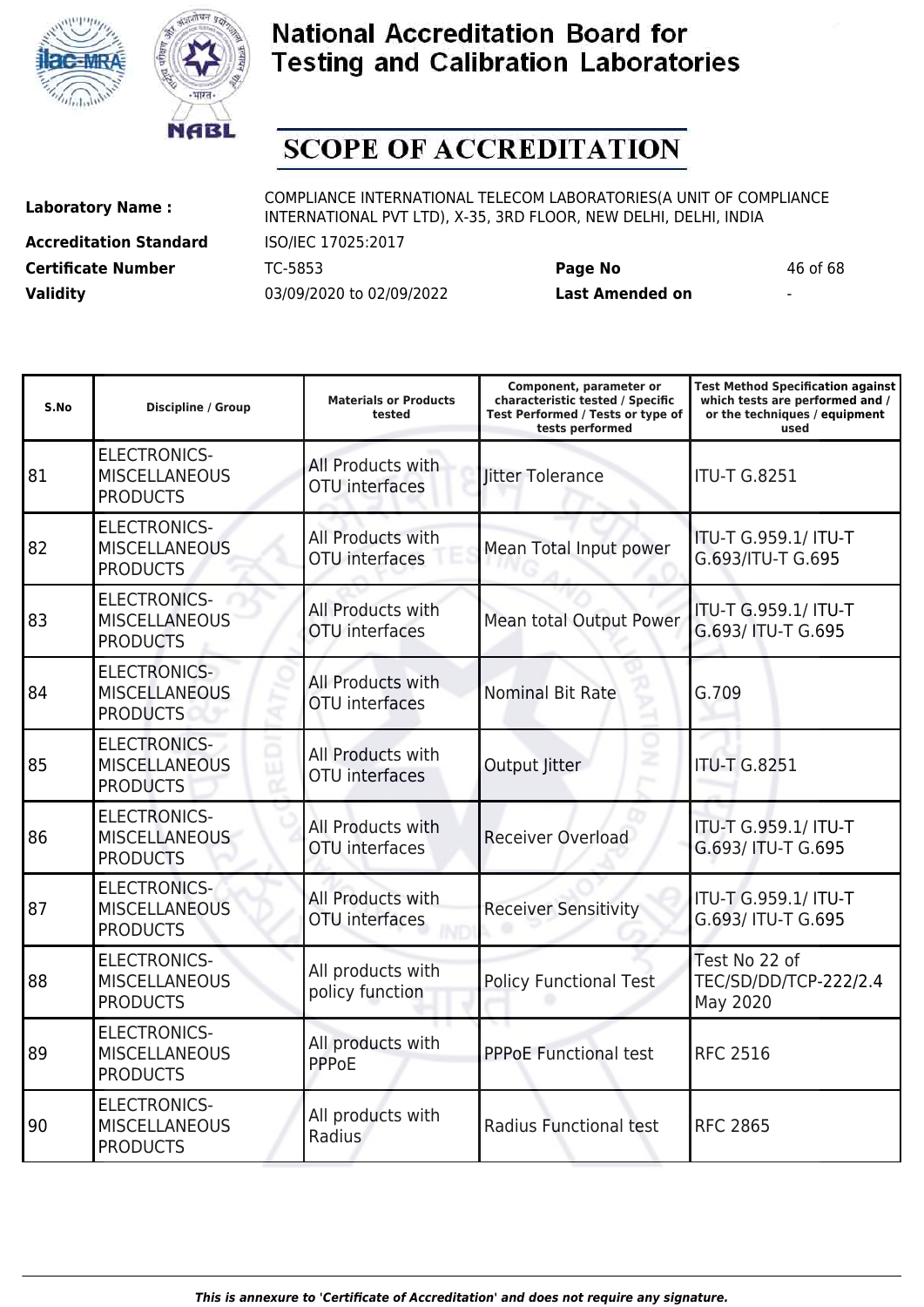



# **SCOPE OF ACCREDITATION**

**Accreditation Standard** ISO/IEC 17025:2017 **Certificate Number** TC-5853 **Page No** 47 of 68 **Validity** 03/09/2020 to 02/09/2022 **Last Amended on** -

| S.No | Discipline / Group                                             | <b>Materials or Products</b><br>tested                             | Component, parameter or<br>characteristic tested / Specific<br>Test Performed / Tests or type of<br>tests performed | <b>Test Method Specification against</b><br>which tests are performed and /<br>or the techniques / equipment<br>used |
|------|----------------------------------------------------------------|--------------------------------------------------------------------|---------------------------------------------------------------------------------------------------------------------|----------------------------------------------------------------------------------------------------------------------|
| 91   | <b>ELECTRONICS-</b><br><b>MISCELLANEOUS</b><br><b>PRODUCTS</b> | All products with<br><b>RTCP Parameters</b><br>Set-A (Conformance) | RTCP: GSM-EFR                                                                                                       | RFC 3551 Clause 4.5.9<br>Annex P3 of<br>(TEC/SD/DD/TCP-222/2.3/<br>Nov 19)                                           |
| 92   | <b>ELECTRONICS-</b><br><b>MISCELLANEOUS</b><br><b>PRODUCTS</b> | All products with<br><b>RTCP Parameters</b><br>Set-A (Conformance) | RTCP: Guidelines 1 for<br>sample based audio<br>encodings                                                           | <b>RFC 3551 Clause 4.3</b><br>Annex P3 of<br>(TEC/SD/DD/TCP-222/2.3/<br>Nov 19)                                      |
| 93   | <b>ELECTRONICS-</b><br><b>MISCELLANEOUS</b><br><b>PRODUCTS</b> | All products with<br><b>RTCP Parameters</b><br>Set-A (Conformance) | RTCP: Guidelines 2 for<br>sample based audio<br>encodings                                                           | <b>RFC 3551 Clause 4.4</b><br>Annex P3 of<br>(TEC/SD/DD/TCP-222/2.3/<br>Nov 19)                                      |
| 94   | <b>ELECTRONICS-</b><br><b>MISCELLANEOUS</b><br><b>PRODUCTS</b> | All products with<br><b>RTCP Parameters</b><br>Set-A (Conformance) | <b>RTCP: Port Assignment</b>                                                                                        | RFC 3551 Clause 8<br>Annex P3 of<br>(TEC/SD/DD/TCP-222/2.3/<br>Nov 19)                                               |
| 95   | <b>ELECTRONICS-</b><br><b>MISCELLANEOUS</b><br><b>PRODUCTS</b> | All products with<br><b>RTCP Parameters</b><br>Set-A (Conformance) | RTCP: Registering<br><b>Additional Encodings</b>                                                                    | RFC 3551 Clause 3<br>Annex P3 of<br>(TEC/SD/DD/TCP-222/2.3/<br>Nov 19)                                               |
| 96   | <b>ELECTRONICS-</b><br><b>MISCELLANEOUS</b><br><b>PRODUCTS</b> | All products with<br><b>RTP Parameters Set-</b><br>A (Conformance) | RTP: Payload Type                                                                                                   | <b>RFC 3550 Clause 5.1</b><br>Annex P2 of<br>(TEC/SD/DD/TCP-222/2.3/<br>Nov 19)                                      |
| 97   | <b>ELECTRONICS-</b><br><b>MISCELLANEOUS</b><br><b>PRODUCTS</b> | All products with<br><b>RTP Parameters Set-</b><br>A (Conformance) | RTP: Sender report RTCP<br>packet version                                                                           | RFC 3550 Clause 6.4.1<br>Annex P2 of<br>(TEC/SD/DD/TCP-222/2.3/<br>Nov 19)                                           |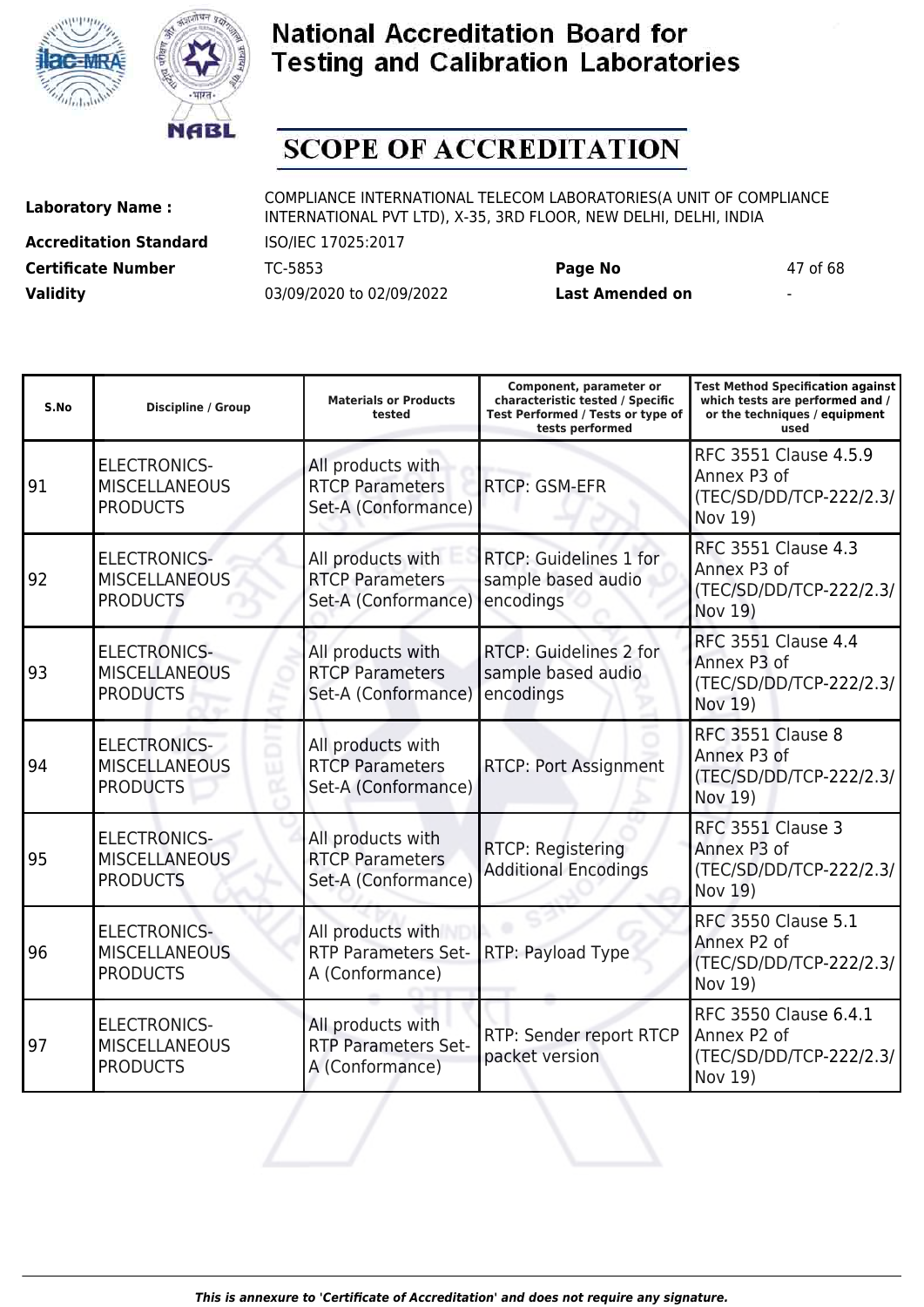



# **SCOPE OF ACCREDITATION**

ı

**Accreditation Standard** ISO/IEC 17025:2017 **Certificate Number** TC-5853 **Page No** 48 of 68 **Validity** 03/09/2020 to 02/09/2022 **Last Amended on** -

**Laboratory Name :** COMPLIANCE INTERNATIONAL TELECOM LABORATORIES(A UNIT OF COMPLIANCE INTERNATIONAL PVT LTD), X-35, 3RD FLOOR, NEW DELHI, DELHI, INDIA

**Test Method Specification against**

| S.No | <b>Discipline / Group</b>                                      | <b>Materials or Products</b><br>tested                             | characteristic tested / Specific<br>Test Performed / Tests or type of<br>tests performed   | which tests are performed and /<br>or the techniques / equipment<br>used                          |
|------|----------------------------------------------------------------|--------------------------------------------------------------------|--------------------------------------------------------------------------------------------|---------------------------------------------------------------------------------------------------|
| 98   | <b>ELECTRONICS-</b><br><b>MISCELLANEOUS</b><br><b>PRODUCTS</b> | All products with<br><b>RTP Parameters Set-</b><br>A (Conformance) | RTP: Sequence number                                                                       | <b>RFC 3550 Clause 5.1</b><br>Annex P2 of<br>(TEC/SD/DD/TCP-222/2.3/<br>Nov 19)                   |
| 99   | <b>ELECTRONICS-</b><br><b>MISCELLANEOUS</b><br><b>PRODUCTS</b> | All products with<br><b>RTP Parameters Set-</b><br>A (Conformance) | RTP: SSRC Identification                                                                   | <b>RFC 3550 Clause 5.1</b><br>Annex P2 of<br>(TEC/SD/DD/TCP-222/2.3/<br>Nov 19)                   |
| 100  | <b>ELECTRONICS-</b><br><b>MISCELLANEOUS</b><br><b>PRODUCTS</b> | All products with<br><b>RTP Parameters Set-</b><br>A (Conformance) | RTP: Version and Port                                                                      | <b>RFC 3550 Clause 5.1</b><br>Annex P2 of<br>(TEC/SD/DD/TCP-222/2.3/<br>Nov 19)                   |
| 101  | <b>ELECTRONICS-</b><br><b>MISCELLANEOUS</b><br><b>PRODUCTS</b> | All products with SIP<br>Parameters Set-A<br>(Conformance)         | <b>Generating SIP request</b><br>(To, R-URI, From, Call-ID,<br>CSeq, Max-Forwards,<br>Via) | RFC 3261 Clause 8.1.1,<br>8.1.1.2 to 8.1.1.7 Annex<br>P1 of<br>(TEC/SD/DD/TCP-222/2.3/<br>Nov 19) |
| 102  | <b>ELECTRONICS-</b><br><b>MISCELLANEOUS</b><br><b>PRODUCTS</b> | All products with SIP<br>Parameters Set-A<br>(Conformance)         | SIP Creating the initial<br>invite                                                         | RFC 3261 Clause 13.2.1<br>Annex P1 of<br>(TEC/SD/DD/TCP-222/2.3/<br>Nov 19)                       |
| 103  | <b>ELECTRONICS-</b><br><b>MISCELLANEOUS</b><br><b>PRODUCTS</b> | All products with SIP<br>Parameters Set-A<br>(Conformance)         | SIP Dialog and<br><b>Transaction</b>                                                       | RFC 3261 Clause 12,<br>12.1.1, 12.1.2 Annex P1<br>of<br>(TEC/SD/DD/TCP-222/2.3/<br>Nov 19)        |
| 104  | <b>ELECTRONICS-</b><br><b>MISCELLANEOUS</b><br><b>PRODUCTS</b> | All products with SIP<br>Parameters Set-A<br>(Conformance)         | SIP Header: Message<br><b>Body Type</b>                                                    | RFC 3261 Clause 7.4.1<br>Annex P1 of<br>(TEC/SD/DD/TCP-222/2.3/<br>Nov 19)                        |
|      |                                                                |                                                                    |                                                                                            |                                                                                                   |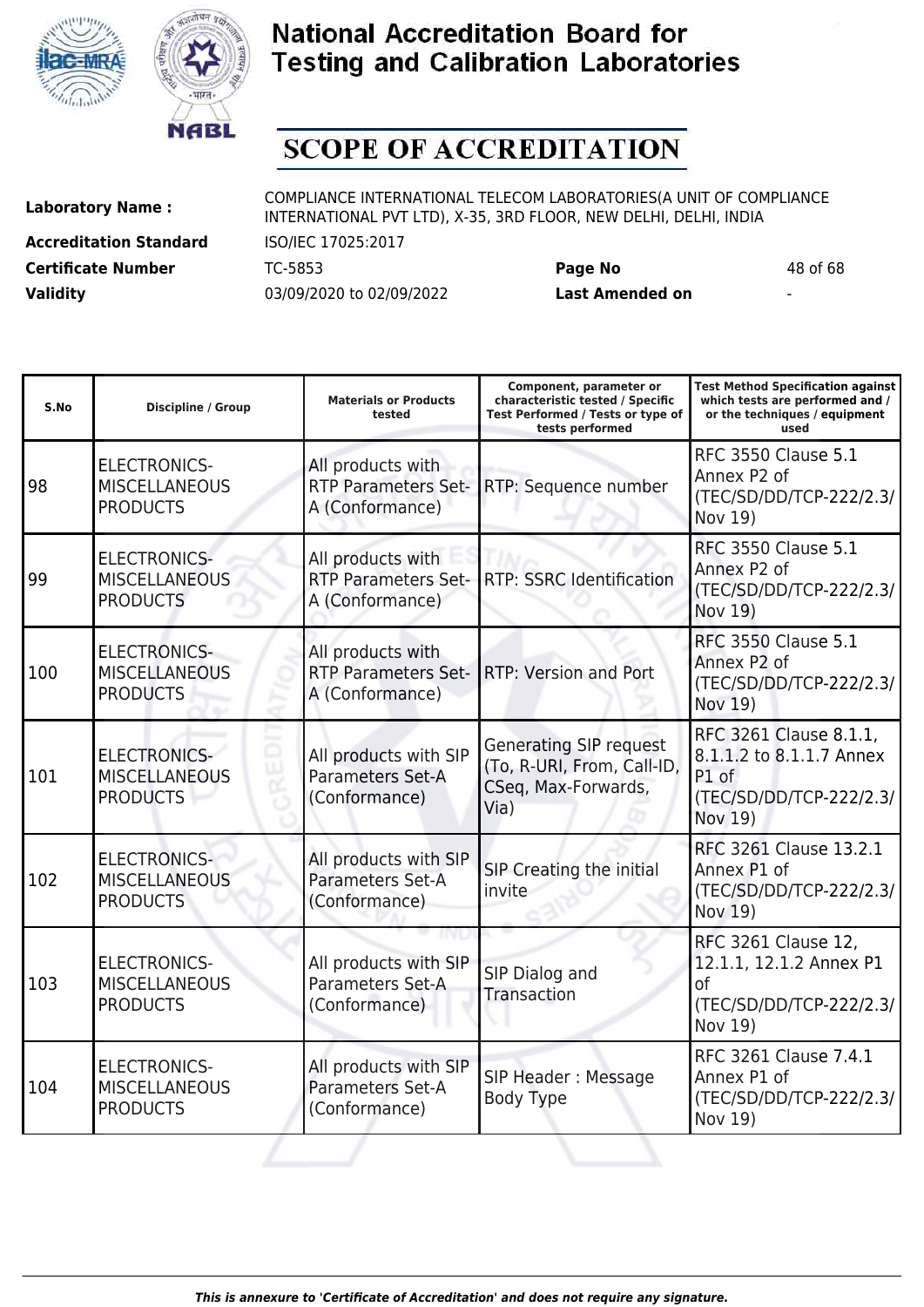



# **SCOPE OF ACCREDITATION**

**Accreditation Standard** ISO/IEC 17025:2017 **Certificate Number** TC-5853 **Page No** 49 of 68 **Validity** 03/09/2020 to 02/09/2022 **Last Amended on** -

| S.No | <b>Discipline / Group</b>                                      | <b>Materials or Products</b><br>tested                      | Component, parameter or<br>characteristic tested / Specific<br>Test Performed / Tests or type of<br>tests performed | <b>Test Method Specification against</b><br>which tests are performed and /<br>or the techniques / equipment<br>used |
|------|----------------------------------------------------------------|-------------------------------------------------------------|---------------------------------------------------------------------------------------------------------------------|----------------------------------------------------------------------------------------------------------------------|
| 105  | <b>ELECTRONICS-</b><br><b>MISCELLANEOUS</b><br><b>PRODUCTS</b> | All products with SIP<br>Parameters Set-A<br>(Conformance)  | SIP Terminating a<br>Session with a BYE<br>request.                                                                 | <b>RFC 3261 Clause 15</b><br>Annex P1 of<br>(TEC/SD/DD/TCP-222/2.3/<br>Nov 19)                                       |
| 106  | <b>ELECTRONICS-</b><br><b>MISCELLANEOUS</b><br><b>PRODUCTS</b> | All products with SIP<br>Parameters Set-A<br>(Conformance)  | <b>User Authentication</b>                                                                                          | <b>RFC 3261 Clause 21</b><br>Annex P1 of<br>(TEC/SD/DD/TCP-222/2.3/<br>Nov 19)                                       |
| 107  | <b>ELECTRONICS-</b><br><b>MISCELLANEOUS</b><br><b>PRODUCTS</b> | All products with<br><b>TCP Parameters</b><br>(Conformance) | <b>Header Format and</b><br><b>Sequence Numbers</b>                                                                 | RFC 793 Annex P4 of<br>(TEC/SD/DD/TCP-222/2.3/<br>Nov 19): 2019 Clause<br>3.1, 3.3 Clause 1.4, 2.3,<br>3.1           |
| 108  | <b>ELECTRONICS-</b><br><b>MISCELLANEOUS</b><br><b>PRODUCTS</b> | All products with<br><b>UDP Parameters</b><br>(Conformance) | Sequence numbers                                                                                                    | RFC 768 Annex P5 of<br>(TEC/SD/DD/TCP-222/2.3/<br>Nov 19)                                                            |
| 109  | <b>ELECTRONICS-</b><br><b>MISCELLANEOUS</b><br><b>PRODUCTS</b> | All products with<br><b>UDP Parameters</b><br>(Conformance) | <b>UDP Format</b>                                                                                                   | RFC 768 Annex P5 of<br>(TEC/SD/DD/TCP-222/2.3/<br>Nov 19)                                                            |
| 110  | <b>ELECTRONICS-</b><br><b>MISCELLANEOUS</b><br><b>PRODUCTS</b> | All products with<br><b>UDP Parameters</b><br>(Conformance) | <b>User Terminology</b>                                                                                             | RFC 768 Annex P5 of<br>(TEC/SD/DD/TCP-222/2.3/<br>Nov 19)                                                            |
| 111  | <b>ELECTRONICS-</b><br><b>MISCELLANEOUS</b><br><b>PRODUCTS</b> | Condenser Click                                             | Condenser Click/Bell<br>Capacitance                                                                                 | ETSI EN 300 001                                                                                                      |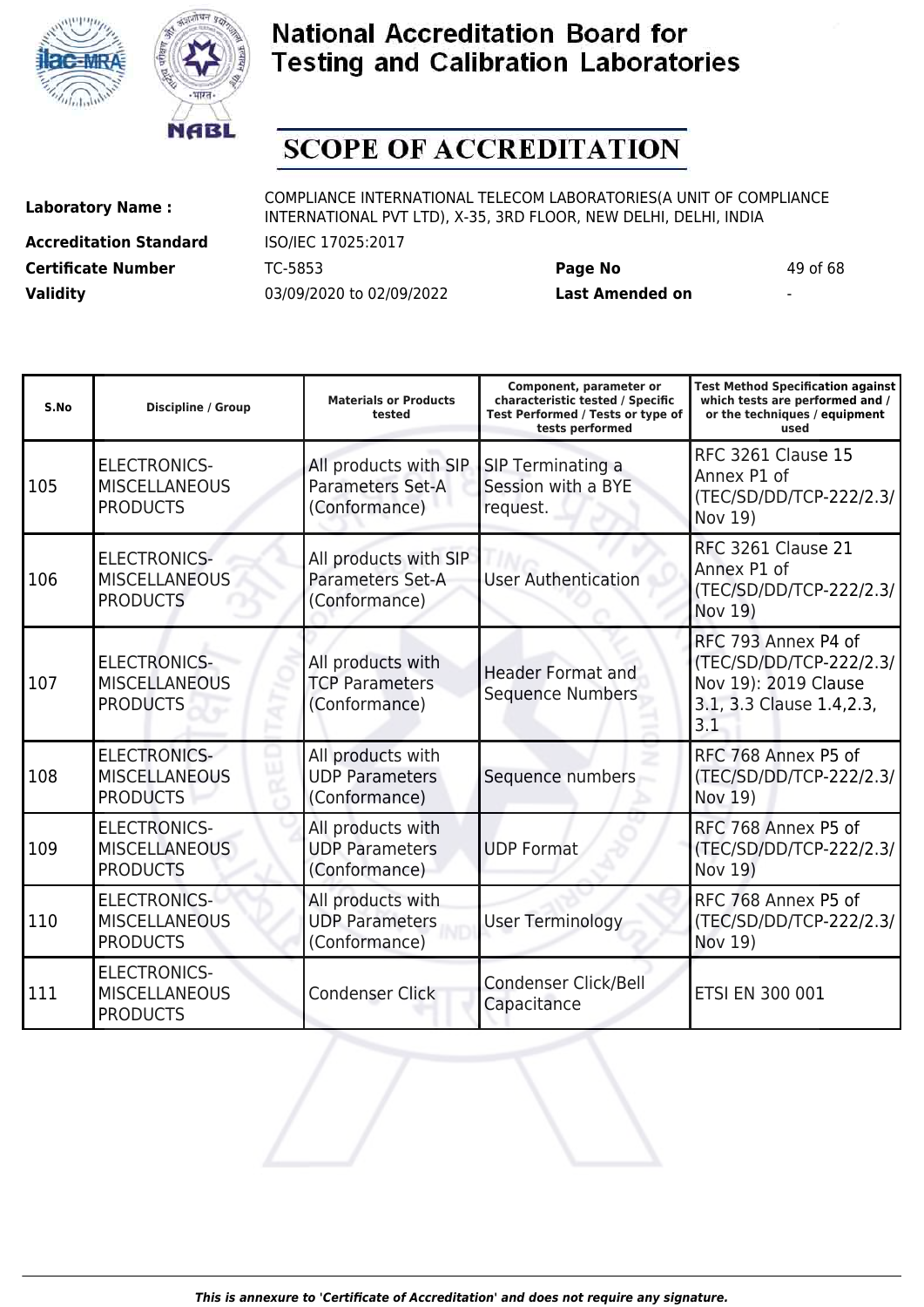



# **SCOPE OF ACCREDITATION**

**Accreditation Standard** ISO/IEC 17025:2017 **Certificate Number** TC-5853 **Page No** 50 of 68 **Validity** 03/09/2020 to 02/09/2022 **Last Amended on** -

| S.No | <b>Discipline / Group</b>                                      | <b>Materials or Products</b><br>tested                     | Component, parameter or<br>characteristic tested / Specific<br>Test Performed / Tests or type of<br>tests performed                                                                       | <b>Test Method Specification against</b><br>which tests are performed and /<br>or the techniques / equipment<br>used |
|------|----------------------------------------------------------------|------------------------------------------------------------|-------------------------------------------------------------------------------------------------------------------------------------------------------------------------------------------|----------------------------------------------------------------------------------------------------------------------|
| 112  | <b>ELECTRONICS-</b><br><b>MISCELLANEOUS</b><br><b>PRODUCTS</b> | <b>Digital Switch</b>                                      | <b>General Functions /</b><br><b>Features of Digital</b><br>Switch 1, PSTN<br>Connectivity &<br>compatibility 2.<br>Voice/Data functions 3.<br>Performance Reporting<br>4. O & M features | TEC/IR/NGS/2MB-001/03<br><b>DEC.14</b>                                                                               |
| 113  | <b>ELECTRONICS-</b><br><b>MISCELLANEOUS</b><br><b>PRODUCTS</b> | DWDM product                                               | <b>Channel Spacing</b>                                                                                                                                                                    | <b>ITU-T G.694.1</b>                                                                                                 |
| 114  | <b>ELECTRONICS-</b><br><b>MISCELLANEOUS</b><br><b>PRODUCTS</b> | <b>Functions and</b><br>Features of PON<br><b>Products</b> | 1) Maximum bandwidth<br>limiting 2) Minimum<br>quaranteed bandwidth 3) 7.5, IEEE 802.3ah,<br>Minimum two classes of<br>classification                                                     | <b>ITU-T-REC-</b><br>G.984.3-200803 Section<br>G.987.2, G.9807.1,<br>G.694.1, G.989.2                                |
| 115  | <b>ELECTRONICS-</b><br><b>MISCELLANEOUS</b><br><b>PRODUCTS</b> | <b>Functions and</b><br>Features of PON<br><b>Products</b> | 1) Port id based VLAN<br>shall be supported at<br>OLT 2) VLAN stacking<br>towards the network at<br>OLT shall be supported                                                                | G.984.1/ IEEE 802.1Q<br>(testing procedure)-,<br>IEEE 802.3ah, G.987.2,<br>G.9807.1, G.694.1,<br>G.989.2             |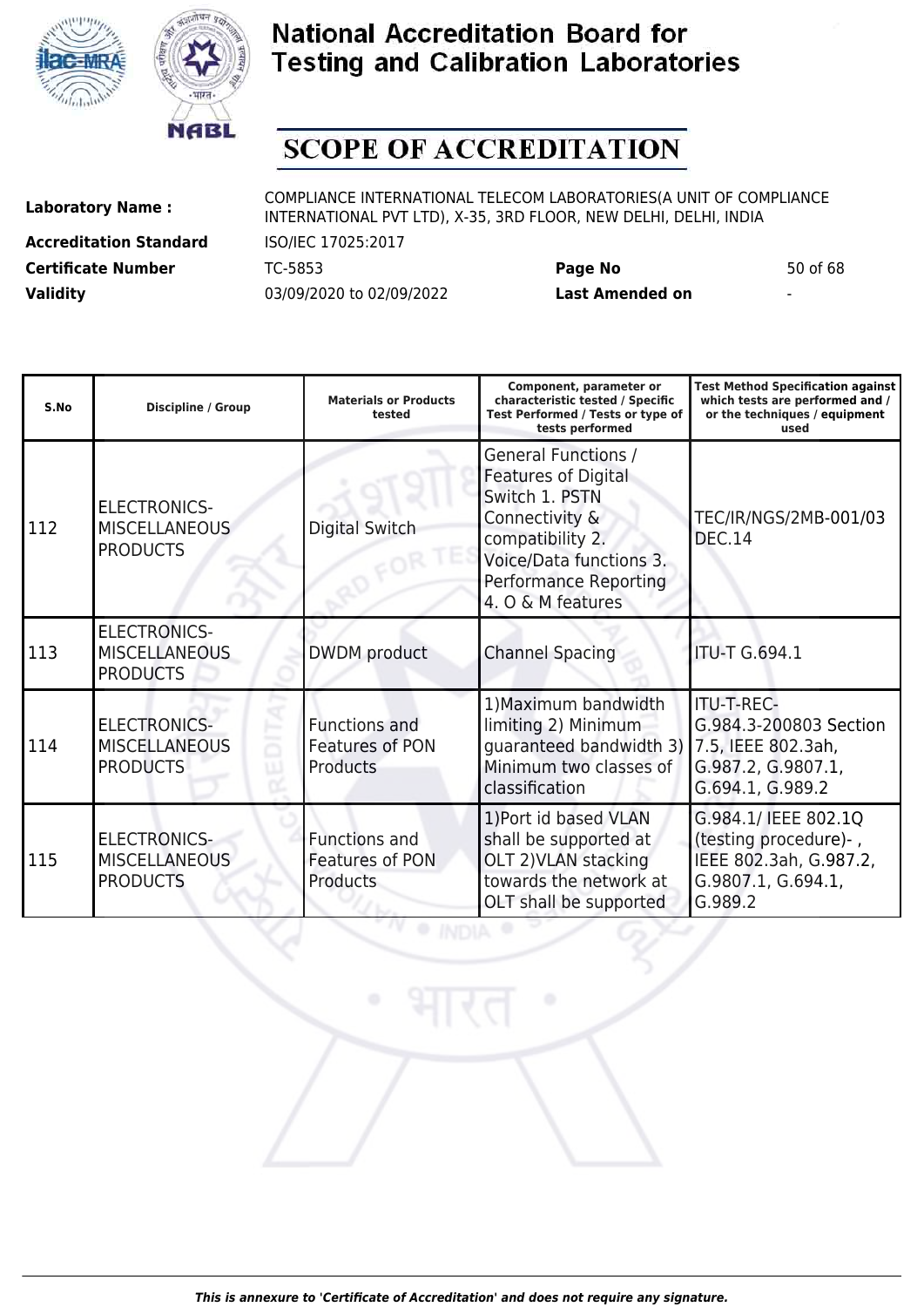



# **SCOPE OF ACCREDITATION**

**Accreditation Standard** ISO/IEC 17025:2017 **Certificate Number** TC-5853 **Page No** 51 of 68 **Validity** 03/09/2020 to 02/09/2022 **Last Amended on** -

**Laboratory Name :** COMPLIANCE INTERNATIONAL TELECOM LABORATORIES(A UNIT OF COMPLIANCE INTERNATIONAL PVT LTD), X-35, 3RD FLOOR, NEW DELHI, DELHI, INDIA

| S.No | <b>Discipline / Group</b>                                      | <b>Materials or Products</b><br>tested                            | Component, parameter or<br>characteristic tested / Specific<br>Test Performed / Tests or type of<br>tests performed                                                                                                                                                                      | <b>Test Method Specification against</b><br>which tests are performed and /<br>or the techniques / equipment<br>used |
|------|----------------------------------------------------------------|-------------------------------------------------------------------|------------------------------------------------------------------------------------------------------------------------------------------------------------------------------------------------------------------------------------------------------------------------------------------|----------------------------------------------------------------------------------------------------------------------|
| 116  | <b>ELECTRONICS-</b><br><b>MISCELLANEOUS</b><br><b>PRODUCTS</b> | <b>Functions and</b><br><b>Features of PON</b><br>Products        | 1) Switch fabric in OLT<br>shall be able to handle<br>full wired speed<br>throughputs. 2) MAC<br>learning shall be<br>supported at OLT 3) The<br>operator shall be able to<br>enable/disable MAC<br>address learning function<br>and configure the MAC<br>address learning aging<br>time | G.984.1/ IEEE<br>802.1Q(testing<br>procedure), IEEE<br>802.3ah, G.987.2,<br>G.9807.1, G.694.1,<br>G.989.2            |
| 117  | <b>ELECTRONICS-</b><br><b>MISCELLANEOUS</b><br><b>PRODUCTS</b> | Functions and<br>Features of PON<br><b>Products</b>               | DOS prevention, SSH<br>v1/2 for CLI                                                                                                                                                                                                                                                      | ITU-T G.984.3 section<br>V.2, SSH v2- RFC 4251                                                                       |
| 118  | <b>ELECTRONICS-</b><br><b>MISCELLANEOUS</b><br><b>PRODUCTS</b> | <b>Functions and</b><br><b>Features of PON</b><br>Products        | <b>MAC</b> address limitation<br>per-ONT                                                                                                                                                                                                                                                 | <b>IEEE 802.3</b>                                                                                                    |
| 119  | <b>ELECTRONICS-</b><br><b>MISCELLANEOUS</b><br><b>PRODUCTS</b> | <b>Functions and</b><br><b>Features of PON</b><br><b>Products</b> | Support of 802.1x<br>authenticator<br>functionality (MAC<br>based)                                                                                                                                                                                                                       | <b>IEEE 802.1x</b>                                                                                                   |
| 120  | <b>ELECTRONICS-</b><br><b>MISCELLANEOUS</b><br><b>PRODUCTS</b> | <b>Functions and</b><br>Features of PON<br>Products               | User name and<br>password-based<br>authentication                                                                                                                                                                                                                                        | ITU-T G.984.3 section<br>9.2.2 ITU-T G.984.3<br>section 12, IEEE 802.3ah,<br>G.987.2, G.9807.1,<br>G.694.1, G.989.2  |
| 121  | <b>ELECTRONICS-</b><br><b>MISCELLANEOUS</b><br><b>PRODUCTS</b> | <b>Group Audio</b><br>Terminal                                    | Functions / Features of<br><b>Group Audio Terminal -</b><br>PSTN Connectivity -<br><b>Availability of Service</b>                                                                                                                                                                        | TEC/IR/TX/PST-01/02.MA<br>R 2015                                                                                     |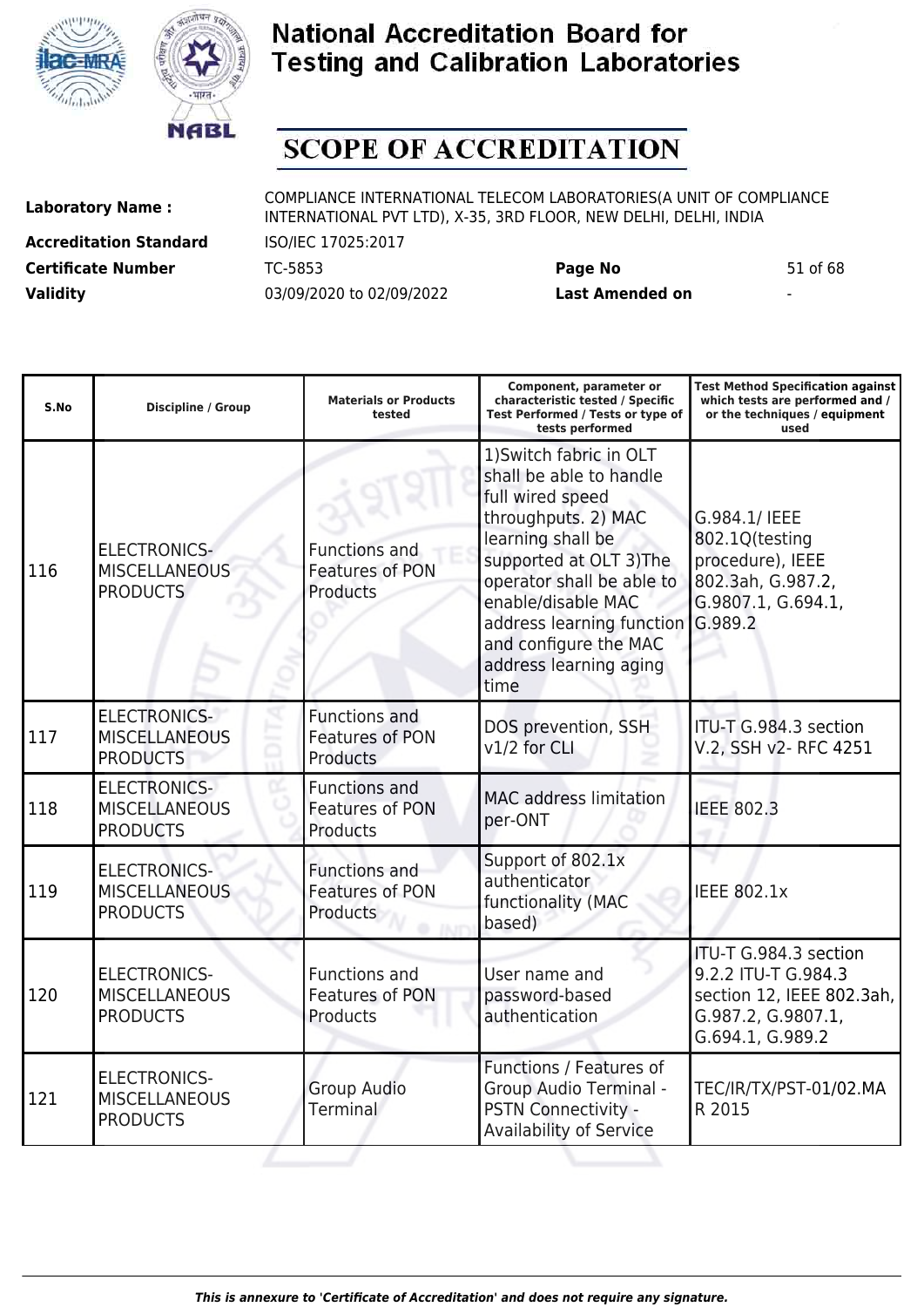



# **SCOPE OF ACCREDITATION**

**Accreditation Standard** ISO/IEC 17025:2017 **Certificate Number** TC-5853 **Page No** 52 of 68 **Validity** 03/09/2020 to 02/09/2022 **Last Amended on** -

| S.No | <b>Discipline / Group</b>                                      | <b>Materials or Products</b><br>tested    | Component, parameter or<br>characteristic tested / Specific<br>Test Performed / Tests or type of<br>tests performed                                                                                                 | <b>Test Method Specification against</b><br>which tests are performed and /<br>or the techniques / equipment<br>used |
|------|----------------------------------------------------------------|-------------------------------------------|---------------------------------------------------------------------------------------------------------------------------------------------------------------------------------------------------------------------|----------------------------------------------------------------------------------------------------------------------|
| 122  | <b>ELECTRONICS-</b><br><b>MISCELLANEOUS</b><br><b>PRODUCTS</b> | <b>IoT Gateway</b>                        | Each individual gateway<br>shall have a unique<br>"Media Access Control<br>Address" (MAC address)<br>mentioned in the label<br>attached to it, by which<br>it shall be uniquely<br>identified within the<br>network | As per TEC ER of IoT<br>Gateway                                                                                      |
| 123  | <b>ELECTRONICS-</b><br><b>MISCELLANEOUS</b><br><b>PRODUCTS</b> | Media Gateway                             | Functions / Features of<br>Media Gateway - PSTN<br>Connectivity - Voice/Data<br>functions - Compatibility<br>with other networks -<br>Performance Reporting -<br>Operation &<br>Maintenance                         | TEC/IR/SW/TMG-101/06/N<br><b>OV-18</b>                                                                               |
| 124  | <b>ELECTRONICS-</b><br><b>MISCELLANEOUS</b><br><b>PRODUCTS</b> | Multi Point<br><b>Conferencing Server</b> | Functions & Features of<br>Multi point Conferencing<br>Server with ISDN BRI<br>protocols                                                                                                                            | TEC/IR/SW/ICP-102/04/M<br><b>AR-19</b>                                                                               |
| 125  | <b>ELECTRONICS-</b><br><b>MISCELLANEOUS</b><br><b>PRODUCTS</b> | Multi Point<br><b>Conferencing Server</b> | <b>Functions &amp; Features of</b><br>Multi point Conferencing<br>Server with ISDN PRI<br>protocol                                                                                                                  | TEC/IR/SW/ICP-102/04/M<br>AR-19                                                                                      |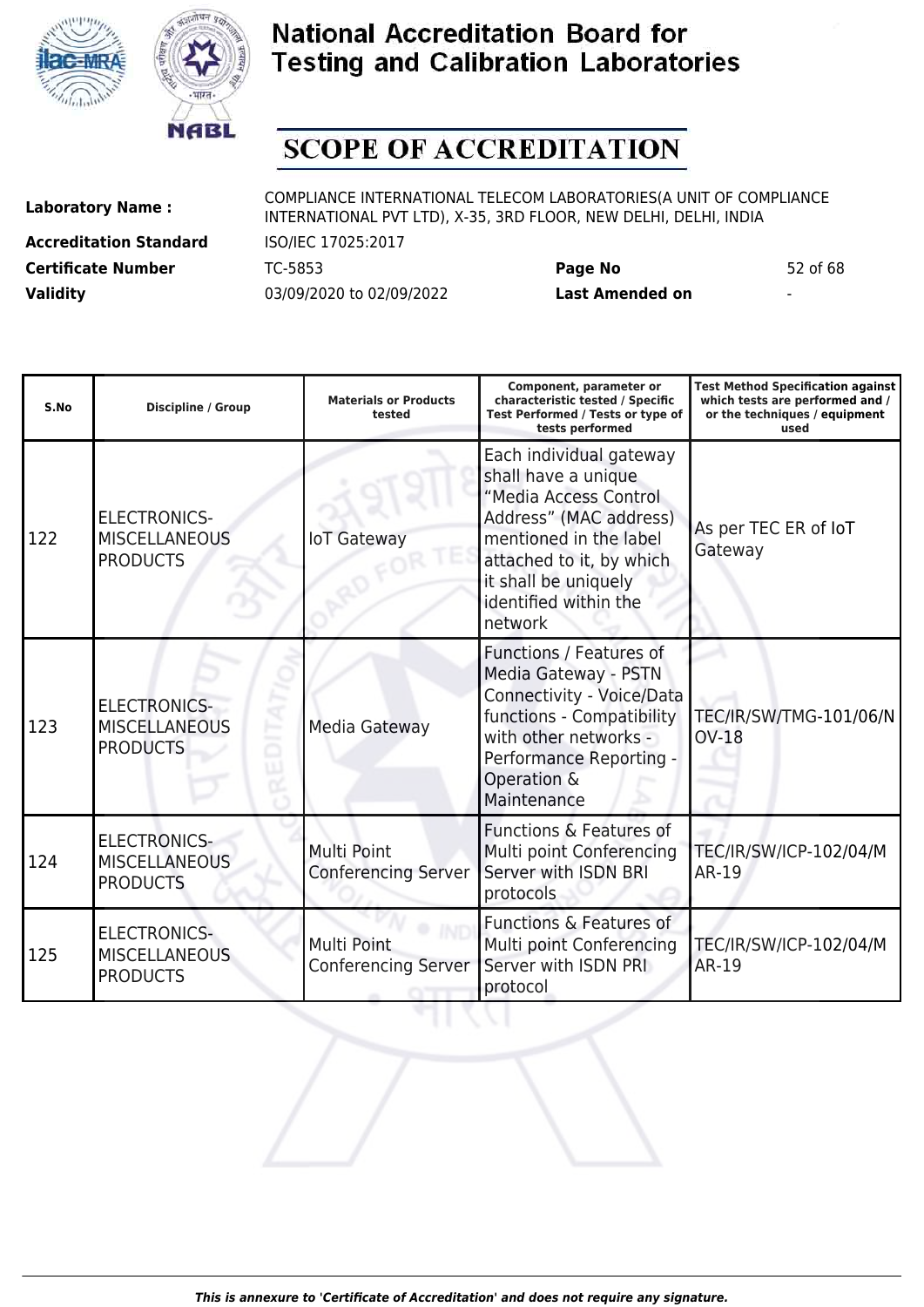



# **SCOPE OF ACCREDITATION**

**Accreditation Standard** ISO/IEC 17025:2017 **Certificate Number** TC-5853 **Page No** 53 of 68 **Validity** 03/09/2020 to 02/09/2022 **Last Amended on** -

| S.No | <b>Discipline / Group</b>                                      | <b>Materials or Products</b><br>tested                                                     | Component, parameter or<br>characteristic tested / Specific<br>Test Performed / Tests or type of<br>tests performed                                                                                                                                                                                                                              | <b>Test Method Specification against</b><br>which tests are performed and /<br>or the techniques / equipment<br>used |
|------|----------------------------------------------------------------|--------------------------------------------------------------------------------------------|--------------------------------------------------------------------------------------------------------------------------------------------------------------------------------------------------------------------------------------------------------------------------------------------------------------------------------------------------|----------------------------------------------------------------------------------------------------------------------|
| 126  | <b>ELECTRONICS-</b><br><b>MISCELLANEOUS</b><br><b>PRODUCTS</b> | <b>PABX</b>                                                                                | <b>General Functions /</b><br>Features of PABX 1.<br>Inter/Intra PABX Calls 2.<br>PSTN Connectivity 3.<br>Emergency services 4.<br>Compatibility with<br>existing Networks 5.<br>Fault Localization 6.<br>Operation &<br>Maintenance features 7.<br>Security & logs 8.<br>Performance monitoring<br>9. Other general<br>functions/ features etc. | TEC/IR/SW/PBX-104/04/O<br>$CT-17$ ,<br>TEC/GR/SW/PBX-005/01/<br><b>SEP-16</b>                                        |
| 127  | <b>ELECTRONICS-</b><br><b>MISCELLANEOUS</b><br><b>PRODUCTS</b> | PABX, Group Audio<br><b>Terminal and other</b><br>products with 2 wire<br>analog interface | <b>DTMF Level</b><br>Measurement                                                                                                                                                                                                                                                                                                                 | <b>ITU-T Q.23,</b><br>TEC/IR/SW/PBX-104/04/O<br>$CT-17$<br>TEC/GR/SW/PBX-005/01/<br><b>SEP-16</b>                    |
| 128  | <b>ELECTRONICS-</b><br><b>MISCELLANEOUS</b><br><b>PRODUCTS</b> | PABX, Group Audio<br>Terminal and other<br>products with 2 wire<br>analog interface        | <b>Longitudinal Conversion</b><br>Loss                                                                                                                                                                                                                                                                                                           | <b>ITU-T Q.552,</b><br>TEC/GR/SW/PBX-005/01/<br>SEP-16,<br>TEC/IR/SW/PBX-104/04/O<br>$CT-17$                         |
| 129  | <b>ELECTRONICS-</b><br><b>MISCELLANEOUS</b><br><b>PRODUCTS</b> | PABX, Group Audio<br>Terminal and other<br>products with 2 wire<br>analog interface        | Return Loss (Analog)                                                                                                                                                                                                                                                                                                                             | <b>ITU-T Q.552,</b><br>TEC/IR/SW/PBX-104/04/O<br>$CT-17$ ,<br>TEC/GR/SW/PBX-005/01/<br><b>SEP-16</b>                 |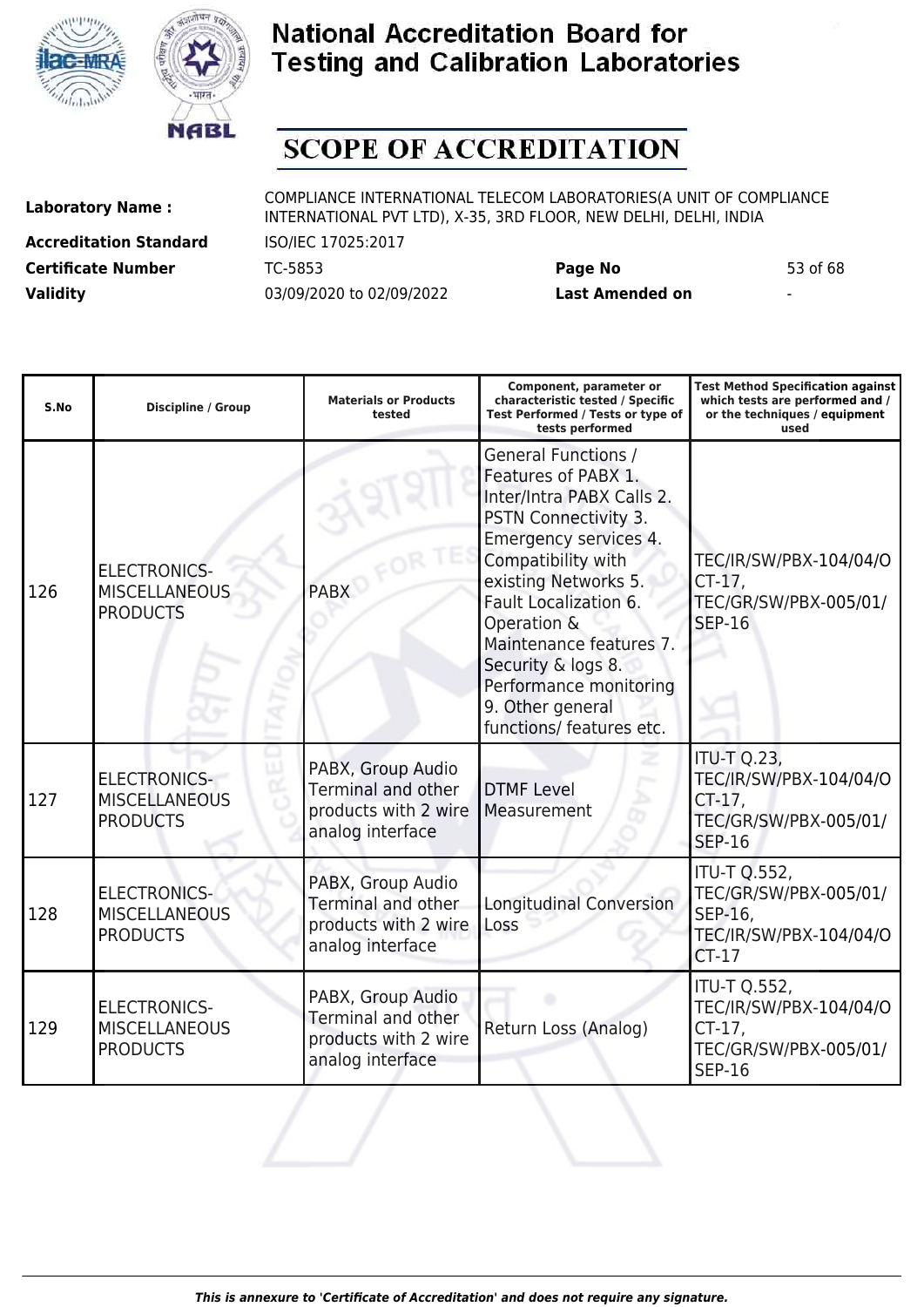



# **SCOPE OF ACCREDITATION**

ı

**Accreditation Standard** ISO/IEC 17025:2017 **Certificate Number** TC-5853 **Page No** 54 of 68 **Validity** 03/09/2020 to 02/09/2022 **Last Amended on** -

**Laboratory Name :** COMPLIANCE INTERNATIONAL TELECOM LABORATORIES(A UNIT OF COMPLIANCE INTERNATIONAL PVT LTD), X-35, 3RD FLOOR, NEW DELHI, DELHI, INDIA

ı

**Test Method Specification against**

| S.No | Discipline / Group                                             | <b>Materials or Products</b><br>tested                                                     | characteristic tested / Specific<br>Test Performed / Tests or type of<br>tests performed | which tests are performed and /<br>or the techniques / equipment<br>used                            |
|------|----------------------------------------------------------------|--------------------------------------------------------------------------------------------|------------------------------------------------------------------------------------------|-----------------------------------------------------------------------------------------------------|
| 130  | <b>ELECTRONICS-</b><br><b>MISCELLANEOUS</b><br><b>PRODUCTS</b> | PABX, Group Audio<br>Terminal and other<br>products with 2 wire<br>analog interface        | <b>Cross Talk</b>                                                                        | <b>ITU-T Q.552,</b><br>TEC/GR/SW/PBX-005/01/<br>SEP-16,<br>TEC/IR/SW/PBX-104/04/O<br>$CT-17$        |
| 131  | <b>ELECTRONICS-</b><br><b>MISCELLANEOUS</b><br><b>PRODUCTS</b> | PABX, Group Audio<br>Terminal and other<br>products with 2 wire<br>analog interface        | Dial Speed                                                                               | TEC/IR/SW/PBX-104/04/O<br>$CT-17$ ,<br>TEC/GR/SW/PBX-005/01/<br><b>SEP-16</b>                       |
| 132  | <b>ELECTRONICS-</b><br><b>MISCELLANEOUS</b><br><b>PRODUCTS</b> | PABX, Group Audio<br>Terminal and other<br>products with 2 wire<br>analog interface        | <b>DTMF Frequency</b><br>Measurement                                                     | <b>ITU-T Q.23,</b><br>TEC/IR/SW/PBX-104/04/O<br>$CT-17$ ,<br>TEC/GR/SW/PBX-005/01/<br><b>SEP-16</b> |
| 133  | <b>ELECTRONICS-</b><br><b>MISCELLANEOUS</b><br><b>PRODUCTS</b> | PABX, Group Audio<br><b>Terminal and other</b><br>products with 2 wire<br>analog interface | <b>Idle Channel Noise</b>                                                                | <b>ITU-T Q.552,</b><br>TEC/GR/SW/PBX-005/01/<br>SEP-16,<br>TEC/IR/SW/PBX-104/04/O<br>$CT-17$        |
| 134  | <b>ELECTRONICS-</b><br><b>MISCELLANEOUS</b><br><b>PRODUCTS</b> | PABX, Group Audio<br>Terminal and other<br>products with 2 wire<br>analog interface        | <b>Insulation Resistance</b>                                                             | ETSI EN 300 001,<br>TEC/IR/SW/PBX-104/04/O<br>CT-17,<br>TEC/GR/SW/PBX-005/01/<br><b>SEP-16</b>      |
| 135  | <b>ELECTRONICS-</b><br><b>MISCELLANEOUS</b><br><b>PRODUCTS</b> | PABX, Group Audio<br>Terminal and other<br>products with 2 wire<br>analog interface        | <b>Inter Digital Pause</b>                                                               | TEC/IR/SW/PBX-104/04/O<br>$CT-17$ ,<br>TEC/GR/SW/PBX-005/01/<br><b>SEP-16</b>                       |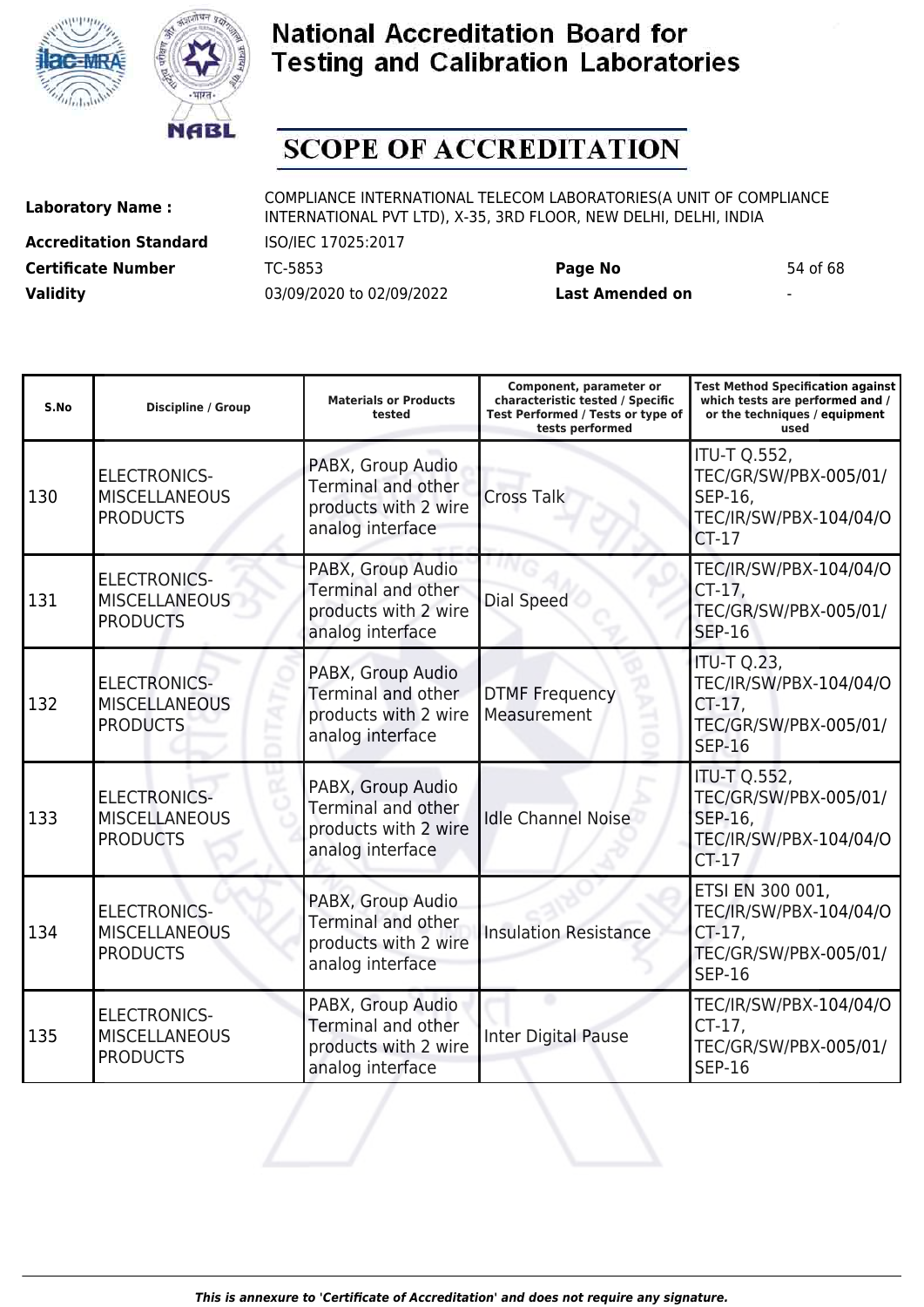



# **SCOPE OF ACCREDITATION**

**Accreditation Standard** ISO/IEC 17025:2017 **Certificate Number** TC-5853 **Page No** 55 of 68 **Validity** 03/09/2020 to 02/09/2022 **Last Amended on** -

**Laboratory Name :** COMPLIANCE INTERNATIONAL TELECOM LABORATORIES(A UNIT OF COMPLIANCE INTERNATIONAL PVT LTD), X-35, 3RD FLOOR, NEW DELHI, DELHI, INDIA

| S.No | <b>Discipline / Group</b>                                      | <b>Materials or Products</b><br>tested                                              | Component, parameter or<br>characteristic tested / Specific<br>Test Performed / Tests or type of<br>tests performed | <b>Test Method Specification against</b><br>which tests are performed and /<br>or the techniques / equipment<br>used |
|------|----------------------------------------------------------------|-------------------------------------------------------------------------------------|---------------------------------------------------------------------------------------------------------------------|----------------------------------------------------------------------------------------------------------------------|
| 136  | <b>ELECTRONICS-</b><br><b>MISCELLANEOUS</b><br><b>PRODUCTS</b> | PABX, Group Audio<br>Terminal and other<br>products with 2 wire<br>analog interface | Loop Current                                                                                                        | ETSI EN 300 001,<br>TEC/GR/SW/PBX-005/01/<br>SEP-16,<br>TEC/IR/SW/PBX-104/04/O<br>$CT-17$                            |
| 137  | <b>ELECTRONICS-</b><br><b>MISCELLANEOUS</b><br><b>PRODUCTS</b> | PABX, Group Audio<br>Terminal and other<br>products with 2 wire<br>analog interface | <b>Make Break Ratio</b>                                                                                             | TEC/IR/SW/PBX-104/04/O<br>$CT-17$ ,<br>TEC/GR/SW/PBX-005/01/<br><b>SEP-16</b>                                        |
| 138  | <b>ELECTRONICS-</b><br><b>MISCELLANEOUS</b><br><b>PRODUCTS</b> | Product with 2048<br>kbps (E1) interface                                            | <b>Pulse Shape</b><br>/Characteristics (E1/2048<br>Kbps/ PRI) (for Width)                                           | <b>ITU-T G.703</b>                                                                                                   |
| 139  | <b>ELECTRONICS-</b><br><b>MISCELLANEOUS</b><br><b>PRODUCTS</b> | Products with<br>155mbps (STM-1<br>optical) interface                               | <b>Bit Error Rate (STM-1</b><br>optical)                                                                            | ITU-T G.826, ITU-T G.828                                                                                             |
| 140  | <b>ELECTRONICS-</b><br><b>MISCELLANEOUS</b><br><b>PRODUCTS</b> | Products with<br>155mbps (STM-1<br>optical) interface                               | Bit Rate / Clock<br>Frequency with accuracy<br>(STM-1 optical)                                                      | ITU-T G.957/ ITU-T G.707                                                                                             |
| 141  | <b>ELECTRONICS-</b><br><b>MISCELLANEOUS</b><br><b>PRODUCTS</b> | Products with<br>155mbps (STM-1<br>optical) interface                               | <b>Extinction Ratio (STM-1</b><br>optical)                                                                          | <b>ITU-T G.957</b>                                                                                                   |
| 142  | <b>ELECTRONICS-</b><br><b>MISCELLANEOUS</b><br><b>PRODUCTS</b> | Products with<br>155mbps (STM-1<br>optical) interface                               | Eye Pattern Mask<br>(STM-1Optical)                                                                                  | ITU-T G.957                                                                                                          |
| 143  | <b>ELECTRONICS-</b><br><b>MISCELLANEOUS</b><br><b>PRODUCTS</b> | Products with<br>155mbps (STM-1<br>optical) interface                               | Jitter/Wander Tolerance<br>(STM-1 optical)                                                                          | ITU-T G.825, ITU-T G.783                                                                                             |
| 144  | <b>ELECTRONICS-</b><br><b>MISCELLANEOUS</b><br><b>PRODUCTS</b> | Products with<br>155mbps (STM-1<br>optical) interface                               | <b>Mean Launch Power</b><br>(STM-1 optical)                                                                         | <b>ITU-T G.957</b>                                                                                                   |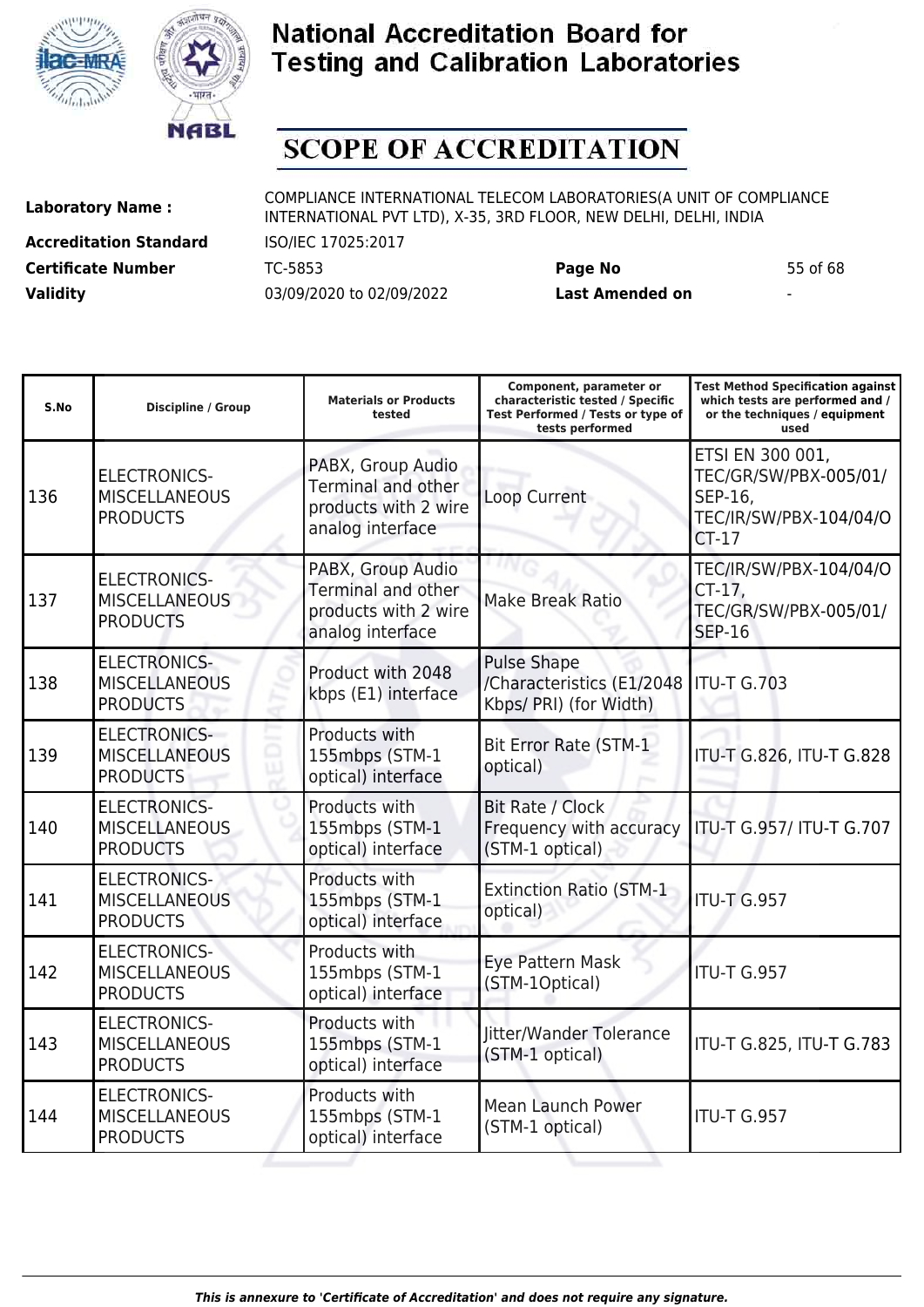



# **SCOPE OF ACCREDITATION**

**Accreditation Standard** ISO/IEC 17025:2017 **Certificate Number** TC-5853 **Page No** 56 of 68 **Validity** 03/09/2020 to 02/09/2022 **Last Amended on** -

| S.No | <b>Discipline / Group</b>                                      | <b>Materials or Products</b><br>tested                | Component, parameter or<br>characteristic tested / Specific<br>Test Performed / Tests or type of<br>tests performed | <b>Test Method Specification against</b><br>which tests are performed and /<br>or the techniques / equipment<br>used            |
|------|----------------------------------------------------------------|-------------------------------------------------------|---------------------------------------------------------------------------------------------------------------------|---------------------------------------------------------------------------------------------------------------------------------|
| 145  | <b>ELECTRONICS-</b><br><b>MISCELLANEOUS</b><br><b>PRODUCTS</b> | Products with<br>155mbps (STM-1<br>optical) interface | <b>Operating Wavelength</b><br>(STM-1 optical)                                                                      | <b>ITU-T G.957</b>                                                                                                              |
| 146  | <b>ELECTRONICS-</b><br><b>MISCELLANEOUS</b><br><b>PRODUCTS</b> | Products with<br>155mbps (STM-1<br>optical) interface | Output Jitter/Wander<br>(STM-1 optical)                                                                             | ITU-T G.825, ITU-T G.783                                                                                                        |
| 147  | <b>ELECTRONICS-</b><br><b>MISCELLANEOUS</b><br><b>PRODUCTS</b> | Products with<br>155mbps (STM-1<br>optical) interface | <b>Receiver Reflectance</b><br>(STM-1 optical)                                                                      | <b>ITU-T G.957</b>                                                                                                              |
| 148  | <b>ELECTRONICS-</b><br><b>MISCELLANEOUS</b><br><b>PRODUCTS</b> | Products with<br>155mbps (STM-1<br>optical) interface | <b>Receiver Sensitivity</b><br>(STM-1 optical)                                                                      | <b>ITU-T G.957</b>                                                                                                              |
| 149  | <b>ELECTRONICS-</b><br><b>MISCELLANEOUS</b><br><b>PRODUCTS</b> | Products with<br>155mbps (STM-1<br>optical) interface | Side Mode Suppression<br>Ratio (STM-1 optical)                                                                      | <b>ITU-T G.957</b>                                                                                                              |
| 150  | <b>ELECTRONICS-</b><br><b>MISCELLANEOUS</b><br><b>PRODUCTS</b> | Products with<br>155mbps (STM-1<br>optical) interface | Spectral Width (-20dB)<br>(STM-1 optical)                                                                           | <b>ITU-T G.957</b>                                                                                                              |
| 151  | <b>ELECTRONICS-</b><br><b>MISCELLANEOUS</b><br><b>PRODUCTS</b> | Products with<br>155mbps (STM-1<br>optical) interface | Spectral Width (RMS)<br>(STM-1 optical)                                                                             | <b>ITU-T G.957</b>                                                                                                              |
| 152  | <b>ELECTRONICS-</b><br><b>MISCELLANEOUS</b><br><b>PRODUCTS</b> | Products with 2 wire<br>analog interface              | <b>AC Current</b>                                                                                                   | ETSI EN 300 001,<br>TEC/IR/SW/PBX-104/04/O<br>$CT-17$ ,<br>TEC/GR/SW/PBX-005/01/<br>SEP-16,<br>TEC/IR/TX/PST-01/02.MA<br>R 2015 |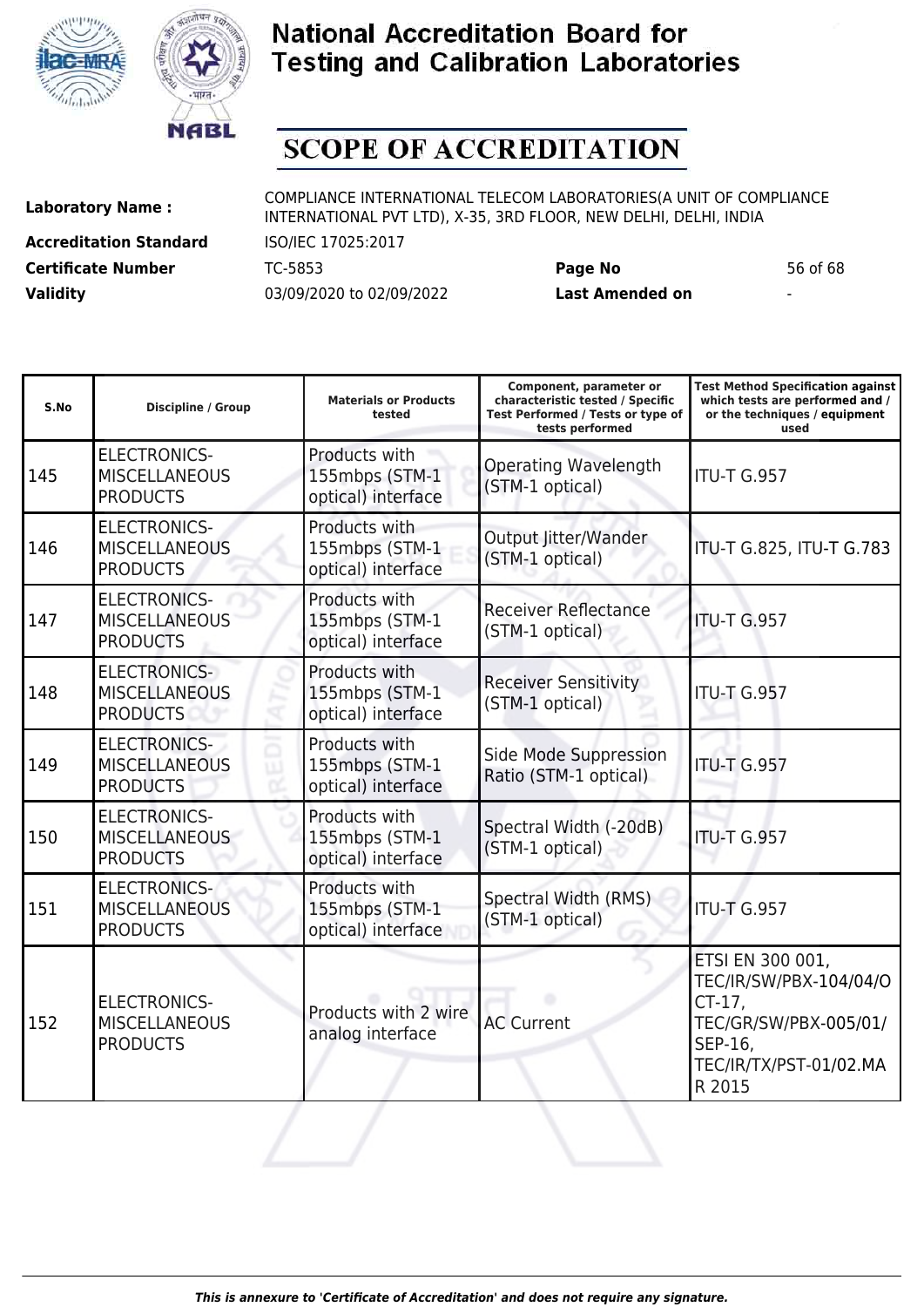



# **SCOPE OF ACCREDITATION**

**Accreditation Standard** ISO/IEC 17025:2017 **Certificate Number** TC-5853 **Page No** 57 of 68 **Validity** 03/09/2020 to 02/09/2022 **Last Amended on** -

| S.No | <b>Discipline / Group</b>                                      | <b>Materials or Products</b><br>tested   | Component, parameter or<br>characteristic tested / Specific<br>Test Performed / Tests or type of<br>tests performed | <b>Test Method Specification against</b><br>which tests are performed and /<br>or the techniques / equipment<br>used                   |
|------|----------------------------------------------------------------|------------------------------------------|---------------------------------------------------------------------------------------------------------------------|----------------------------------------------------------------------------------------------------------------------------------------|
| 153  | <b>ELECTRONICS-</b><br><b>MISCELLANEOUS</b><br><b>PRODUCTS</b> | Products with 2 wire<br>analog interface | <b>AC Voltage</b>                                                                                                   | ETSI EN 300 001,<br>TEC/IR/TX/PST-01/02.MA<br>R 2015,<br>TEC/IR/SW/PBX-104/04/O<br>$CT-17$ ,<br>TEC/GR/SW/PBX-005/01/<br><b>SEP-16</b> |
| 154  | <b>ELECTRONICS-</b><br><b>MISCELLANEOUS</b><br><b>PRODUCTS</b> | Products with 2 wire<br>analog interface | <b>DC Current</b>                                                                                                   | ETSI EN 300 001,<br>TEC/IR/SW/PBX-104/04/O<br>CT-17,<br>TEC/GR/SW/PBX-005/01/<br>SEP-16,<br>TEC/IR/TX/PST-01/02.MA<br>R 2015           |
| 155  | <b>ELECTRONICS-</b><br><b>MISCELLANEOUS</b><br><b>PRODUCTS</b> | Products with 2 wire<br>analog interface | <b>DC Voltage</b>                                                                                                   | ETSI EN 300 001,<br>TEC/IR/TX/PST-01/02.MA<br>R 2015,<br>TEC/IR/SW/PBX-104/04/O<br>$CT-17$ ,<br>TEC/GR/SW/PBX-005/01/<br><b>SEP-16</b> |
| 156  | <b>ELECTRONICS-</b><br><b>MISCELLANEOUS</b><br><b>PRODUCTS</b> | Products with 2 wire<br>analog interface | Flash                                                                                                               | ETSI EN 300 001,<br>TEC/IR/SW/PBX-104/04/O<br>CT-17,<br>TEC/GR/SW/PBX-005/01/<br>SEP-16,<br>TEC/IR/TX/PST-01/02.MA<br>R 2015           |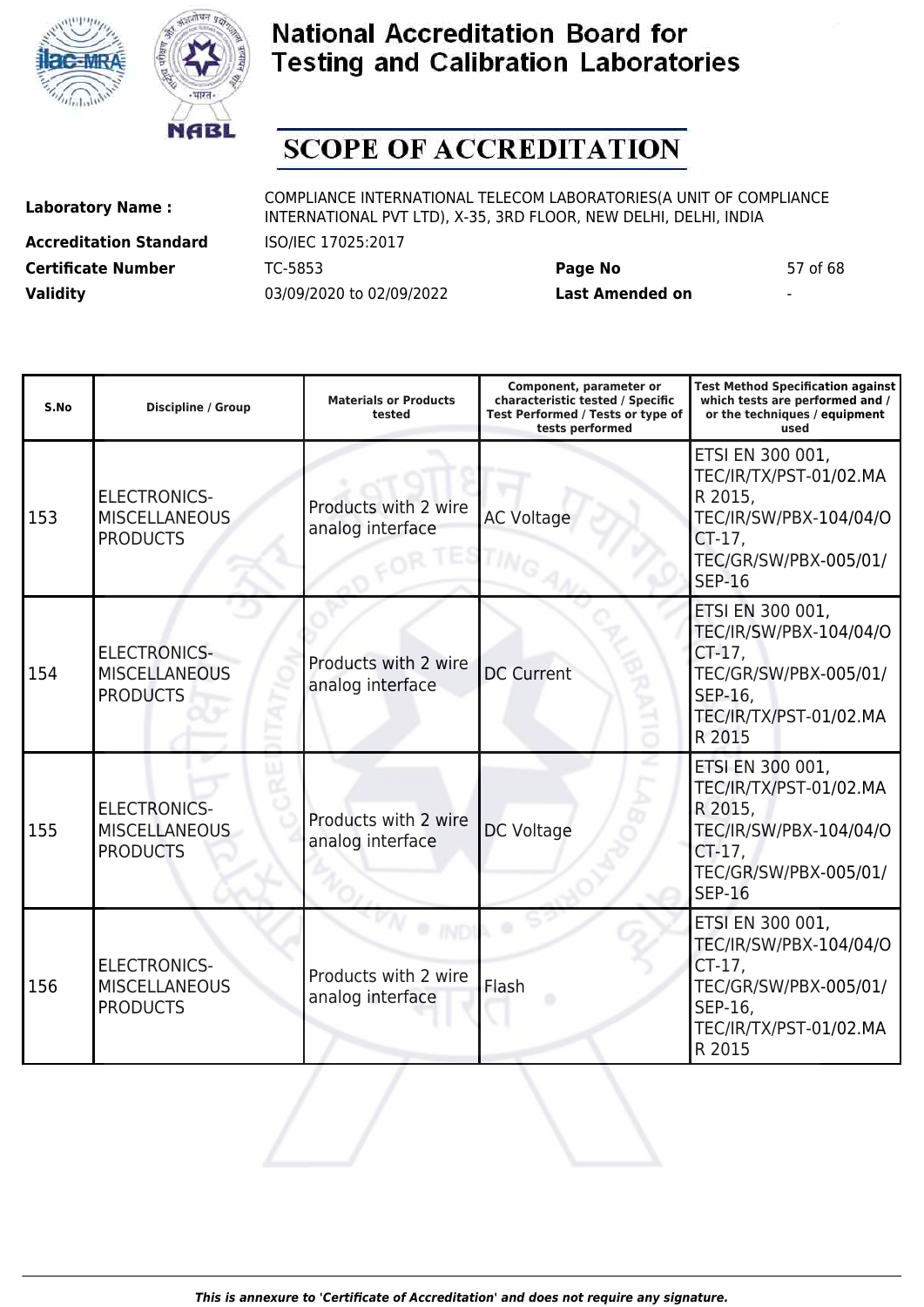



# **SCOPE OF ACCREDITATION**

**Accreditation Standard** ISO/IEC 17025:2017 **Certificate Number** TC-5853 **Page No** 58 of 68 **Validity** 03/09/2020 to 02/09/2022 **Last Amended on** -

| S.No | <b>Discipline / Group</b>                                      | <b>Materials or Products</b><br>tested            | Component, parameter or<br>characteristic tested / Specific<br>Test Performed / Tests or type of<br>tests performed | <b>Test Method Specification against</b><br>which tests are performed and /<br>or the techniques / equipment<br>used                                              |
|------|----------------------------------------------------------------|---------------------------------------------------|---------------------------------------------------------------------------------------------------------------------|-------------------------------------------------------------------------------------------------------------------------------------------------------------------|
| 157  | <b>ELECTRONICS-</b><br><b>MISCELLANEOUS</b><br><b>PRODUCTS</b> | Products with 2 wire<br>analog interface          | Resistance                                                                                                          | <b>ETSI EN 300 001/ETSI</b><br><b>TBR-21,</b><br>TEC/IR/TX/PST-01/02.MA<br>R 2015,<br>TEC/IR/SW/PBX-104/04/O<br>$CT-17$<br>TEC/GR/SW/PBX-005/01/<br><b>SEP-16</b> |
| 158  | <b>ELECTRONICS-</b><br><b>MISCELLANEOUS</b><br><b>PRODUCTS</b> | Products with 2048<br>kbps (E1/ PRI)<br>interface | Bit Error Rate (E1/2048<br>Kbps)                                                                                    | ITU-T G.821, ITU-T G.826                                                                                                                                          |
| 159  | <b>ELECTRONICS-</b><br><b>MISCELLANEOUS</b><br><b>PRODUCTS</b> | Products with 2048<br>kbps (E1/ PRI)<br>interface | Bit Slip (E1/2048 Kbps)                                                                                             | <b>ITU-T G.822</b>                                                                                                                                                |
| 160  | <b>ELECTRONICS-</b><br><b>MISCELLANEOUS</b><br><b>PRODUCTS</b> | Products with 2048<br>kbps (E1/ PRI)<br>interface | Clock frequency / Bit<br>Rate with accuracy<br>(E1/2048 Kbps)                                                       | <b>ITU-T G.703</b>                                                                                                                                                |
| 161  | <b>ELECTRONICS-</b><br><b>MISCELLANEOUS</b><br><b>PRODUCTS</b> | Products with 2048<br>kbps (E1/ PRI)<br>interface | Jitter/Wander Tolerance<br>(E1/2048 Kbps)                                                                           | ITU-T G.823, ITU-T G.732                                                                                                                                          |
| 162  | <b>ELECTRONICS-</b><br><b>MISCELLANEOUS</b><br><b>PRODUCTS</b> | Products with 2048<br>kbps (E1/ PRI)<br>interface | Output Jitter/Wander<br>(E1/2048 Kbps)                                                                              | ITU-T G.823, ITU-T G.732                                                                                                                                          |
| 163  | <b>ELECTRONICS-</b><br><b>MISCELLANEOUS</b><br><b>PRODUCTS</b> | Products with 2048<br>kbps (E1/ PRI)<br>interface | <b>Pulse Shape</b><br>/Characteristics (E1/2048)<br>Kbps) (for amplitude)                                           | <b>ITU-T G.703</b>                                                                                                                                                |
| 164  | <b>ELECTRONICS-</b><br><b>MISCELLANEOUS</b><br><b>PRODUCTS</b> | Products with 2048<br>kbps (E1/ PRI)<br>interface | Return Loss (E1/2048<br>Kbps)                                                                                       | <b>ITU-T G.703</b>                                                                                                                                                |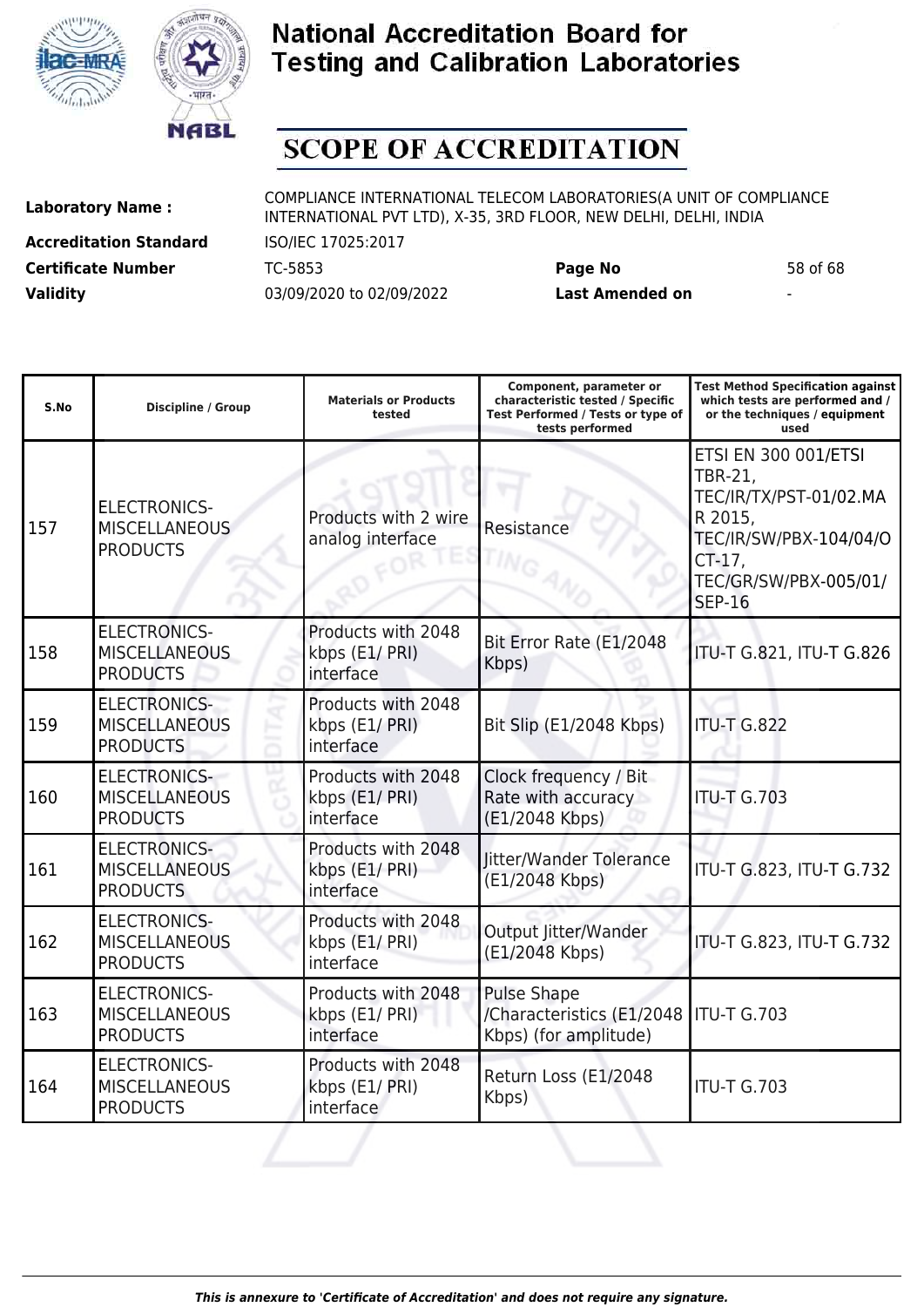



# **SCOPE OF ACCREDITATION**

ı

**Accreditation Standard** ISO/IEC 17025:2017 **Certificate Number** TC-5853 **Page No** 59 of 68 **Validity** 03/09/2020 to 02/09/2022 **Last Amended on** -

**Laboratory Name :** COMPLIANCE INTERNATIONAL TELECOM LABORATORIES(A UNIT OF COMPLIANCE INTERNATIONAL PVT LTD), X-35, 3RD FLOOR, NEW DELHI, DELHI, INDIA

**Test Method Specification against**

| S.No | <b>Discipline / Group</b>                                      | <b>Materials or Products</b><br>tested                   | characteristic tested / Specific<br>Test Performed / Tests or type of<br>tests performed | which tests are performed and /<br>or the techniques / equipment<br>used |
|------|----------------------------------------------------------------|----------------------------------------------------------|------------------------------------------------------------------------------------------|--------------------------------------------------------------------------|
| 165  | <b>ELECTRONICS-</b><br><b>MISCELLANEOUS</b><br><b>PRODUCTS</b> | Products with 2048<br>kbps (E1/ PRI)<br>interface        | Wander Measurement /<br><b>Time Interval Error</b><br>(E1/2048 Kbps)                     | <b>ITU-T G.823</b>                                                       |
| 166  | <b>ELECTRONICS-</b><br><b>MISCELLANEOUS</b><br><b>PRODUCTS</b> | Products with 2488<br>mbps (STM-16<br>optical) interface | Bit Error Rate (STM-16<br>optical)                                                       | ITU-T G.826, ITU-T G.828                                                 |
| 167  | <b>ELECTRONICS-</b><br><b>MISCELLANEOUS</b><br><b>PRODUCTS</b> | Products with 2488<br>mbps (STM-16<br>optical) interface | <b>Extinction Ratio (STM-16</b><br>optical)                                              | <b>ITU-T G.957</b>                                                       |
| 168  | <b>ELECTRONICS-</b><br><b>MISCELLANEOUS</b><br><b>PRODUCTS</b> | Products with 2488<br>mbps (STM-16<br>optical) interface | Eye Pattern Mask<br>(STM-16 optical)                                                     | <b>ITU-T G.957</b>                                                       |
| 169  | <b>ELECTRONICS-</b><br><b>MISCELLANEOUS</b><br><b>PRODUCTS</b> | Products with 2488<br>mbps (STM-16<br>optical) interface | Jitter/Wander Tolerance<br>(STM-16 optical)                                              | ITU-T G.825, ITU-T G.783                                                 |
| 170  | <b>ELECTRONICS-</b><br><b>MISCELLANEOUS</b><br><b>PRODUCTS</b> | Products with 2488<br>mbps (STM-16<br>optical) interface | <b>Mean Launch Power</b><br>(STM-16 optical)                                             | <b>ITU-T G.957</b>                                                       |
| 171  | <b>ELECTRONICS-</b><br><b>MISCELLANEOUS</b><br><b>PRODUCTS</b> | Products with 2488<br>mbps (STM-16<br>optical) interface | Operating Wavelength<br>(STM-16 optical)                                                 | ITU-T G.957                                                              |
| 172  | <b>ELECTRONICS-</b><br><b>MISCELLANEOUS</b><br><b>PRODUCTS</b> | Products with 2488<br>mbps (STM-16<br>optical) interface | Output Jitter/Wander<br>(STM-16 optical)                                                 | ITU-T G.825, ITU-T G.783                                                 |
| 173  | <b>ELECTRONICS-</b><br><b>MISCELLANEOUS</b><br><b>PRODUCTS</b> | Products with 2488<br>mbps (STM-16<br>optical) interface | <b>Receiver Reflectance</b><br>(STM-16 optical)                                          | <b>ITU-T G.957</b>                                                       |
| 174  | <b>ELECTRONICS-</b><br><b>MISCELLANEOUS</b><br><b>PRODUCTS</b> | Products with 2488<br>mbps (STM-16<br>optical) interface | <b>Receiver Sensitivity</b><br>(STM-16 optical)                                          | <b>ITU-T G.957</b>                                                       |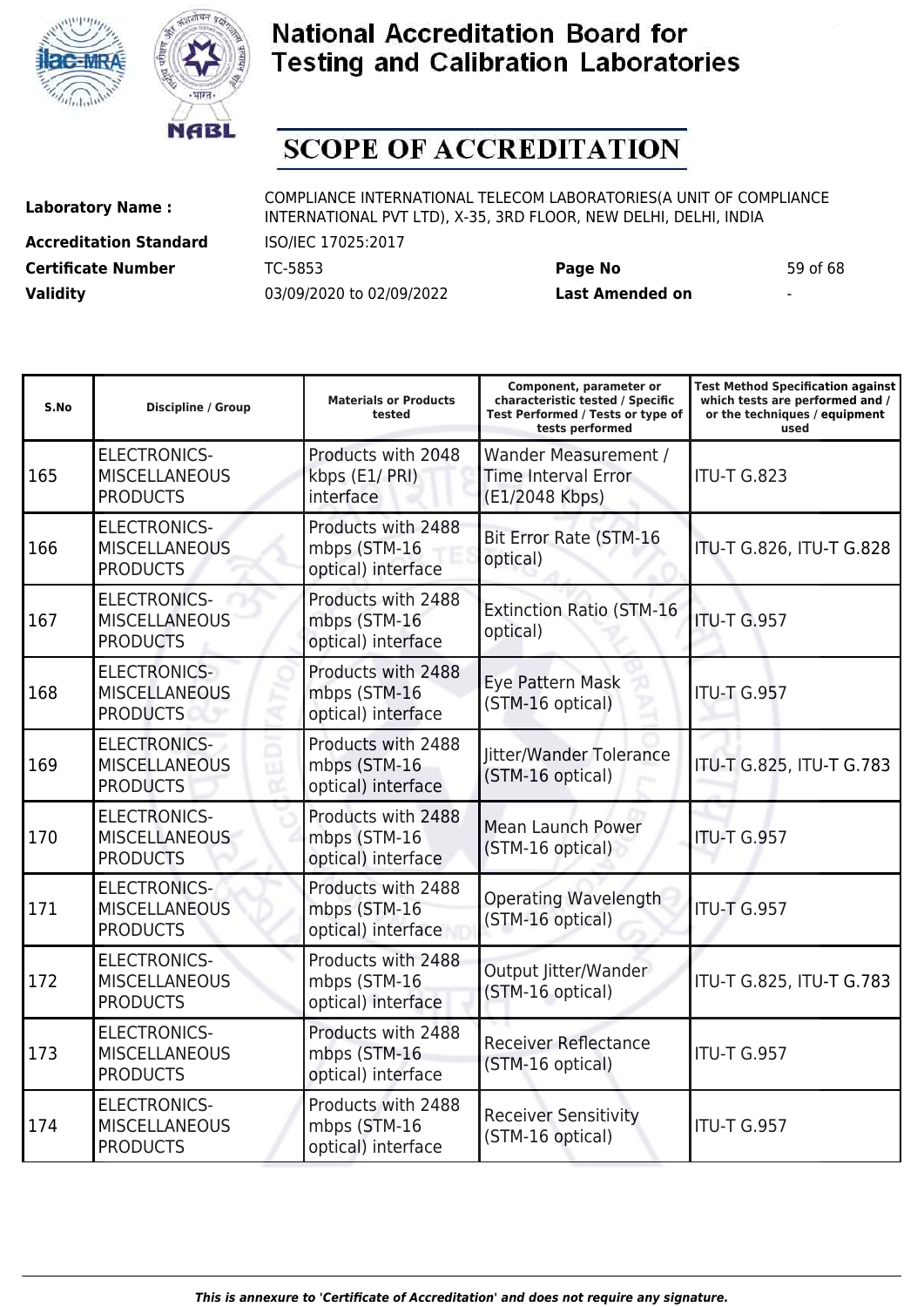



# **SCOPE OF ACCREDITATION**

**Accreditation Standard** ISO/IEC 17025:2017 **Certificate Number** TC-5853 **Page No** 60 of 68 **Validity** 03/09/2020 to 02/09/2022 **Last Amended on** -

**Laboratory Name :** COMPLIANCE INTERNATIONAL TELECOM LABORATORIES(A UNIT OF COMPLIANCE INTERNATIONAL PVT LTD), X-35, 3RD FLOOR, NEW DELHI, DELHI, INDIA

| S.No | Discipline / Group                                             | <b>Materials or Products</b><br>tested                   | Component, parameter or<br>characteristic tested / Specific<br>Test Performed / Tests or type of<br>tests performed | <b>Test Method Specification against</b><br>which tests are performed and /<br>or the techniques / equipment<br>used |
|------|----------------------------------------------------------------|----------------------------------------------------------|---------------------------------------------------------------------------------------------------------------------|----------------------------------------------------------------------------------------------------------------------|
| 175  | <b>ELECTRONICS-</b><br><b>MISCELLANEOUS</b><br><b>PRODUCTS</b> | Products with 2488<br>mbps (STM-16<br>optical) interface | Side Mode Suppression<br>Ratio (STM-16 optical)                                                                     | <b>ITU-T G.957</b>                                                                                                   |
| 176  | <b>ELECTRONICS-</b><br><b>MISCELLANEOUS</b><br><b>PRODUCTS</b> | Products with 2488<br>mbps (STM-16<br>optical) interface | Spectral Width (-20dB)<br>(STM-16 optical)                                                                          | <b>ITU-T G.957</b>                                                                                                   |
| 177  | <b>ELECTRONICS-</b><br><b>MISCELLANEOUS</b><br><b>PRODUCTS</b> | Products with 2488<br>mbps (STM-16<br>optical) interface | Spectral Width (RMS)<br>(STM-16 optical)                                                                            | <b>ITU-T G.957</b>                                                                                                   |
| 178  | <b>ELECTRONICS-</b><br><b>MISCELLANEOUS</b><br><b>PRODUCTS</b> | Products with<br>2488mbps (STM-16<br>optical) interface  | Bit Rate / Clock<br>Frequency with accuracy<br>(STM-16 optical)                                                     | ITU-T G.957/ ITU-T G.707                                                                                             |
| 179  | <b>ELECTRONICS-</b><br><b>MISCELLANEOUS</b><br><b>PRODUCTS</b> | Products with<br>34,368 kbps (E3)<br>interface           | Bit Error Rate (E3/34368<br>Kbps)                                                                                   | ITU-T G.821, ITU-T G.826                                                                                             |
| 180  | <b>ELECTRONICS-</b><br><b>MISCELLANEOUS</b><br><b>PRODUCTS</b> | Products with<br>34,368 kbps (E3)<br>interface           | Clock frequency / Bit<br>Rate with accuracy<br>(E3/34368 Kbps)                                                      | <b>ITU-T G.703</b>                                                                                                   |
| 181  | <b>ELECTRONICS-</b><br><b>MISCELLANEOUS</b><br><b>PRODUCTS</b> | Products with<br>34,368 kbps (E3)<br>interface           | Jitter/Wander Tolerance<br>(E3/34368 Kbps)                                                                          | ITU-T G.823, ITU-T G.751                                                                                             |
| 182  | <b>ELECTRONICS-</b><br><b>MISCELLANEOUS</b><br><b>PRODUCTS</b> | Products with<br>34,368 kbps (E3)<br>interface           | Output Jitter/Wander<br>(E3/34368 Kbps)                                                                             | ITU-T G.823, ITU-T G.732,<br><b>ITU-T G.751</b>                                                                      |
| 183  | <b>ELECTRONICS-</b><br><b>MISCELLANEOUS</b><br><b>PRODUCTS</b> | Products with<br>34,368 kbps (E3)<br>interface           | Pulse Shape /<br>Characteristics<br>(E3/34368 Kbps) (for<br>amplitude)                                              | <b>ITU-T G.703</b>                                                                                                   |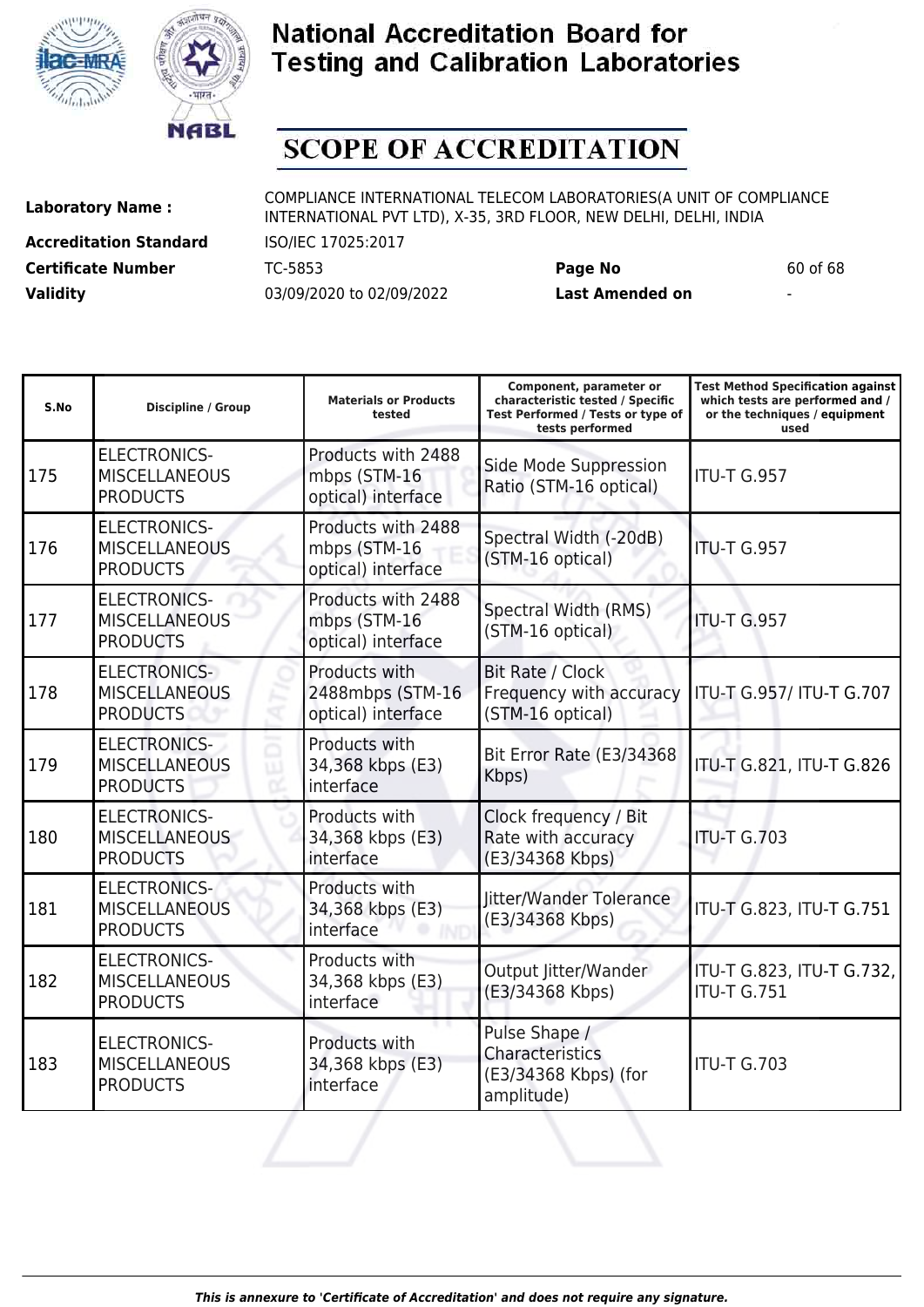



# **SCOPE OF ACCREDITATION**

**Accreditation Standard** ISO/IEC 17025:2017 **Certificate Number** TC-5853 **Page No** 61 of 68 **Validity** 03/09/2020 to 02/09/2022 **Last Amended on** -

**Laboratory Name :** COMPLIANCE INTERNATIONAL TELECOM LABORATORIES(A UNIT OF COMPLIANCE INTERNATIONAL PVT LTD), X-35, 3RD FLOOR, NEW DELHI, DELHI, INDIA

**Test Method Specification against**

| S.No | <b>Discipline / Group</b>                                      | <b>Materials or Products</b><br>tested                 | characteristic tested / Specific<br>Test Performed / Tests or type of<br>tests performed                        | which tests are performed and /<br>or the techniques / equipment<br>used |
|------|----------------------------------------------------------------|--------------------------------------------------------|-----------------------------------------------------------------------------------------------------------------|--------------------------------------------------------------------------|
| 184  | <b>ELECTRONICS-</b><br><b>MISCELLANEOUS</b><br><b>PRODUCTS</b> | Products with<br>34,368 kbps (E3)<br>interface         | Pulse Shape /<br>Characteristics<br>(E3/34368 Kbps) (for<br>width)                                              | <b>ITU-T G.703</b>                                                       |
| 185  | <b>ELECTRONICS-</b><br><b>MISCELLANEOUS</b><br><b>PRODUCTS</b> | Products with<br>34,368 kbps (E3)<br>interface         | Return Loss (E3/34368<br>Kbps)                                                                                  | <b>ITU-T G.703</b>                                                       |
| 186  | <b>ELECTRONICS-</b><br><b>MISCELLANEOUS</b><br><b>PRODUCTS</b> | Products with 45<br>Mbps (DS3) interface               | Clock frequency /<br>Nominal Bit Rate with<br>accuracy (DS3/45 Mbps)                                            | <b>ITU-T G.703</b>                                                       |
| 187  | <b>ELECTRONICS-</b><br><b>MISCELLANEOUS</b><br><b>PRODUCTS</b> | Products with 45<br>Mbps (DS3) interface               | <b>DC Power</b>                                                                                                 | <b>ITU-T G.703</b>                                                       |
| 188  | <b>ELECTRONICS-</b><br><b>MISCELLANEOUS</b><br><b>PRODUCTS</b> | Products with 45<br>Mbps (DS3) interface (DS3/45 Mbps) | litter/Wander Tolerance                                                                                         | <b>ITU-T G.824</b>                                                       |
| 189  | <b>ELECTRONICS-</b><br><b>MISCELLANEOUS</b><br><b>PRODUCTS</b> | Products with 45<br>Mbps (DS3) interface (DS3/45 Mbps) | Output Jitter/Wander                                                                                            | <b>ITU-T G.824</b>                                                       |
| 190  | <b>ELECTRONICS-</b><br><b>MISCELLANEOUS</b><br><b>PRODUCTS</b> | Products with 45<br>Mbps (DS3) interface               | <b>Pulse Shape</b><br>/Characteristics (DS3/45<br>Mbps) (for amplitude) -<br>Width - Amplitude - Mask<br>- Time | ITU-T G.703                                                              |
| 191  | <b>ELECTRONICS-</b><br><b>MISCELLANEOUS</b><br><b>PRODUCTS</b> | Products with 45<br>Mbps (DS3) interface               | <b>Pulse Shape</b><br>/Characteristics (DS3/45<br>Mbps) (for width) - Width<br>- Amplitude - Mask -<br>Time     | ITU-T G.703                                                              |
|      |                                                                |                                                        |                                                                                                                 |                                                                          |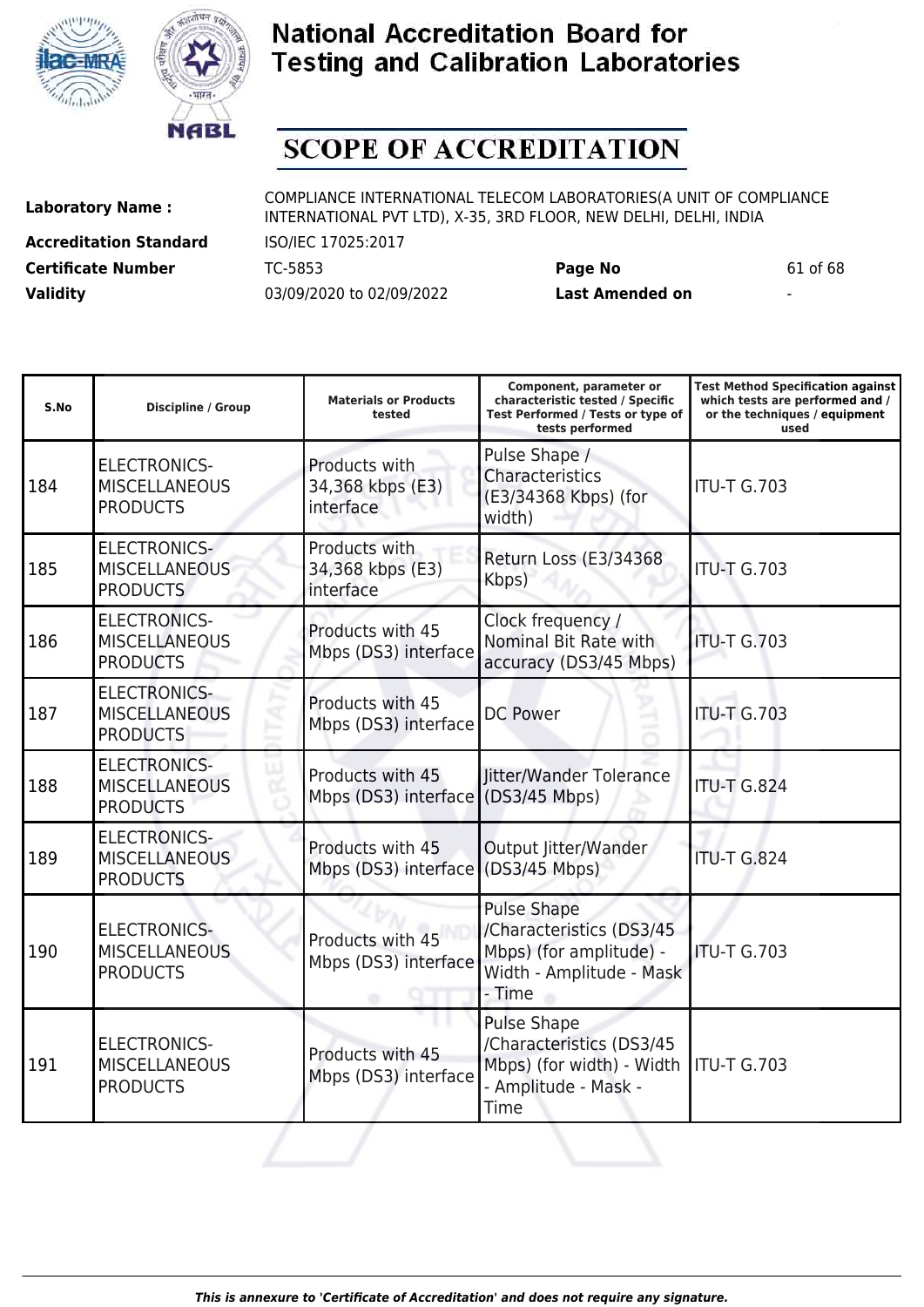



**S.No Discipline / Group Materials or Products**

### **National Accreditation Board for Testing and Calibration Laboratories**

# **SCOPE OF ACCREDITATION**

192

**Accreditation Standard** ISO/IEC 17025:2017 **Certificate Number** TC-5853 **Page No** 62 of 68 **Validity** 03/09/2020 to 02/09/2022 **Last Amended on** -

Laboratory Name : COMPLIANCE INTERNATIONAL TELECOM LABORATORIES(A UNIT OF COMPLIANCE INTERNATIONAL PVT LTD), X-35, 3RD FLOOR, NEW DELHI, DELHI, INDIA

**tested**

**Component, parameter or characteristic tested / Specific Test Performed / Tests or type of**

**Test Method Specification against which tests are performed and / or the techniques / equipment**

**tests performed used** ELECTRONICS-**MISCELLANEOUS** PRODUCTS Products with 622mbps (STM-4 optical) interface Receiver Sensitivity Kecelver Sensitivity<br>(STM-4 optical) ITU-T G.957 ELECTRONICS-Products with 622mbps (STM-4 optical) interface Side Mode Suppression Side Mode Buppression | ITU-T G.957 Products with 622mbps (STM-4 optical) interface Bit Error Rate (STM-4 Products with 622mbps (STM-4 optical) interface Bit Rate / Clock Frequency with accuracy (STM-4 optical) Products with Extinction Ratio (STM-4

| 193 | <b>MISCELLANEOUS</b><br><b>PRODUCTS</b>                        | 622mbps (STM-4<br>optical) interface                  | Side Mode Suppression<br>Ratio (STM-4 optical)                 | <b>ITU-T G.957</b>       |
|-----|----------------------------------------------------------------|-------------------------------------------------------|----------------------------------------------------------------|--------------------------|
| 194 | <b>ELECTRONICS-</b><br><b>MISCELLANEOUS</b><br><b>PRODUCTS</b> | Products with<br>622mbps (STM-4<br>optical) interface | <b>Bit Error Rate (STM-4</b><br>optical)                       | ITU-T G.826, ITU-T G.828 |
| 195 | <b>ELECTRONICS-</b><br><b>MISCELLANEOUS</b><br><b>PRODUCTS</b> | Products with<br>622mbps (STM-4<br>optical) interface | Bit Rate / Clock<br>Frequency with accuracy<br>(STM-4 optical) | ITU-T G.957/ ITU-T G.707 |
| 196 | <b>ELECTRONICS-</b><br><b>MISCELLANEOUS</b><br><b>PRODUCTS</b> | Products with<br>622mbps (STM-4<br>optical) interface | <b>Extinction Ratio (STM-4</b><br>optical)                     | <b>ITU-T G.957</b>       |
| 197 | <b>ELECTRONICS-</b><br><b>MISCELLANEOUS</b><br><b>PRODUCTS</b> | Products with<br>622mbps (STM-4<br>optical) interface | Eye Pattern Mask (STM-4<br>optical)                            | <b>ITU-T G.957</b>       |
| 198 | <b>ELECTRONICS-</b><br><b>MISCELLANEOUS</b><br><b>PRODUCTS</b> | Products with<br>622mbps (STM-4<br>optical) interface | Jitter/Wander Tolerance<br>(STM-4 optical)                     | ITU-T G.825, ITU-T G.783 |
| 199 | <b>ELECTRONICS-</b><br><b>MISCELLANEOUS</b><br><b>PRODUCTS</b> | Products with<br>622mbps (STM-4<br>optical) interface | Mean Launch Power<br>(STM-4 optical)                           | ITU-T G.957              |
| 200 | <b>ELECTRONICS-</b><br><b>MISCELLANEOUS</b><br><b>PRODUCTS</b> | Products with<br>622mbps (STM-4<br>optical) interface | <b>Operating Wavelength</b><br>(STM-4 optical)                 | <b>ITU-T G.957</b>       |
| 201 | <b>ELECTRONICS-</b><br><b>MISCELLANEOUS</b><br><b>PRODUCTS</b> | Products with<br>622mbps (STM-4<br>optical) interface | Output Jitter/Wander<br>(STM-4 optical)                        | ITU-T G.825, ITU-T G.783 |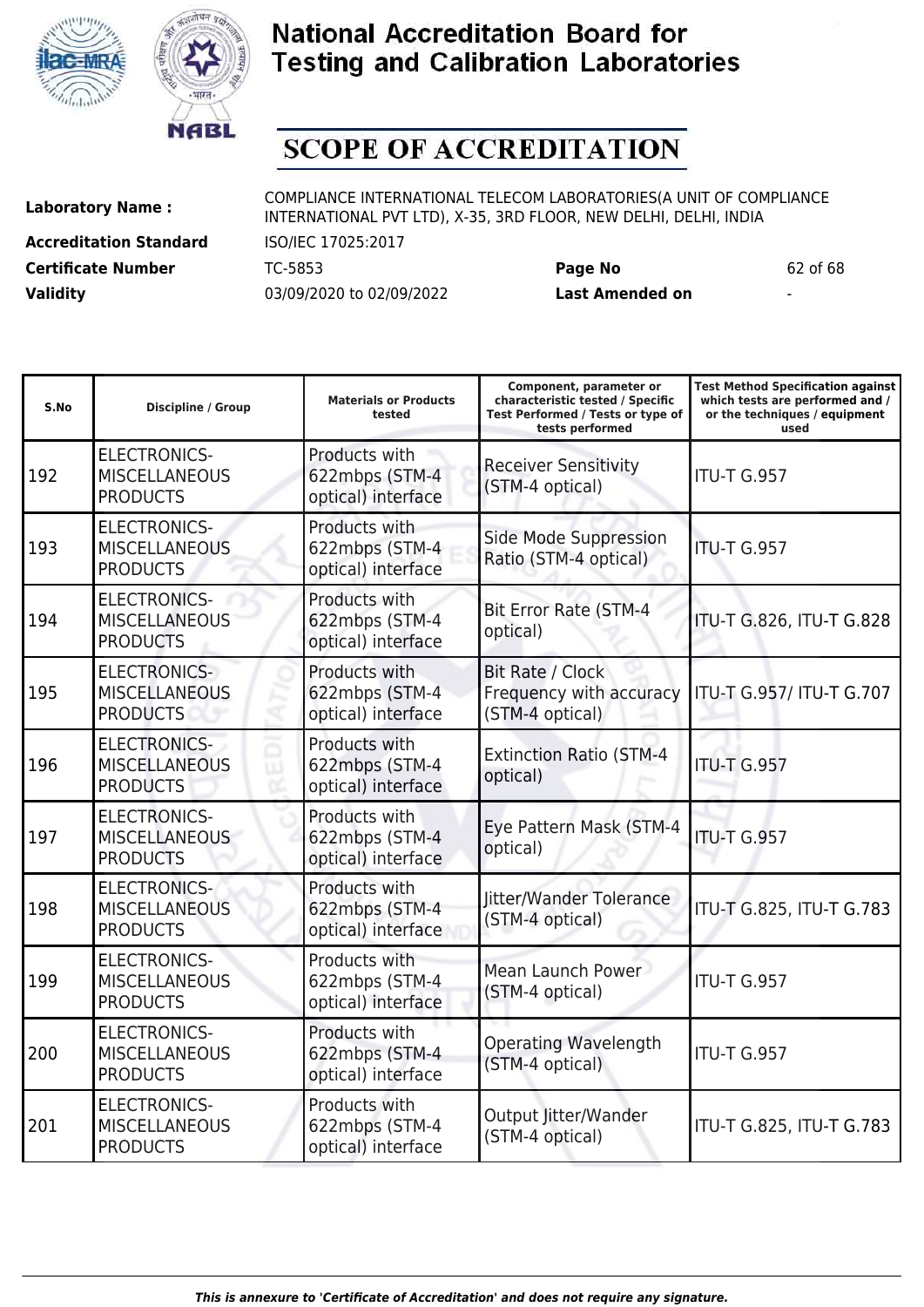



**S.No Discipline / Group Materials or Products**

### **National Accreditation Board for Testing and Calibration Laboratories**

# **SCOPE OF ACCREDITATION**

210

ELECTRONICS-**MISCELLANEOUS** PRODUCTS

**Accreditation Standard** ISO/IEC 17025:2017 **Certificate Number** TC-5853 **Page No** 63 of 68 **Validity** 03/09/2020 to 02/09/2022 **Last Amended on** -

Laboratory Name : COMPLIANCE INTERNATIONAL TELECOM LABORATORIES(A UNIT OF COMPLIANCE INTERNATIONAL PVT LTD), X-35, 3RD FLOOR, NEW DELHI, DELHI, INDIA

**tested**

**Component, parameter or characteristic tested / Specific Test Performed / Tests or type of tests performed**

**Test Method Specification against which tests are performed and / or the techniques / equipment used**

ITU-T Q.552,

DEC.14,

CT-17

TEC/IR/NGS/2MB-001/03

TEC/IR/SW/PBX-104/04/O

202 ELECTRONICS-**MISCELLANEOUS** PRODUCTS Products with 622mbps (STM-4 optical) interface Receiver Reflectance (STM-4 optical) ITU-T G.957 203 ELECTRONICS-**MISCELLANEOUS** PRODUCTS Products with 622mbps (STM-4 optical) interface Spectral Width (-20dB) Spectral Widdl (2000) TU-T G.957 204 ELECTRONICS-MISCELLANEOUS PRODUCTS Products with 622mbps (STM-4 optical) interface Spectral Width (RMS) Spectral Width (RMS) TTU-T G.957 205 ELECTRONICS-**MISCELLANEOUS** PRODUCTS Products with 8Mbps Products with omplys Input Jitter tolerance ITU-T G.823 206 ELECTRONICS-**MISCELLANEOUS** PRODUCTS Products with 8Mbps Troudcts with ombips Input return loss ITU-T G.703 207 ELECTRONICS-MISCELLANEOUS PRODUCTS Products with 8Mbps (E2) interface Nominal Bit rate with tolerance **ITU-T G.703** 208 ELECTRONICS-**MISCELLANEOUS** PRODUCTS Products with 8Mbps Products with ombps output Jitter ITU-T G.823 209 ELECTRONICS-**MISCELLANEOUS** PRODUCTS Products with 8Mbps Pulse Mask ITU-T G.703

Products with digital

and analog interfaces

Group Delay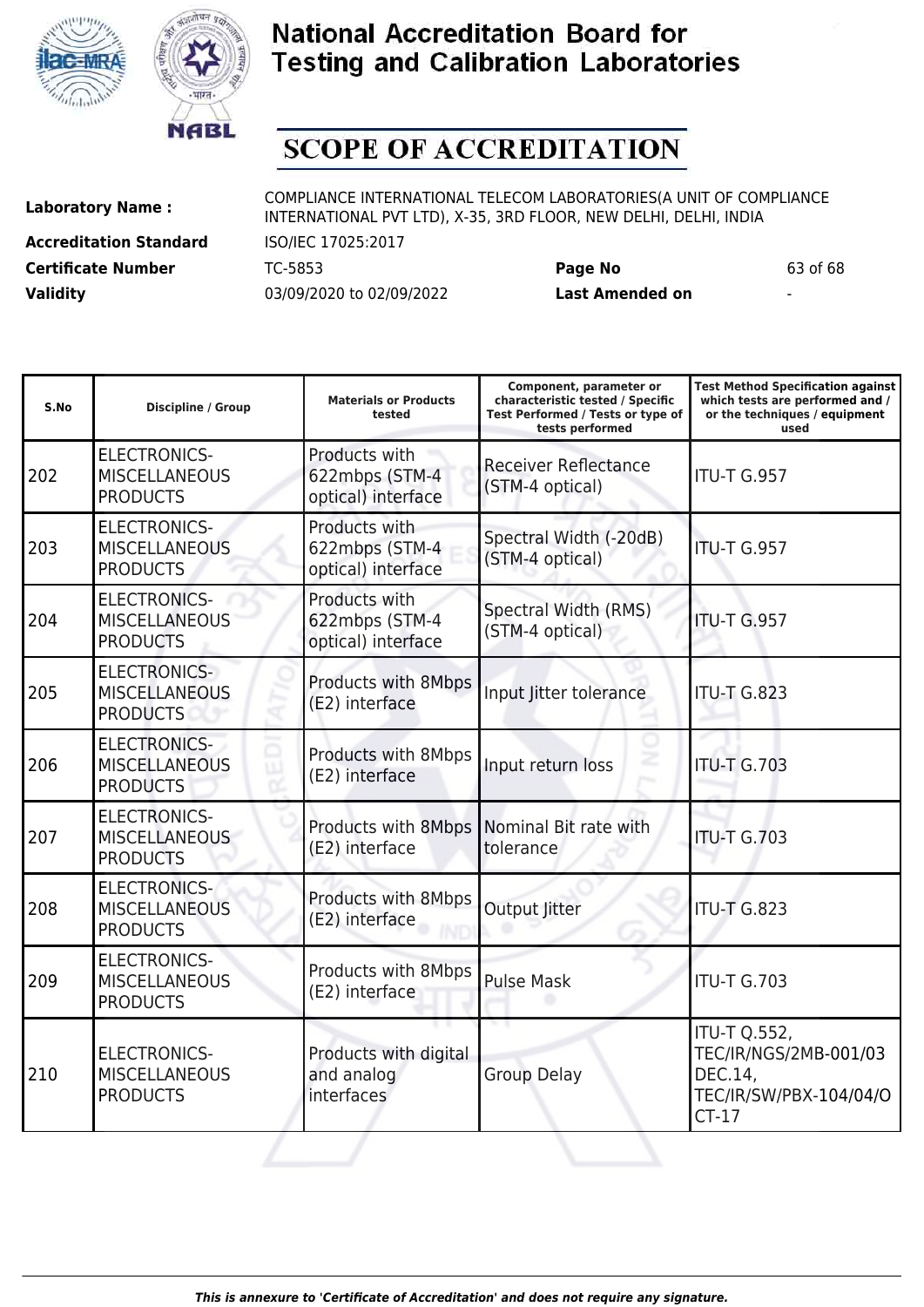



# **SCOPE OF ACCREDITATION**

**Accreditation Standard** ISO/IEC 17025:2017 **Certificate Number** TC-5853 **Page No** 64 of 68 **Validity** 03/09/2020 to 02/09/2022 **Last Amended on** -

**Laboratory Name :** COMPLIANCE INTERNATIONAL TELECOM LABORATORIES(A UNIT OF COMPLIANCE INTERNATIONAL PVT LTD), X-35, 3RD FLOOR, NEW DELHI, DELHI, INDIA

**Component, parameter or**

**Test Method Specification against**

| S.No | <b>Discipline / Group</b>                                      | <b>Materials or Products</b><br>tested                    | characteristic tested / Specific<br>Test Performed / Tests or type of<br>tests performed | which tests are performed and /<br>or the techniques / equipment<br>used                             |
|------|----------------------------------------------------------------|-----------------------------------------------------------|------------------------------------------------------------------------------------------|------------------------------------------------------------------------------------------------------|
| 211  | <b>ELECTRONICS-</b><br><b>MISCELLANEOUS</b><br><b>PRODUCTS</b> | Products with digital<br>and analog<br>interfaces         | <b>Total Distortion</b>                                                                  | <b>ITU-T Q.552,</b><br>TEC/IR/SW/PBX-104/04/O<br>$CT-17$ ,<br>TEC/IR/NGS/2MB-001/03<br><b>DEC.14</b> |
| 212  | <b>ELECTRONICS-</b><br><b>MISCELLANEOUS</b><br><b>PRODUCTS</b> | Products with digital<br>and analog<br>interfaces         | <b>Transmission Loss</b>                                                                 | <b>ITU-T Q.552,</b><br>TEC/IR/NGS/2MB-001/03<br>DEC.14,<br>TEC/IR/SW/PBX-104/04/O<br>$CT-17$         |
| 213  | <b>ELECTRONICS-</b><br><b>MISCELLANEOUS</b><br><b>PRODUCTS</b> | Products with digital<br>and analog<br>interfaces         | <b>Weighted Noise</b><br>ż                                                               | <b>ITU-T Q.552,</b><br>TEC/IR/SW/PBX-104/04/O<br>CT-17,<br>TEC/IR/NGS/2MB-001/03<br><b>DEC.14</b>    |
| 214  | <b>ELECTRONICS-</b><br><b>MISCELLANEOUS</b><br><b>PRODUCTS</b> | Products with<br><b>Ethernet Electrical</b><br>interfaces | Latency                                                                                  | IEEE 802.3/RFC 2544                                                                                  |
| 215  | <b>ELECTRONICS-</b><br><b>MISCELLANEOUS</b><br><b>PRODUCTS</b> | Products with<br><b>Ethernet Electrical</b><br>interfaces | <b>Auto Negotiation</b>                                                                  | <b>IEEE 802.3</b>                                                                                    |
| 216  | <b>ELECTRONICS-</b><br><b>MISCELLANEOUS</b><br><b>PRODUCTS</b> | Products with<br><b>Ethernet Electrical</b><br>interfaces | Duplex (Full or half)                                                                    | <b>IEEE 802.3</b>                                                                                    |
| 217  | <b>ELECTRONICS-</b><br><b>MISCELLANEOUS</b><br><b>PRODUCTS</b> | Products with<br><b>Ethernet Electrical</b><br>interfaces | <b>Frame Loss</b>                                                                        | IEEE 802.3/RFC 2544                                                                                  |
| 218  | <b>ELECTRONICS-</b><br><b>MISCELLANEOUS</b><br><b>PRODUCTS</b> | products with<br><b>Ethernet Electrical</b><br>interfaces | Link speed test                                                                          | <b>IEEE 802.3</b>                                                                                    |
|      |                                                                |                                                           |                                                                                          |                                                                                                      |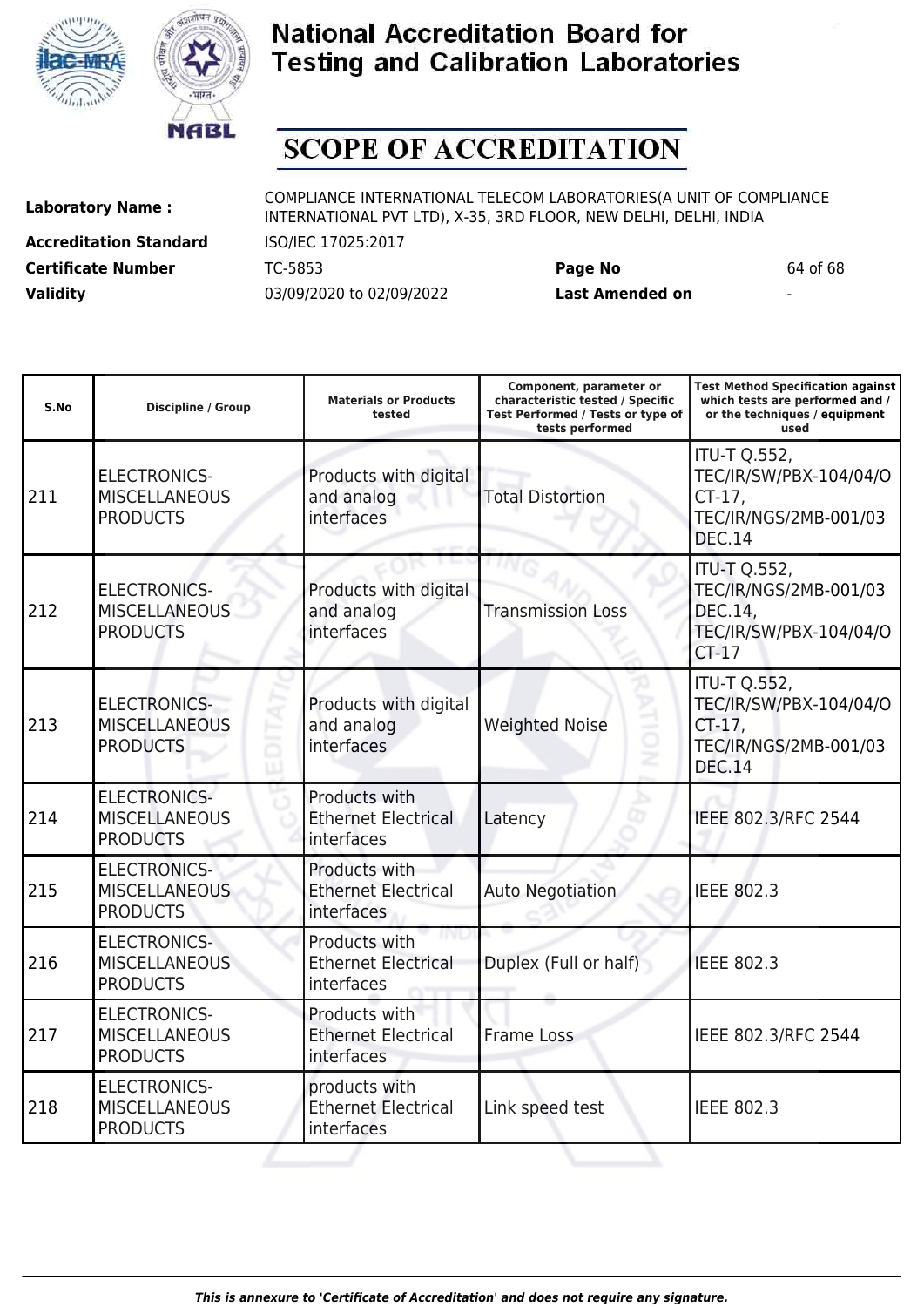



# **SCOPE OF ACCREDITATION**

**Accreditation Standard** ISO/IEC 17025:2017 **Certificate Number** TC-5853 **Page No** 65 of 68 **Validity** 03/09/2020 to 02/09/2022 **Last Amended on** -

**Laboratory Name :** COMPLIANCE INTERNATIONAL TELECOM LABORATORIES(A UNIT OF COMPLIANCE INTERNATIONAL PVT LTD), X-35, 3RD FLOOR, NEW DELHI, DELHI, INDIA

| IEEE 802.3/RFC 2544,                                                                                                                                                                                                                                                                         |
|----------------------------------------------------------------------------------------------------------------------------------------------------------------------------------------------------------------------------------------------------------------------------------------------|
| G.984.1, G.987.1,<br>G.9807.1, G.989.2 G.                                                                                                                                                                                                                                                    |
|                                                                                                                                                                                                                                                                                              |
|                                                                                                                                                                                                                                                                                              |
| RFC 791, RFC 2460, RFC<br>4861, RFC 4862, RFC<br>4443, RFC 1981, RFC<br>793, RFC 768, RFC 1661,<br>RFC 2516, RFC 4349,<br>RFC 3442, RFC 2453<br>RFC 2328, RFC 3261,<br><b>RFC 3550, RFC</b><br>4271,4760, 2545,<br>TEC/IR/SW/TMG-101/06/N<br>TEC/IR/SW/PBX-104/04/O<br>TEC/GR/SW/PBX-005/01/ |
| SNMPv4-RFC 3410,<br>SNMPv6-RFC 3416                                                                                                                                                                                                                                                          |
|                                                                                                                                                                                                                                                                                              |
|                                                                                                                                                                                                                                                                                              |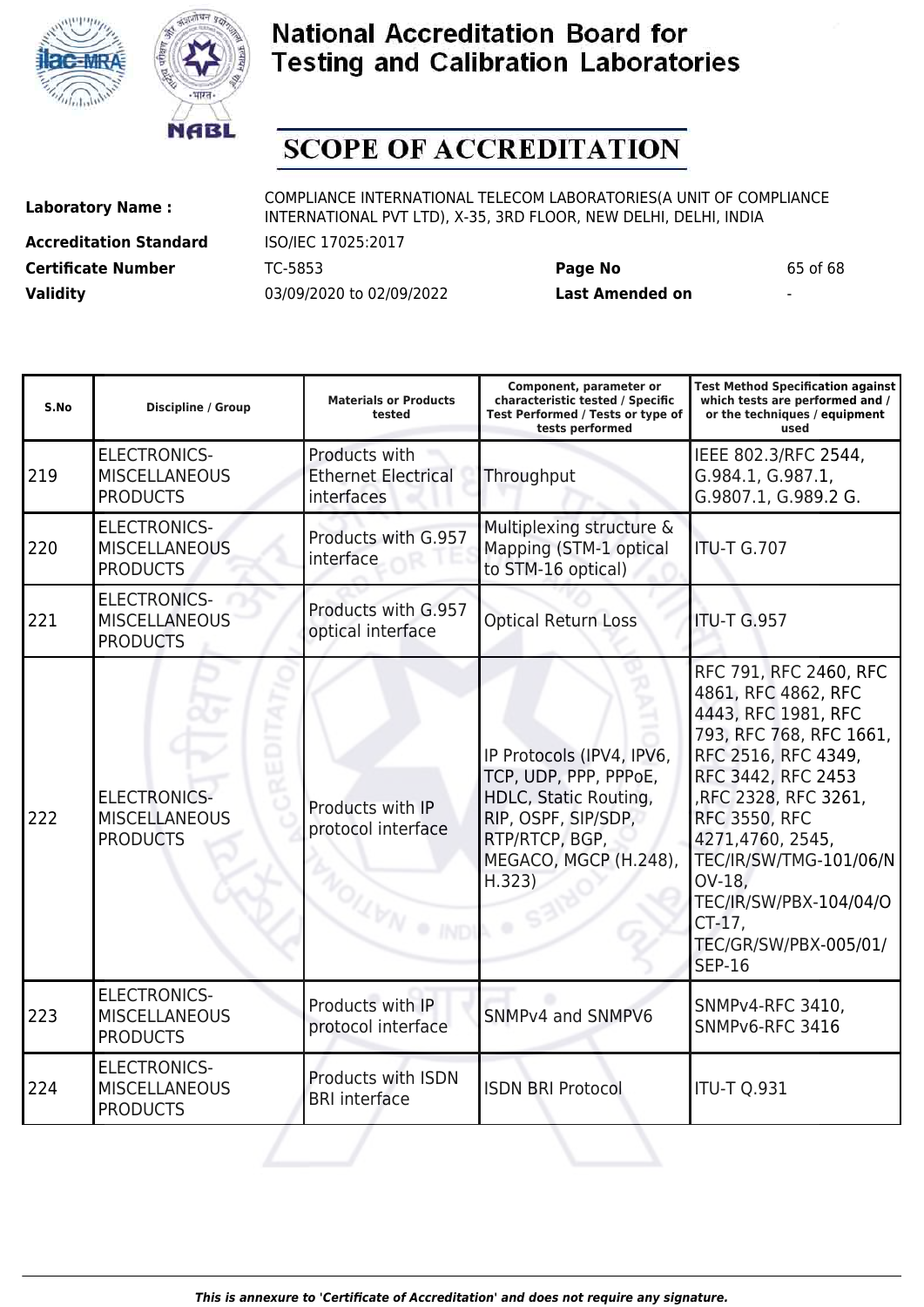



# **SCOPE OF ACCREDITATION**

**Accreditation Standard** ISO/IEC 17025:2017 **Certificate Number** TC-5853 **Page No** 66 of 68 **Validity** 03/09/2020 to 02/09/2022 **Last Amended on** -

| S.No | Discipline / Group                                             | <b>Materials or Products</b><br>tested                 | Component, parameter or<br>characteristic tested / Specific<br>Test Performed / Tests or type of<br>tests performed | <b>Test Method Specification against</b><br>which tests are performed and /<br>or the techniques / equipment<br>used |
|------|----------------------------------------------------------------|--------------------------------------------------------|---------------------------------------------------------------------------------------------------------------------|----------------------------------------------------------------------------------------------------------------------|
| 225  | <b>ELECTRONICS-</b><br><b>MISCELLANEOUS</b><br><b>PRODUCTS</b> | Products with ISDN<br>PRI interface                    | <b>ISDN PRI protocol</b>                                                                                            | <b>ITU-T Q.931</b>                                                                                                   |
| 226  | <b>ELECTRONICS-</b><br><b>MISCELLANEOUS</b><br><b>PRODUCTS</b> | Products with<br>Layer-2 Protocols                     | Link Layer discovery<br>protocol (LLDP)                                                                             | <b>IEEE 802.1ab</b>                                                                                                  |
| 227  | <b>ELECTRONICS-</b><br><b>MISCELLANEOUS</b><br><b>PRODUCTS</b> | Products with<br>Layer-2 Protocols                     | <b>MAC Learning and Packet</b><br>Forwarding                                                                        | <b>IEEE 802.1d</b>                                                                                                   |
| 228  | <b>ELECTRONICS-</b><br><b>MISCELLANEOUS</b><br><b>PRODUCTS</b> | Products with<br>Layer-2 Protocols                     | <b>Spanning Tree Protocol</b>                                                                                       | <b>IEEE 802.1d</b>                                                                                                   |
| 229  | <b>ELECTRONICS-</b><br><b>MISCELLANEOUS</b><br><b>PRODUCTS</b> | Products with MFC-<br>R2 Protocol interface            | MFC-R2 Protocol                                                                                                     | TEC/GR/LLT-01                                                                                                        |
| 230  | <b>ELECTRONICS-</b><br><b>MISCELLANEOUS</b><br><b>PRODUCTS</b> | Products with<br><b>Optical Ethernet</b><br>Interfaces | <b>Operating Wavelength</b>                                                                                         | <b>IEEE 802.3</b>                                                                                                    |
| 231  | <b>ELECTRONICS-</b><br><b>MISCELLANEOUS</b><br><b>PRODUCTS</b> | Products with<br><b>Optical Ethernet</b><br>Interfaces | <b>Optical Output Power</b>                                                                                         | <b>IEEE 802.3</b>                                                                                                    |
| 232  | <b>ELECTRONICS-</b><br><b>MISCELLANEOUS</b><br><b>PRODUCTS</b> | Products with<br><b>Optical Ethernet</b><br>Interfaces | <b>Receiver Sensitivity</b>                                                                                         | <b>IEEE 802.3</b>                                                                                                    |
| 233  | <b>ELECTRONICS-</b><br><b>MISCELLANEOUS</b><br><b>PRODUCTS</b> | <b>Products with PON</b><br>interfaces                 | Line testing                                                                                                        | IEEE 802.3ah, IEEE 802.3                                                                                             |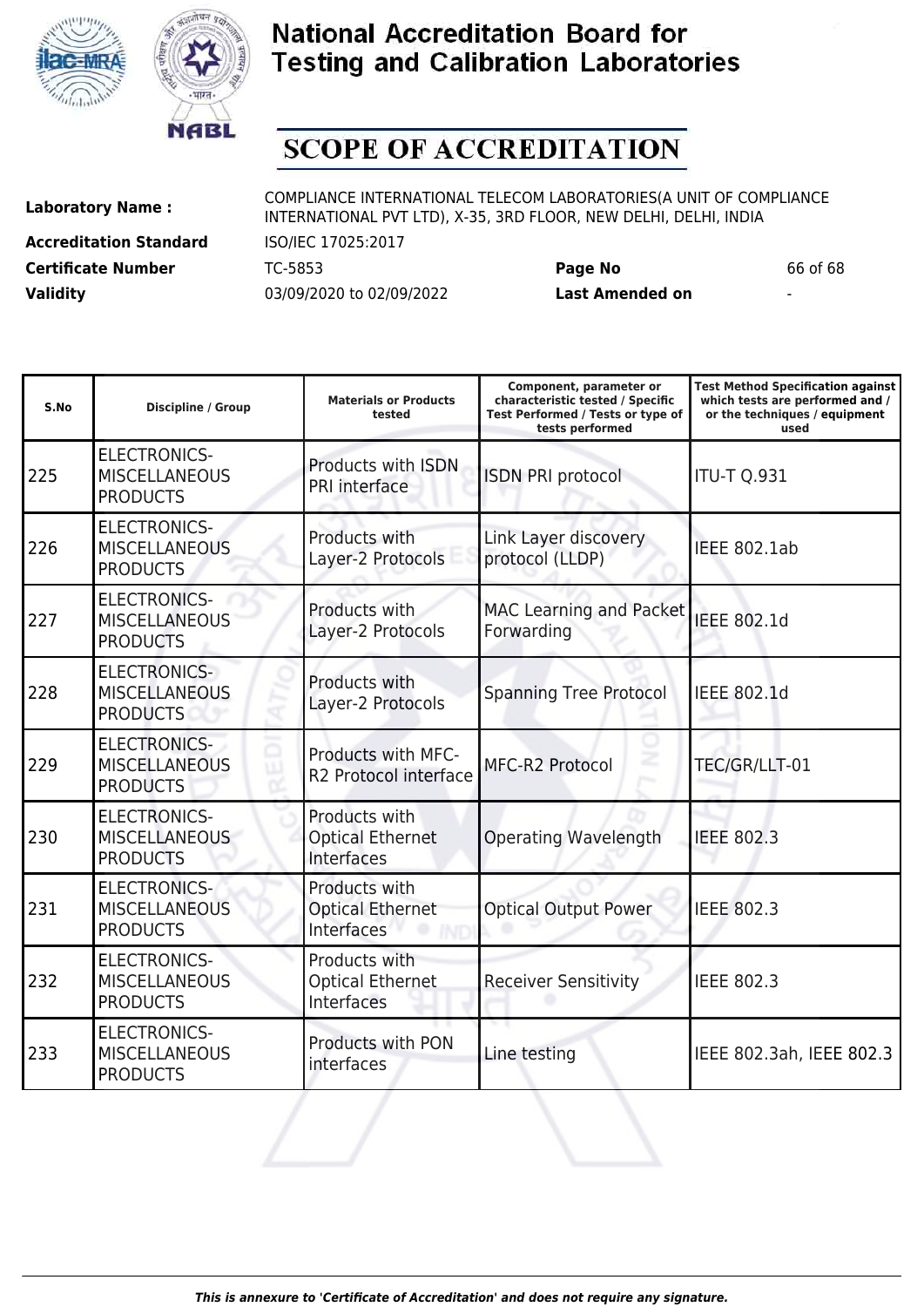



# **SCOPE OF ACCREDITATION**

ı

**Accreditation Standard** ISO/IEC 17025:2017 **Certificate Number** TC-5853 **Page No** 67 of 68 **Validity** 03/09/2020 to 02/09/2022 **Last Amended on** -

**Laboratory Name :** COMPLIANCE INTERNATIONAL TELECOM LABORATORIES(A UNIT OF COMPLIANCE INTERNATIONAL PVT LTD), X-35, 3RD FLOOR, NEW DELHI, DELHI, INDIA

**Test Method Specification against**

| S.No | <b>Discipline / Group</b>                                      | <b>Materials or Products</b><br>tested       | characteristic tested / Specific<br>Test Performed / Tests or type of<br>tests performed | which tests are performed and /<br>or the techniques / equipment<br>used    |
|------|----------------------------------------------------------------|----------------------------------------------|------------------------------------------------------------------------------------------|-----------------------------------------------------------------------------|
| 234  | <b>ELECTRONICS-</b><br><b>MISCELLANEOUS</b><br><b>PRODUCTS</b> | Products with PON<br>interfaces              | Optical power                                                                            | <b>ITU-T</b><br>G.984.2/G.9807.1/G.989.<br>2/G.987.2/ IEEE<br>802.3/G.694.1 |
| 235  | <b>ELECTRONICS-</b><br><b>MISCELLANEOUS</b><br><b>PRODUCTS</b> | Products with PON<br>interfaces              | Protocol                                                                                 | G.984.2/G.987.2/G.9807.<br>1/G.989.2/ G.984.3/<br>G.698.3                   |
| 236  | <b>ELECTRONICS-</b><br><b>MISCELLANEOUS</b><br><b>PRODUCTS</b> | Products with PON<br>interfaces              | <b>Receiver Sensitivity</b>                                                              | <b>ITU-T</b><br>G.984.2/G.9807.1/G.989.<br>2/G.987.2/ IEEE<br>802.3/G.694.1 |
| 237  | <b>ELECTRONICS-</b><br><b>MISCELLANEOUS</b><br><b>PRODUCTS</b> | Products with PON<br>interfaces              | Wavelength                                                                               | ITU-T<br>G.984.2/G.9807.1/G.989.<br>2/G.987.2/ IEEE<br>802.3/G.694.1        |
| 238  | <b>ELECTRONICS-</b><br><b>MISCELLANEOUS</b><br><b>PRODUCTS</b> | Products with PON<br>interfaces              | Wavelength                                                                               | <b>ITU-T</b><br>G.984.2/G.9807.1/G.989.<br>2/G.987.2/ IEEE<br>802.3/G.694.1 |
| 239  | <b>ELECTRONICS-</b><br><b>MISCELLANEOUS</b><br><b>PRODUCTS</b> | <b>Products with SDH</b><br>interfaces       | <b>Receiver Overload</b>                                                                 | ITU-T G.957/ITU-T G.691                                                     |
| 240  | <b>ELECTRONICS-</b><br><b>MISCELLANEOUS</b><br><b>PRODUCTS</b> | Products with SS7<br>signaling interface     | <b>SS7 Signaling Protocols</b><br>1. MTP-2 2. MTP-3 3.<br><b>ISUP</b>                    | ITU-T Q.781, ITU-T<br>Q.782, ITU-T Q.784                                    |
| 241  | <b>ELECTRONICS-</b><br><b>MISCELLANEOUS</b><br><b>PRODUCTS</b> | Products with<br>STM-64 Optical<br>Interface | Bit Rate / Clock<br>Frequency with accuracy<br>(STM-64 optical)                          | ITU-T G.707                                                                 |
| 242  | <b>ELECTRONICS-</b><br><b>MISCELLANEOUS</b><br><b>PRODUCTS</b> | Products with<br>STM-64 Optical<br>Interface | litter/Wander Tolerance<br>(STM-64 optical)                                              | ITU-T G.783, ITU-T G.825                                                    |